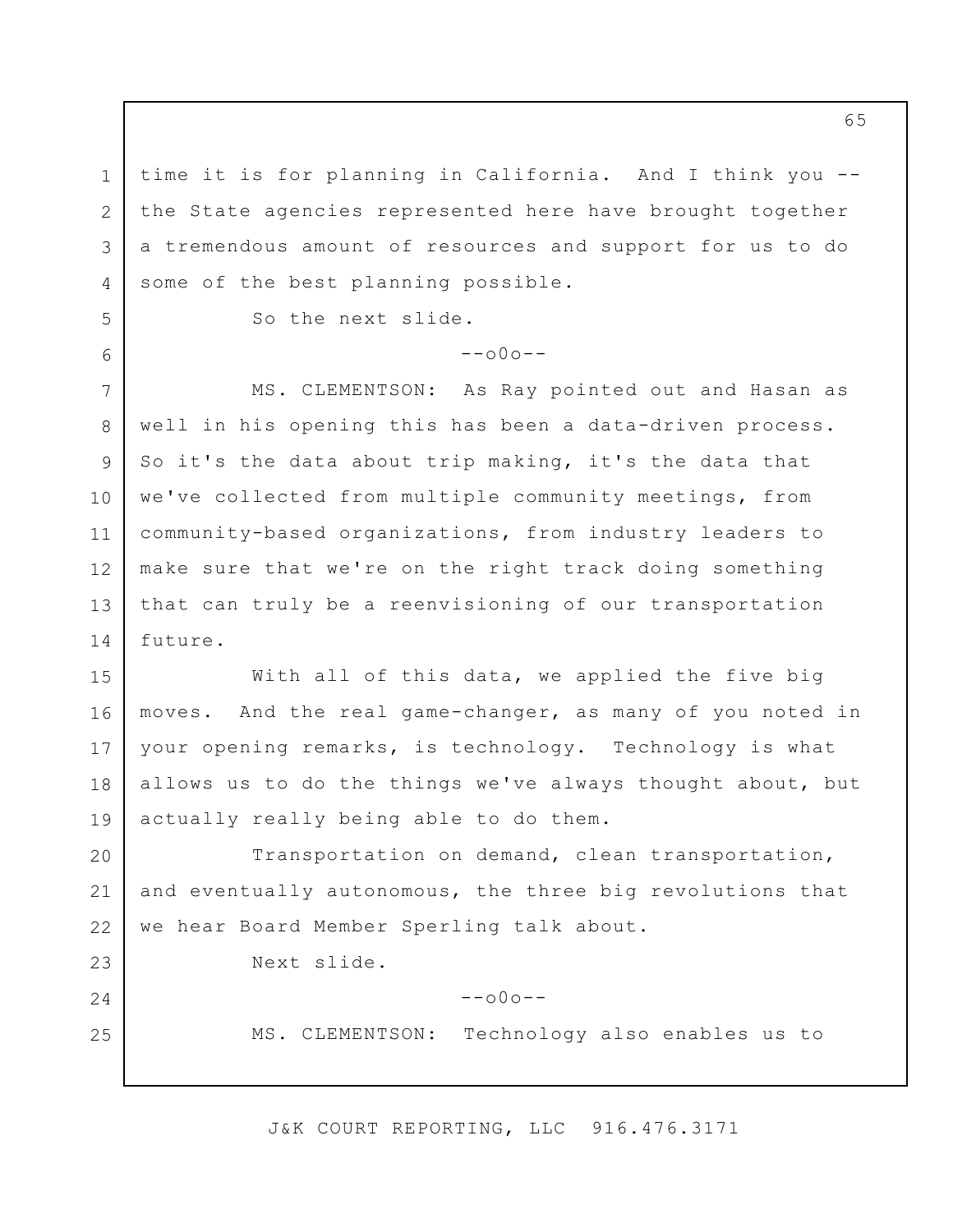1 2 3 4 5 really think about how we electrify our system. And Chair Nichols the -- in your opening remarks, and we know that you had a big hand in the latest Executive Order about electrifying our system, really thinking about how we use technology for inductive charging.

6

7

23

24

25

The next big move -- so the next slide -- $--000--$ 

8 9 10 11 12 13 14 MS. CLEMENTSON: -- is mobility hubs. And this is really rethinking our urban form. Focusing all of our future growth and development in existing activity centers, where we have commerce, providing mobility options in these locations. And I know, Chair Norton, this is similar to work you've been doing in the LA area as well.

15 16 17 18 19 20 And so how do we really rethink the urban form and make sure that these are places where people can easily walk, allows us to reduce vehicle miles traveled, bike, also helps us reduce vehicles miles traveled, and also providing opportunities for smaller shared electric vehicles to help us get around these areas.

21 22 And that leads us to the next slide, which we talk about the flexible fleets

MS. CLEMENTSON: So thinking about the smaller electric on-demand vehicles that are shared, eventually

J&K COURT REPORTING, LLC 916.476.3171

 $--000--$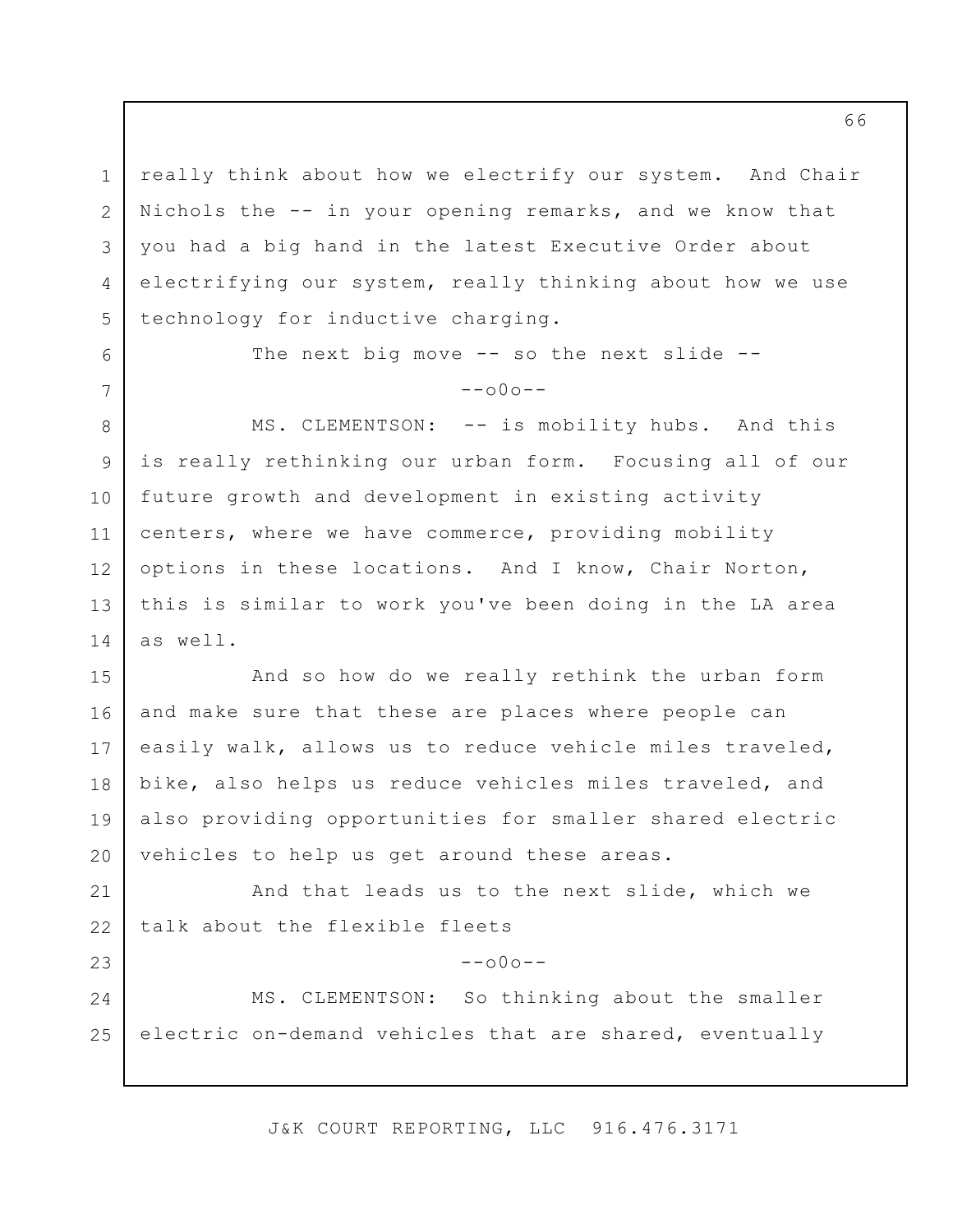1 2 autonomous, that help us maybe get between mobility hubs and help us with our smaller shorter trips.

That brings us to our fourth big move, which is the transit leap. And if you'd go to the next slide.

3

4

5

 $--000--$ 

6 7 8 9 10 11 12 13 14 15 16 MS. CLEMENTSON: This is taking transit to the next level. This is for longer trips, high speed transportation in locations where people are making - several people are making similar long trips. And these are the trips between the major mobility hubs, utilizing the flexible fleets to get to and from the mobility hubs and then transit leap becomes a truly compelling option to driving alone. It's all five of these moves working together. You cannot select just one. They rely on one another and they each address the shortcomings of each other.

17 18 19 20 21 22 23 I think all of us who have been doing planning for years, transportation planning, historically we looked at, okay, where are the bottlenecks? Let's widen the roadway to address the bottlenecks, and then let's try to put some transit in that same location as an option. But it's integrating all of these together that makes it all work.

24 25 And then the fifth big move is optimizing the trillion dollar investment that we already have in our

J&K COURT REPORTING, LLC 916.476.3171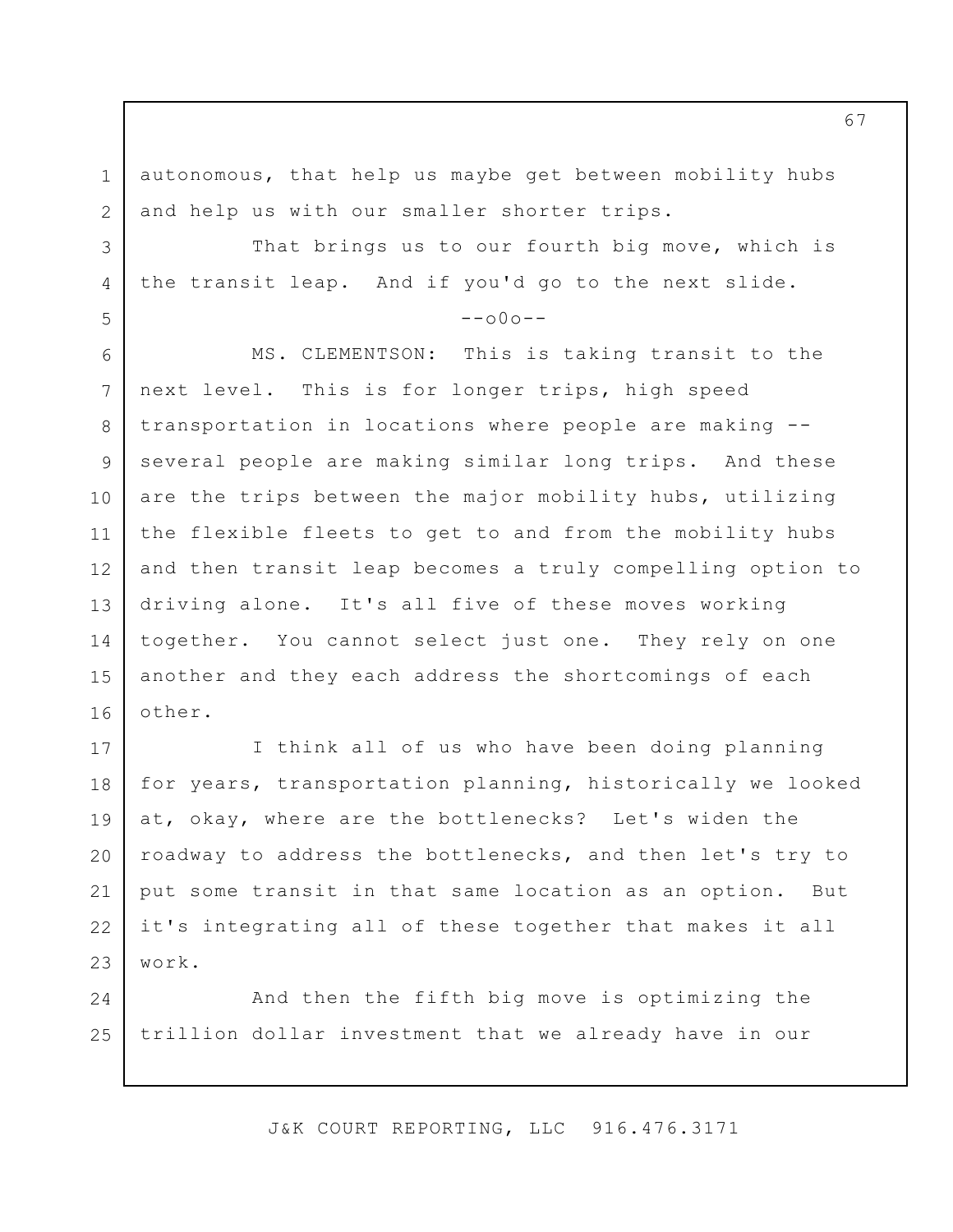transportation infrastructure, our existing roadways, highways, light rail and transit and making them all work maximizing the use of technology, pricing to influence behavior and policies as well that will help influence behavior.

6 7 8 9 10 11 12 13 14 So it's collectively these five big moves all working together supporting and reinforcing one another. And I think we can't stress enough how important all of this is in shaping our urban form of the future. It's that focused growth and development that ultimately will help us reduce vehicle miles traveled, allows us to focus opportunities for affordable housing and encourage affordable housing in these areas, and really improving the quality of life for all our region's residents.

15 16 17 18 19 20 And we actually believe that this approach of data and these five big strategies working together could be applied statewide. Hasan talked about what a beautiful place San Diego is. And I call it home. I think it's a wonderful special place as well. But we're very similar to other places throughout the state of California.

21

22

1

2

3

4

5

So the next slide --

 $--000--$ 

23 24 25 MS. CLEMENTSON: -- has several clicks and just want to kind of show how this all comes together into a bold new transportation vision. So this is a satellite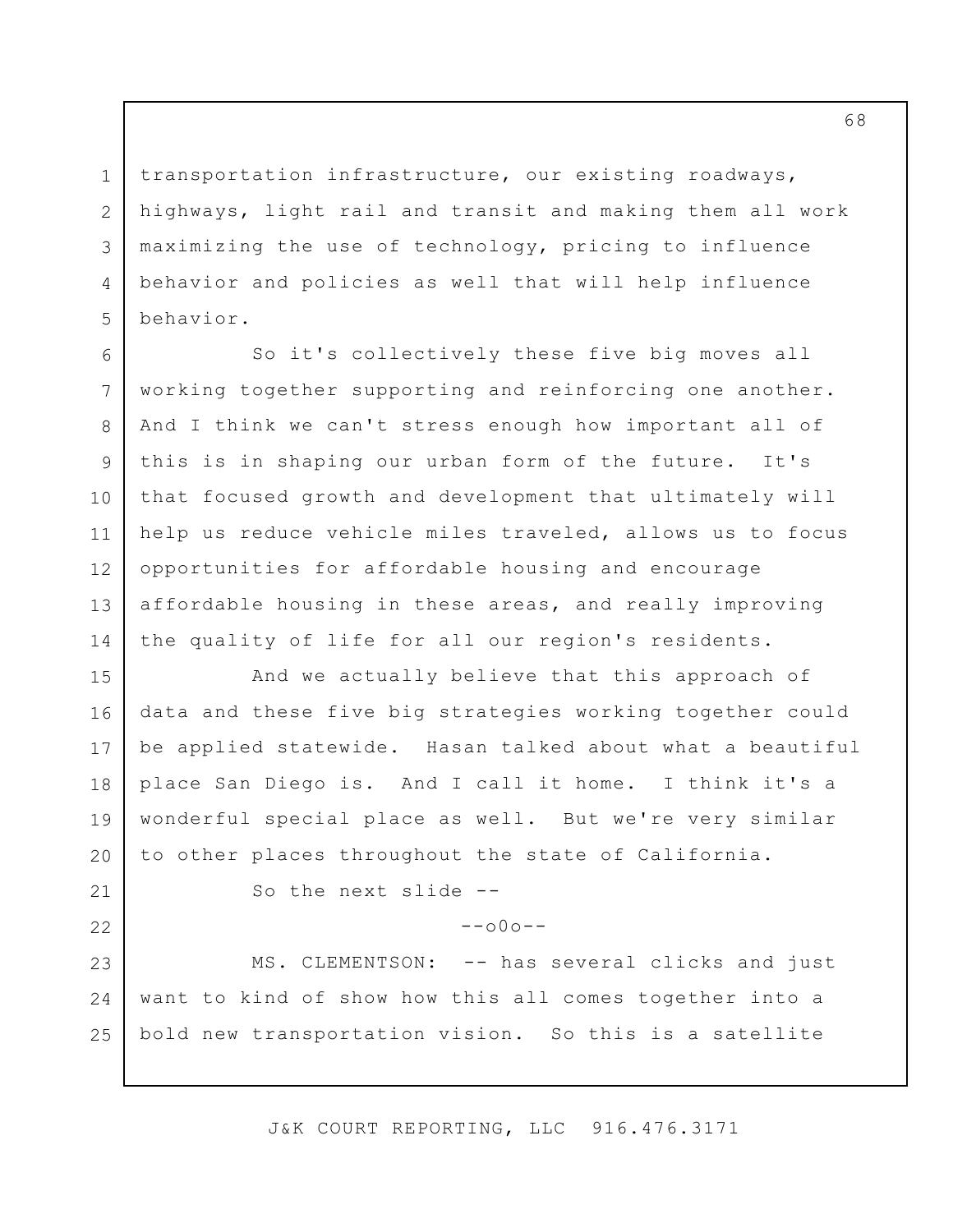image of the San Diego region. I think most of you know that we are home to the busiest international border in the world. Seventeen tribal nations largely located in the rural parts of our community. Most of our urbanized areas are close to the coast within the western third of the region.

1

2

3

4

5

6

7 8 9 10 11 12 13 14 15 So we're going to go through a series of clicks here. The first one, this is really looking at the complete corridors, if you'll do a click there. Managed lanes on all of our highway corridors. And managing that through policies, technology, and pricing. The next click, this is about improvements on our rural roadways to ensure our tribal nations have equitable access, and also to ensure that we have proper evacuation routes for all of our regions' residents.

16 17 18 19 20 21 22 The next click shows the high-speed transit. So this is a fully connected high-speed network of rail, above ground, below ground. It's not competing with the automobile, except that it's faster and more frequent. But you're not -- it's not on the same corridors with the vehicle. It's separated again above ground, below ground, or in its own infrastructure.

23 24 25 The next click that shows improvements to our light rail system, a next generation of rapid bus services. Then a network of close to 40 mobility hubs,

J&K COURT REPORTING, LLC 916.476.3171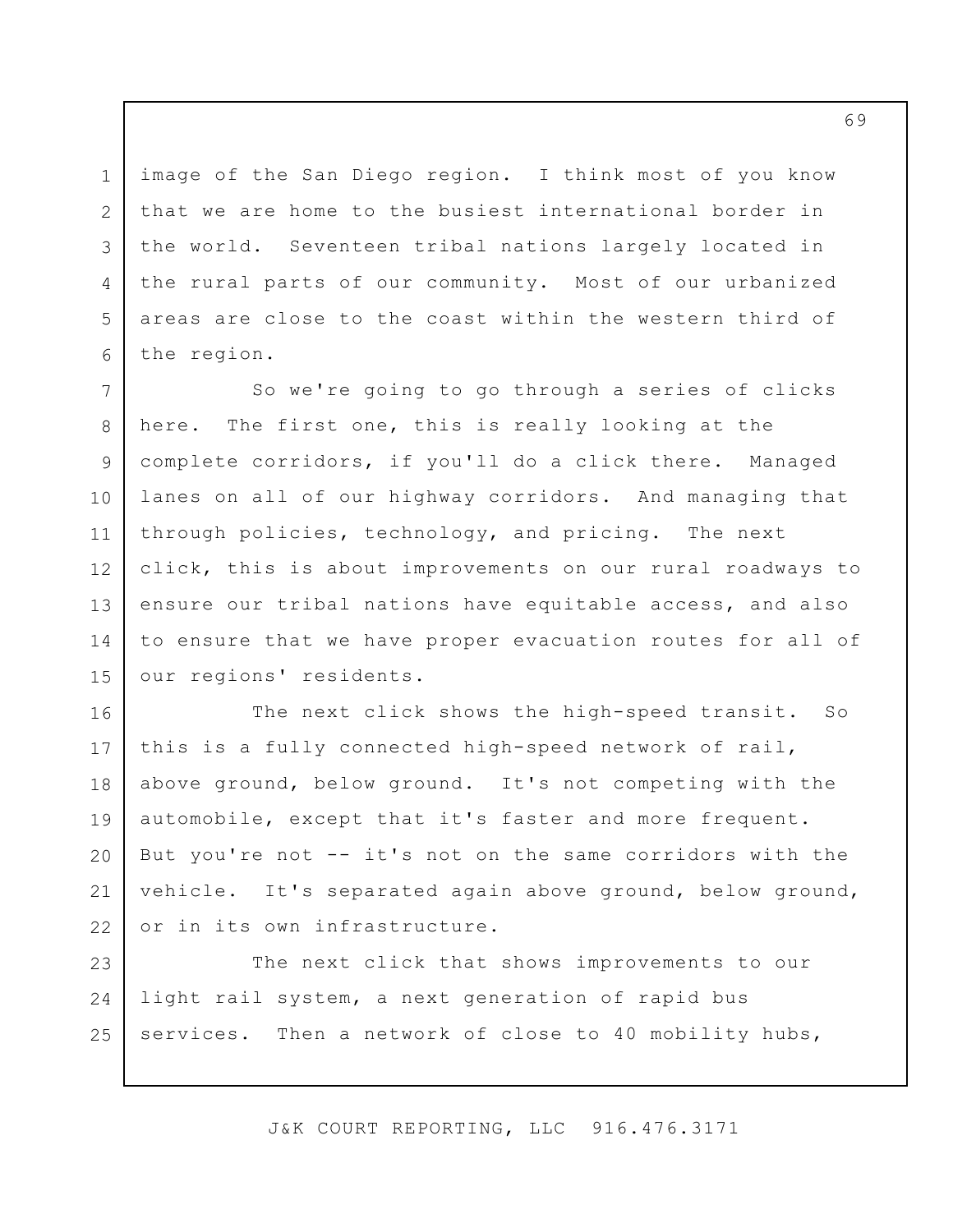1 2 3 4 5 6 7 8 9 10 11 12 13 14 15 16 17 18 19 20 21 22 23 24 25 that's the next click. And connecting all of this again with technology being the big game changer.  $--000--$ MS. CLEMENTSON: The next slide I just wanted to focus on something we're very proud of, which is kind of a core of this whole system is a proposed central mobility hub that would include an automated people mover to the airport. So really connecting our whole region through a high-speed network of transit with a direct connection to the airport and a high speed connection down to the border. The next slide --  $--$ o $0$ o $--$ MS. CLEMENTSON: -- shows an iconic image of what this central mobility hub could be like. And many of you helped support us as we worked on legislation that will help expedite making this actually a reality in the San Diego region. So the next slide.  $--000--$ MS. CLEMENTSON: Equity has been an ongoing theme here. Many of you have mentioned it. When we met with Commissioner Kehoe, this is something that she brought up with us. Board Member Takvorian has been a tireless advocate for equity. And we really see this in three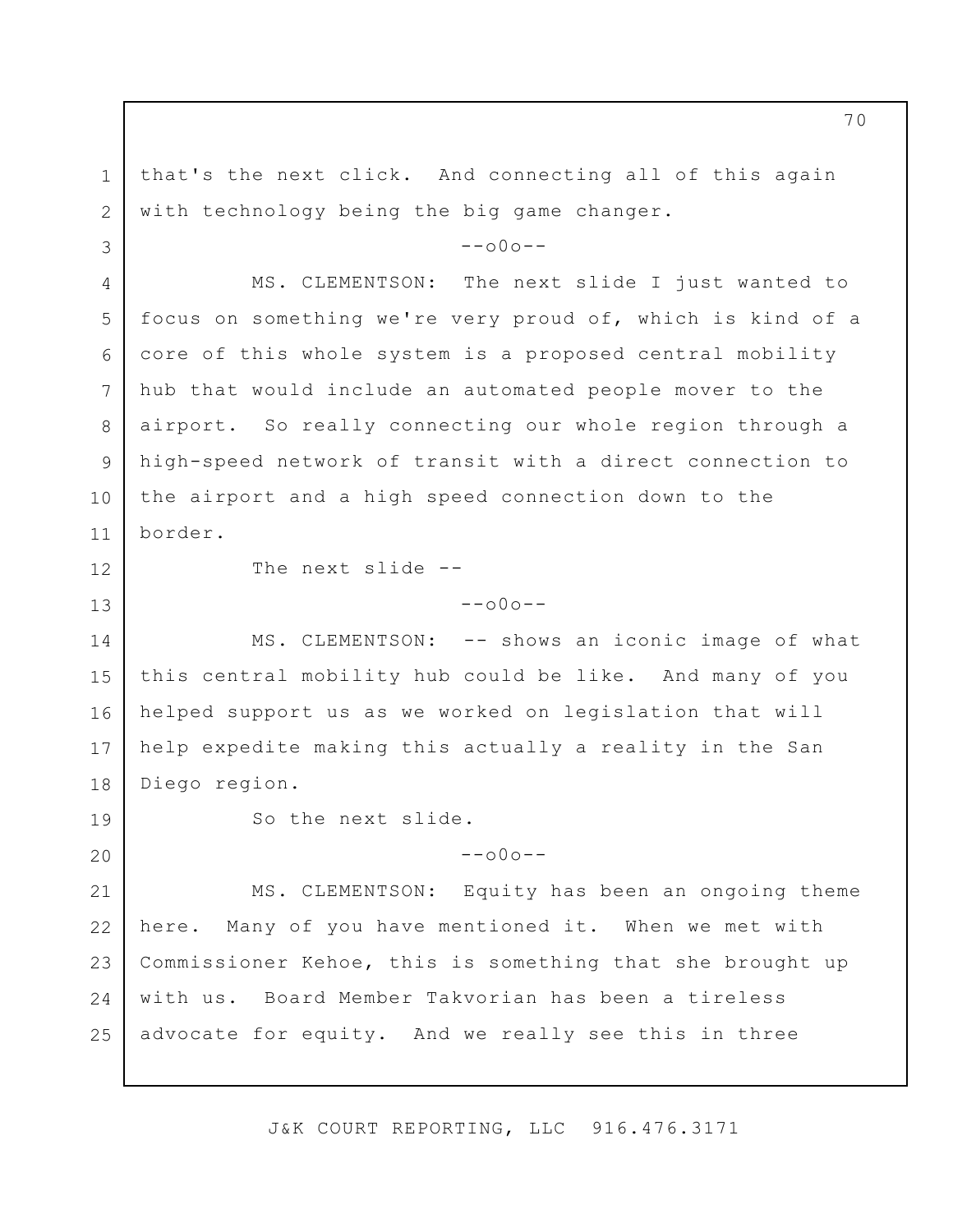1

23

24

25

primary categories.

2 3 4 5 6 7 8 9 First of all, the minority population, that's what's shown here on the figure on the left. The darker the blue, the higher the population of minority communities. The middle is low income. So the darker the purple, the higher the concentration of low income folks. And then we also look at seniors. And so the darker the orange here on the figure on your right, the higher the population anticipated of seniors.

10 11 12 13 14 15 16 And really, I think all of us are seeing throughout the state of California, the growing senior population and the fact that 85 percent of our growth, at least in the San Diego region, and this is most likely true statewide, 85 percent of our growth to 2050 will be people over age 65. So we have to think about how different the mobility needs are.

17 18 19 20 21 22 Then if we go to the next click, this is really showing how mobility hubs, high-speed transit and the infrastructure we're talking about can start to connect all of these communities. So really an integral part of all of this is about equity providing upward mobility and mobility for our most vulnerable populations.

So the next thing -- next slide.

 $--000--$ 

MS. CLEMENTSON: We do have a two and a half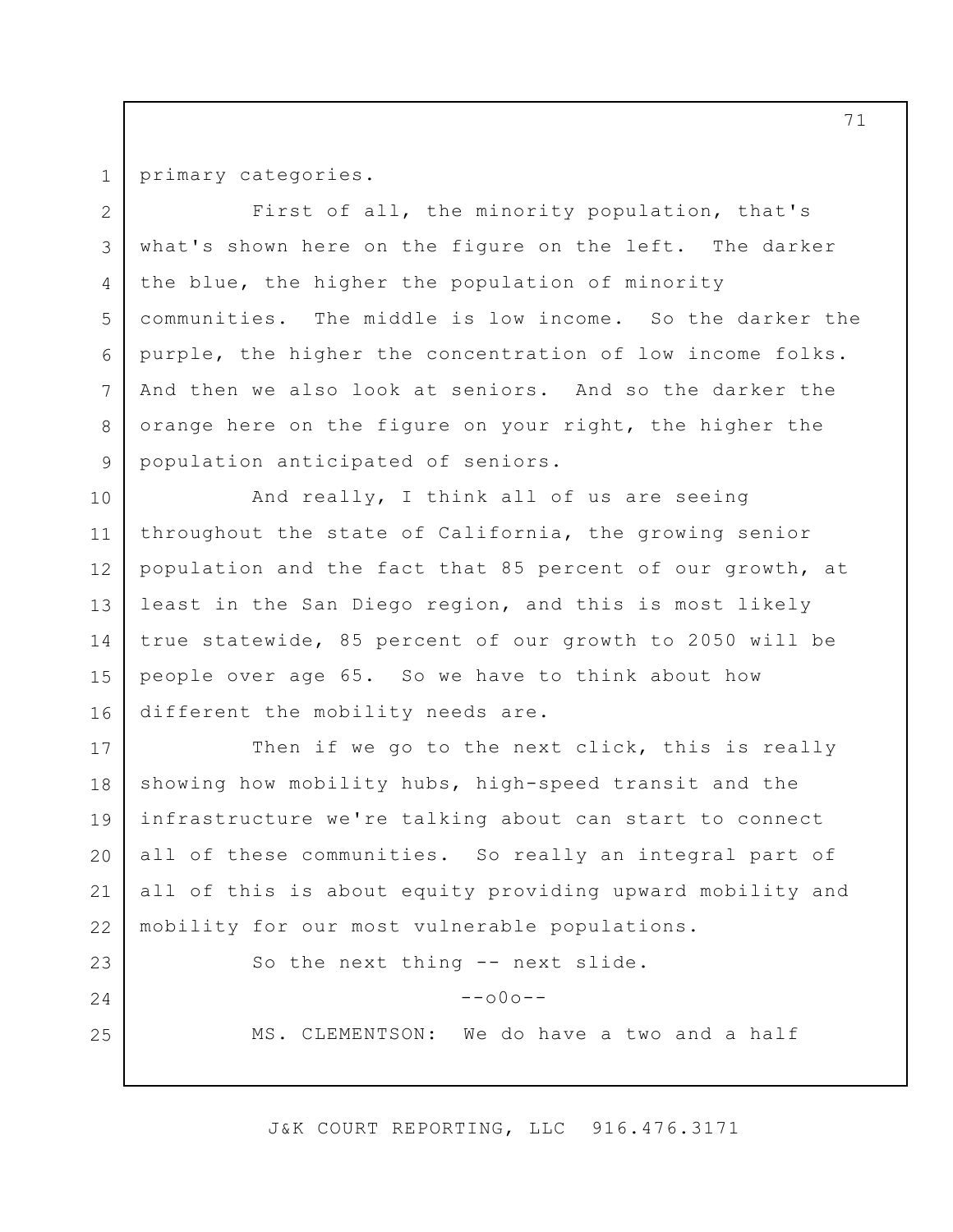1 2 3 4 5 6 7 8 9 10 minute video. And if I could ask you to play this. And then as soon -- we'll wrap up and Hasan will come back up and talk about some of our recommendations about how we can partner together, work together, to make this a reality in the San Diego region, and how we can be great partners with you to help implement some of this statewide. Thank you. (Thereupon a video was played.) VOICEOVER: Transportation isn't just about

11 12 13 getting us from point A to point B. It's about connecting us to each other, to our environment, to our communities, Connecting us to everything and everyone we love.

14 15 16 But congestion and the absence of alternatives are breaking these connections, creating a divide between where we are and where we want to be. We are losing time.

17 18 19 20 21 22 23 We now have the opportunity to think differently about how we connect, a chance to truly innovate. Across our region, SANDAG's bold transportation vision can accommodate the diverse demands of the entire county, as well as the unique needs of individual communities. At the border, people can be welcomed by a variety of choices to quickly get them where they want to go.

24 25 Roadways can be reimagined to balance space between cars and other ways of travel and shift based on

J&K COURT REPORTING, LLC 916.476.3171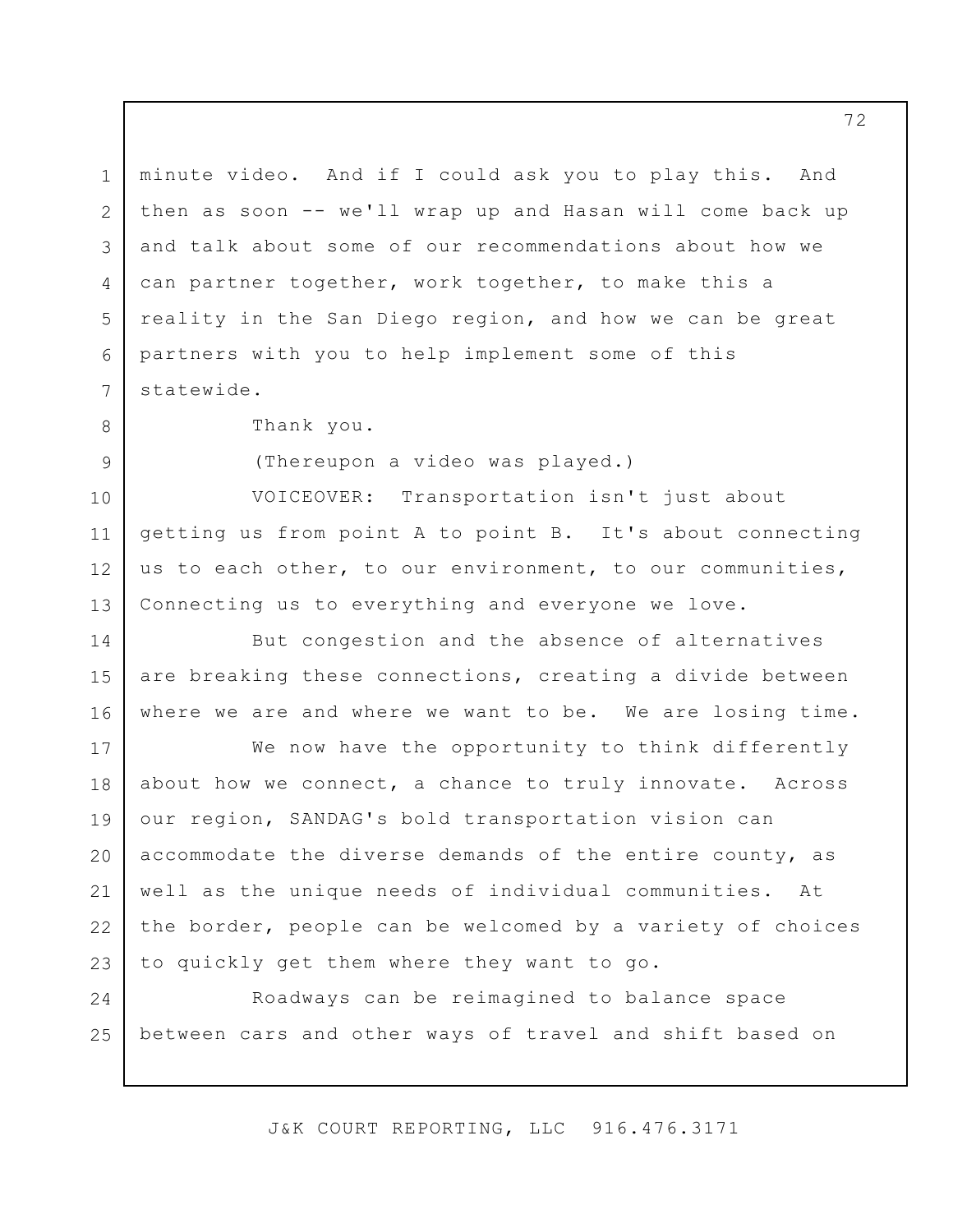1 demand.

2

14

15

16

19

3 4 5 Our neighbors can enjoy new choices for getting to school, to the store and back home. Businesses can move goods more efficiently, while employees can enjoy smart alternatives to the daily commute.

6 7 8 9 10 From the edges to its center, our region can be more connected. Through thoughtful planning and careful execution, we can deliver a world class transportation system that protects our environment and strengthens our communities.

11 12 13 The regional plan may be counted in dollars or miles, but its success will be measured in time. Our biggest plans will be repaid in the smallest moments.

(End of video.)

MS. CLEMENTSON: Thank you.

Hasan.

17 18 MR. IKHRATA: Thank you, Coleen. And thank you for allowing us this opportunity.

 $--000--$ 

20 21 22 MR. IKHRATA: Let me thank Coleen and Ray. And let me leave you with some recommendations. And this is going to only take a minute.

23 24 25 You are the agencies that determine pretty much the future transportation, housing, land use and climate goals. And we would love for all of you to embrace a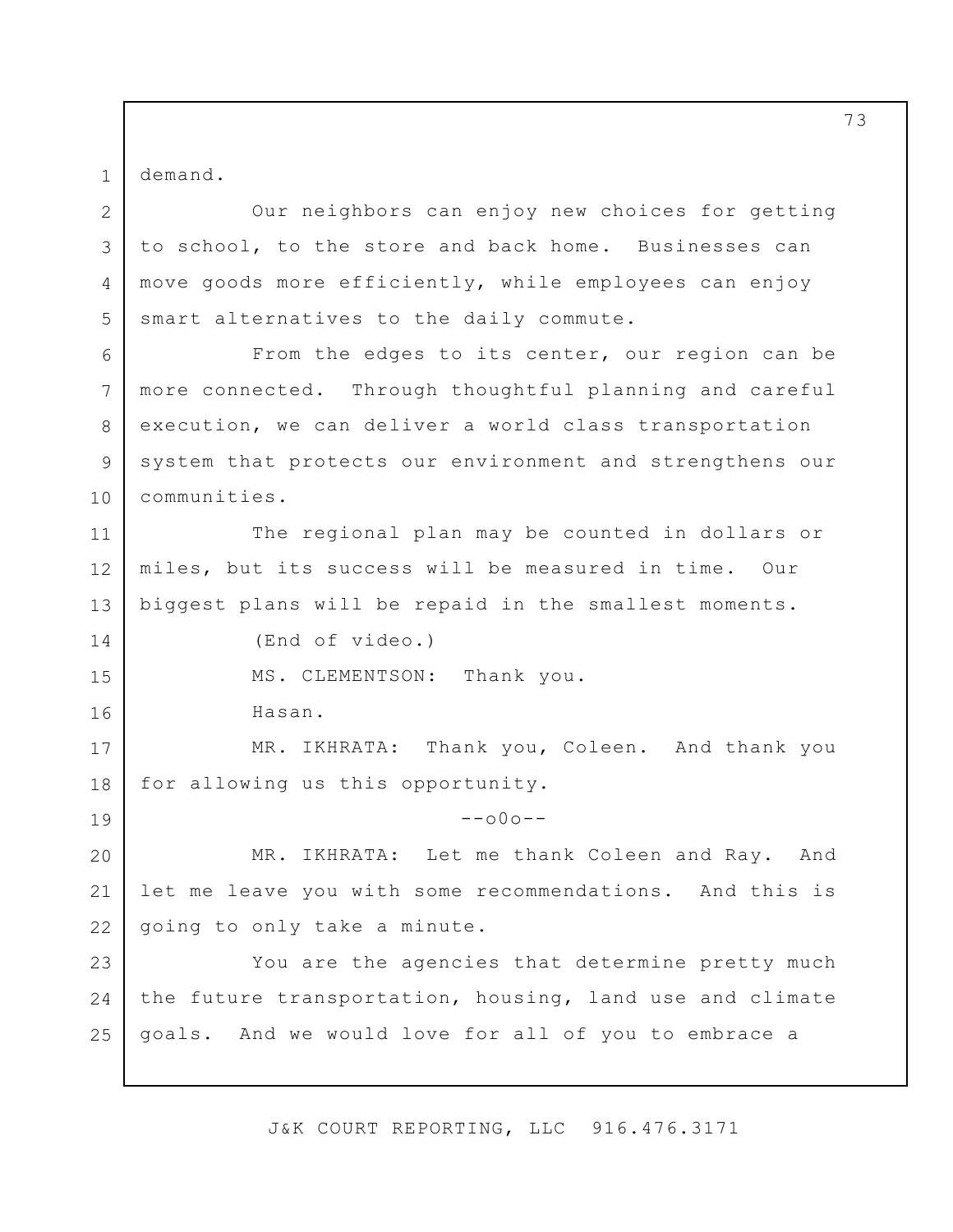data-driven approach, which means also to provide and be partner in funding a data-driven approach that require a lot of tools, a lot of data collections that we do not have.

1

2

3

4

5

6

7

8

9

10

11

We also hope that you will embrace the linkages that we always knew, but we never actually put into action, the linkages between transportation, land use and housing. As Director Velasquez mentioned, you know, we just finished our Regional Housing Needs Assessment. And, yes, 4 of our 18 cities filed a lawsuit, because they object to the new way we're moving forward.

12 13 14 15 16 17 18 19 We're determined to move this region forward to link the strategies together, but we need your help. You're the State agencies that set the tone. And I hope you make that clear as we regionally try to figure this out. And I'm really honored to have here locally leaders like Supervisor Fletcher who embrace new ideas. They are politically hard in this region, but we -- we're going to give them a try. We're going to publicly debate them.

20 21 22 So I hope the State agencies come together and make a strong statement about that linkage between transportation and housing.

23 24 25 I also hope all of us, and this became clear after this awful pandemic that we're in, that we'll embrace social equity and social justice. And we

J&K COURT REPORTING, LLC 916.476.3171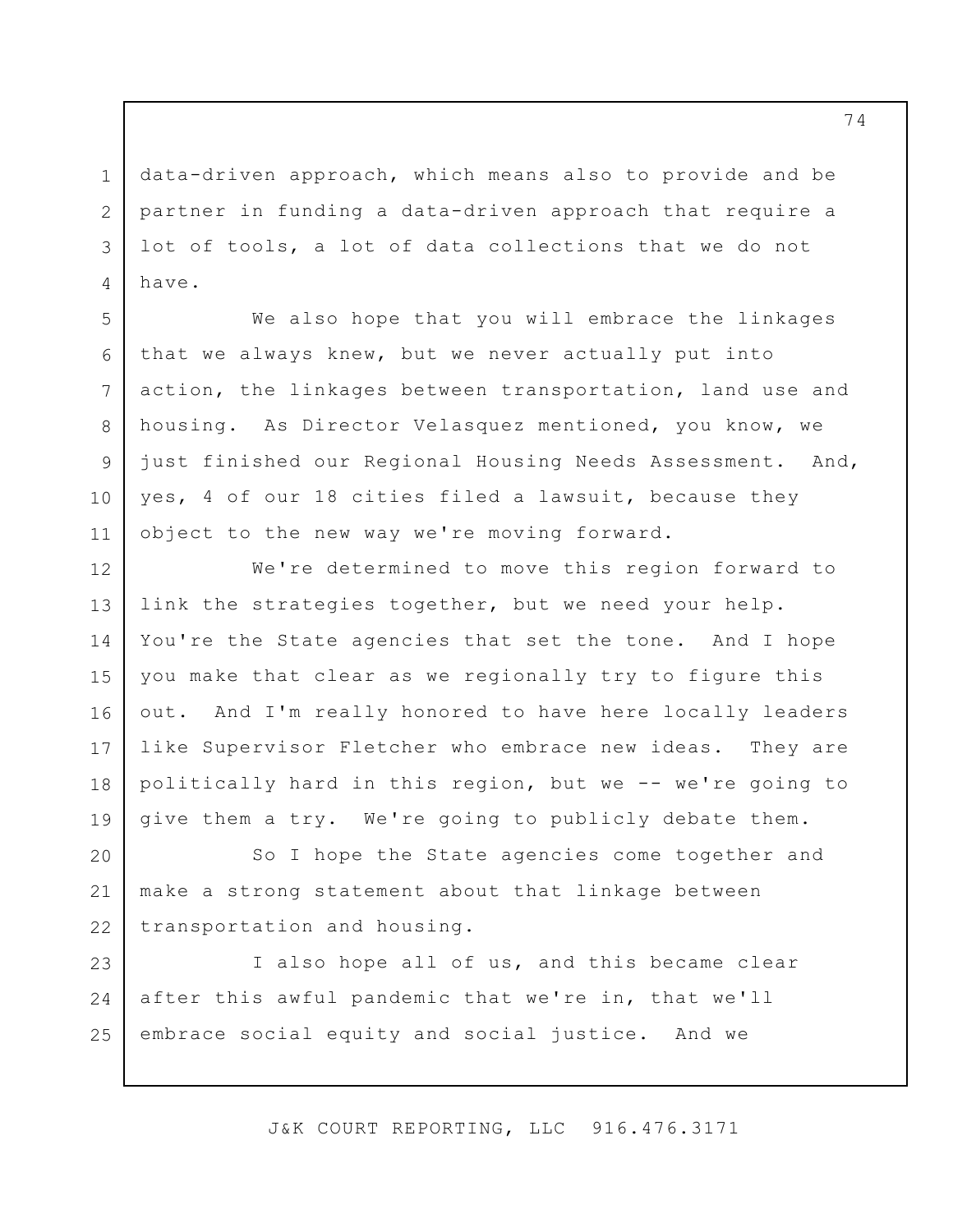1 2 3 4 5 6 7 8 9 10 acknowledge the digital divide that exists in our state and our regions. And it should be no longer just checking the box. I think you should make that part of your funding decisions. You should make that part of your reviews of our plans. It's no longer check the box that we met the criteria of Title VI and we meet the criteria. But this is something we always knew, but we ignored. It is no longer enough to say I understand, but do something about the social injustices that happen every day in our regions.

11 12 13 14 15 And I also hope that you make it clear that resiliency is part of the criteria of judging our plans. You know, Chair Norton came last month and visited the Del Mar Bluff. Last winter, we were very close to cutting the services for the second busiest corridor in the country.

16 17 18 19 20 21 22 These are real things. Sea level rise, the fires, these are real stuff. This is no longer theoretical studies. And the only way to make it real are for all of your agencies to come together and says social equity, resiliency, data-driven approaches, the linkages between land use and housing, are real -- real criteria, not just checking the box.

23 24 25 I know everybody ask you for money. And I'm not here asking you for money, but I'm saying let us put the State and federal local funding together to achieve the

J&K COURT REPORTING, LLC 916.476.3171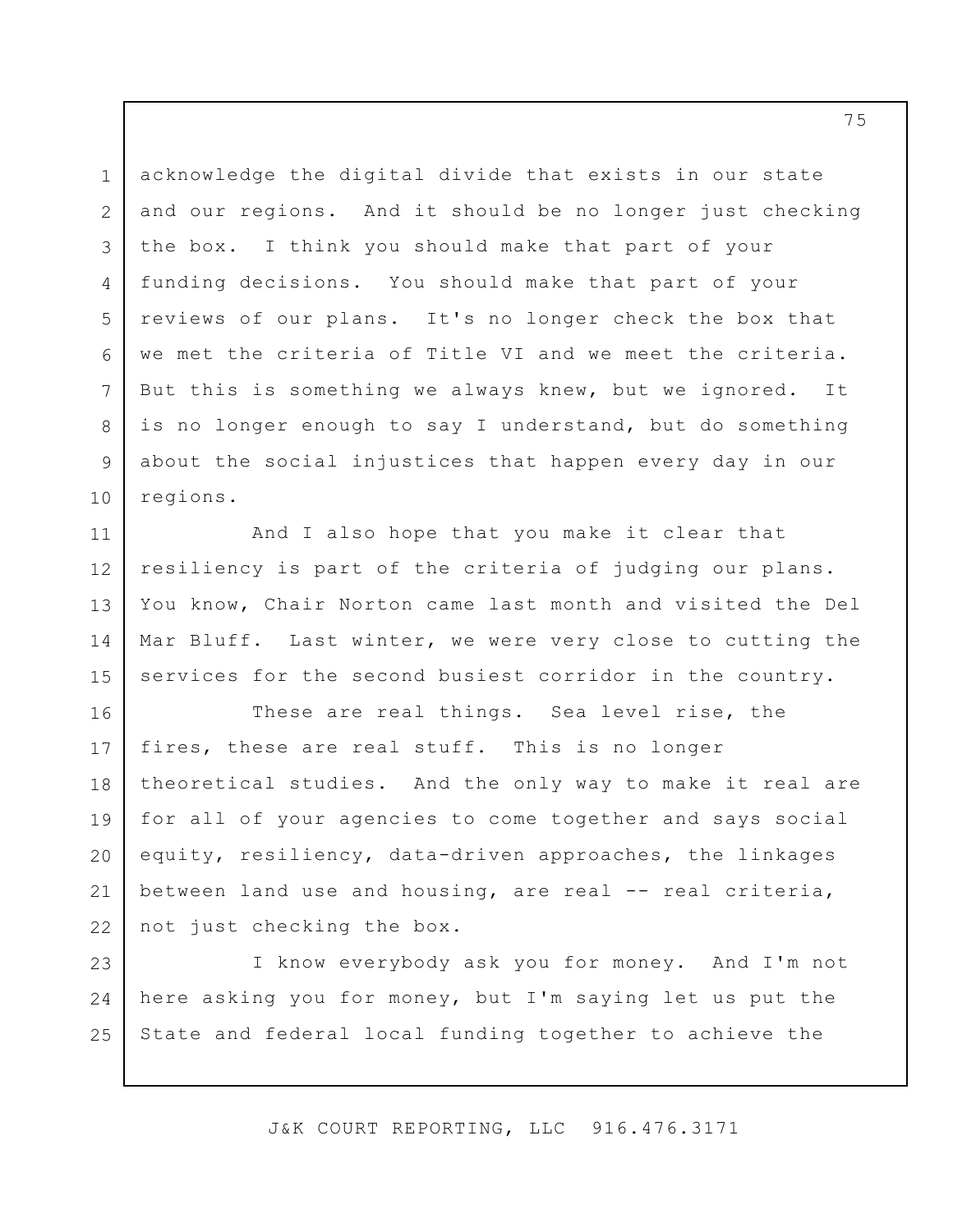noble goals that we're trying to achieve here in California and to set the example for the rest of the world.

1

2

3

4

5

6

7

8

9

10

11

12

13

Let us align Regional Housing Needs Assessment, vehicle miles traveled, and all of these noble goals we talk with. I think your agencies have support to do that. SANDAG is ready to lead. SANDAG is ready to work with our sister agencies, with all of your agencies to actually apply what we did here to other regions and partner with you to give the right data and the right tools.

And with that, thank you very much again, Chair Nichols. Thank you for your service. And we now, my team and I, are -- be happy to take questions.

14 15 16 17 CARB CHAIR NICHOLS: Thank you so much, Hasan. This is quite an inspiring presentation. I'd like to open up the floor here and I see the first hand that's in the air is a San Diegan, Christine Kehoe. So, Chris.

18 19 20 21 22 CTC COMMISSIONER KEHOE: Thanks very much, Mary. It's wonderful to hear you -- see you Zoom-wise. And let me thank Hasan, Ray and Coleen for a great presentation, visionary as Mary said, and for spending time with me in a number of settings filling me in on the big moves.

23 24 25 And I relayed this to Coleen and Ray last week - or a few days ago. On -- and I'm glad you're focusing on transportation equity, along with these visionary, and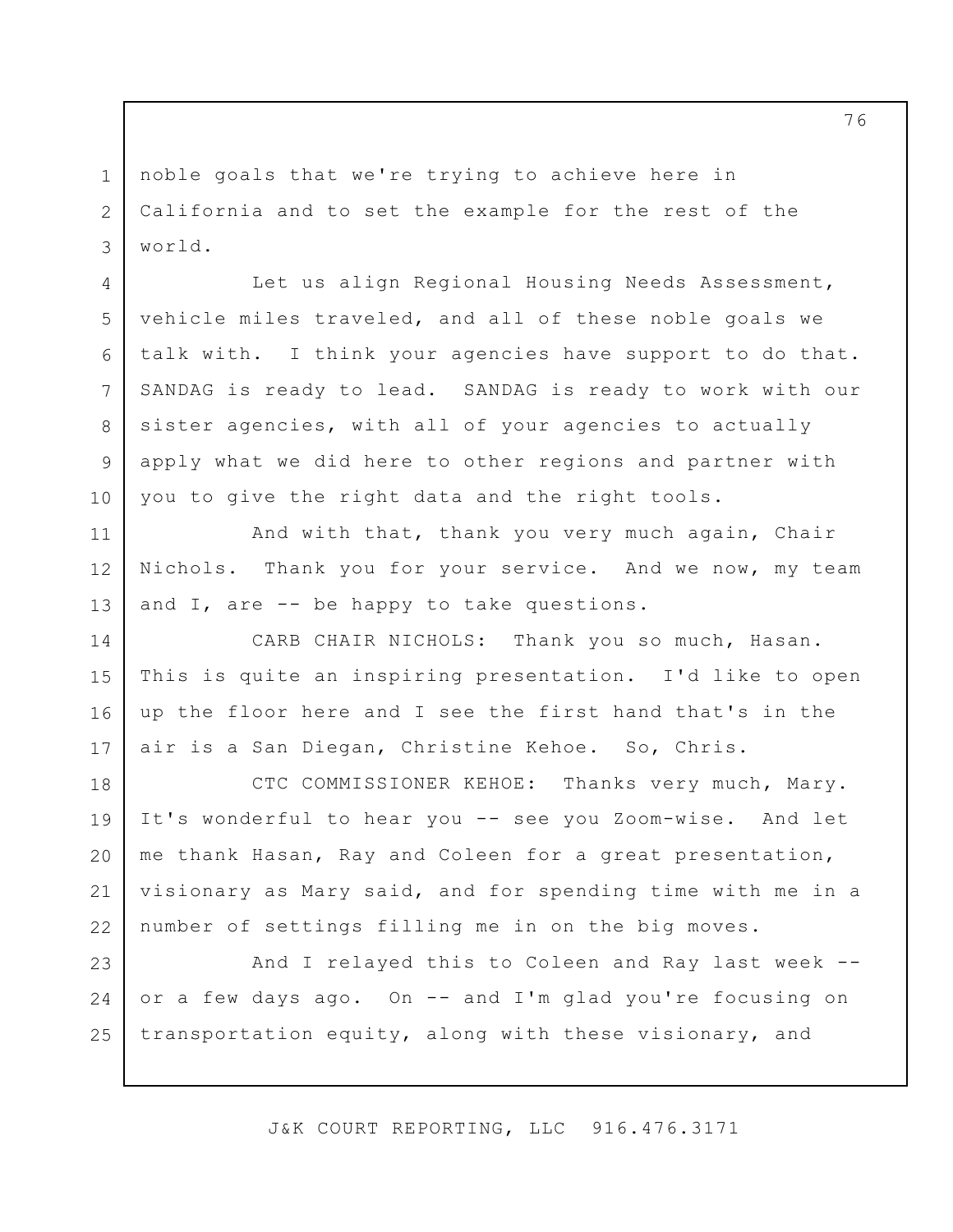1 2 modern, and high-tech solutions to better transportation in the region.

3 4 5 6 7 8 9 10 11 12 13 14 15 16 17 And I think, you know, the overview is terrific, Hasan. You're really doing a good job. Specifically though, in the near term, especially now in the pandemic and the high unemployment, and the  $-$ - you know, the economic crisis. What do you think SANDAG should be doing with your member agencies, county government, and all the cities in the region, the military, the tribes to get real tools into the hands of the working poor, and others, students, people who are tying to reach their doctors and hospitals, you know, how can we reach low income and unbanked people with travel cards that work across all modes, are you talking to the other agencies and social services about financing those kinds of tools. For people who don't have debit and credit cards, how do we help them? So spend just a minute on that area.

18 19 20 21 And I just also want to thank Secretary Kim for pointing out that long commutes, vehicle miles traveled, essential workers, and military people, they are especially burdened by these issues. So take it away.

22 23 24 25 MR. IKHRATA: Thank you, Senator Kehoe --Commissioner Kehoe, I appreciate you as always. Just to for a start, our chief economist that you heard Ray Major have led actually in the state by presenting and

J&K COURT REPORTING, LLC 916.476.3171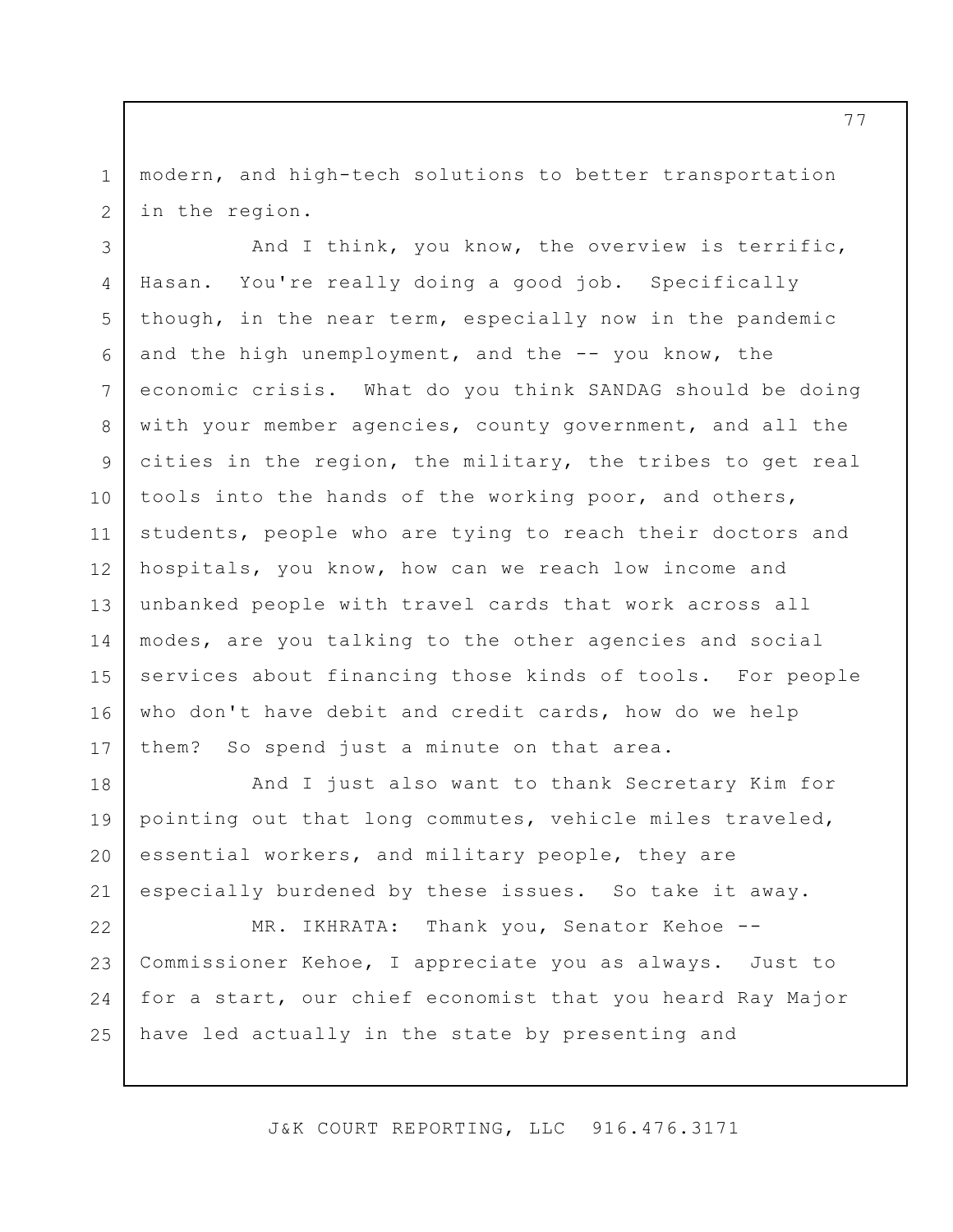highlighting things we expected but we didn't know about the impact of the pandemic on the Black Americans, the communities of color, the low income.

1

2

3

23

4 5 6 7 8 9 10 11 12 13 So what -- what we actually started and we start to partner with other -- with other counties in Southern California led by our Supervisor Nathan Fletcher. Digital divide for example, we're trying to get the private sector, together with the government sector, to actually overcome some of the divide by doing easy stuff first. We're trying to do a lot of education in our cities about how can they, through this pandemic, provide some services to their residents that don't have access to the same thing that many rich areas do.

14 15 16 17 And finally, we're making it clear to everyone in the region, that social equity and social injustice are part of our transportation planning criteria, like we do greenhouse gas emissions, we do resiliency.

18 19 20 21 22 So I think SANDAG is ready to lead in that area. I think I would welcome the comment to Supervisor Fletcher, but we're really going to make significant short-term immediate things to overcome some of the pandemic things that happened here.

So thank you for your question.

24 25 CARB CHAIR NICHOLS: This is -- unfortunately, I need to sort of go back and say that Senator Kehoe did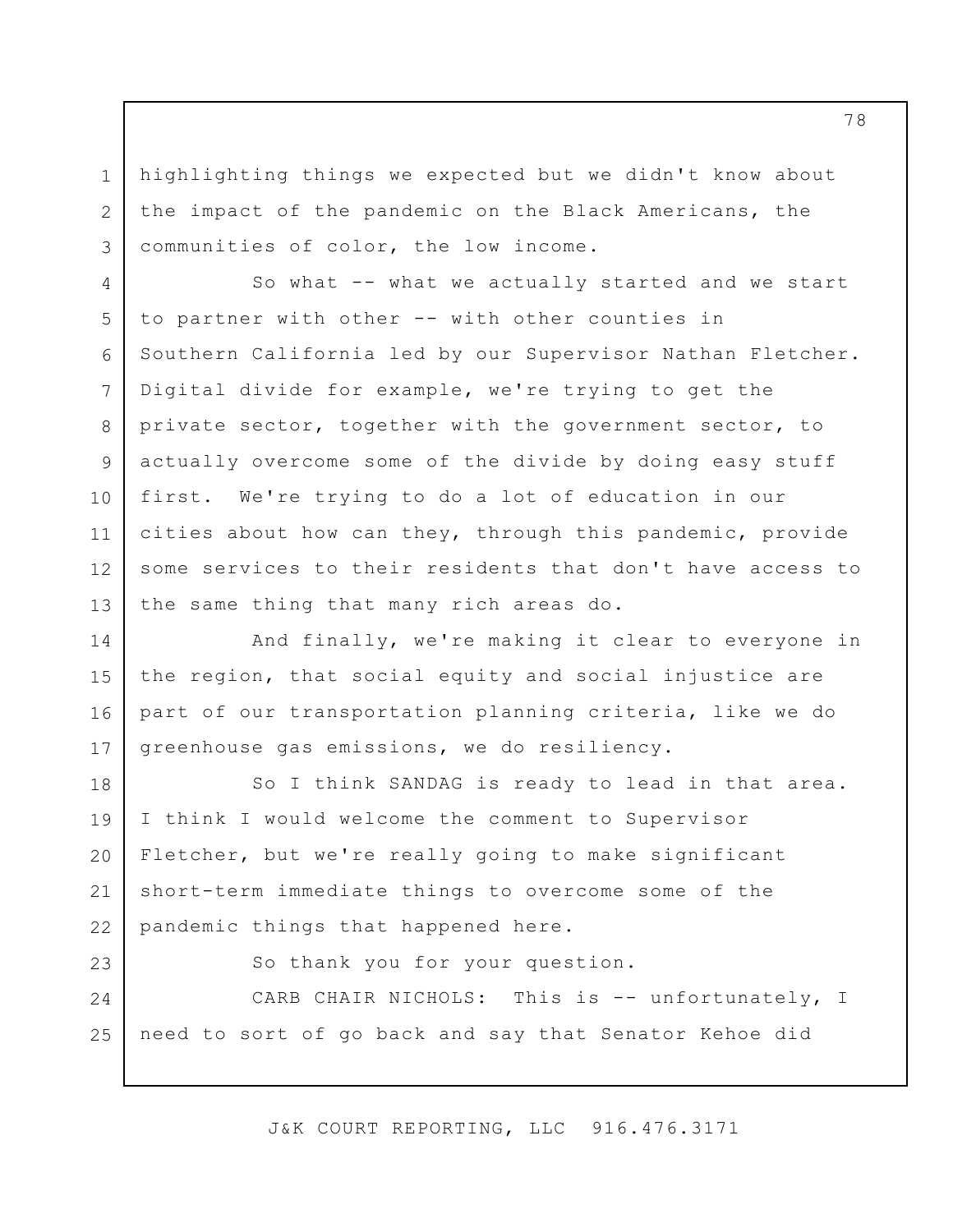1 2 3 4 exactly the right thing, which was to ask a question. I was supposed to call for questions at this point, and then after we get through the presentations, have the Board members have a broader discussion.

So I'll just remind my fellow Board members, and other Commissioners, and staffers from HCD that this is not the point where we really get into the meat of the discussion, but use this -- use this immediate time here just for any clarifications or questions that you have.

10

5

6

7

8

9

So with that, Chair Norton.

11 12 13 14 15 CTC CHAIR NORTON: Thank you. I just wanted to again commend Hasan for his team's work. It was great to see this up close and work with CARB Member Fletcher on all of the transportation items that were happening in the area.

16 17 18 19 20 21 22 23 24 25 I was so impressed with the data that you're collecting and working with. And I wanted to ask how you're -- you're work with the elusive concept of telecommuting and how that's affecting the work of thinking about what kinds of transportation options we should have and also getting to those issues about the broadband inequities, so that we can really keep track of the movement patterns and the additional burdens from people who can't telecommute but still are trying to reduce their carbon footprint.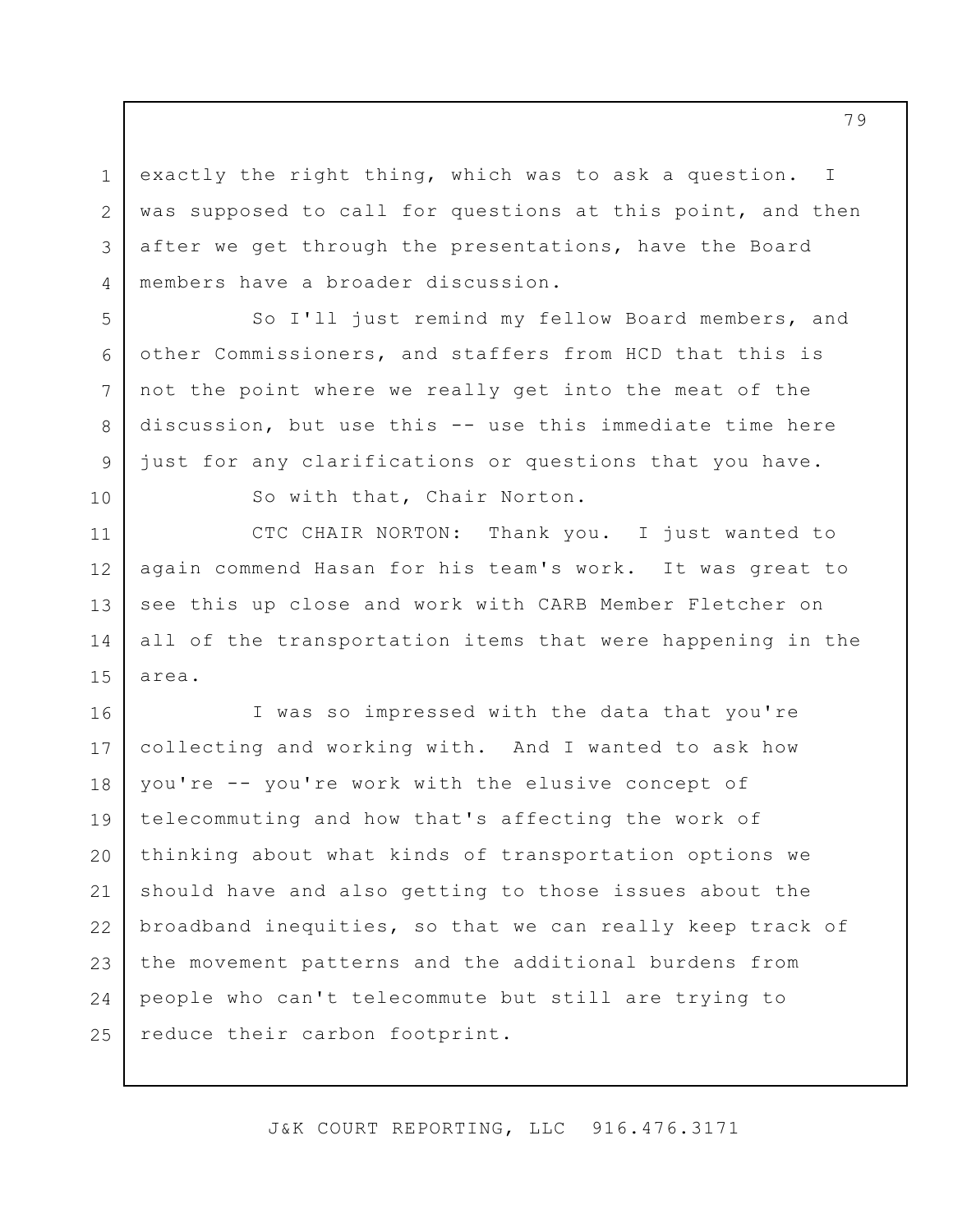1 2 3 4 5 6 7 8 MR. IKHRATA: Yeah. Thank you, Chair Norton. A couple of things and I'll have Ray Major elaborate. On the telecommuting, we're actually doing a survey of San Diegans to know where employers and employees. And we don't have the final results yet, but we're learning a few things, that people who telecommute tend to do actually more vehicle miles traveled than less when you take total. That's not good for greenhouse gas emissions.

9 10 11 12 13 14 15 But we're also, I think Director Velasquez mentioned that there is about 70 percent of us who work cannot telecommute. Therefore, we take into account that -- the universe of telecommuting is 30 percent, and how much of that is going to increase due to the pandemic? We're going to factor that in of course. We will talk -more of us will do it part time.

16 17 18 19 20 But at one point, this pandemic will be over. And at one point, we're going to have to deal with the future of transportation, the linkages to land use. And the linkage is in such a way that we never dealt with before.

21 22 23 24 25 On the broadband, I just very briefly, like I said, the digital divide that exists is shameful actually. It's to the point when you think 30 percent of your kids cannot access good Wifi or good broadband. We're going to have to work really hard, especially with the private

J&K COURT REPORTING, LLC 916.476.3171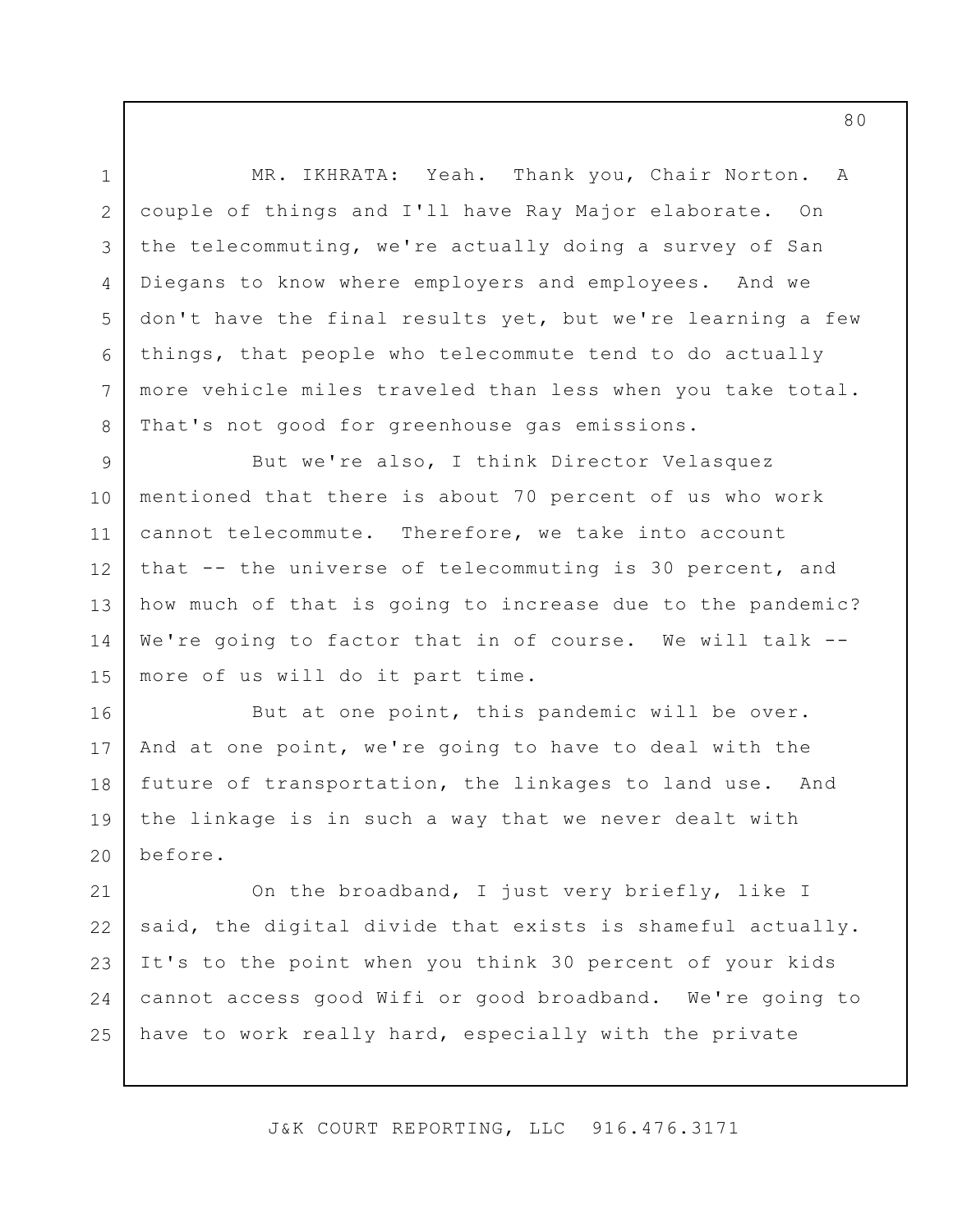sector entities. I know that County of San Diego is providing funds to get tablets and get stuff fast. But the broadband is a larger issue that we have to really deal with at a broader -- Ray, you want to add anything?

1

2

3

4

5 6 7 8 9 10 11 12 13 14 15 MR. MAJOR: Sure. So in addition to the things that Hasan said, you know, a lot of the data collection that we're doing has to do with finding new sources of data that allow us to track exactly what you're saying. So we now have information where we can really tell where people are going each and every day, so not only for instance to work, but we can tell if they're going to a shopping center, which store within the shopping center they're going to. We can correlate that with credit card data that tells us how people are spending in those different regions.

16 17 18 19 20 21 22 23 24 25 So all of this big data analytics is starting to help us understand how people move around. And what Hasan said was very true, 30 percent of the people in San Diego can probably telecommute. And what we've seen is that even though the businesses are still shut down here in San Diego, we're back up to about 92 percent of our VMT that we had prior to the pandemic. And so what's happening is there has been a shift in the way people travel. So they're taking more discretionary trips and they're going out at lunchtime, for instance, and, you know, doing some

J&K COURT REPORTING, LLC 916.476.3171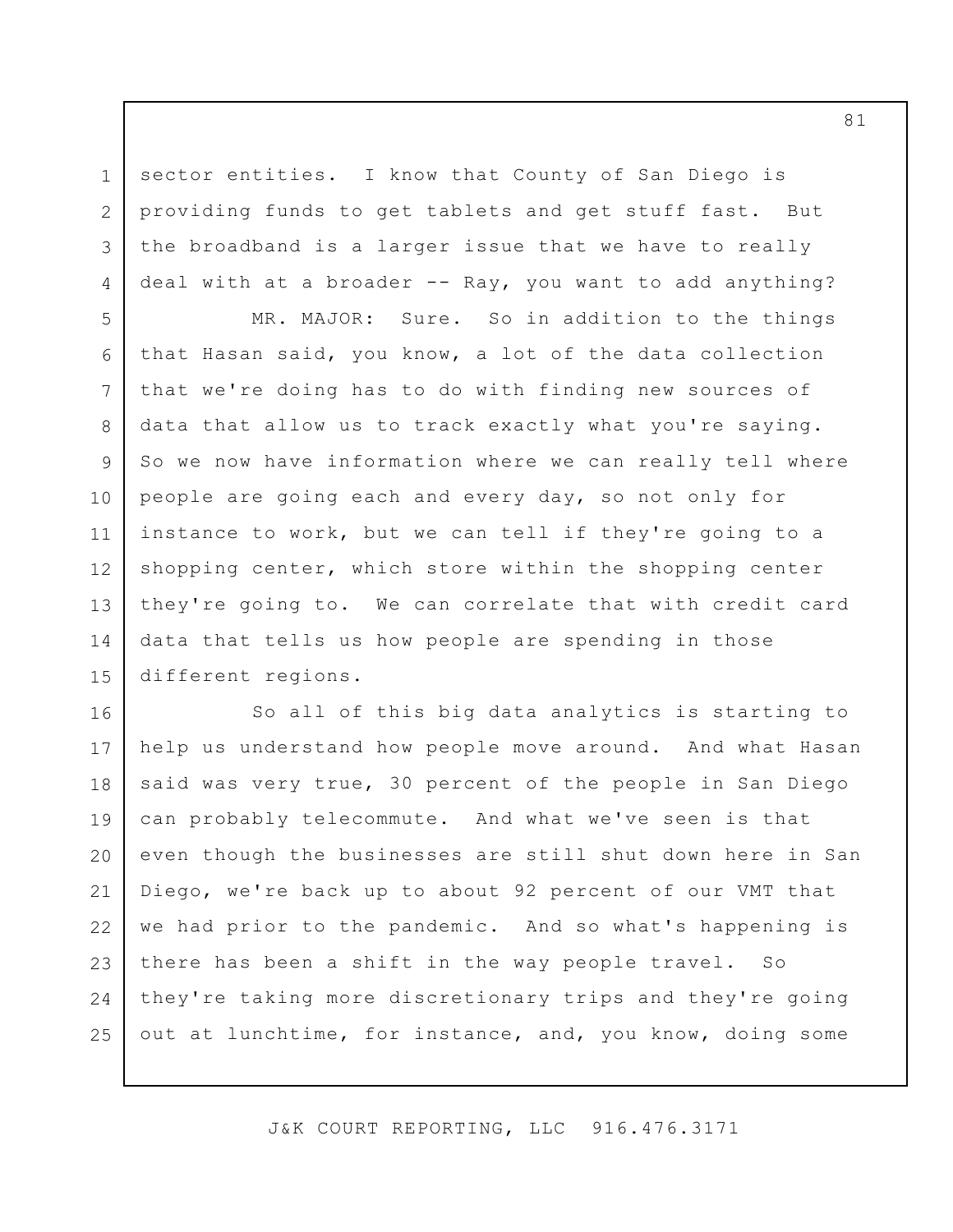1 shopping and coming back home.

2 3 4 5 6 7 8 9 10 11 12 13 14 15 16 17 18 19 20 21 22 23 24 25 So it's not cutting down VMT. So this is -- it's important for us to continue to collect this data, because we will use it to validate our mobility hub concept, which is really land use urban design, which is really densifying the land use, putting those activities and resources close together that people need to use, so that we can shorten those trips. And so that's -- we're right now in the data collection mode. And as we move through the plan, we're going to continue to keep an eye on how this all comes together. Thank you. CARB CHAIR NICHOLS: Great. Board Member Mitchell. CARB BOARD MEMBER MITCHELL: Good morning. CARB CHAIR NICHOLS: Good morning. CARB BOARD MEMBER MITCHELL: Good to see you again, Hasan. MR. IKHRATA: Good to see you. CARB BOARD MEMBER MITCHELL: First, I want to congratulate you on what I consider to be a brilliant and innovative approach to -- to regional transportation and -- and the justified reliance on big data. I do have one concern, and I'm looking at slides -- I think it's on page 24. And, you know, I come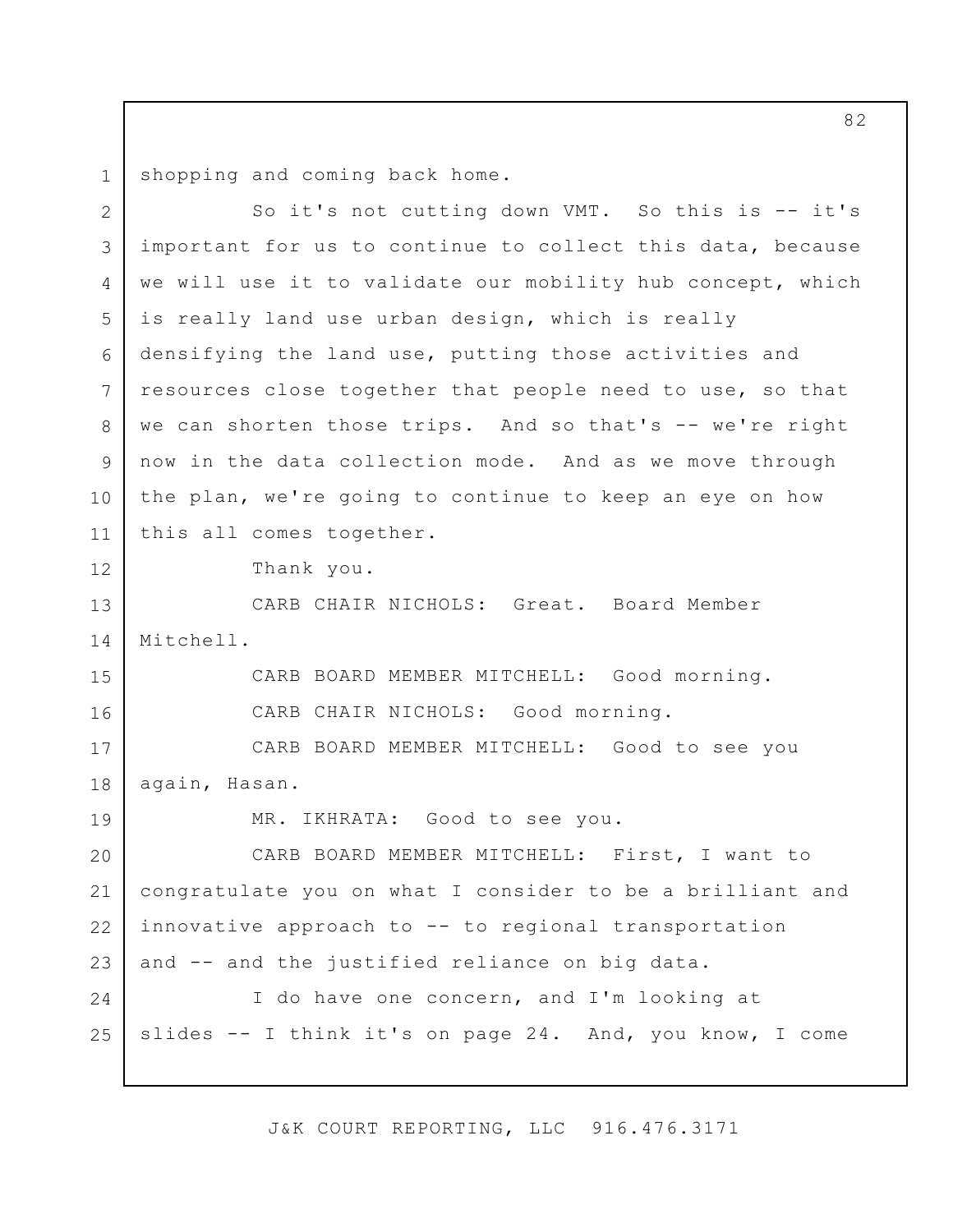1 2 3 4 5 6 7 8 from an agency that is thinking about climate change. And I do notice on your plan that some of the very expensive kinds of travel modes in your transit leap part of your big five modes are located very close to the coastline. And we are expecting with climate change an increase in sea level rise. And so I just wondered how you had approached that and what your plans are to address that with those transit leap investments in your plan?

9 10 11 12 13 14 15 MR. IKHRATA: Thank you and good to see you, Director Mitchell. It's been a while since I see you in the LA area, but simple. We're not going to make the mistake of our predecessors who put the line just on the beach. Now, we're trying to stabilize it and spend tens of millions of dollars in State and local funding to fix it.

16 17 18 19 20 21 22 23 24 25 These lines will go underground inland, not on the coastline. We're going to take this very seriously. As a matter of fact, one of the things that Secretary Kim created a working group to actually move some of the tracks now inland, so we are going the sea level rise that we're talking about. So while on the map they look like in the coast, but they're not. And I want to make sure they're far enough to overcome any sea level rise that we're -- we're forecasting. But that's a great -- a great notice there, but they're not on the coast. We're

J&K COURT REPORTING, LLC 916.476.3171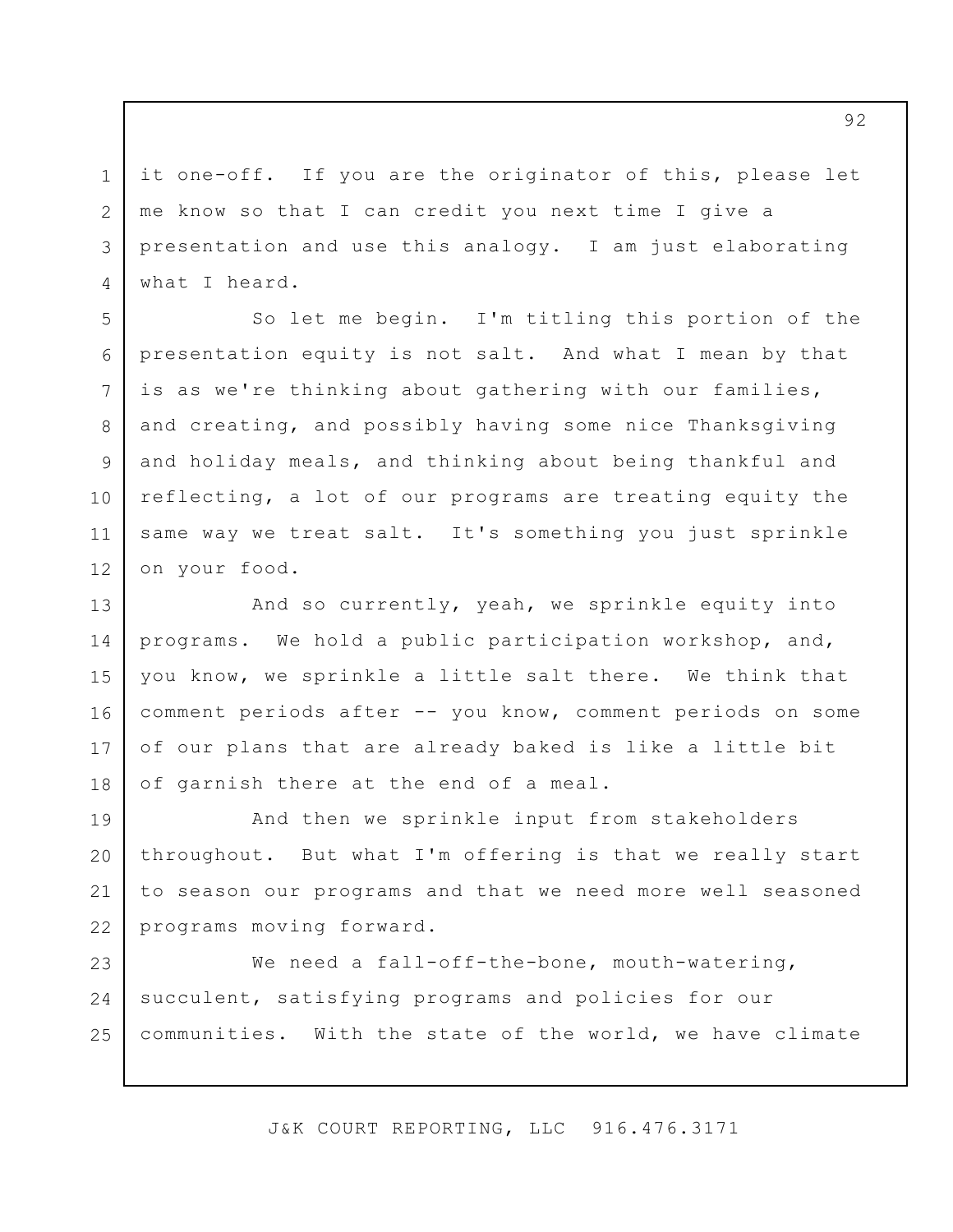1 2 change and we have racial justice. We call for more robust succulent programs.

3 4 5 6 7 8 9 10 11 12 13 14 And so we aren't going to create these programs just by adding more salt. We can't create it by adding more equity, by just adding a few more public participation opportunities. We have to really dig deep into what are some of the systemic issues and reach back into our spice cabinet, to the back of our spice cabinet. And we need to add things like the paprika, the cumins, the seasoning salt, the parsleys. We need to add things like technical assistance, language access, holistic planning approaches, leveraging funds between agencies, equity advisory committees. And we need to reimagine how we're even cooking these meals to begin with.

15 16 17 18 19 20 It's about making sure that our meals and our programs are marinated in equity, making sure that they are basted with equity as they're cooking. It's about when the programs were done, adding the garnishment, the sauces, you know, and having equity at every portion of the planning process.

21 22 23 24 25 So like a great example is we've been working with the CTC to have an equity -- create an equity advisory committee. I want you to think of that as like having a special rub sauce, right, that's already baked in and in your cab -- already put together and in your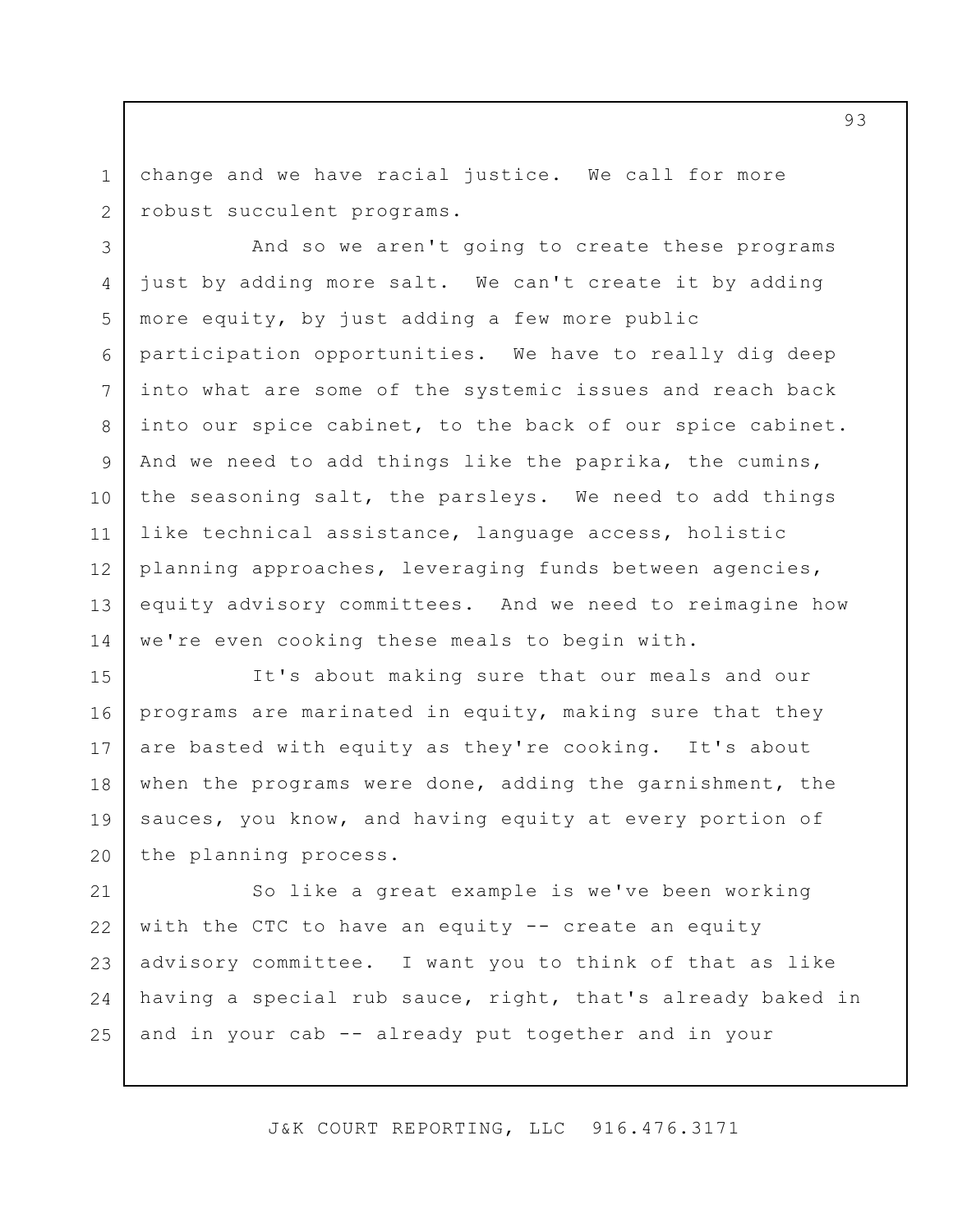1 2 cabinet and it's just sitting there. You don't have to recreate it. It's there.

3

4

8

9

10

5 6 7 Anytime you go to cook a meal, you know you just pull out this equity advisory committee and they can help get whatever program it is beautifully seasoned. That's what we're offering. It's not something that has to be recreated or reinvented. It is something you have to play with the spice levels. You have to figure out how much cayenne pepper your program can withstand or how much public engagement your program can withstand.

11 12 13 So you do have to play with the levels. But once you created it, it's just something that can be sitting there that's going to make everything better.

14 15 16 17 18 19 20 21 And it's -- it's honestly not that much harder. It's not that hard to do. It takes time, but it's not that hard to do, because the people we're talking about engaging are not theoretical people. They're not data points on a map. What they are are people living probably in the south side or north sides of the communities we all reside in. We know where our disadvantaged communities are. We know -- the people are there.

22 23 24 25 They're also the people who are typically next to waste pollution sites or the people that are at the end of our transit lines. These are the people that we need to make sure that we're engaging.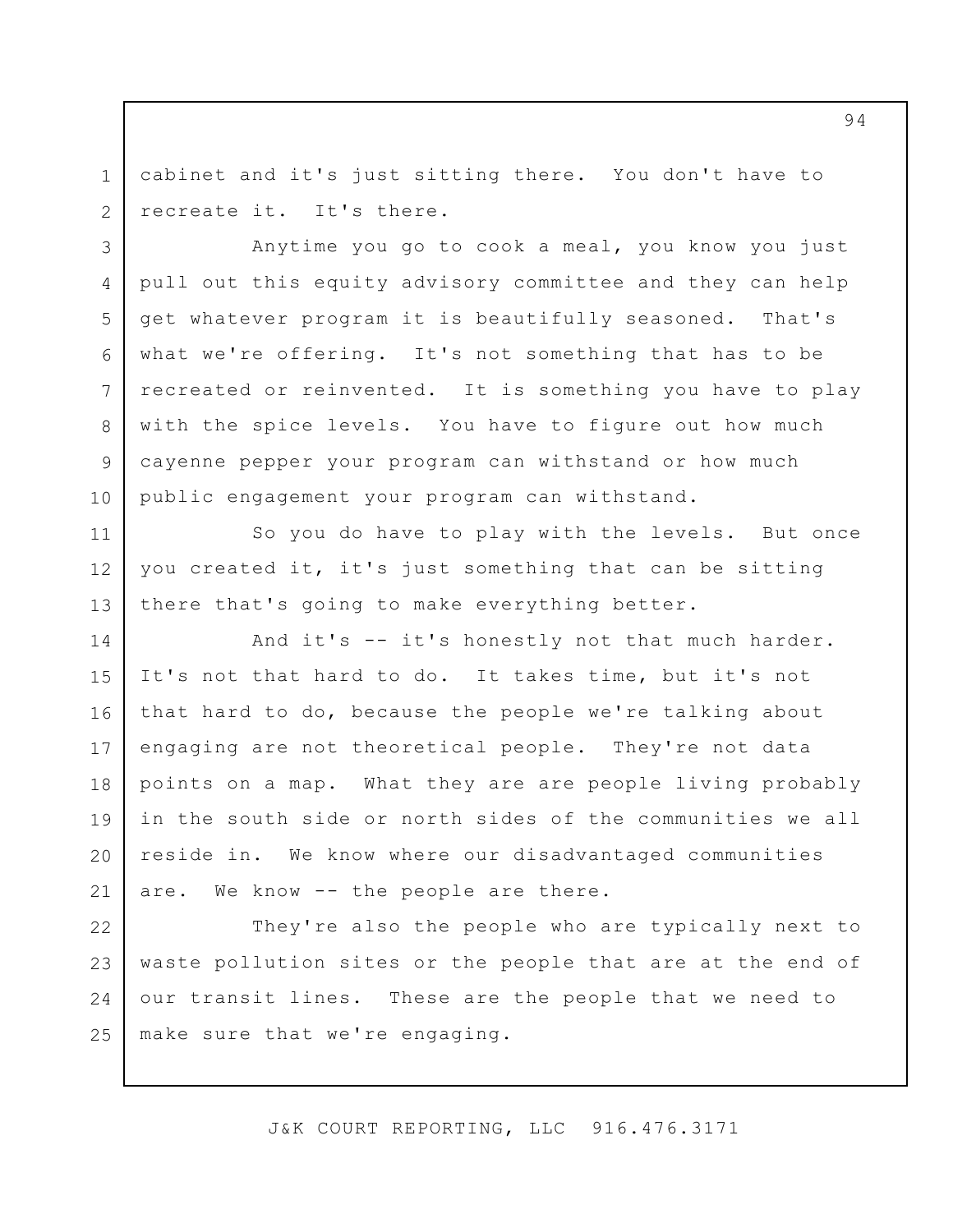3 6 And one of the reasons why I think it's really important to have this conversation here is because we're talking about the impacts of disadvantaged -- we can talk about the whole impacts of disadvantaged communities. We know that these communities aren't disadvantaged by one singular program or agency. It is the intersection of all of these agencies.

1

2

4

5

7

8 9 10 11 12 13 14 15 To like move the metaphor further, right, we're cooking a whole meal here. And what we can do in these meetings is a cook a whole meal. We're not just talking about one turkey at Thanksgiving. But these joint meetings are a place where we can really figure out, well, what are the sides? What do other agencies bring to the program and how can we cook a full feast for our communities?

16 17 18 And we want sides, appetizers, desserts, the seven courses, whatever they are, how do we bake those into these programs?

19 20 21 22 23 24 25 Let's see, so -- and again, don't get me wrong, I completely understand how these meetings are supposed to go, where you guys -- not -- we are baked programs, we serve them at these meetings, and then everyone kind of tastes them and says, oh, you know, it's good. You know, but maybe next time we could add a little bit of -- a little bit more spice or, you know, we had tried to add

J&K COURT REPORTING, LLC 916.476.3171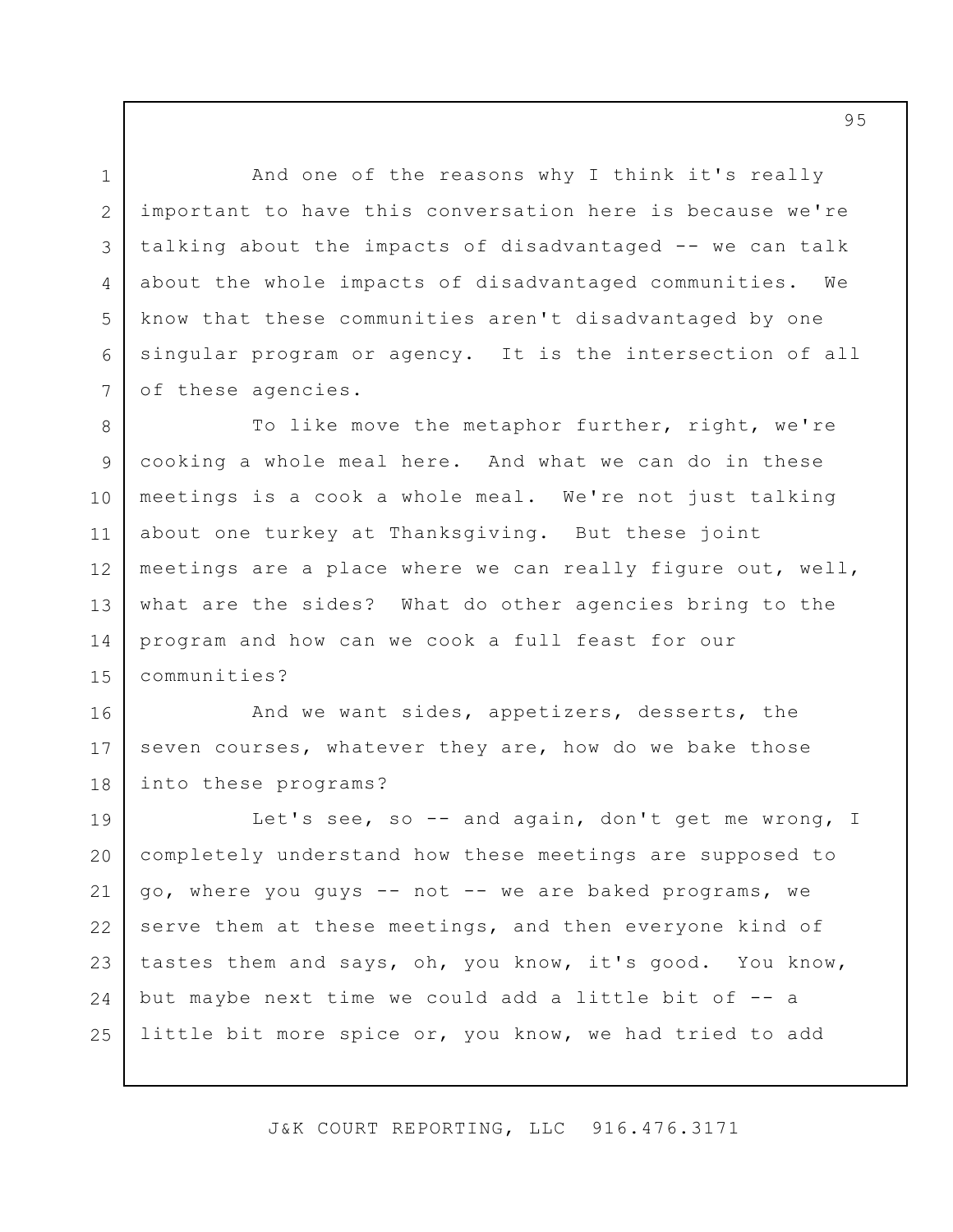hot sauce on our end to make it a little bit more to our taste. And we're playing too nice. I think it's time to just say that we have bland and dry programs that aren't nourishing us and our communities.

5 6 7 8 9 10 11 And so in South Sacramento and many other communities, we have a saying that we're eating. And it isn't the literal saying. It means that you're doing more than surviving. So if someone says, "How are you doing", you can say like, "We're eating", like we have enough. We have on our plate -- we have food on our plate and we are eating.

12 13 14 15 So how do we make sure that our communities eat? We cook succulent, fall-off-the-bone, hearty programs. And I am just asking that we be very intentional about not serving bland and inequitable programs anymore.

16 17 18 19 20 21 And so with that, I am going to pass it to Hana, who's going to give a lot more tangible ways that we can do that. But I also hope that in some ways I have made better and almost ruined the way that you cook from now on, because every time you open your spice cabinet, you will now be thinking about equity.

22 23

25

1

2

3

4

(Thereupon a slide presentation.)

24 MS. CREGER: Thank you so much, Nailah. That was fantastic. A really beautiful analogy.

Hi, everyone. I'm Hana Creger, program manager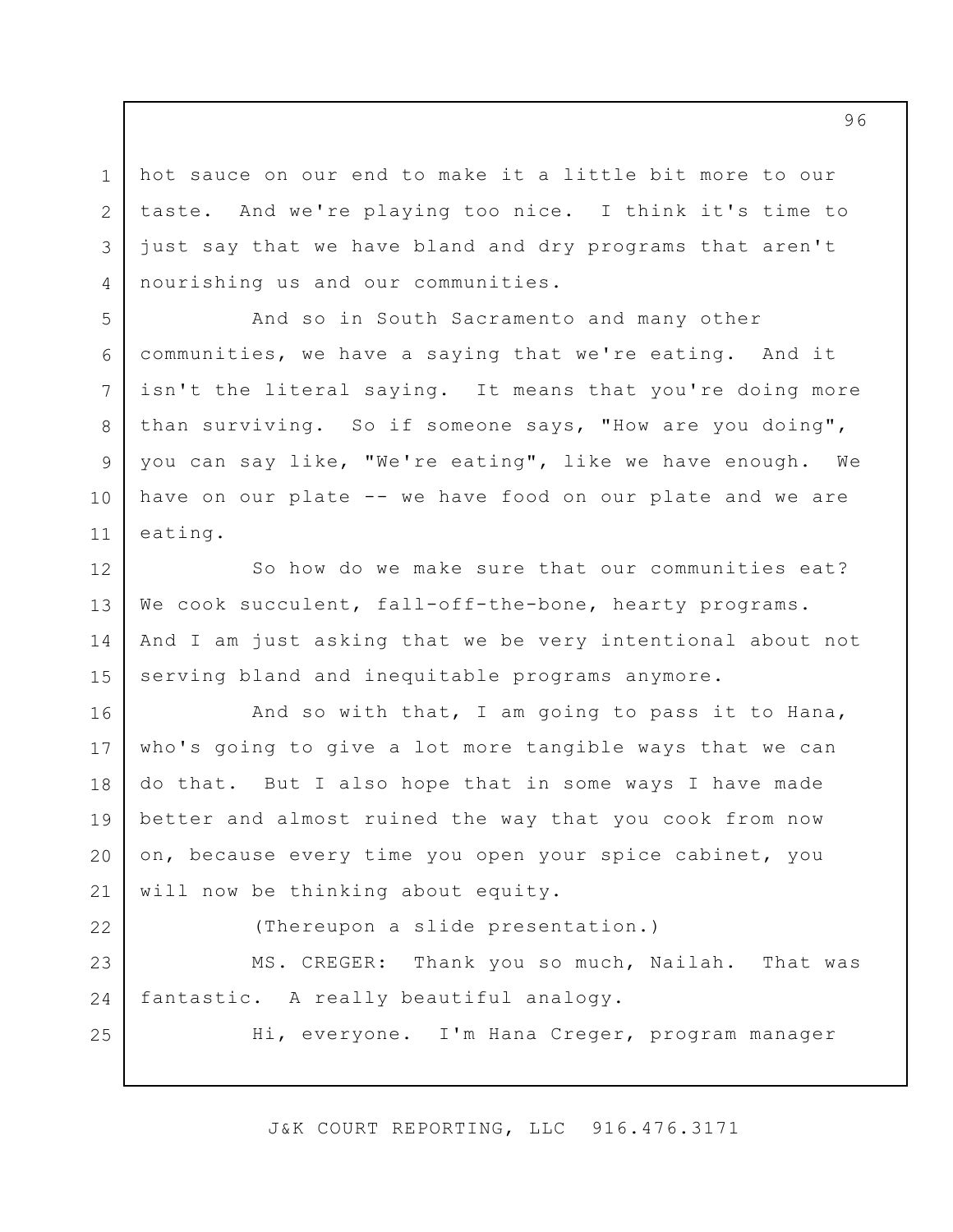with Greenlining Institute. And thank you for the opportunity to speak with you all today.

Next slide, please.

 $--000--$ 

MS. CREGER: So Greenlining is a research and public policy non-profit. And we've been advocating for racial equity for 27 years. And we do this work because of systemic injustices like redlining, which was one of many racist public policies that led to a lack of investment and disparities in transportation, health, wealth in communities of color and particularly in black communities.

13

14

1

2

3

4

5

6

7

8

9

10

11

12

Next slide, please.

 $--000--$ 

15 16 17 18 19 20 21 22 23 MS. CREGER: Now, as I was mentioning before, you know, in reducing GHGs and pollution, if we want everyone to have a better quality of life, particularly black and brown communities, we know that we have to also reduce VMT, because we cannot afford to have a vehicle-dependent future, even if it is electric. We need a comprehensive mobility approach that's tailored to meet the needs of different geographies, whether that's, you know, rural, suburban or urban.

24 25 And so that is the work of Greenlining and that should also be the perspectives of the three agencies here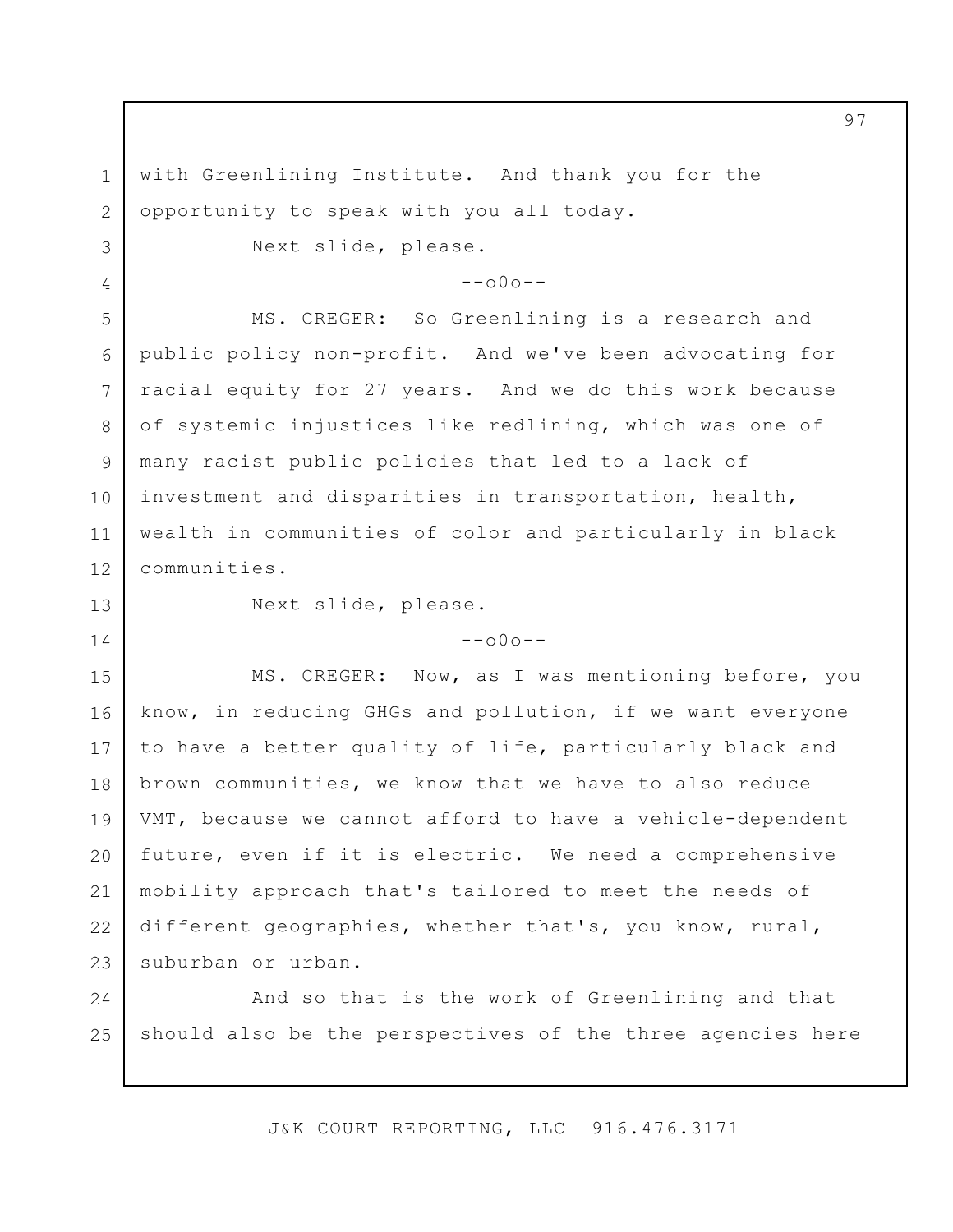1 today.

2

3

23

24

25

Next slide.

 $--000--$ 

4 5 6 7 8 9 MS. CREGER: Now, we are in this crisis of racial injustice and climate disaster because of a broken redlined economy that is built off of extraction and exclusion. That economy was not built to meet the needs of communities of color and in fact it was explicitly designed to harm communities of color.

10 11 12 13 14 15 And so we are proposing a new paradigm, a greenlined economy, which you can see here on the right, because we need a system that's non-exploitative, inclusive, democratic, regenerative and that meets the needs of people who have suffered the most under our redlined economy.

16 17 18 19 20 21 22 And at the center of that is communities who have the knowledge and expertise to get us to this new paradigm. So a greenlined economy and transportation system is what's possible, but only with the help of CARB, CTC, HCD and other State and local agencies. And to get there, we have to accept a mutual responsibility and develop clear principles and strategies.

Next slide.

 $--000--$ 

MS. CREGER: So these strategies include our six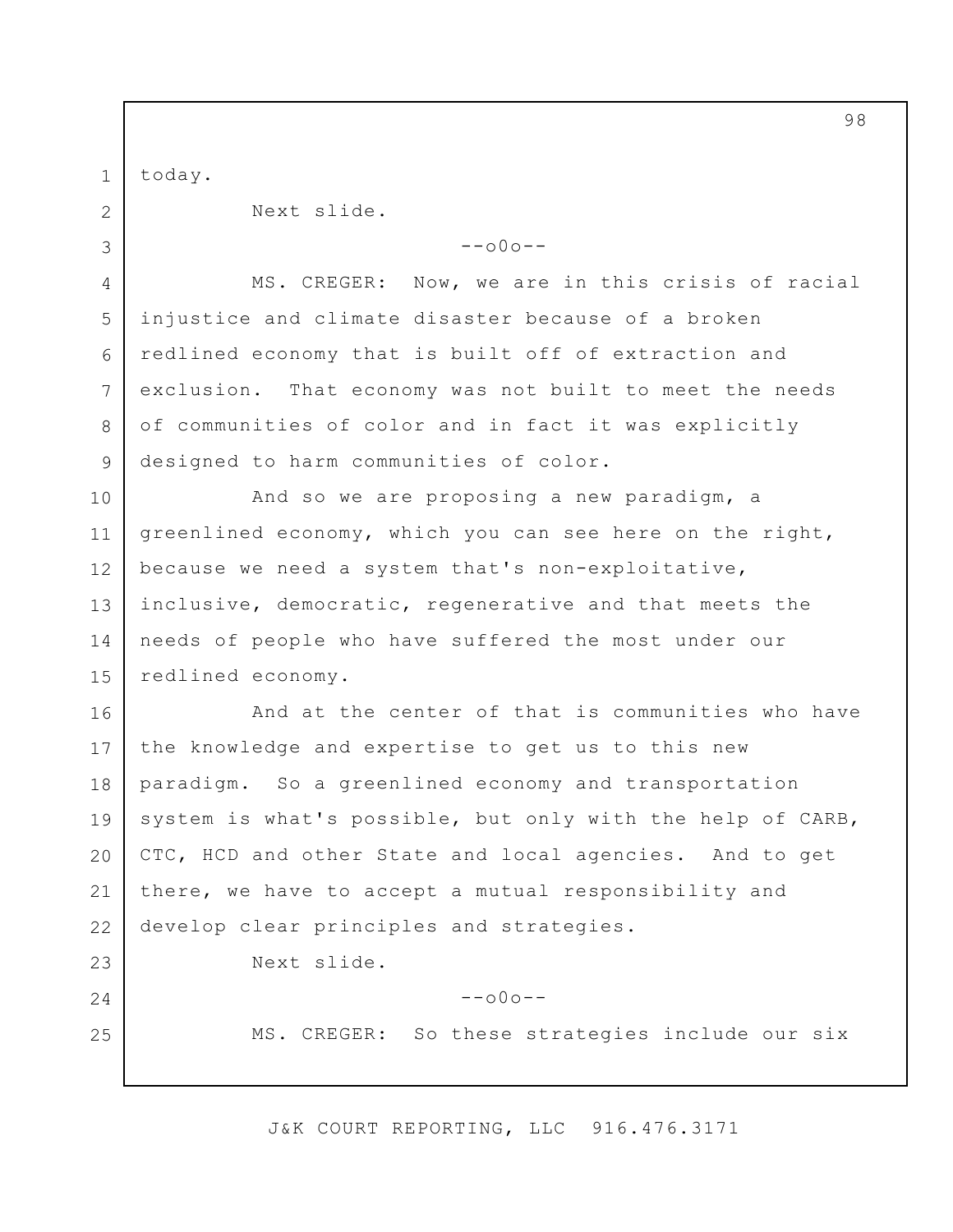standards for equitable investment. Every single transportation investment should emphasize anti-racist solutions, prioritize multi-sector approaches, deliver intentional benefits, build community capacity, be community driven at every stage and should establish paths towards wealth building.

1

2

3

4

5

6

24

25

7 8 9 10 11 And so now I want to share how we are actually applying these investment standards. So for the last eight months, we have been conducting an equity evaluation of a wide variety of clean mobility programs across California and across State agencies.

12 13 14 We want to uncover which clean mobility programs are actually delivering most on equity and how can we improve and expand upon them?

15 16 17 18 19 20 21 22 23 And so next, I'll share some of those programs that are getting close to upholding those standards. And the three agencies here should be playing close attention to those programs and how you all can collaborate, and partner, and co-fund them in order to collectively meet the needs of California residents, particularly low-income, disadvantaged communities and communities of color. Next slide, please.

MS. CREGER: So Clean Mobility Options is one of

J&K COURT REPORTING, LLC 916.476.3171

 $--000--$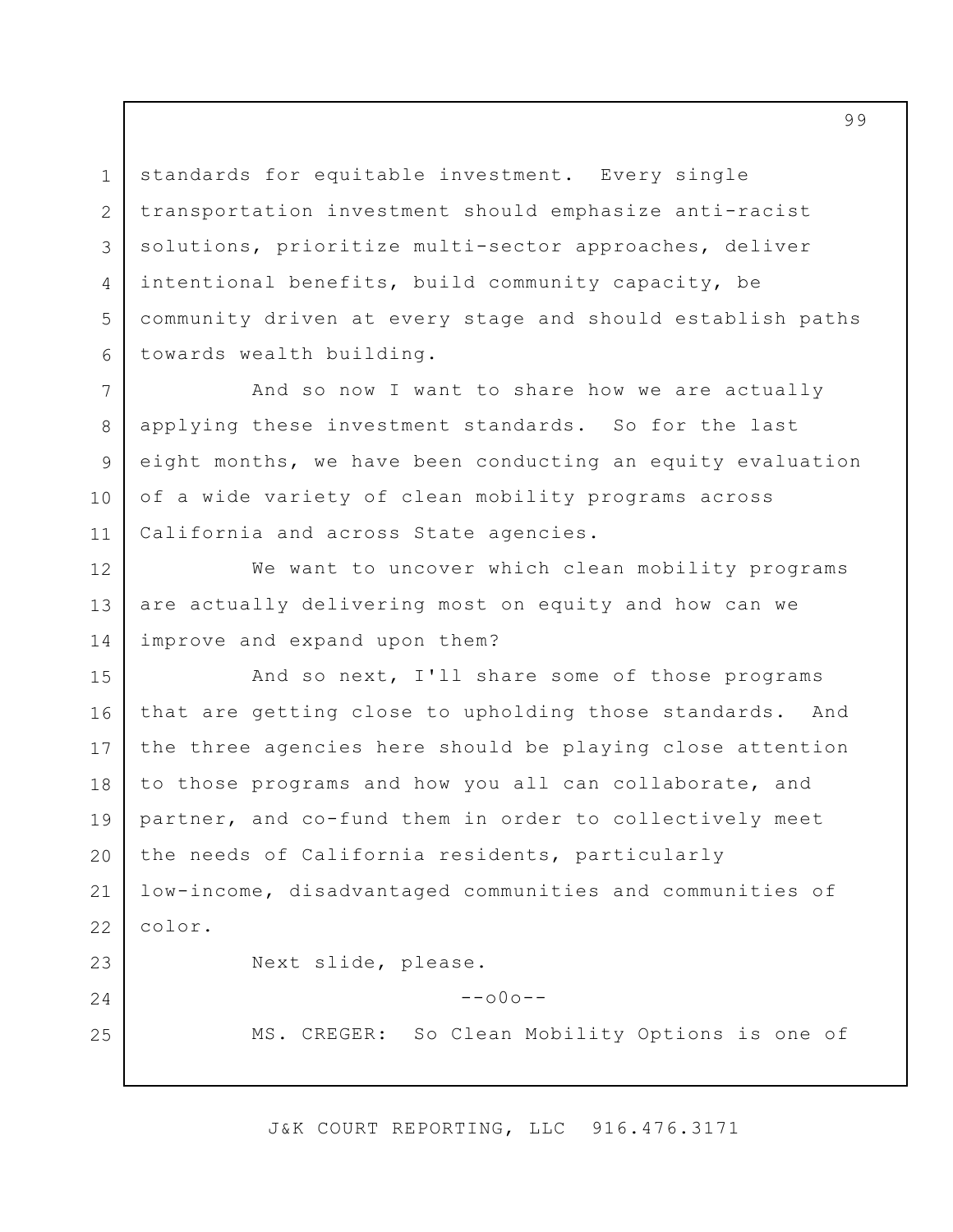1 2 3 4 5 6 CARB's programs. And what's unique about it is that communities are really shaping which clean -- clean mobility options to deploy based on their needs. They are identifying how these investments will align with other sectors, such as climate adaptation, anti-displacement, and workforce development.

7 8 9 10 11 12 13 14 15 16 17 So this is a reimbursable voucher for zero-emission shared mobility, innovative transit services and more. This program funds both the planning of projects and the implementation of projects. It is targeted towards smaller, rural projects that have had more difficulty competing against larger cities for other grants. There is a set-aside for tribes and transportation needs assessments, based on the feedback from the SB 350 barriers equity process. And lastly, this program includes a bottom-up technical assistance and capacity building approach.

18

19

Next slide, please.

 $--000--$ 

20 21 22 23 24 25 MS. CREGER: So the STEP Program is another CARB. And it again -- you know, in an effort to be community driven, this program funds planning activities, capacity building, community engagement. It requires some form of a needs assessment, as well as multi-sector plans for anti-displacement, climate adaptation, and workforce

J&K COURT REPORTING, LLC 916.476.3171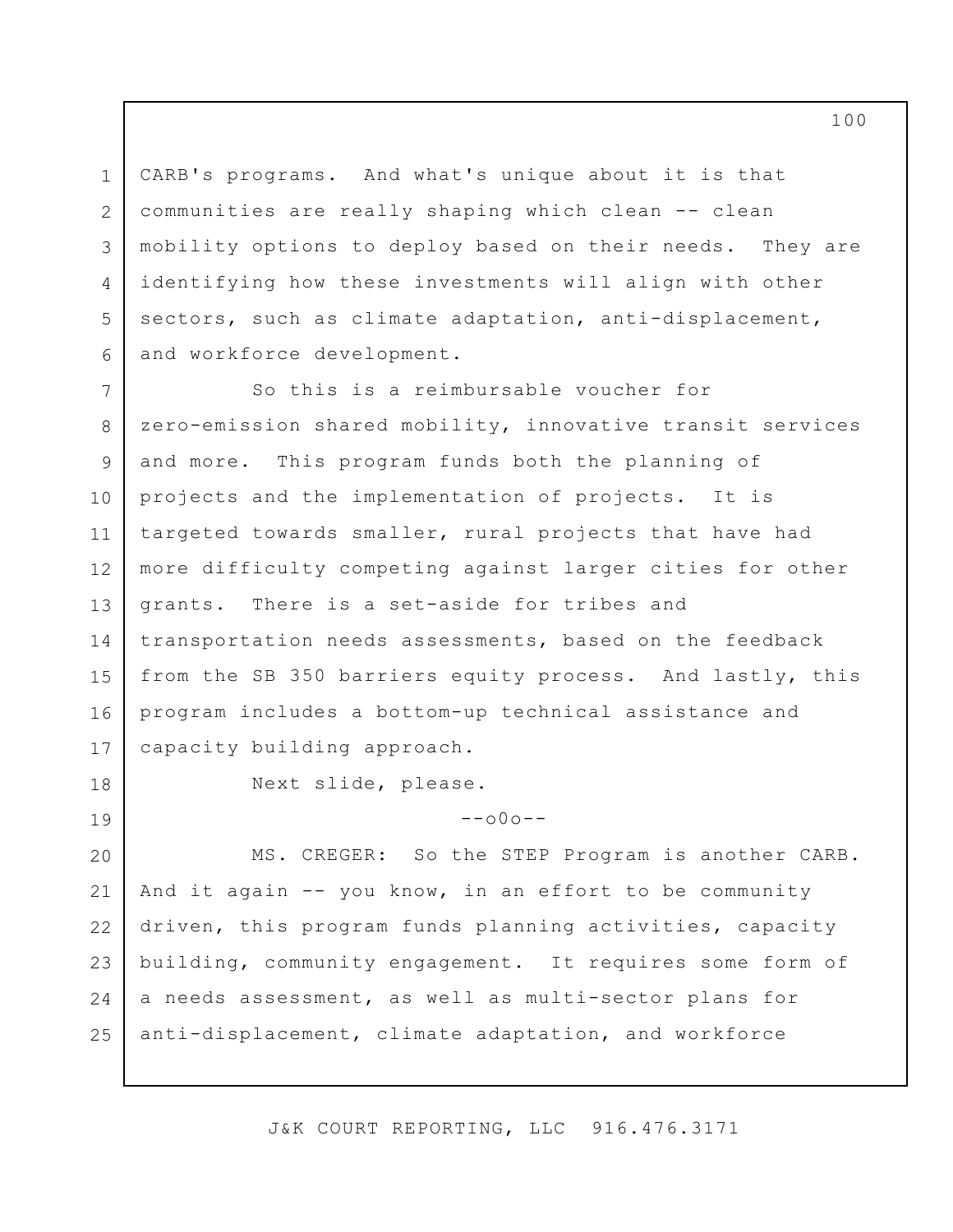3 5 6 development. This program's implementation grants are flexible, based on community needs, and are eligible not just for infrastructure, operations and public transit, but also for new mobility, and land use, and pricing approaches, which as we heard earlier is critical for this moment in reducing VMT and unsustainable land use.

And so these community-based solutions are actually providing the tailored transportation solutions that residents are looking for. However, to scale this up, we need so much more investment in these kinds of approaches.

11 12

13

1

2

4

7

8

9

10

Next slide, please.

 $--000--$ 

14 15 16 17 18 19 20 21 22 23 MS. CREGER: So these are both CARB GGRF-funded programs. And they are both in huge demand and way oversubscribed. Low income and disadvantaged communities from across the state, urban, suburban, rural, tribal communities have put together detailed community-driven, multi-sector, clean-mobility plans and projects. These programs are also identifying metrics of success. They are collecting quantitative and qualitative data to allow for the adjustment of our clean transportation policies and practices over time.

24 25 And so these clean mobility projects, they are essentially ready to go. And it's a shame, because these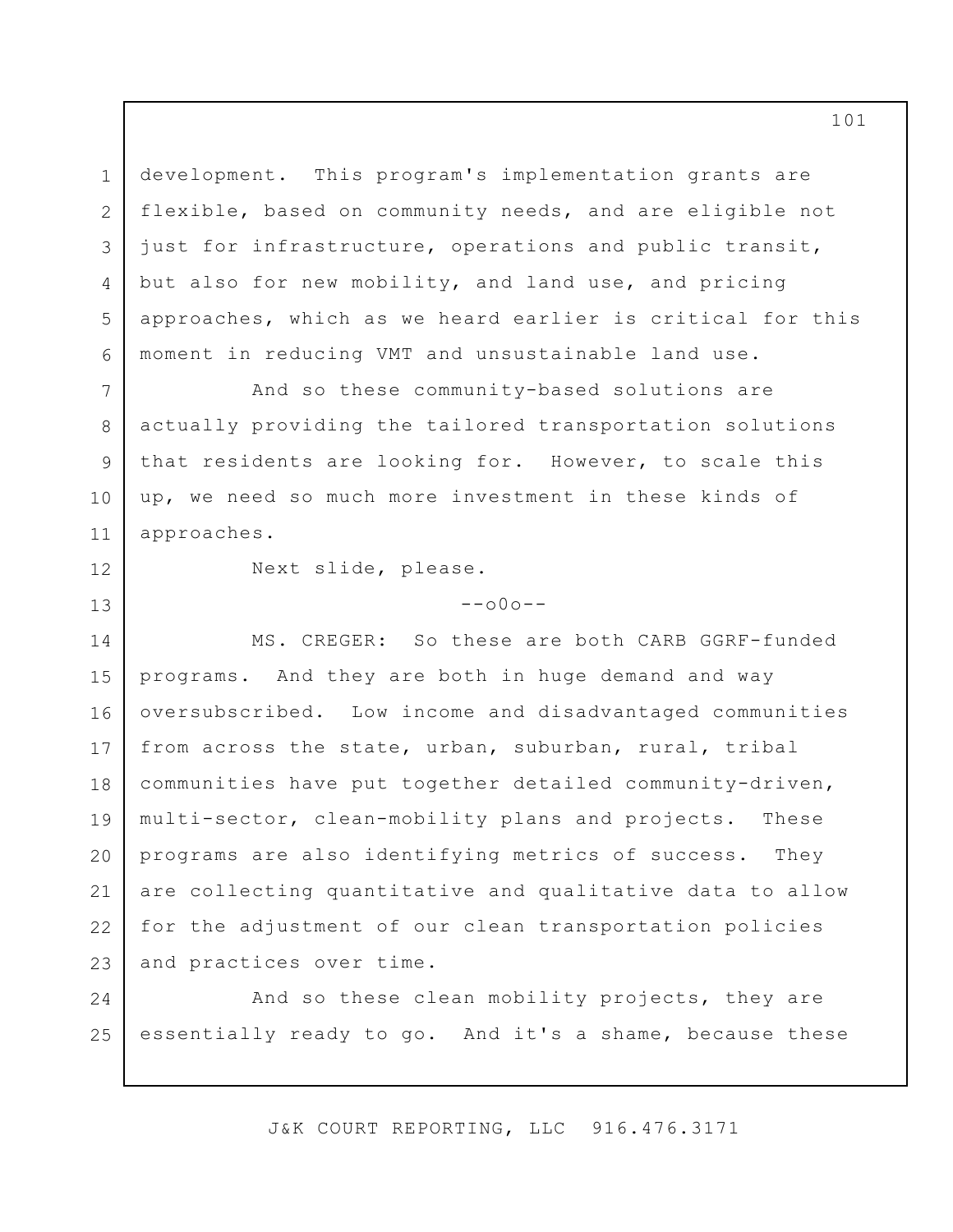1 2 3 4 5 equity programs are so underfunded. For Clean Mobility Options, the needs assessment voucher was able to fund 57 percent of the demand and the project implementation voucher will be able to fund around 66 percent of the demand.

Now STEP has even more of a dramatic funding disparity. They will only be able to fund 18 percent of the demand this year. So many communities will miss out of this opportunity because of a shortage of funding.

10

11

6

7

8

9

Next slide, please.

 $--000--$ 

12 13 14 15 16 17 18 MS. CREGER: So the Clean Mobility Options and STEP Program I highlighted mall come from this very small slice of funding called the Clean Transportation Equity incentives, which represents only 12 percent of the entire pot of CARB's Low Carbon Transportation programs. Only 12 percent of those funds are specifically earmarked for low income and disadvantaged communities.

19 20 21 22 23 Yet, that 12 percent funds a wide variety of innovative, exciting, equitable mobility programs. Just a few, for example, are electrifying rural school buses and electric car sharing at affordable housing sites, and many more.

24 25 However, you know, we are only scratching the surface of what these programs could do for equity,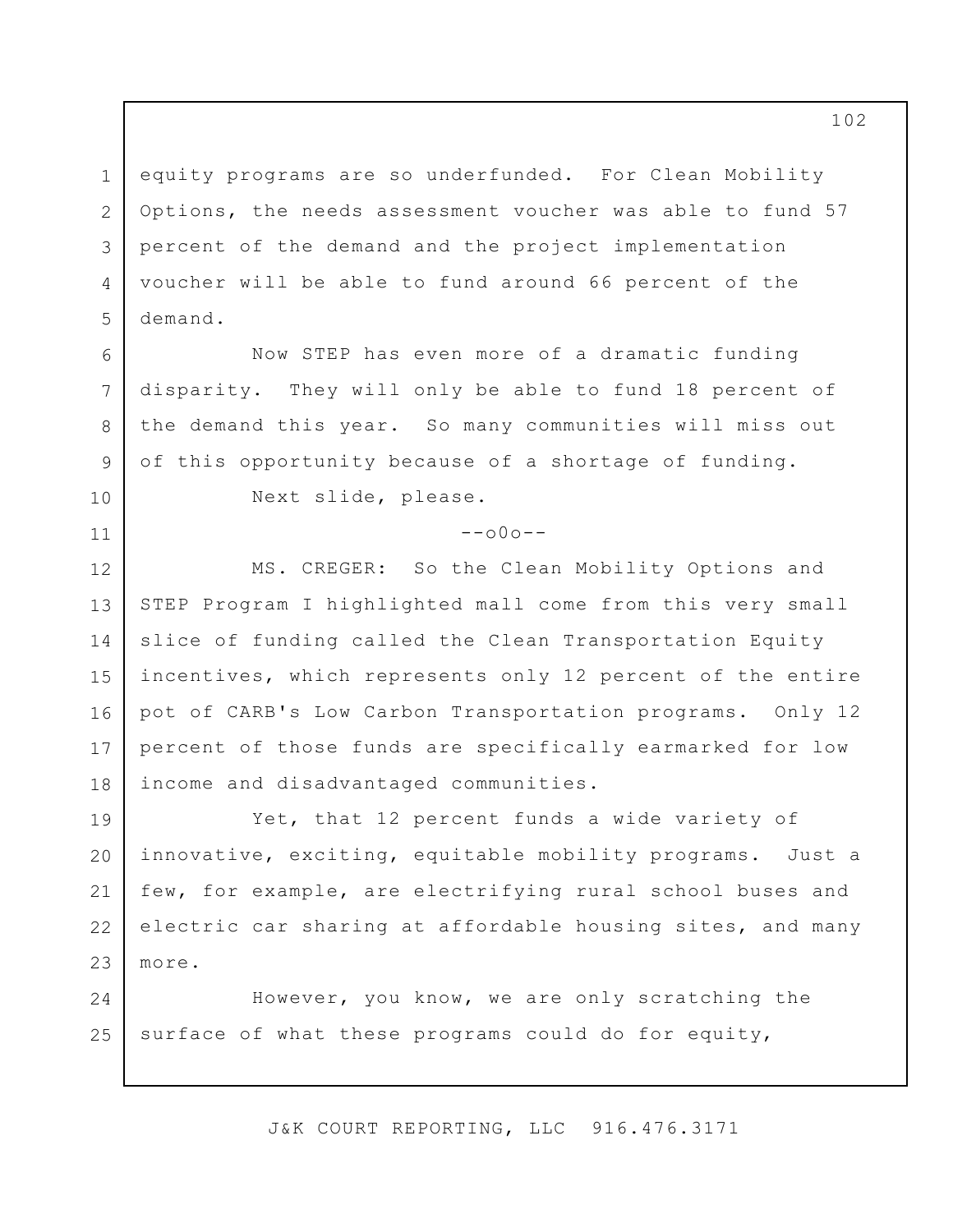climate and air pollution because funding is so limited. Next slide, please.

1

2

3

4

5

6

7

8

9

 $--000--$ 

MS. CREGER: So ATP is one of the critical CTC programs that helps meet equity goals and broader community transportation needs. By statute, the program is supposed to dedicate 25 percent to disadvantaged communities. But in practice, the distribution funds is actually closer to 100 percent.

10 11 12 13 14 15 16 17 This program is multi-sector. It doesn't just fund infrastructure, but also community education and health programs. The scoring incentivizes community engagement and community driven processes. Ten percent is dedicated for small rural agencies. And so this is a fantastic program. And again, it is very underfunded and only 21 percent of applicants will receive funding this year.

18 19 20 21 22 23 24 25 And what's interesting is that, you know, it would be great to understand which of these programs have not been funded and why. So, for example, was there a lack of capacity. And so these are the kinds of connections that we need to make to see where other agencies may be able to step in and help fill those gaps, because it should not be the same communities reaping the same benefits.

J&K COURT REPORTING, LLC 916.476.3171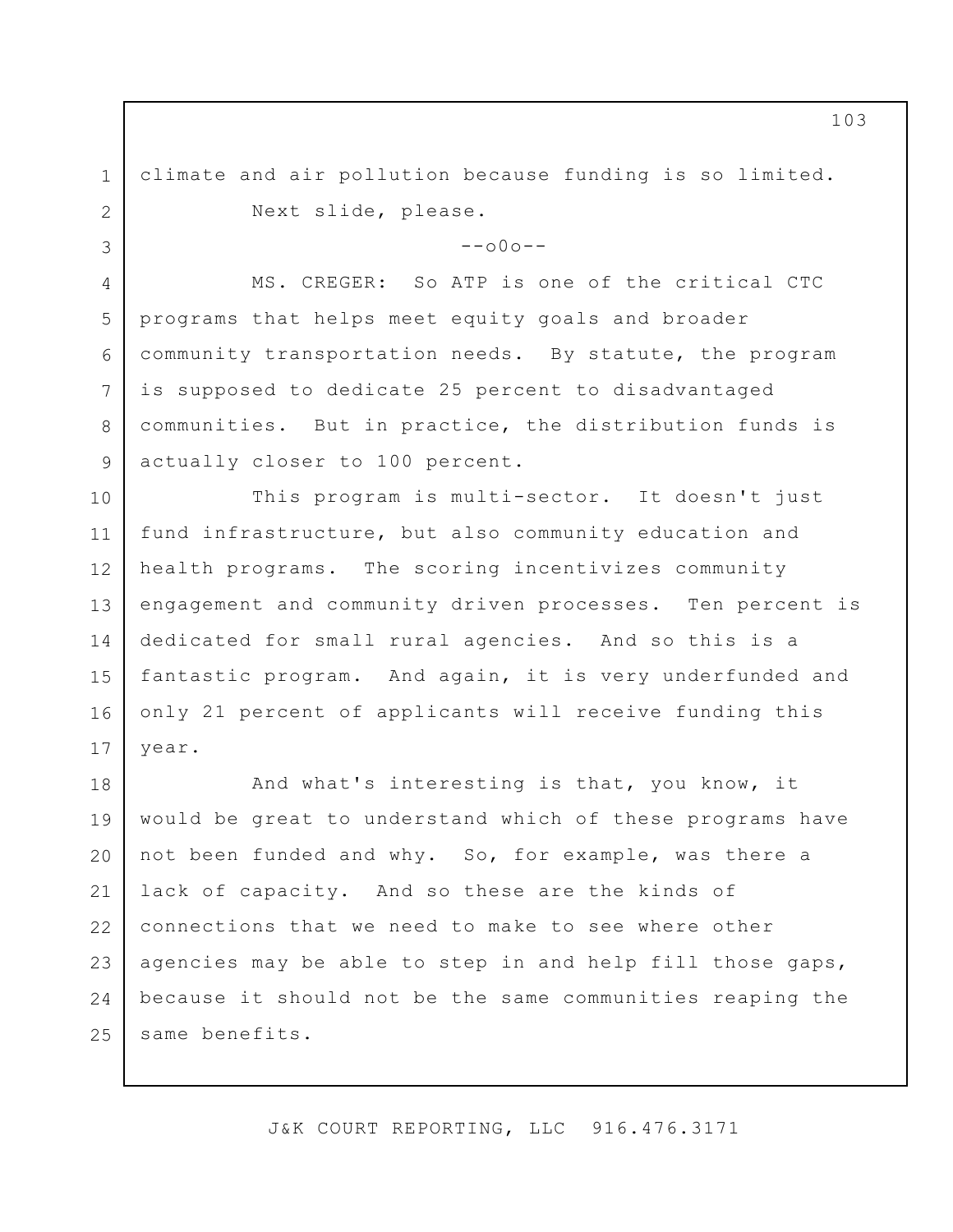You know, we need to diversify these investments to maximize benefits. And that's why these agencies have to be coordinated.

Next slide, please.

1

2

3

4

5

6

7

8

9

 $--000--$ 

MS. CREGER: So just to summarize, the programs that I shared are providing multi-sector approaches and intentional benefits by being community driven and meeting the needs of low income and disadvantaged communities.

10 11 12 13 14 They are funding transportation needs assessments, technical assistance and capacity building, and they are scoring projects based on the level of community partnership and engagement. And lastly, they are both reducing GHGs and VMT.

15 16 17 18 19 20 21 22 And so Clean Mobility Options, STEP, ATP, these programs are already in motion. Folks are familiar with them and they're excited about them. And I think it's really telling that the representatives from CARB and CTC also highlighted these exact same programs earlier. We actually did not coordinate that, but I think that clearly shows that these programs have broad support from agencies and from advocates alike.

23 24 25 And so, you know, we do not need to reinvent the wheel. We just need to get funds to these communities as fast as possible to meet our air quality, equity, and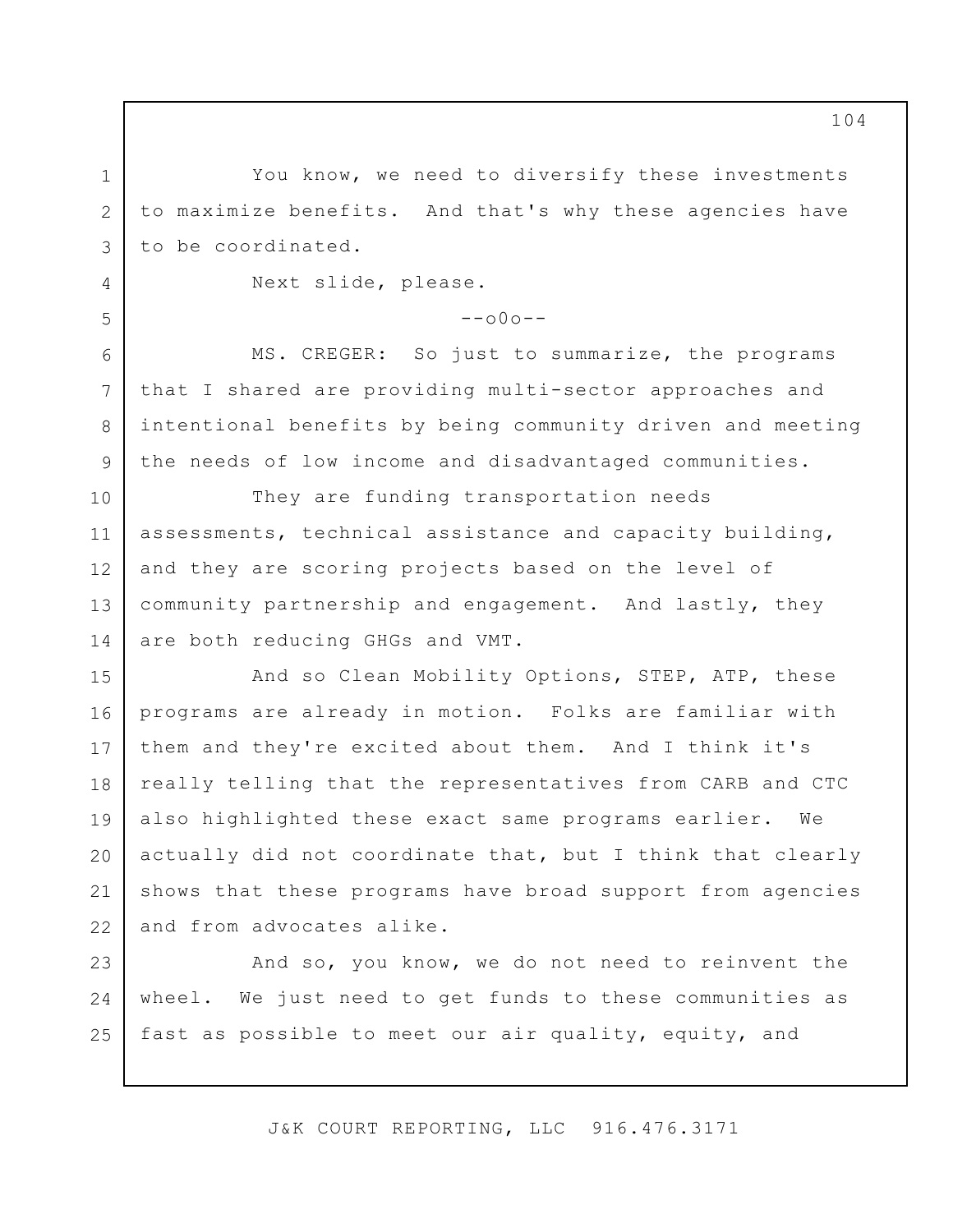1 2 3 4 climate goals. And when we talk about getting funding to communities, it is critical to be looking for these cross-agency funding opportunities and to build on our existing investments.

 $--000--$ 

5

6

7

8

9

10

11

12

Next slide, please.

MS. CREGER: Now, at the same time that we continue to grow the pot, the money that we already do have must be reprioritized for equity and must be moved away from programs that continue to extend the life of fossil fuels and our dependency on single-occupancy vehicles.

13 14 15 16 17 18 At the same time, how we structure our programs matter. Big projects cannot be pitted against those smaller under-resourced communities. And so we need collective measures of project selection to make sure that dollars are more equitably distributed in meeting their intended benefits.

19 20 21 22 23 We also have to ensure that communities have the capacity to apply for these programs, because it's not just about being shovel ready, it's about being community ready, and ensuring that community needs are at the heart of these investments.

24 25 And now, you know, all of these equitable strategies that I shared today, they should be uplifted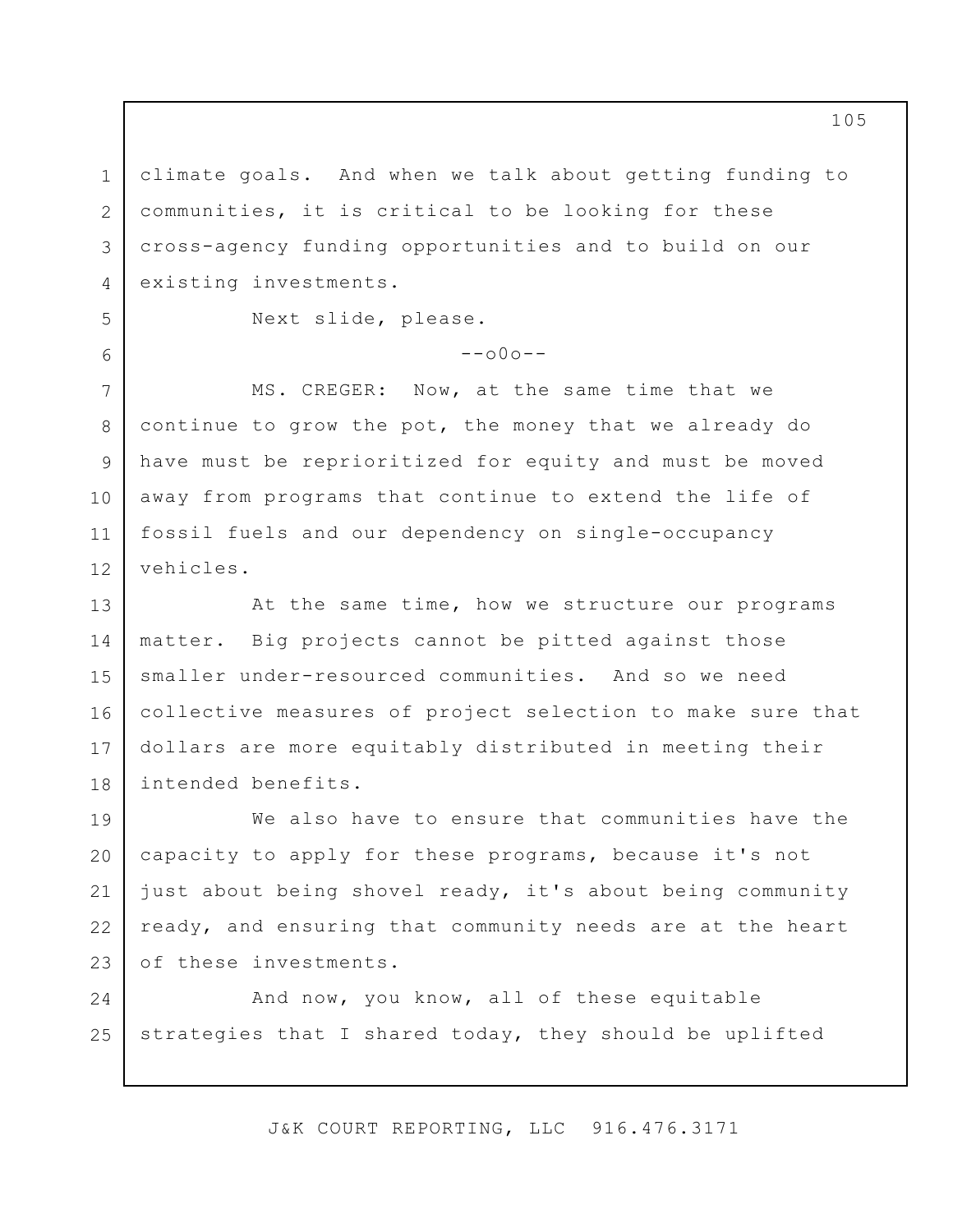1 2 3 4 throughout every single one of California's transportation investments, because to deliver meaningful clean transportation to disadvantaged communities, the scale of investment that we need is enormous.

5

6

7

8

9

We talked so much about equity. I've heard a lot about equity today and it's exciting. However, you know, our funding of transportation equity programs has to also reflect that. And right now, we are not even getting close.

10 11 12 13 14 15 And therefore, State agencies like CARB, CTC, HCD and others must be co-funding these programs that are showing results. And, you know, this is happening in some cases. For example, the CEC and CARB have been co-funding some projects, including on workforce development and training.

16 17 18 19 20 And so, you know, to get there, agencies should not just be collaborating with each other, but also with equity advisory committees, as Nailah mentioned, you know, who must have a role in shaping this coordination and co-funding.

21 22 23 24 25 And so, you know, in a lot of ways, we already kind of have a very solid foundation. We have the partnerships in place to make this happen. These meetings are a great example, right? But now is really the time to act. And so this is a call to action to prioritize equity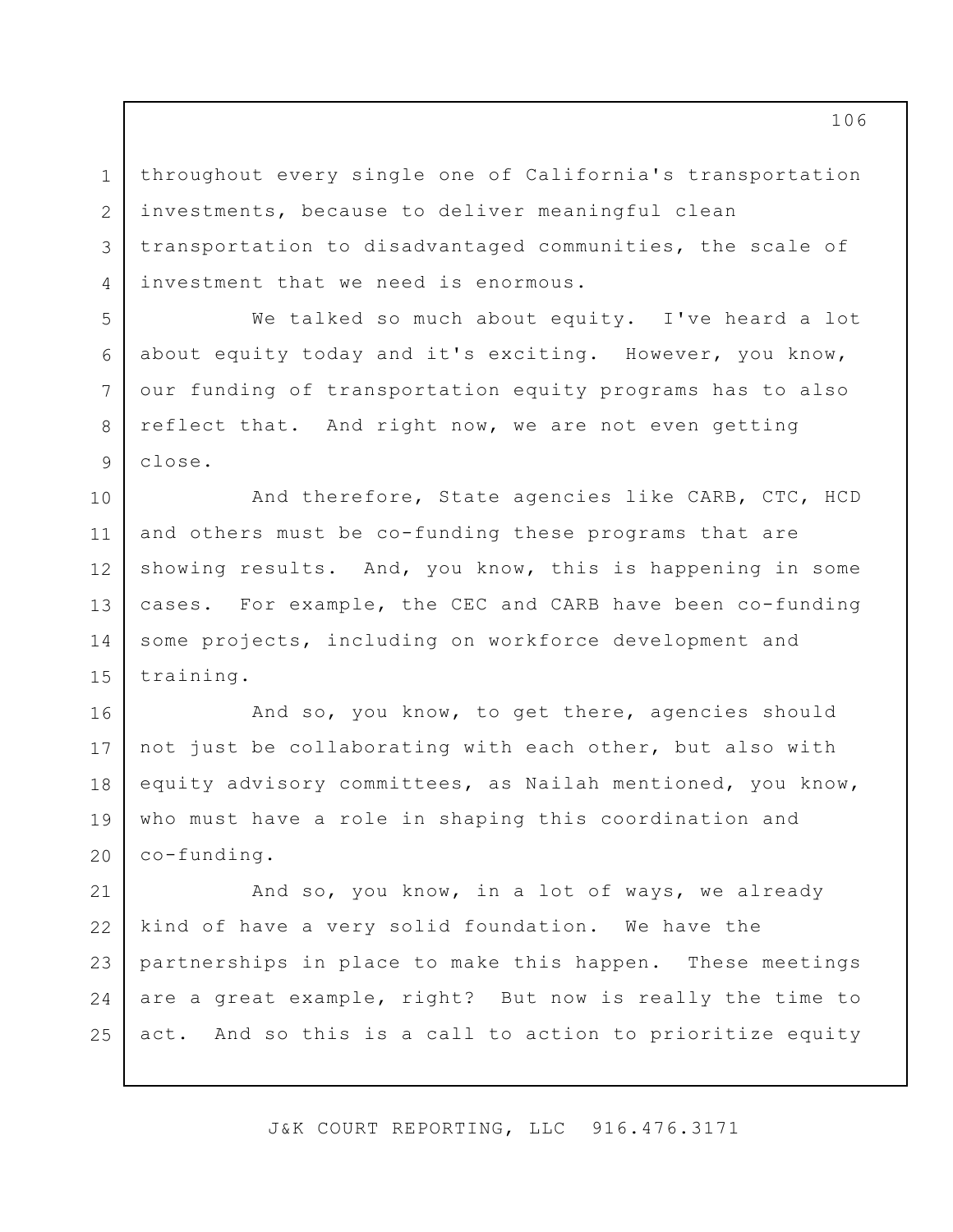across all programs, but especially those that are providing critical transportation access to communities with the greatest need.

1

2

3

4

5

6

7

8

9

So thank you all so much for your time and consideration. That's everything I had. And Nailah and I are happy to answer questions.

CARB CHAIR NICHOLS: Okay great. Panel members, you are now welcome to ask any clarifying questions that you might have.

10 11 12 13 14 15 16 17 18 Well, I guess I'll -- okay. I'm going to call on Joe Lyou. But before I do call on Joe, I'm going to just ask a question, because I'm not sure exactly whether your preferring that -- again, this is sort of the salt versus baking in analogy, I guess. But I question -- my question is do you think that there should be separate equity advisory committees for each of the agencies' programs or do you think that for this group we should be looking to have a single group?

19 20 21 22 23 24 25 MS. POPE-HARDEN: You know, that is a great question. And I think it can be answered a few different ways. I'm going to -- it can be answered either way. think what's really important is to make sure that equity is something that's infused at every agency, and also making sure that that coordination around equity is being coordinated between agencies as well. And so I think even I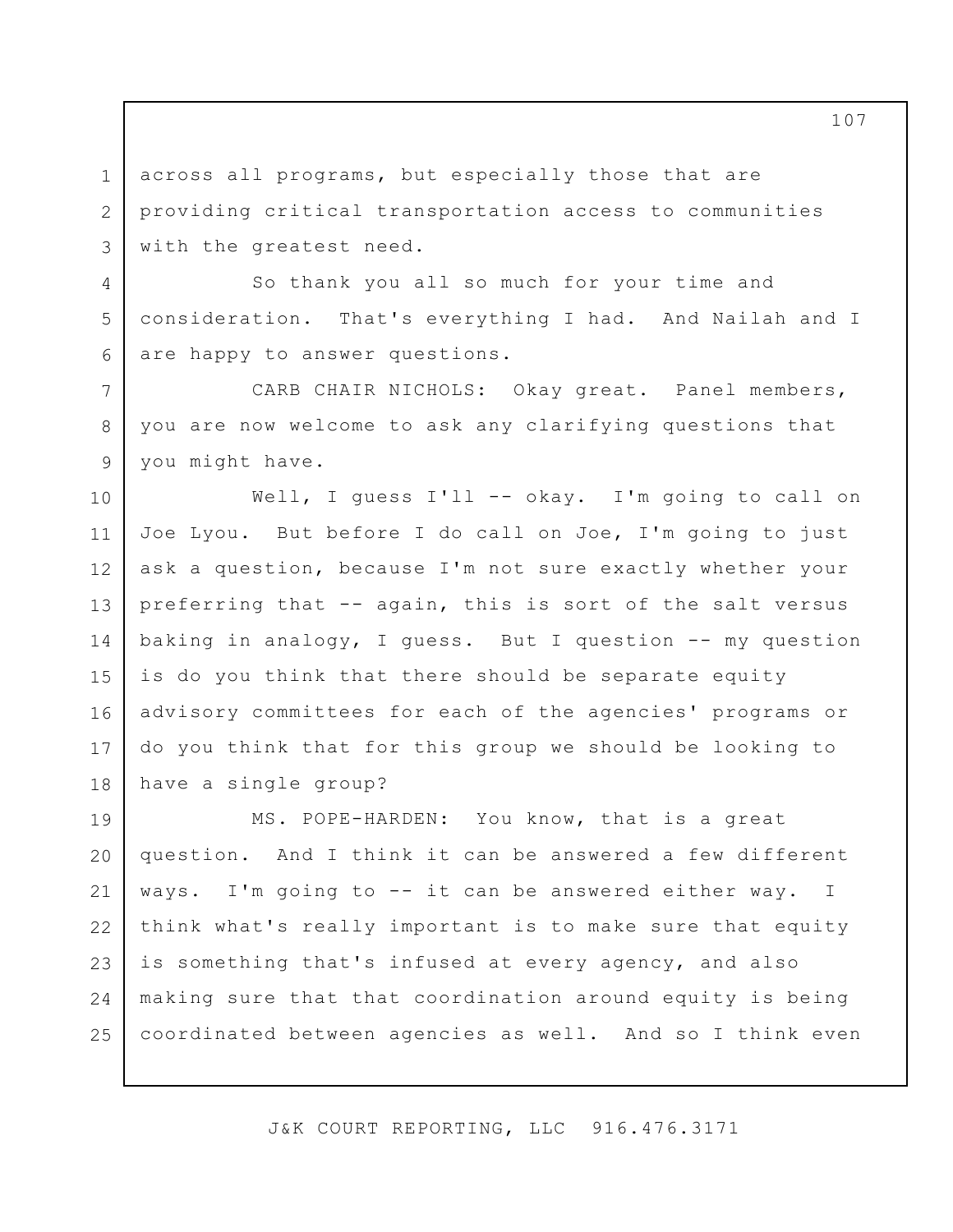if each agency had separate equity advisory committees, it would be wildly important that sometimes those communities come together and can make a recommendation to this full body.

1

2

3

4

5

6

7

8

9

10

11

We also don't want to fatigue folks that are participating in this and making them have to go to multiple meetings. So it really is about what is the most fix and where we can get the most like equity bang for our buck.

> CARB CHAIR NICHOLS: Okay. Thank you. Joe Lyou.

12 13 14 15 16 17 CTC COMMISSIONER LYOU: Thank you, Chair Nichols. Thank you, both, for that presentation. I found it very helpful. And I think the analogy totally works, despite the fact that many of us will be having Thanksgiving with a much smaller number of family members than we normally do this year.

18 19 20 21 22 23 24 25 I guess my question is, you know, for what we're doing at CTC is we're -- we're kind of going down a path with the California State Transportation Agency and Caltrans on equity issues and we're waiting to hear back from advocates like you. And I'm getting a little antsy, because we haven't really didn't that yet. We're in the process of forming a roundtable advisory group that's going to then kind of figure out whether we're going to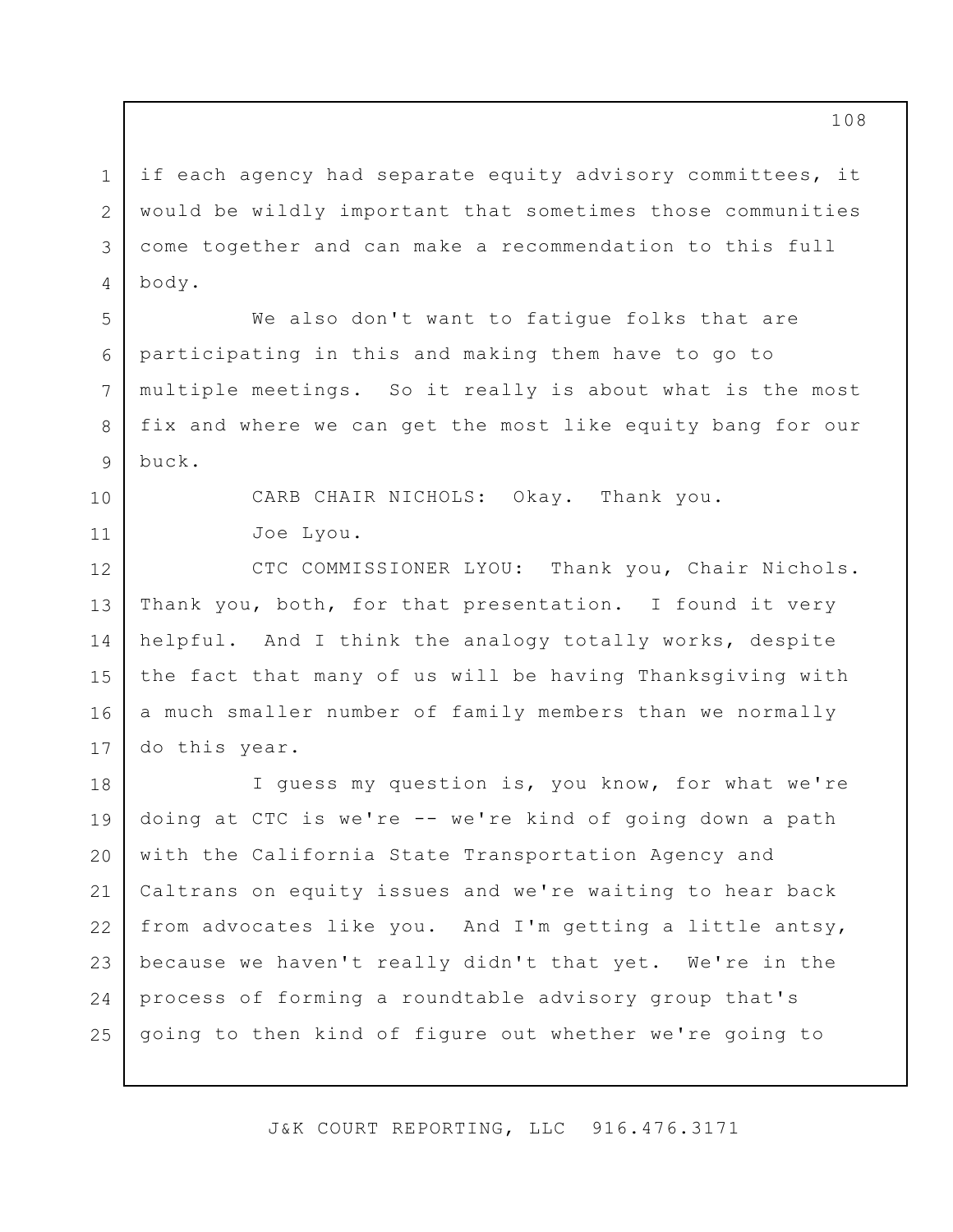1 2 have a full-time advisory group and then all this other stuff.

3 4 5 6 7 8 9 10 But I would like for -- to give you a little bit of an opportunity to provide us some feedback whether you think we're going in the right direction and we're approaching it too quickly, too slowly? And also, you know, I am appreciative of the fact that we're talking about equity at all of our Commission meetings now. However, I think the concrete action and substantive changes have yet to be really seen.

11 12 13 14 15 16 17 So, let me throw that out, either one of you, if you wanted to comment on how this approach is going on a transportation side. I worked a lot, many, many years ago on the Air Resources Board side of getting them down this road. And I know it's evolved over the decades. But, you know, we're kind of a little bit new to it on the transportation side. So, please.

18 19 20 21 22 MS. POPE-HARDEN: Yeah. I appreciate that question. I'm going to try and link it to my analogy, which is, I think, a lot of the conversations we've been having is about preparing the menu and a lot of communities are just salivating ready to actually eat.

23 24 25 And so we're having all of these really lofty conversations about, oh, where would we infuse equity? Oh, we did a plan and equity can go here, and we're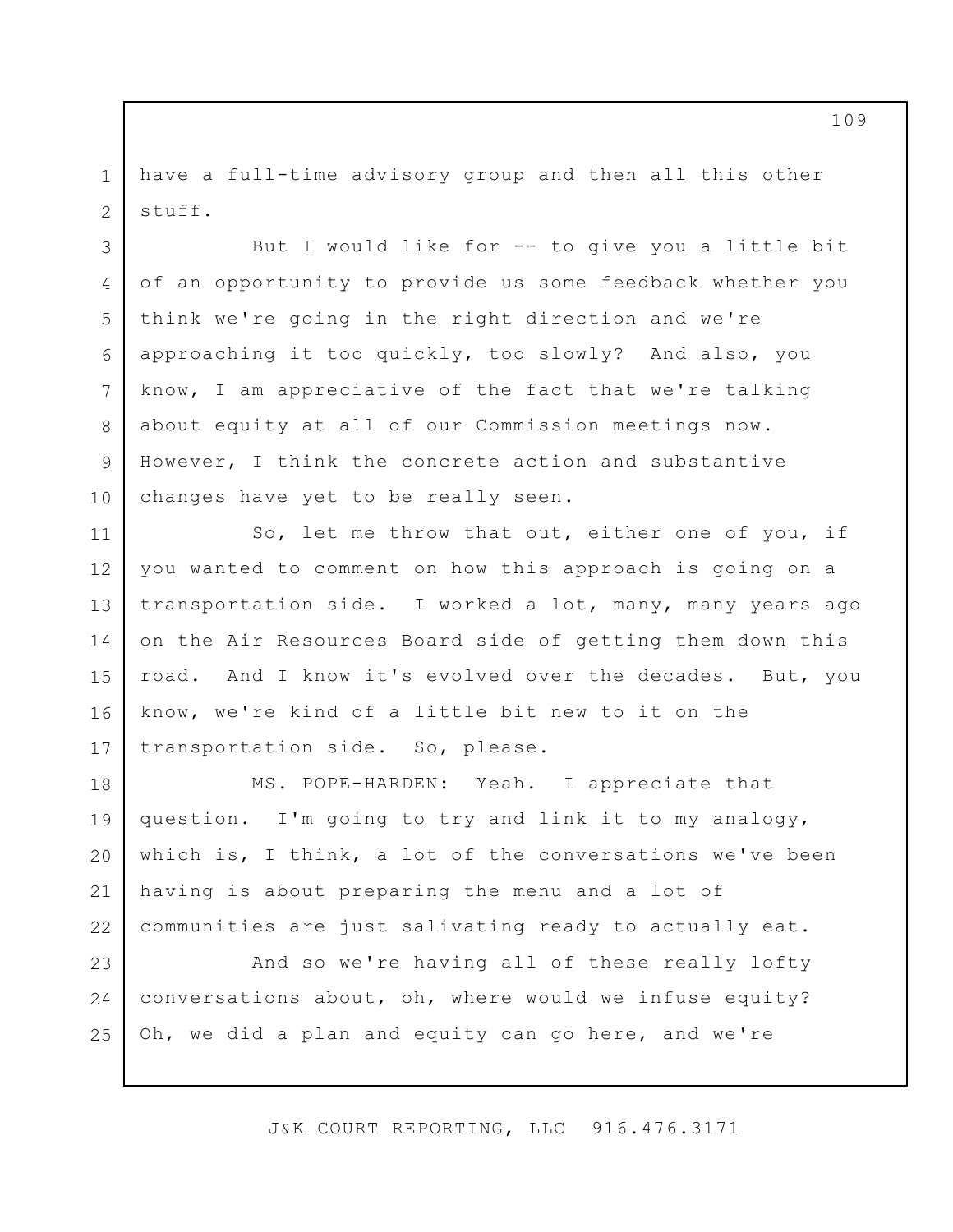creating a roundtable that will inform an equity advisory committee, which is all just like all this menu planning, when we're really hungry and a lot of these communities are actually starving.

And so I want to be sensitive to the fact that I understand that this is hard and also that this is - there's a long path ahead and we'll have many missteps. But that does not mean that we can't move aggressively and we can't prioritize this.

10 11 12 13 14 15 16 17 And so I would say the process feels very three steps forward, two steps back, where we are, of course, making progress forward, but is it the most efficient and effective use of our time and are our communities still, you know, suffering from the negative impacts of not making a decision quick enough? Yes. So super happy that we are moving forward, but always wish that it was like at a faster pace.

18

1

2

3

4

5

6

7

8

9

CARB CHAIR NICHOLS: Dr. Balmes.

19 20 21 22 CARB BOARD MEMBER BALMES: Thank you, Chair Nichols. And I want to thank Nailah and Hana for very nice back-to-back presentations. And I also think the analogy works.

23 24 25 And I just want to emphasize something that I've learned being involved in AB 617 implementation process with leading the consultation group, which brings home --

J&K COURT REPORTING, LLC 916.476.3171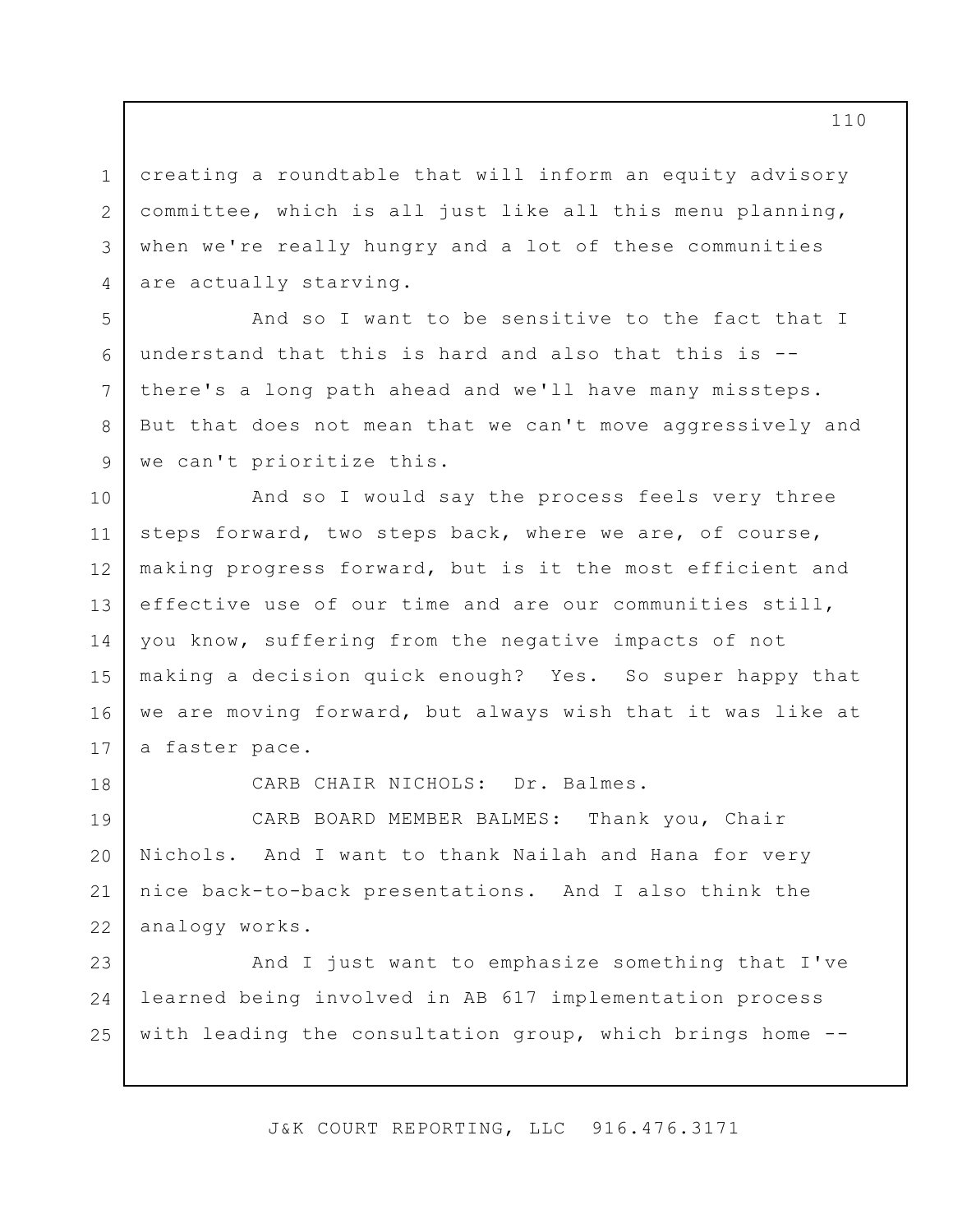1 2 brings together multiple stakeholders to try to further that process along.

3 4 5 6 7 8 9 10 11 12 13 14 15 And community engagement, which you both emphasize and was built into some of those regulatory policies that you emphasize, it's something we can't just pay lip service to. I've learned how important that is for our agency. And I -- you know, it would be true for both CTC and the Housing leadership. And so that equity advisory panel that you were talking about, it will have to involve people that can represent communities. And that's -- makes the pro -- the process more complex. It's vital to have that community engagement to really make a difference, in terms of equity, but it's something the agencies have to recognize needs investment of time as well as money. So I just want to emphasize that.

16 17 18 19 20 21 So it's not something we can just sprinkle on, like you said, Nailah. It's -- we have to really bake it in. And that's -- I don't think we've -- we're doing better. I think there's no question about that, but we have a long way to go in terms of, you know, getting the baked good to come out right.

22 23

CARB CHAIR NICHOLS: Thank you.

24 25 MS. CREGER: I would just add, I mean, this s just something we bring up in every conversation around community engagement. I think -- I mean, all of us are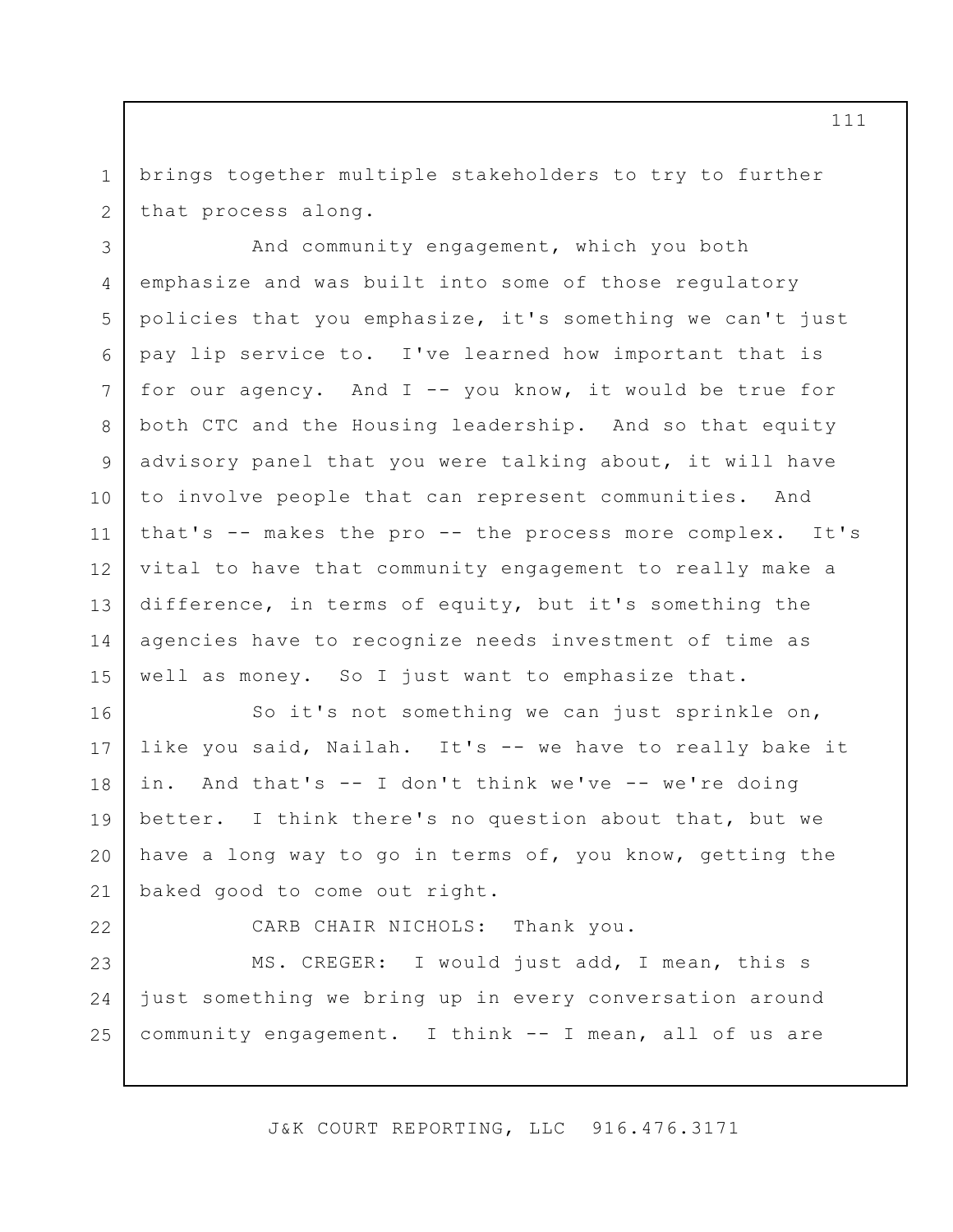1 2 3 4 5 6 7 8 9 10 11 constantly kind of evolving our understanding of equity. And I would challenge us is that as we're trying to hold ourselves to a higher standard of equity, I would love for us to think about how we can move away from just engagement and towards models of community decision making, and power, and self-determination, because I think what we found is that engagement depending -- it can be very varying. It can be very superficial. It can be very check the box. And so how can we expand our understanding of what an equity advisory committee could help do for these agencies.

12 13 14 15 16 CARB BOARD MEMBER BALMES: No. I'm glad you improved on what I was trying to say in terms of engagement. I totally agree. And that's what the AB 617 community groups want is empowerment. And that's actually what we really need to achieve equity. I agree.

CARB CHAIR NICHOLS: Okay. Let's hear then from CTC Commissioner Burke and then Secretary Kim.

17

18

19 20 21 22 23 24 25 CTC COMMISSIONER BURKE: Thank you. And may I join in congratulating you and saying how much we will miss you in the future. I would just like to put in my comment in terms of a joint Committee. To me, it would have a tremendous impact on the State of California, if each one of the entities that make up this Commission could join together and share the equity issues. From my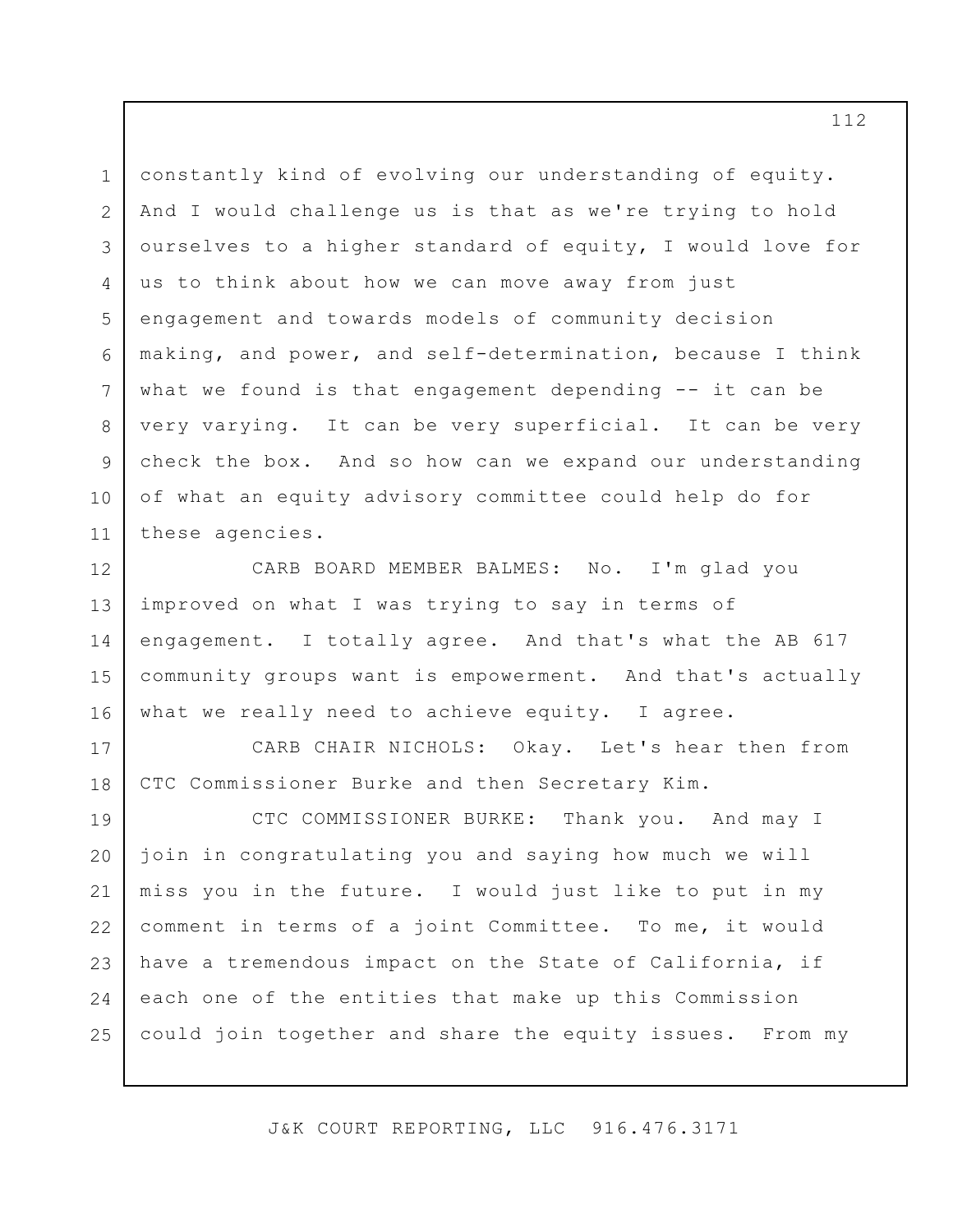standpoint, I believe that there is a real need that I have not really observed a lot of participation by -- at a Director level or Commission level of minorities in these particular Commissions. There has been some participation, some membership, but it has not been the kind of a participation that had tremendous impact.

1

2

3

4

5

6

25

7 8 9 10 11 12 13 14 So I've been on CTC for a while and my experience may be different than those who have been on the other Commissions. But I have some familiarity with those Commissions. There would be a great deal that could be gained, if there could be one joint Commission that met and shared some of the challenges. I see really tremendous challenges. And I also see that there is a great opportunity.

15 16 17 18 19 20 21 22 23 24 At this particular time, when everyone is at the forefront of talking about ethnic minorities' participation, you have to kind of strike while the ball is hot. And I feel very strongly that to the degree there could be a cooperation -- I don't know how long all of these groups will be meeting together. But assuming they will be meeting indefinitely in the future, I would like to see something joint that can be brought back to individual Commissions to share in terms of program and coordinate.

So I particularly feel that I have not seen an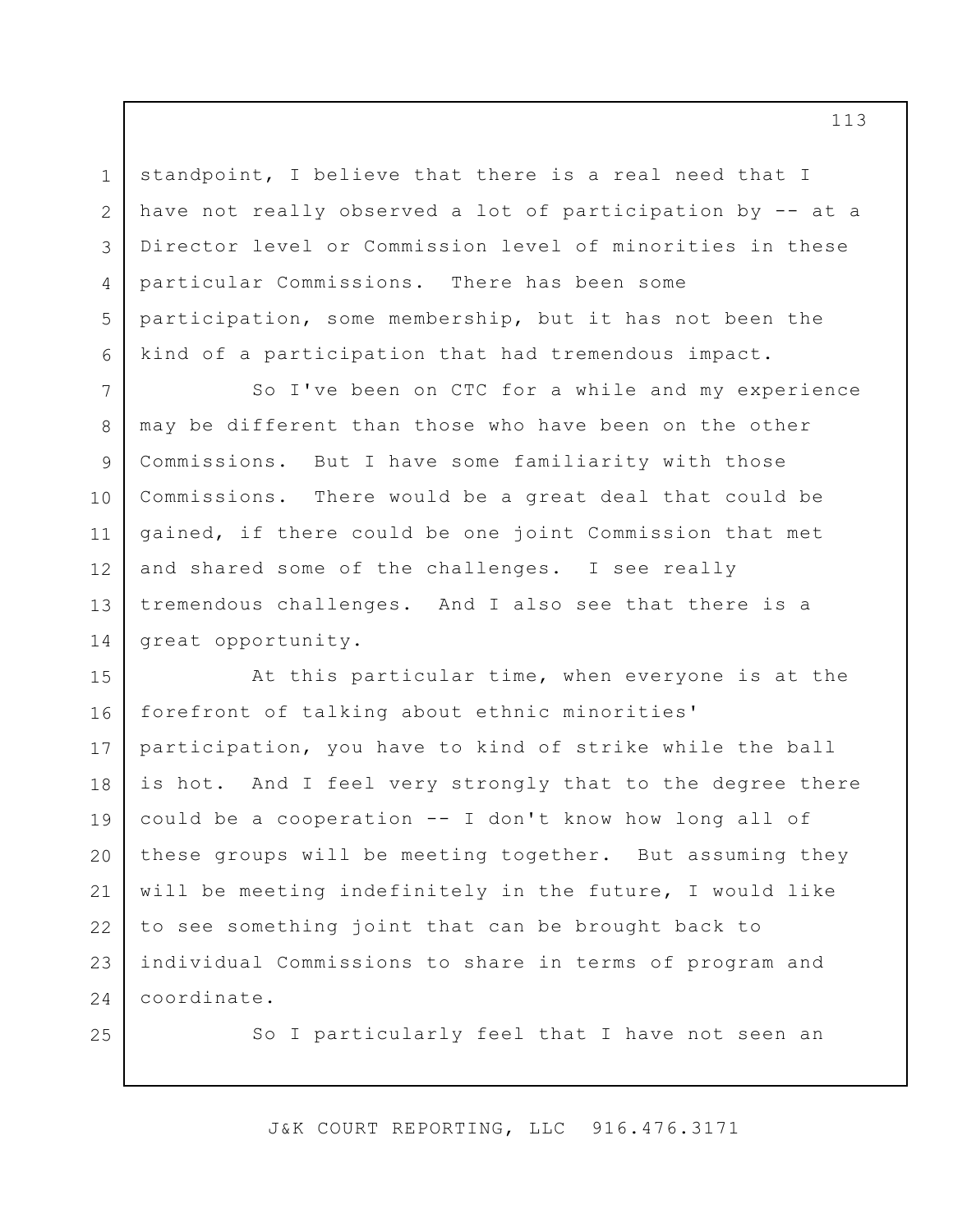1 2 3 4 5 6 7 8 excess of equity in terms of minorities on the Commissions and of the State of California. I look forward and I hope that this changes. And this is a great time to do the change to bring in, particularly executive level in some of these agencies and many other things, that are real challenges. This is a difficult time, but sometimes you have to use a difficult time to move forward and have innovative approaches.

9 10 So with that, I hope that we can look at all of these alternatives.

Thank you.

11

12 13 14 15 16 17 18 19 20 21 22 CARB CHAIR NICHOLS: Thanks for that comment. And it just reminds me that with your experience, particularly as an office holder and an elected official, that you have experience with reaching out to communities and can be helpful in terms of understanding that, you know, as was said earlier, of course, this should not be window dressing, but to make it real, to make it something that actually gets baked in, as we say, to the process. There has to be that commitment to spending the time, to actually listen, as well as to, you know, create the committees.

23 24 25 But this could be a way of really lifting up these issues and of also lifting up individuals and organizations that could be making a greater contribution

J&K COURT REPORTING, LLC 916.476.3171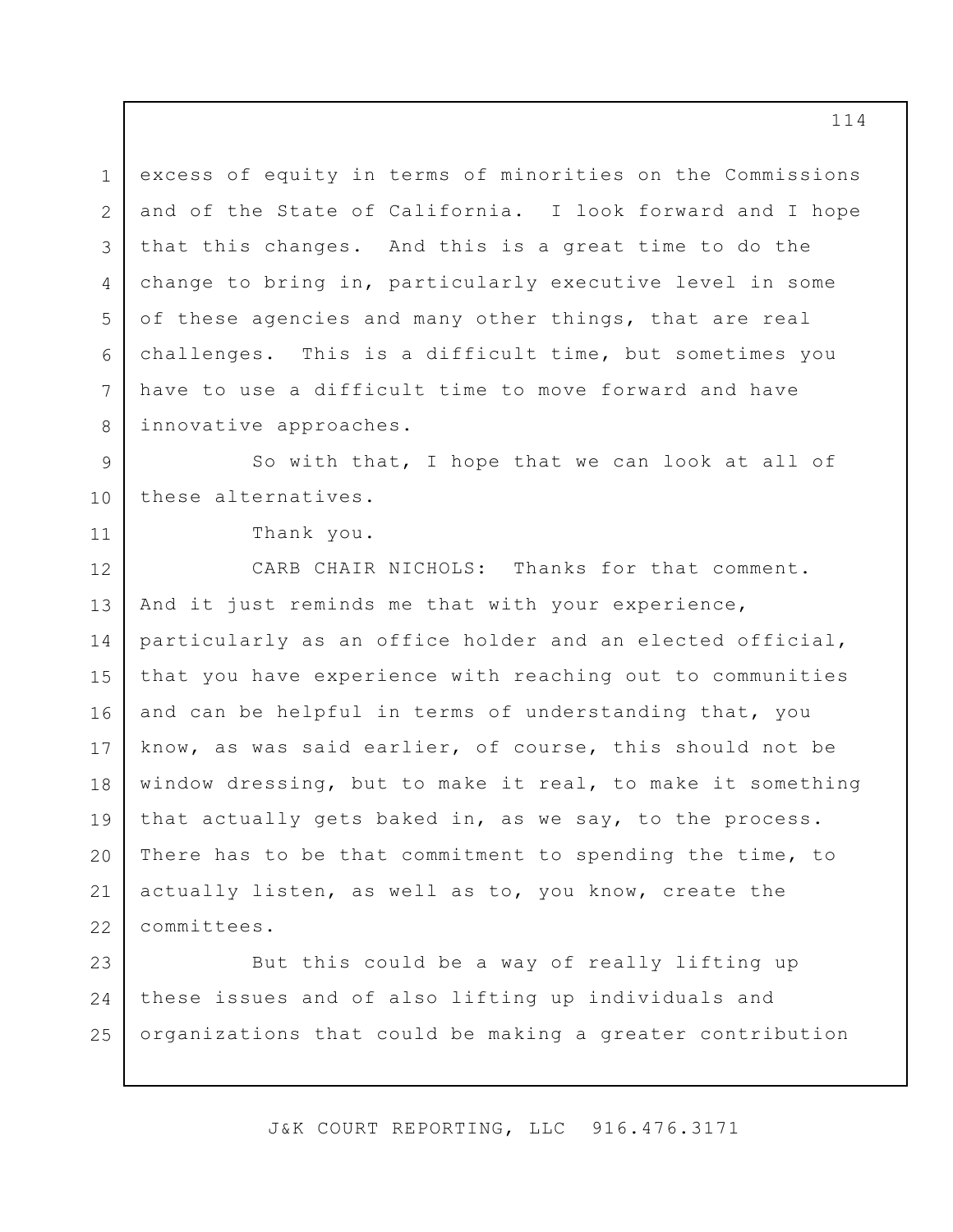1 2

3

4

5

6

7

8

9

10

11

12

to our deliberations than they are right now.

So I really want to appreciate that comment. Thank you for that.

We have two more hands up on my screen, Secretary Kim and then Board Member Takvorian.

SECRETARY KIM: Thank you very much, Chair Nichols. Hana and Nailah, excellent presentation. Greatly appreciate you highlighting the Active Transportation Program, STEP and then the other program as examples of good substantive programs that need more funding. That was the takeaway I think from your presentation.

13 14 15 16 17 18 19 I would greatly appreciate and welcome your analysis of other transportation programs that are perhaps falling short of the mark from an equity standpoint that could use some improvement. So perhaps at a future meeting of this group or a separate meeting off-line, I would love to hear your analysis and take on other transportation programs that need some improvement.

So thank you very much.

24 25 MS. CREGER: Thank you. And I can provide a little bit of a teaser here. So we're evaluating potentially over 21 different programs, quite a range of equity benefits. One of the programs that is not providing benefits to low income people, as we wished it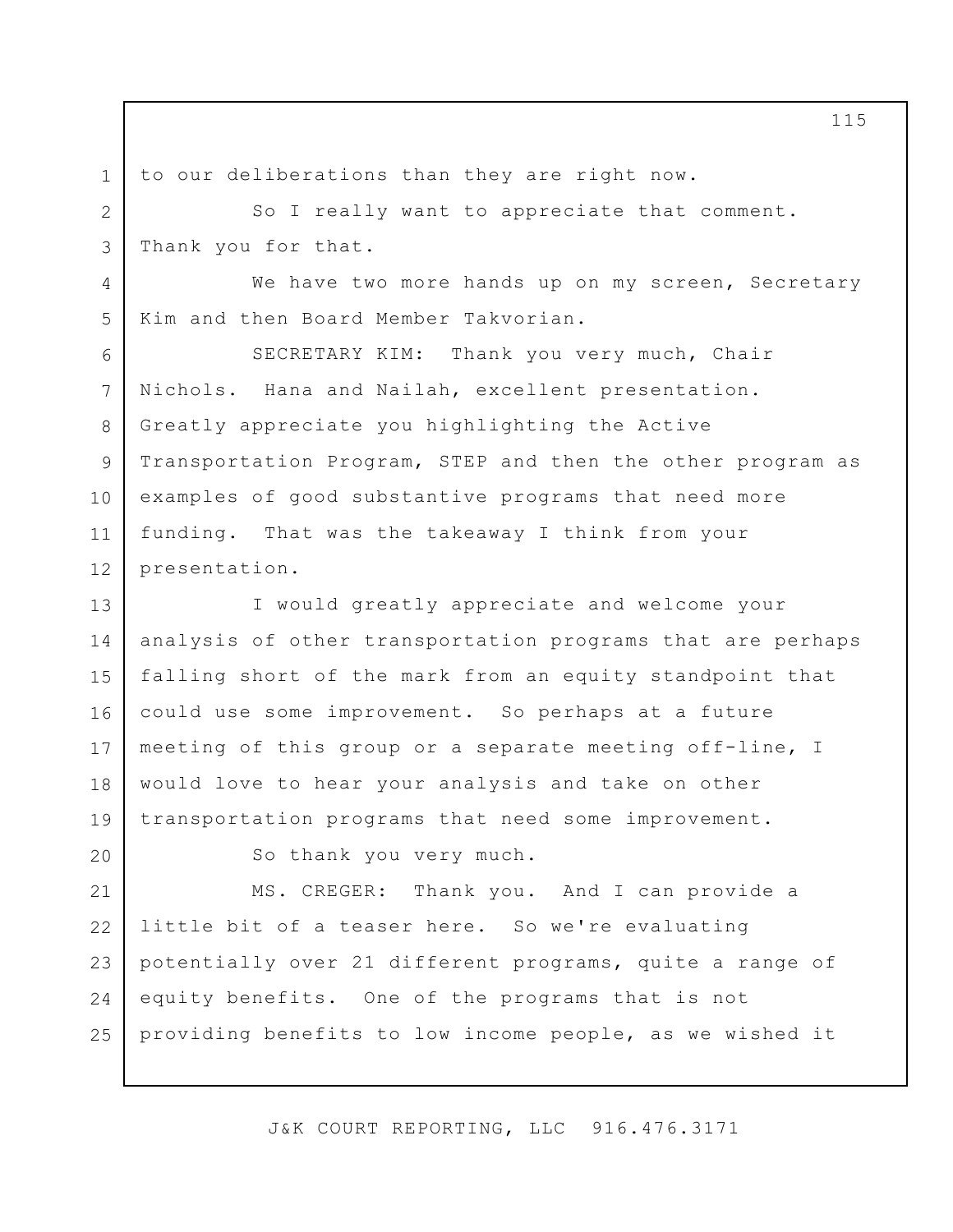1 2 3 4 5 6 7 was, was the Clean Vehicle Rebate Program. And so you'll see many other of the programs that we will do in this evaluation their exact -- though the benefits are not going directly to the communities, and they're also just furthering our dependency on single-occupancy vehicles. And so those are some of the kinds of measures that we're using to evaluate overall benefits to California.

CARB CHAIR NICHOLS: Great. Thank you.

9 10 MS. POPE-HARDEN: I just want to add too that at ClimatePlan --

11

16

17

8

CARB CHAIR NICHOLS: Yes.

12 13 14 15 MS. POPE-HARDEN: -- we are working on a scorecard of some of the transportation funding programs that should be out in January that we can use to further that conversation.

CARB CHAIR NICHOLS: Thank you.

Okay. Diane Takvorian.

18 19 20 21 CARB BOARD MEMBER TAKVORIAN: Thank you, Chair and thank you Nailah and Hana. Really appreciated your presentation. And I love the analogy. As someone who cooks a lot, I really related to it. So I love that.

22 23 24 25 And I -- I want to say Nailah that I really felt that you referenced something that I think we all struggle with, which is that, you know, the mantra for the environmental justice community is that we speak for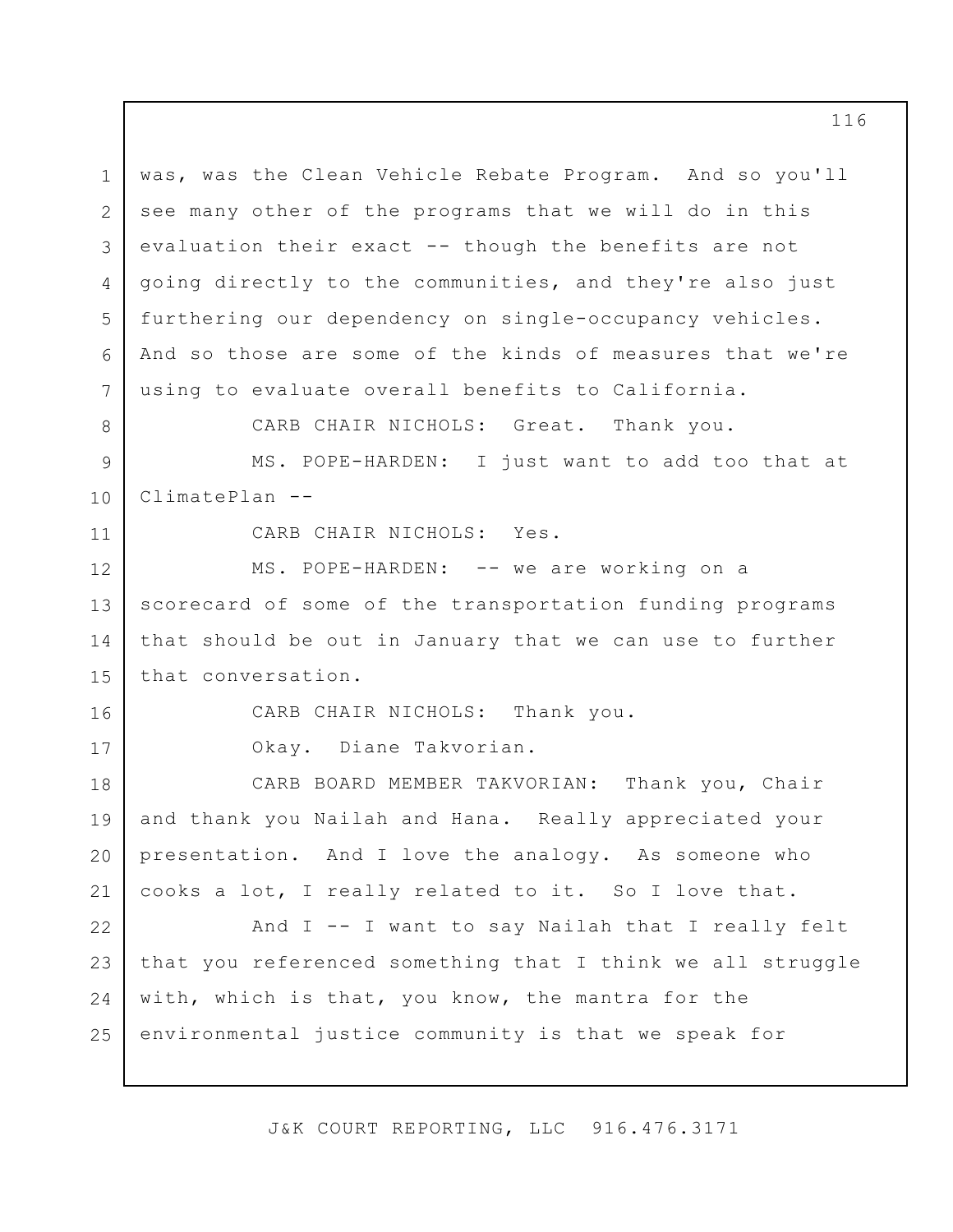1 2 3 4 5 6 7 ourselves. And that's something that we hold dear, and we're exhausted, and we're starving. So we really need to bake in, as Chair Nichols just said, into these programs so it -- it's something that we're -- we're not just -we're not relying on the very people who are impacted by the inequities to always be there to tell everyone what needs to get done.

10 It really needs to become part of our culture. So I'm interested in thoughts that you have about how that could occur better.

11 12 13 14 15 16 17 18 19 20 And I think I agree with Commissioner Burke that having people that are impacted be in decision-making roles and having control of more resources is part of the answer. And so I'd be interested in that, because  $I$  -- my last question for you is how do we get to the funding equity that I think that you're slide really -- your analysis really demonstrates that we need to get to, because it's clear that the inequity is there in our own programs across the agencies. And I think everyone is very committed to making that fundamental change.

Thank you.

8

9

21

22 23 24 25 MS. POPE-HARDEN: Yeah. Thank you for that question. I think in terms of some of the ways that baking it in -- some of the things that baking it in could look like, I'm just going to throw some pretty like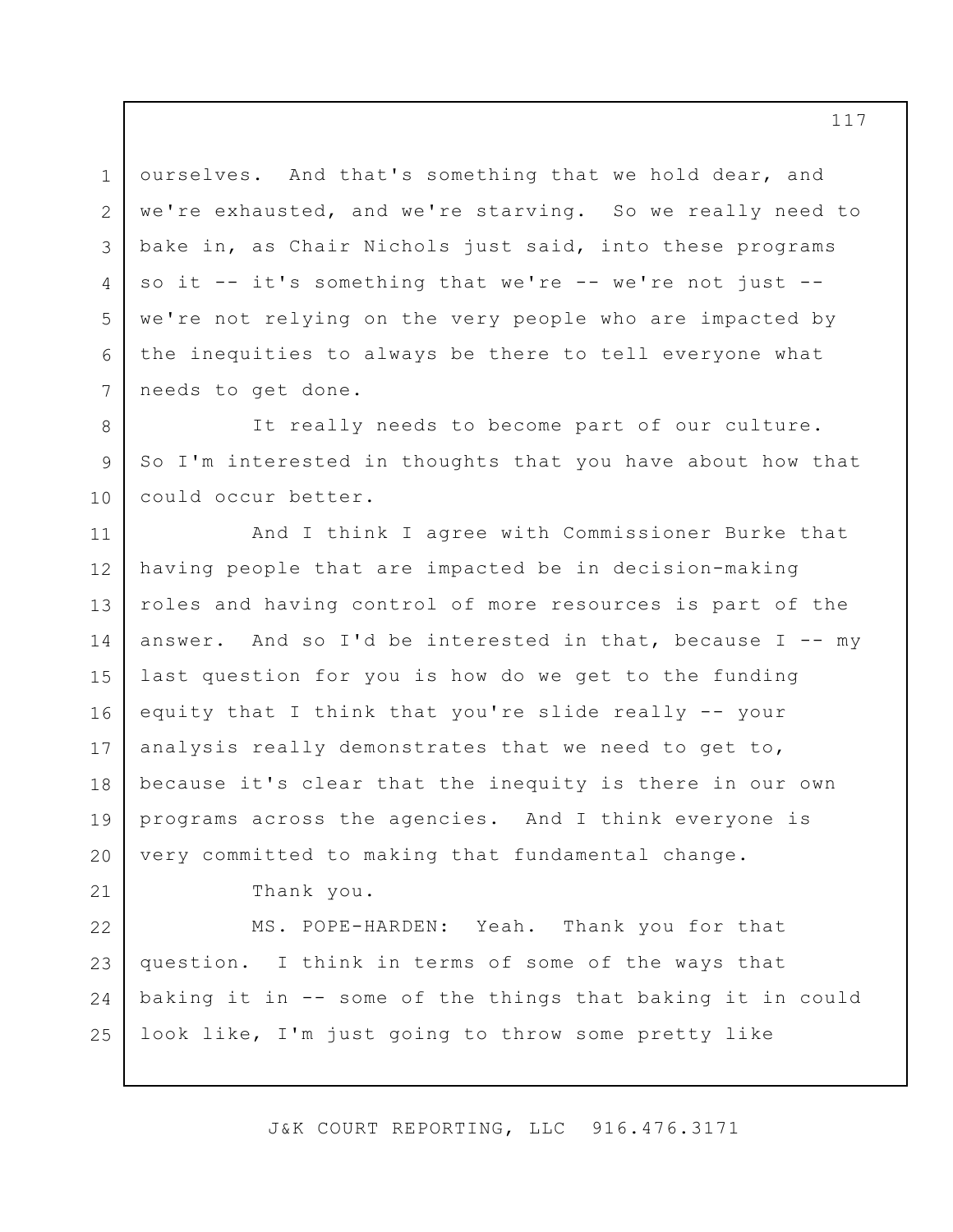low-hanging fruit out. And then I would love to have other conversations about how we expand that. But early on, I'm thinking we have more -- we do more partnerships with CBOs. I know in other programs for -- in other agencies for certain programs and funding, you have to have a partnership with a CBO in order to apply for funding and that way you can ensure just a little bit more that community engagement is something that is happening.

1

2

3

4

5

6

7

8

15

16

17

9 10 11 12 13 14 There's like -- that's one solution, how do we make sure that we're partnering with CBOs that already in communities doing this work? How do we creating equity advisory committees, so that we don't have to drum up new people to be a part of this conversation, but we have something that is long lasting and sustainable.

And how do we figure out how these agency  $-$  I mean how this group has enough power to actually impact and isn't just reacting, but can be proactive?

18 19 20 21 22 So one of the things that we offer when we ask for the equity advisory committee is can we set a list of priorities that agendas are set around? That way minimum, the discussion starts and rooted in what the community and top of mind for the communities.

23 24 25 And so is there a way for equity advisory committees to prioritize what's -- what's on agendas and what's part of the conversation, instead of the opposite

J&K COURT REPORTING, LLC 916.476.3171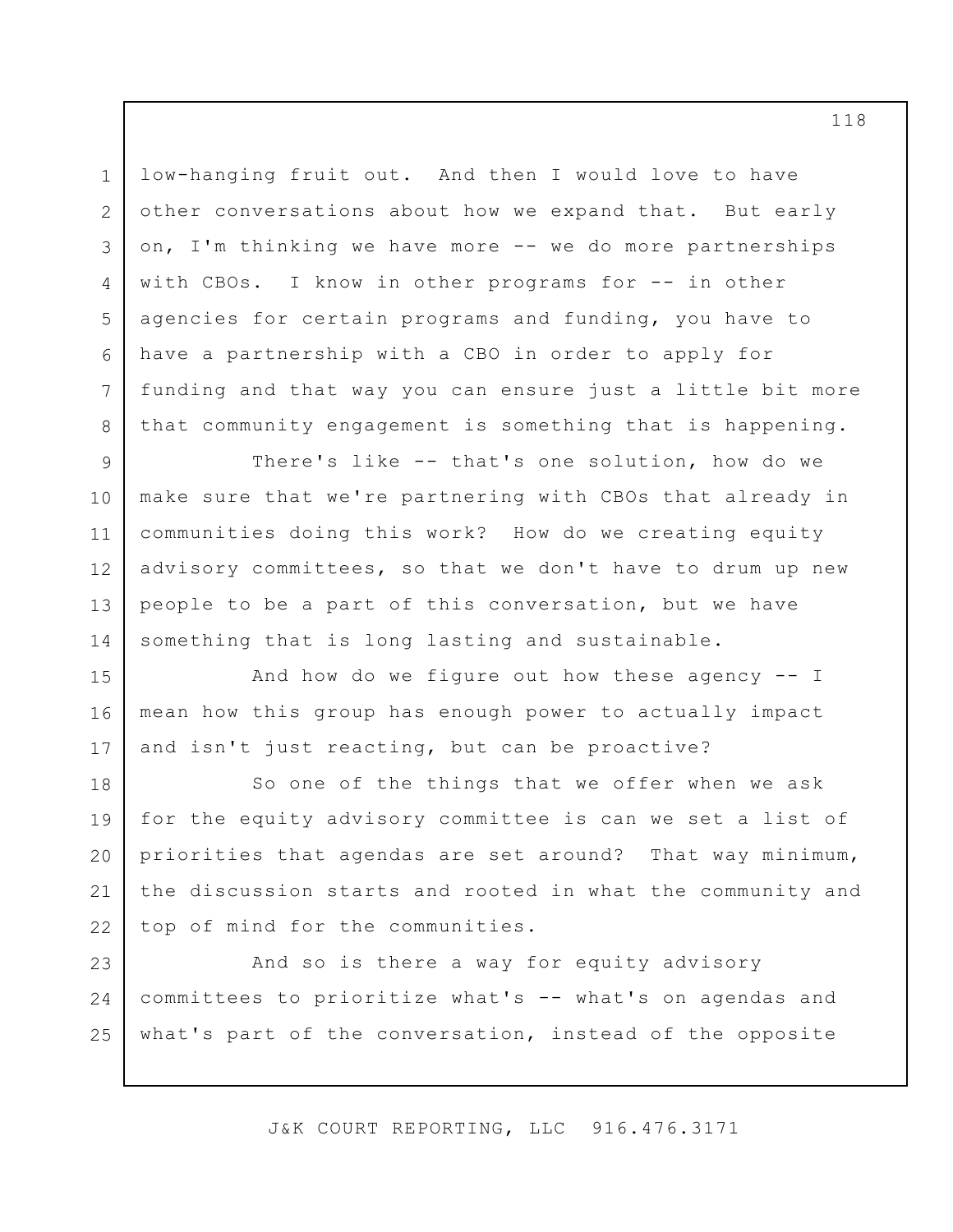now, which is we're having to react to something that's already baked and cooked in. And that's the analogy where we're just trying to add like ketchup and hot sauce on our end to try and spice it up, but how do we actually like infuse it in the very beginning.

And then I will stop there in case Hana has anything else she would like to offer?

1

2

3

4

5

6

7

18

8 9 10 11 12 13 14 15 16 17 MS. CREGER: Yeah, one last thing I'll add, which I think is a pretty low-hanging fruit is, you know, how can we build the capacity of community-based organizations to have the time and ability to even participate in these equity advisory committees and providing some form of, you know, resourcing, or compensation, or something that makes it easier for folks to show up? And I think that's a very critical piece of equity is recognizing that not everyone has the time, ability, access, privilege to always show up in these spaces.

CARB CHAIR NICHOLS: Indeed. Thank you for that.

19 20 21 22 23 24 25 We're now going to move on to our third presentation of the morning. And I don't want to cut anybody off, but I want to remind you that we have a presentation, and more questions, and then comment period before what was supposed to be a noon lunch break. So we are running late. I don't mind going late and cutting short our lunch period, but I just think people should be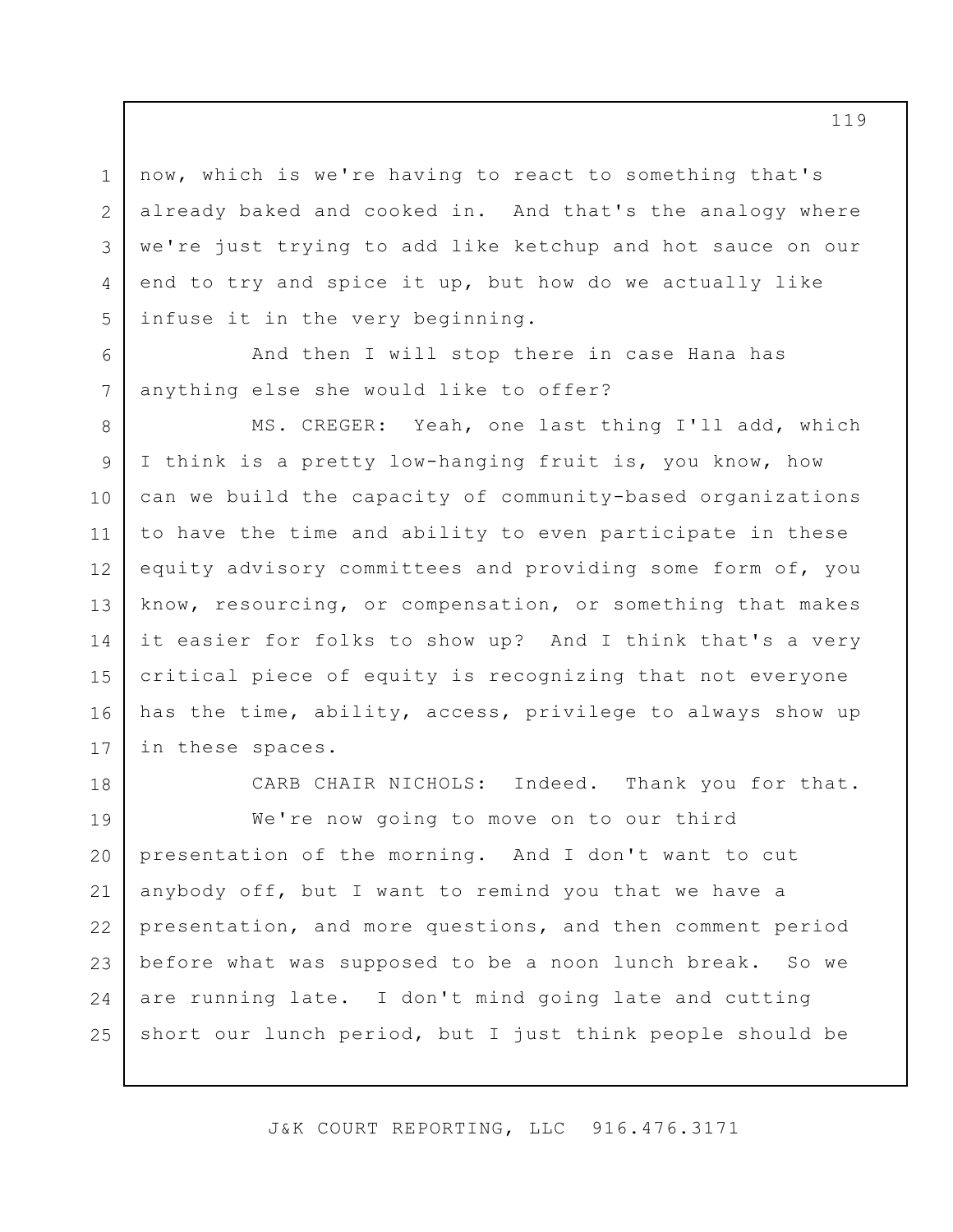1 2 3 4 5 6 7 8 9 10 11 12 13 14 15 16 17 18 19 20 21 22 23 24 25 aware of that that's -- that's what's at stake here. Now, we did have one more hand up, but it is now down. So I think we can call on our next presenter, and thank you so much to this panel. Our third and final presentation is from Professor Chapple from UC Berkeley. And just by way of introduction, she's Chair of City and Regional Planning at Berkeley. And her work involves housing, equity and anti-displacement. So directly relevant to the topics here as well. And she will be sharing some recommended approaches for promoting equitable outcomes, while meeting our housing, transportation, and climate goals. Her presentation is focused on infill development and protection from displacement, which is also directly related to one of the strategies in the action plan that we're going to be moving to after the lunch break. So I would now invite Dr. Chapple to begin her presentation. DR. CHAPPLE: ThanK you so much, Chair Nichols and all. Nice to see you all here. (Thereupon a slide presentation.) DR. CHAPPLE: I'm quite cognizant that I'm last thing between you and lunch, so I will speak fast. I want to start by taking the opportunity to thank Chair Nichols for her leadership, which has truly

J&K COURT REPORTING, LLC 916.476.3171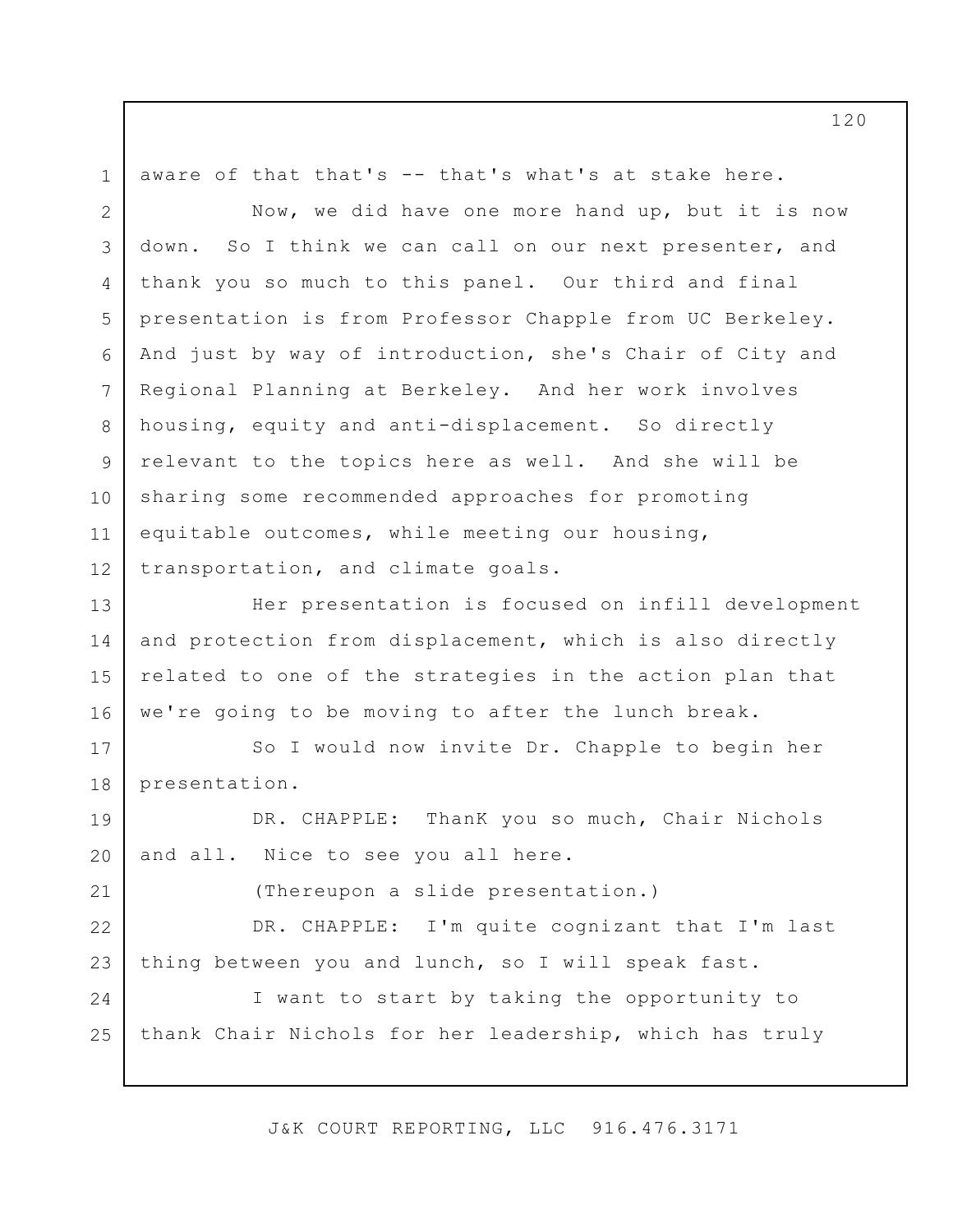1 2 3 4 5 6 7 8 9 10 11 12 13 14 15 16 17 18 19 20 21 22 23 24 25 had global impacts. So I -- you could not have been a better Chair all these years. So just fabulous work. So next -- next slide, please.  $--000--$ DR. CHAPPLE: So California is not going to meet its climate goals, unless the agencies find a way to collaborate. We need to be prohousing together and we need to be pro-transportation together. And together, we need to be pro-climate. Now, there's a lot of research on this. And in most cases, I think we actually know enough to move ahead with some sensible policies, even if results are quite mixed at times. I'm going to talk today about what we know about transit-oriented development, about TOD, in terms of its impact on housing and transit. Then I'll talk about some basic economics of sprawl and land, and what that means for policies. Then, I'll touch on a bunch of policies that are always on our minds in Sacramento, SB 375, upzoning, electric cars, and AFFH. And then I'll conclude with some thoughts on anti-displacement policies. Next slide.  $--\cap 0 \cap --$ DR. CHAPPLE: We've supported a tremendous amount of investment in transit in California, in order to reduce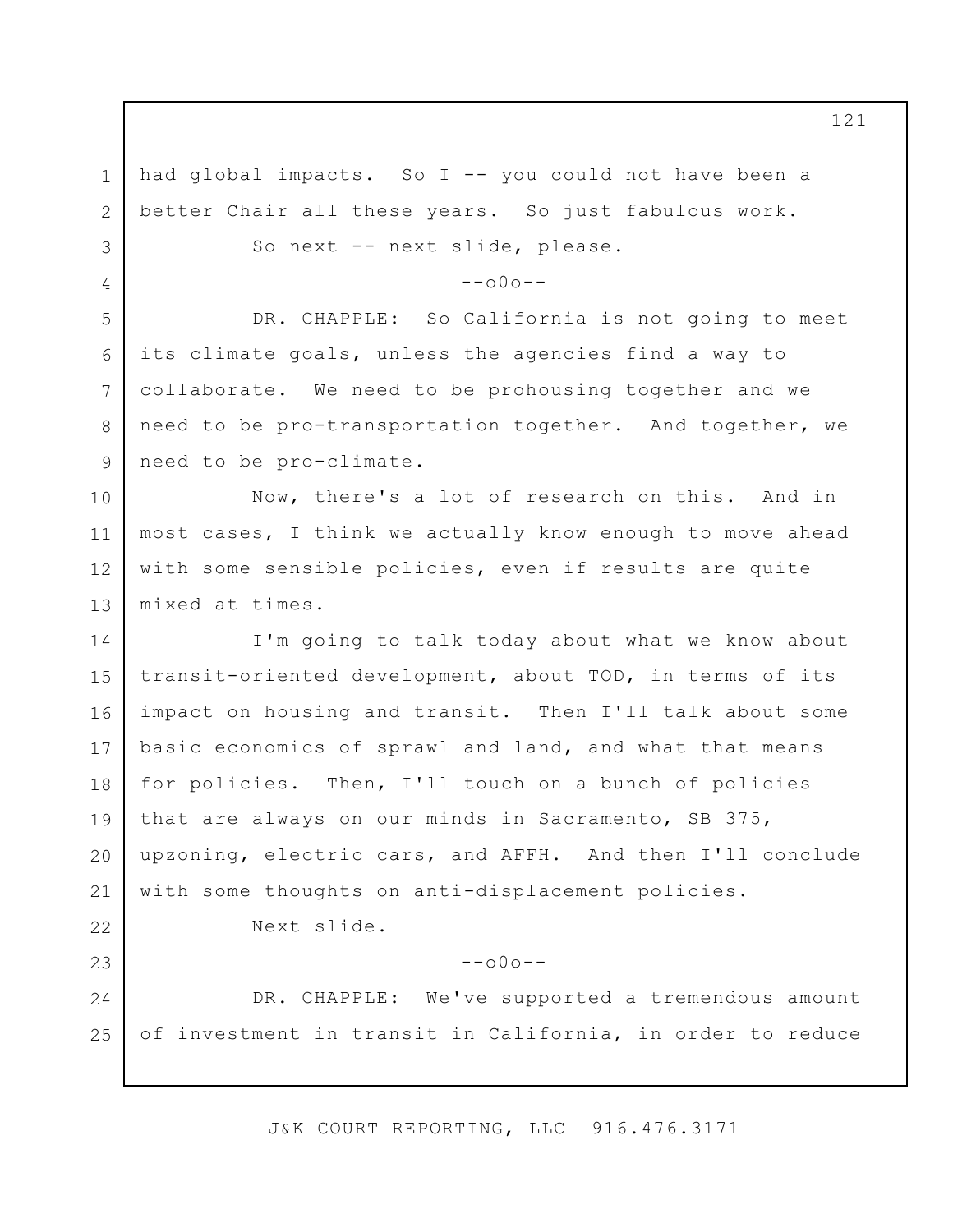1 2 3 4 5 6 VMT. It's our hope that by building more TOD, we'll get more folks to drive less. The research is pretty consistent on this. Higher income people drive more and when they move to TOD, you get more VMT reduction. We also know that subsidized housing residents living in TOD areas may not be fully utilizing the transit there.

7 8 9 10 11 12 However, there are potential costs in terms of both VMT and life chances, if you push out low-income residents and they end up in the periphery of the region. And there are crucial co-benefits of living near transit, especially if it's a walkable area with economic opportunity.

13 14 15 16 So what this means is that when we think about housing near transit, we need to consider how are we going to preserve housing affordability for the residents that are there already?

17 18 19 And this is not just in subsidized housing, but also in naturally occurring affordable housing within a mile of the transit station.

20 21 22 23 24 25 We're going to get a bigger VMT impact, let's face it, from market rate housing. So let's focus on Building market rate housing near transit stations. But let's build subsidized housing too, on bus feeder corridors -- in -- still within access within a mile range of transit. We'll get more housing. We'll get more bang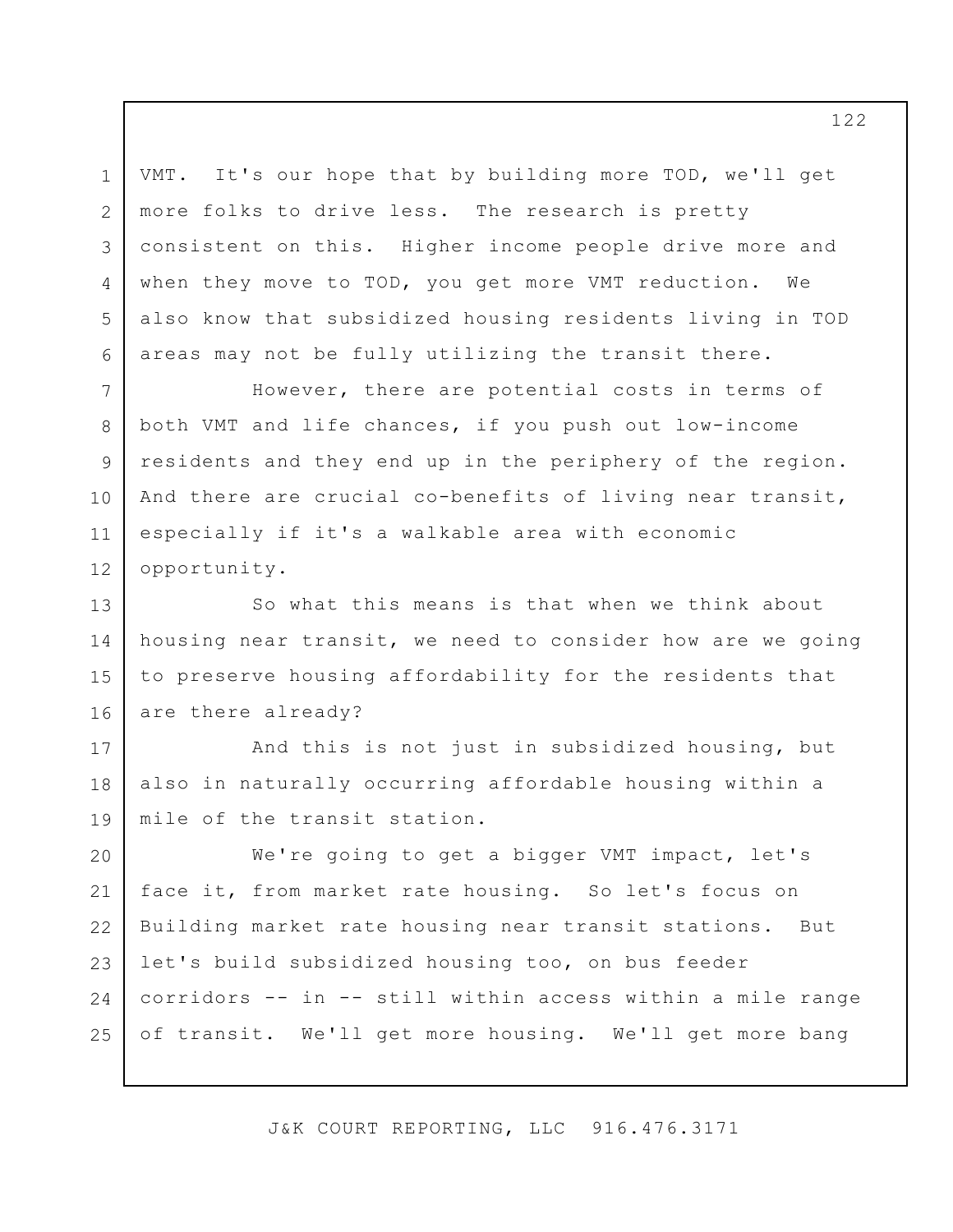for our buck if we're more strategic like this. Next slide.

1

2

3

 $--000--$ 

4 5 6 7 8 9 10 11 12 13 14 DR. CHAPPLE: In terms of displacement, we wrote the book on this. And you can download it free from MIT Press. We looked at Los Angeles, and we looked at the Bay Area, and we found that location near a transit station can lead to gentrification and displacement, but it depends. It depends. It's a story that's really about the downtown central areas of our regions. And for most suburban areas it's taken decades for displacement impacts to materialize. And then it depends on contextual factors, micro-context, how walkable is the area around the station?

15 16 17 18 19 20 21 22 The one thing we know, and this came up in everyone of our models, is that if you have permanently subsidized housing nearby, you have less displacement. You have more stability. In other words, a lot of what we're doing, in terms of keeping housing affordable near transit stations, a lot of it is working and we should give ourselves credit, but we should do more, because we know it works.

23 24 25 So we need more tools. Again, preserve housing affordability for existing residents, not just to build new subsidized housing but to preserve the housing we

J&K COURT REPORTING, LLC 916.476.3171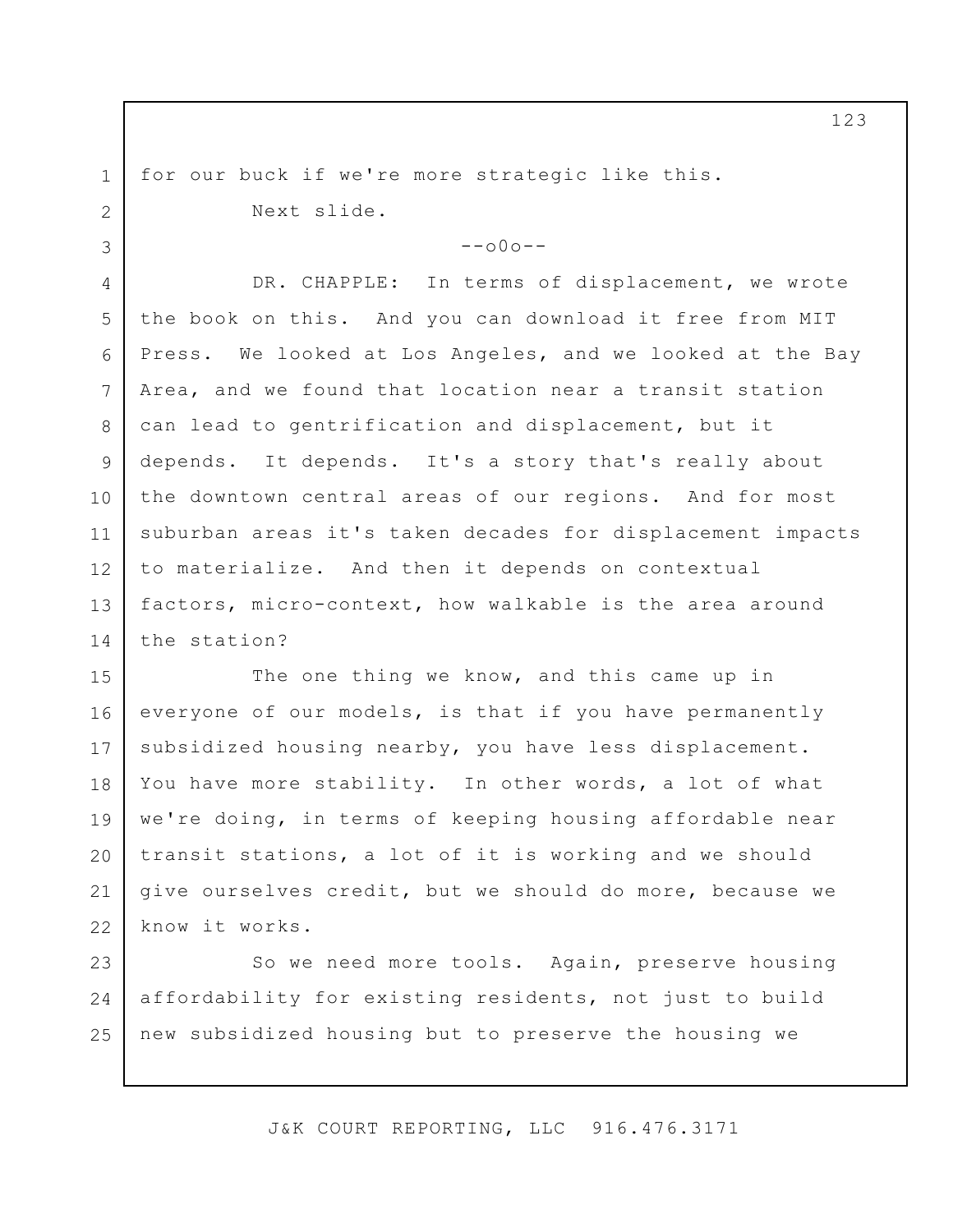have.

1

2

3

4

5

7

8

9

10

And the transit agencies need to get in -- out there aggressively, get out there in front of their (inaudible) and bank the land, not just right next to the station, but really sites within a mile of the station.

6 We've seen the joint development in LA has been very effective. And we should be doing more of that throughout -- throughout our transit areas.

Next slide.

 $--000--$ 

11 12 13 14 DR. CHAPPLE: We all know that there are tremendous costs of sprawl, because it's inefficient in how it uses infrastructure and land and it leads to a lot of extra driving.

15 16 17 18 19 20 21 22 And I just want to make two points here. The first is that we've gotten ourselves in a bit of a pickle, in terms of how we finance infrastructure, because we're doing it through development fees that are making housing so very expensive, and we should be using instead tools, like enhanced infrastructure finance districts to build our infrastructure where we want it to go to meet our VMT goals.

23 24 25 And one other point here, even more critical right now, as a state, I do -- don't think we have come to terms with the climate-related costs of building in the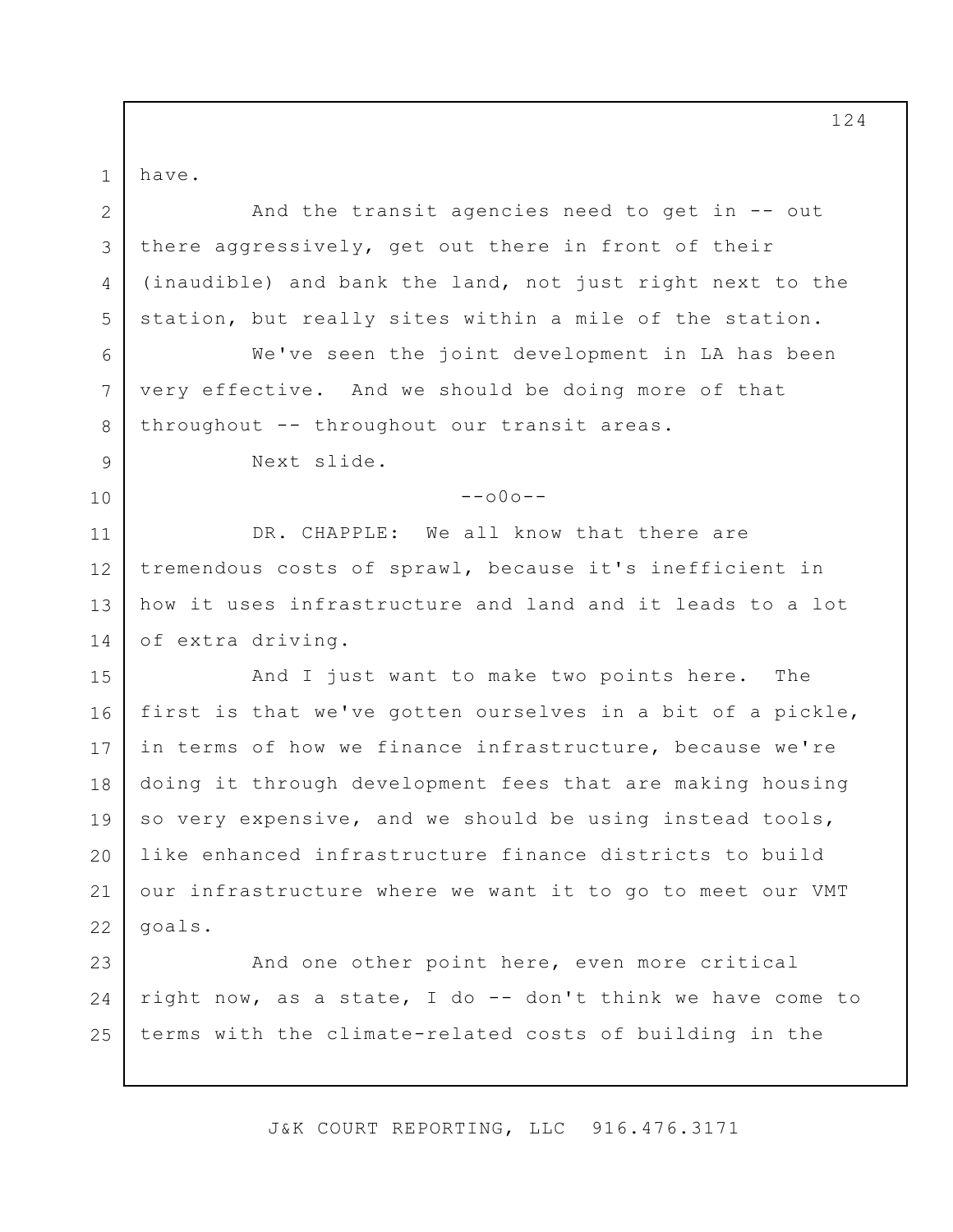wildland urban interface in particular, the WUI.

1

2

4

5

7

8

14

3 6 We ask builders now to use fire-resistant materials in high-risk areas. But we are seeing some low-risk areas burning. And we have older homes that will never be upgraded. And many California homeowners are about to lose their fire insurance, and that's going to be something that in the end is going to cost the State a lot of money.

9 10 11 12 13 This is a land-use problem not just a building problem, and we're going to have to own it as a land-use problem. We need to use whatever transportation, carrots and sticks, that we have to limit development in the WUI. Next slide.

 $--000--$ 

15 16 17 18 19 20 DR. CHAPPLE: Finally, this is an easy one, because we all learned it in urban economics, land costs in the core keep going up and that's not going to change. And by the way, that dynamic is exacerbating wealth inequality. The main source of wealth for the one percent is windfall gains in land.

21 22 23 24 25 As the land in the core becomes more expensive, it becomes harder and harder for disadvantaged communities to access opportunity and to build wealth. And so that's one of the core reasons that the racial wealth gap grows bigger and bigger.

J&K COURT REPORTING, LLC 916.476.3171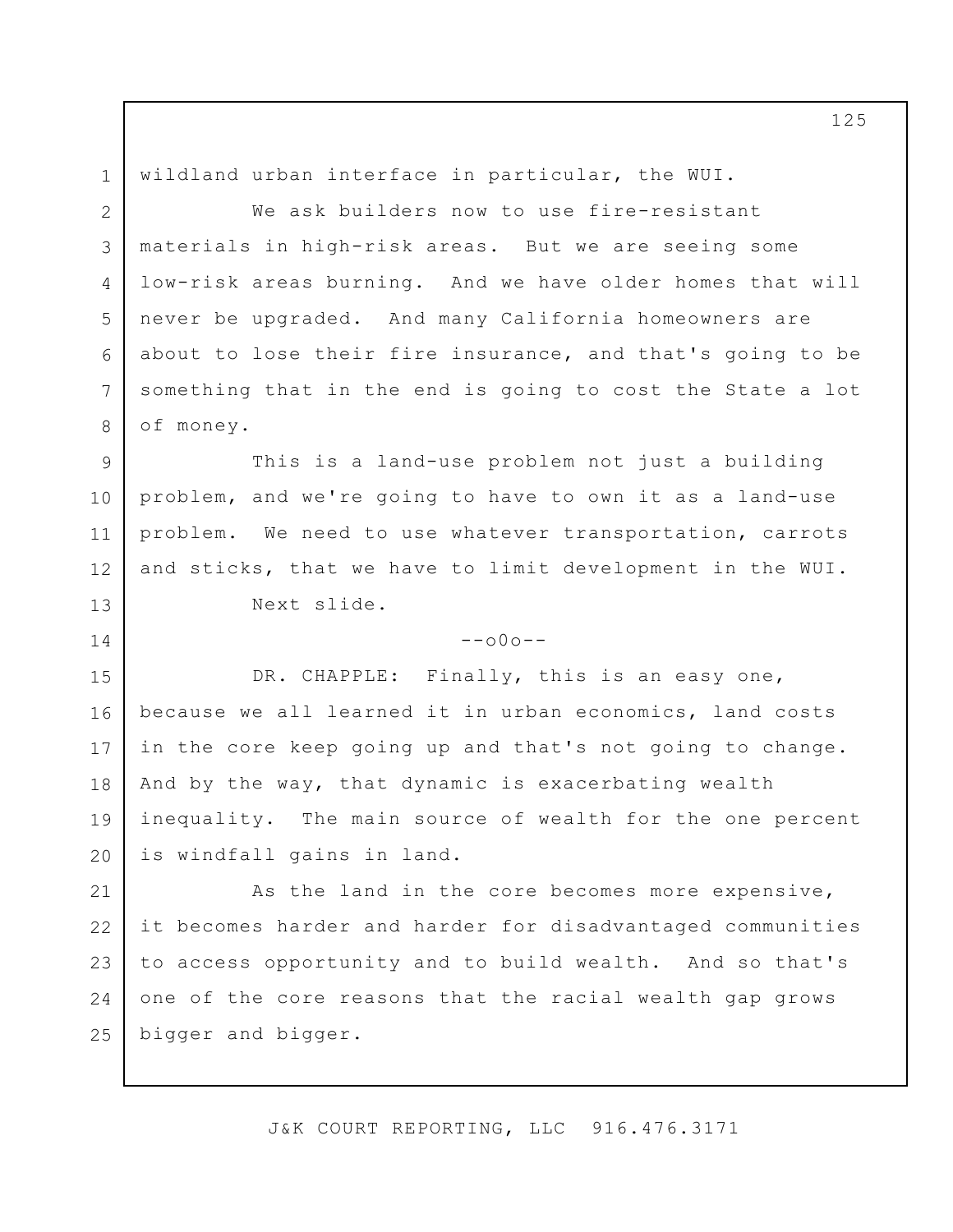1 2 3 4 5 6 7 8 9 10 11 12 13 14 15 16 17 18 19 20 21 22 23 24 25 So it's time for an aggressive public lands strategy in California. There are enormous stocks of surplus transportation lands that we need to excess, as we say. At the same time, we need to be supporting land acquisition in the urban core in order to preserve housing affordability and accessibility. And since there is sooner or later going to be a conversation about reparations in the state, we ought to get out ahead of that. These lands give us an opportunity to think about restorative and reparative justice. Next slide.  $--000--$ DR. CHAPPLE: Now, SB 375, though we all have learned to love it, it has not had quite the impacts that were anticipated. There just haven't been enough implementation tools to really make a difference on the ground. A group of Berkeley students just did a report for the Housing Transportation Workgroup under the supervision of Egon Terplan. And that report explores what the MPOs would like to see in terms of reforms. And in terms of housing, it's clear that they want new carrots, not new authorities necessarily, but new carrots to help theme meet the RHNA goals. I recently surveyed California jurisdictions and

J&K COURT REPORTING, LLC 916.476.3171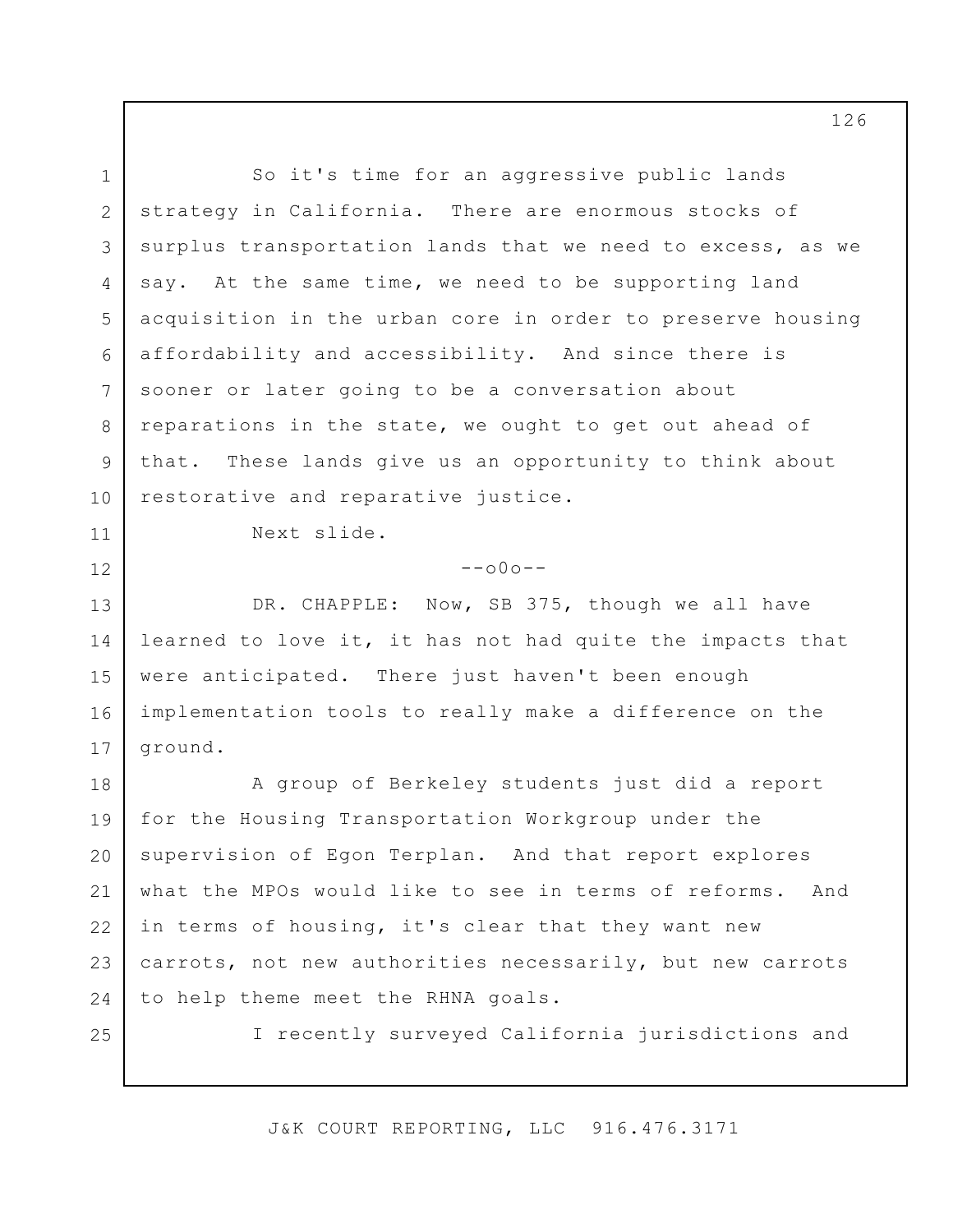3 ADUs and zoning, and it showed that they're really constrained for capacity in terms of being more prohousing. The State needs to help.

4 5 6 7 8 9 10 11 And baking prohousing approaches into transportation and climate funding will be critical. MPOs need to allocate more housing to job-rich areas, but then they're also going to have to help localities meet their targets by using carrots, like funding for greening or active transportation programs investments, as we just heard about, or even just funds for training, or improving data collection under 1483.

12 13 14 15 16 17 18 The Prohousing Designation process is going to incentivize jurisdictions to grow their housing trust funds. And that's going to be fantastic. But the MPOs also need to help develop regional housing trust funds that pools all this local money into significant pots of funding that can then go towards housing production near jobs or transit.

Next slide.

1

2

19

20

 $--000--$ 

21 22 23 24 25 DR. CHAPPLE: This overview would not be complete without talking about upzoning. We know enough now that broad brush straight -- state efforts to upzone California, even if we could pass them at the Legislature, they may actually backfire. Our work at the Terner Center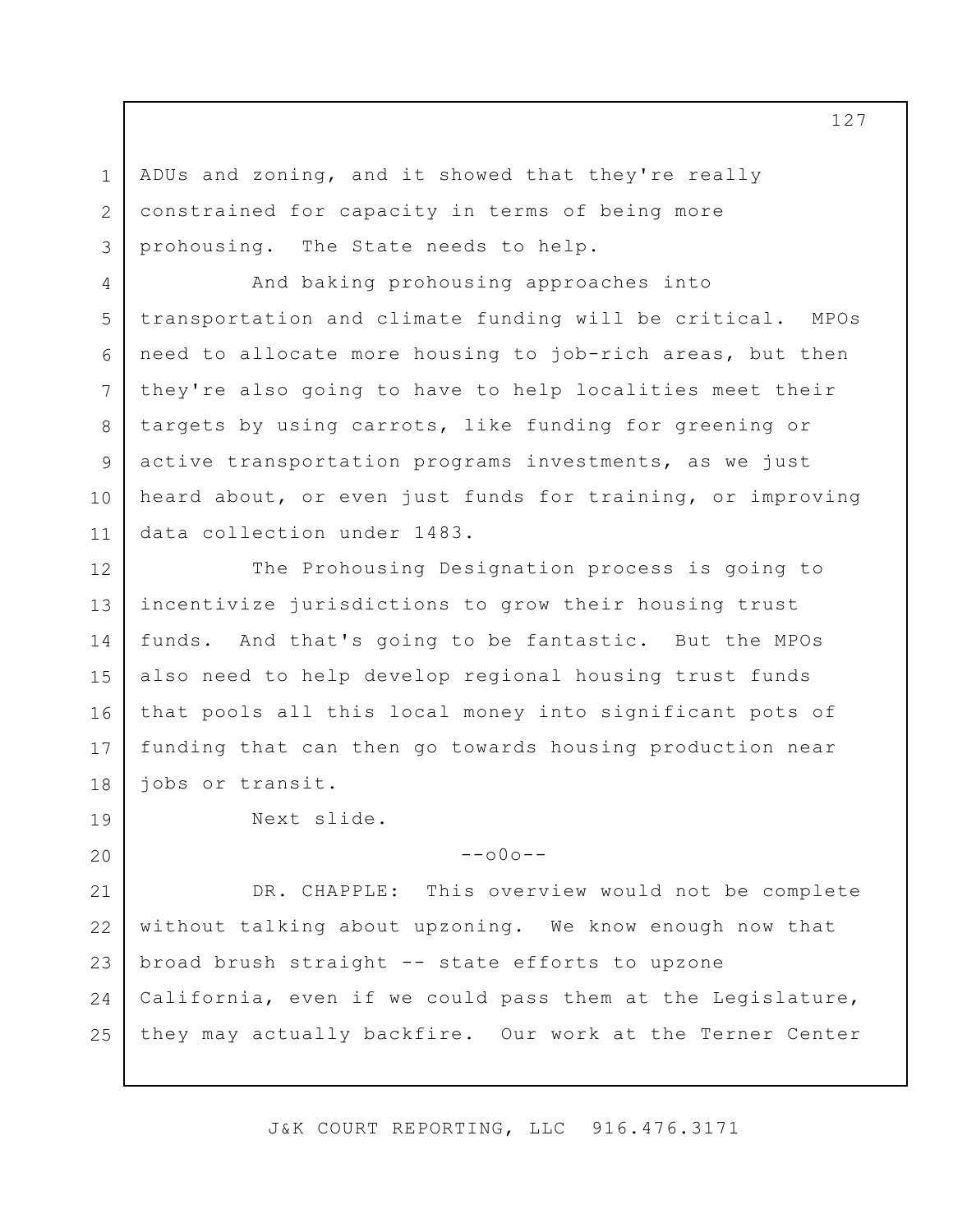1 2 3 4 5 6 7 8 showed that local zoning and permitting regulations are so complex that upzoning alone is not even going to be enough, but still it is time to reform single-family zoning and address its racist legacy. I do think that the path forward lies in legislation to spur construction of missing middle housing. And this is a logical extension that will build on our fabulous successes in ADU legislation and production.

9 10 11 12 The survey we recently did of California jurisdictions shows that planning officials, local planners are very supportive of zoning reform that supports missing middle densification.

13 14 15 16 17 You're going to have to make sure you have anti-displacement policies in place when you -- when you do it. But it's time to target competitive transportation funding whatever we have to jurisdictions with Prohousing Designations.

Next slide.

18

19

 $--000--$ 

20 21 22 23 24 25 DR. CHAPPLE: And finally on opportunity. In the big picture, I believe that California has been overly focused on rail transit to meet its greenhouse gas reduction goals. And there are other ways to reduce greenhouse gas emissions that will be more equitable. Communities of color should not have to bear the

J&K COURT REPORTING, LLC 916.476.3171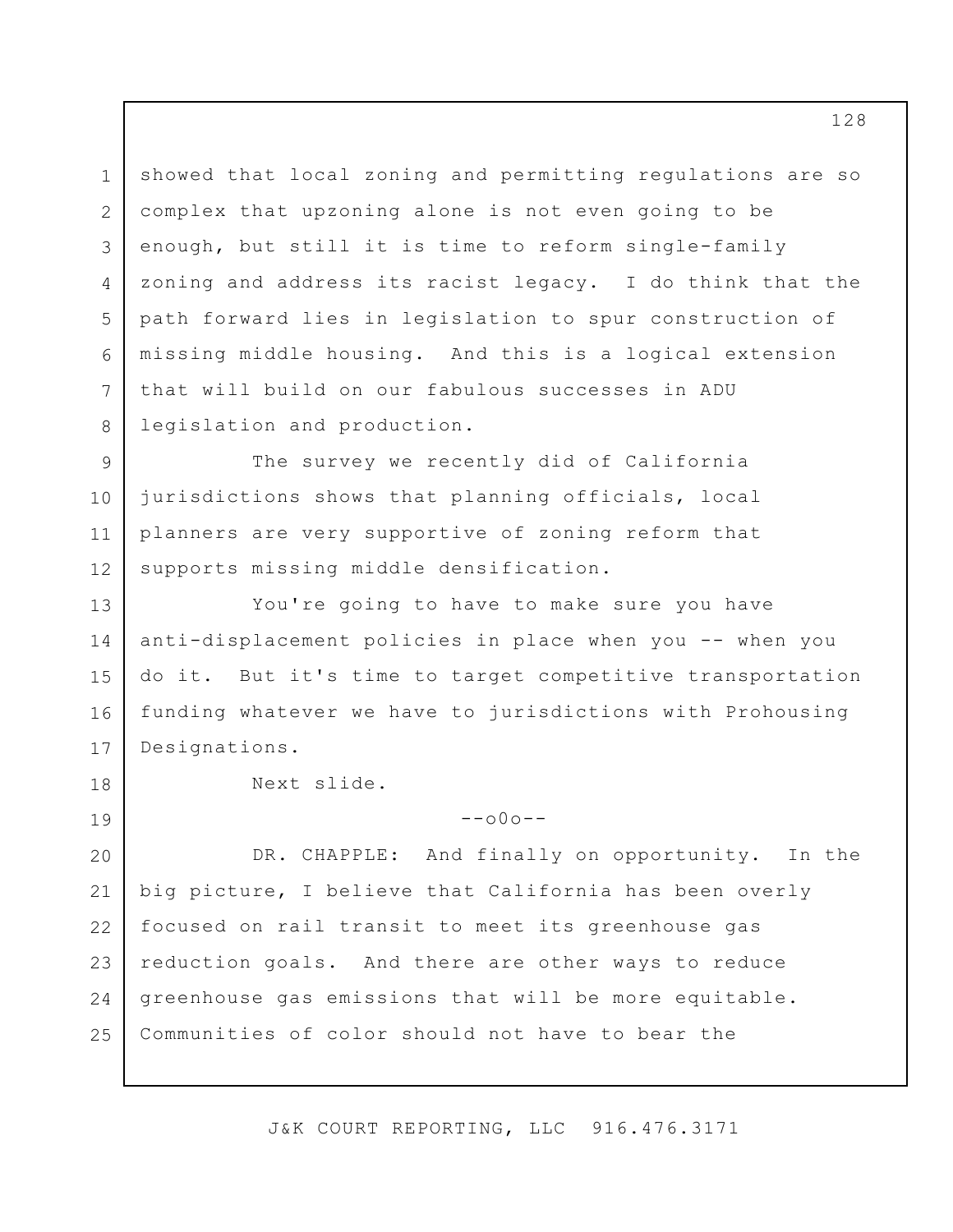1 2

3

4

5

6

7

8

9

10

11

disproportionate burden of our VMT reduction goals.

We know that rail transit is not always the best way for low-skilled workers to reach their jobs, which tend to be dispersed through regions. Women in particular tend to be dependent on buses and cars, for instance, to get to jobs as domestic workers. Women also have complicated activity patterns, because they're responsible for child and elder care. And Evelyn Blumenberg of UCLA has dedicated her career to making this point. So 7920 is a huge opportunity to expand our investment in electric car sharing programs for low income households.

12 13 14 15 16 17 And I also want to think here about opportunity in terms of integrating AFFH, Affirmatively Furthering Fair Housing policy into our housing elements. We want to think very carefully about our areas of opportunity in our regions, which are mapped in our TCAC/HCD opportunity maps.

18 19 20 21 22 Maps like this, and fair housing policies generally show a lot of opportunity way out there in the suburbs. But already Director Velasquez pointed out to us that transportation costs are very, very high out there in those high opportunity areas.

23 24 25 So we need to make sure that low wage workers continue to have good access to jobs, and that means access to the urban core, and it means improving resources

J&K COURT REPORTING, LLC 916.476.3171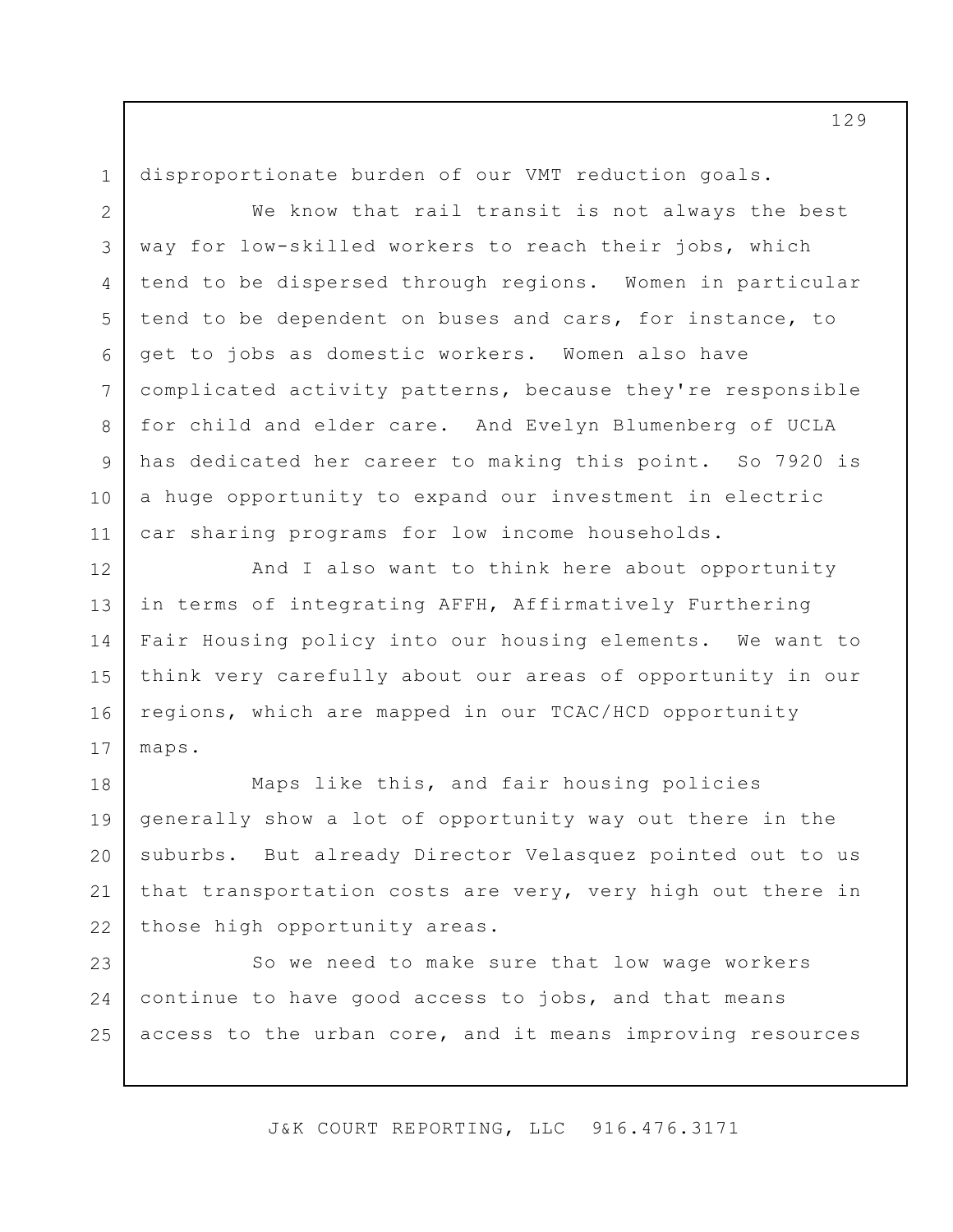1 2 3 4 5 6 7 8 9 10 11 12 13 14 15 16 17 18 19 20 21 22 23 24 25 within the high segregation areas that are in the urban core but without displacement. Which brings me to my last point. Next slide.  $--000--$ DR. CHAPPLE: And so we need to confront our long legacy in planning of ignoring displacement impacts. We have a number of model anti-displacement policies that we know can work to keep communities in place, but it's time for the State to coordinate on those policies. Next slide.  $--000--$ DR. CHAPPLE: This is my kind of favorite list. I'm not going to spend -- go over 40 policies right now, but this is my favorite list of anti-displacement policies that work in the very short term saving individual buildings and tenants the -- to the very long term preserving land for our grandchildren. Next slide.  $--000--$ DR. CHAPPLE: Now, as it happens, you all know about these. Here is the -- a very similar list in Transformative Climate Communities Program. And in this program, communities are asked to show that they are using one or more of these programs. And it's a -- it helps them get points and get funding. This is a brilliant,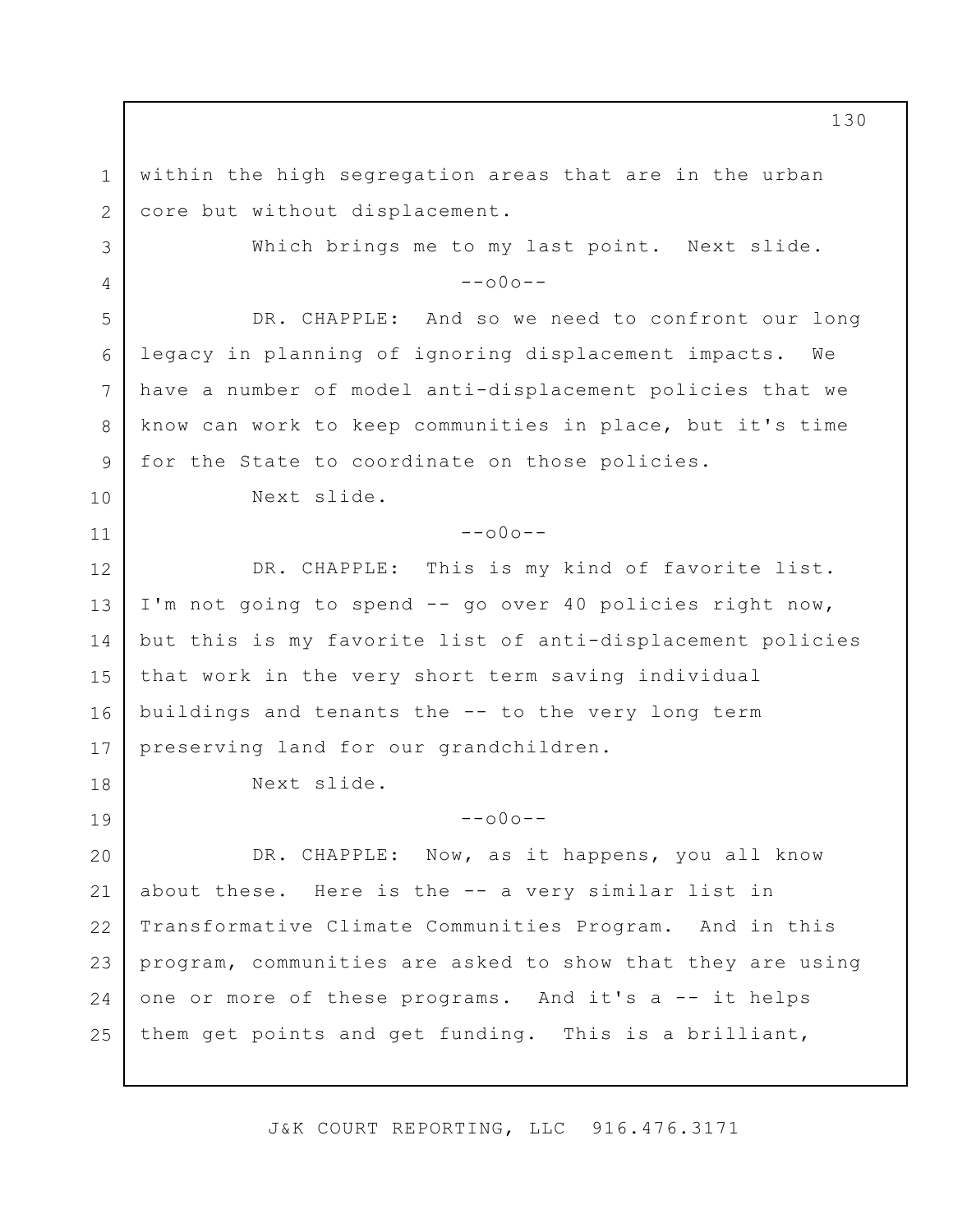1 2 3 4 5 6 7 8 9 10 11 12 13 14 15 16 17 18 19 20 21 22 23 24 25 brilliant, brilliant idea and we need to do more of this. We need to bake this in -- into all of our programs that we implement at the State level. However, a lot of these things are not under State control, so -- next slide.  $--000--$ DR. CHAPPLE: I want to just focus on what the State can really shape in terms of anti-displacement and affordable housing strategies. And that's where public investment goes. That's where you dispose of public lands. That's how bank -- bank land, facilitate community land trusts, target affordable housing to gentrifying areas, do land value capture, et cetera. These are where the State can really make a difference. And I look forward to seeing us do it all together in the future. So thank you very much. CARB BOARD CLERK SAKAZAKI: Oop, Chair Nichols, I think you're muted. You're muted. CARB CHAIR NICHOLS: Thank you. Just when you think you really have something good to say, you find out that you're on mute, but what I really just wanted to say was thank you very much. And I think we should take a few more questions,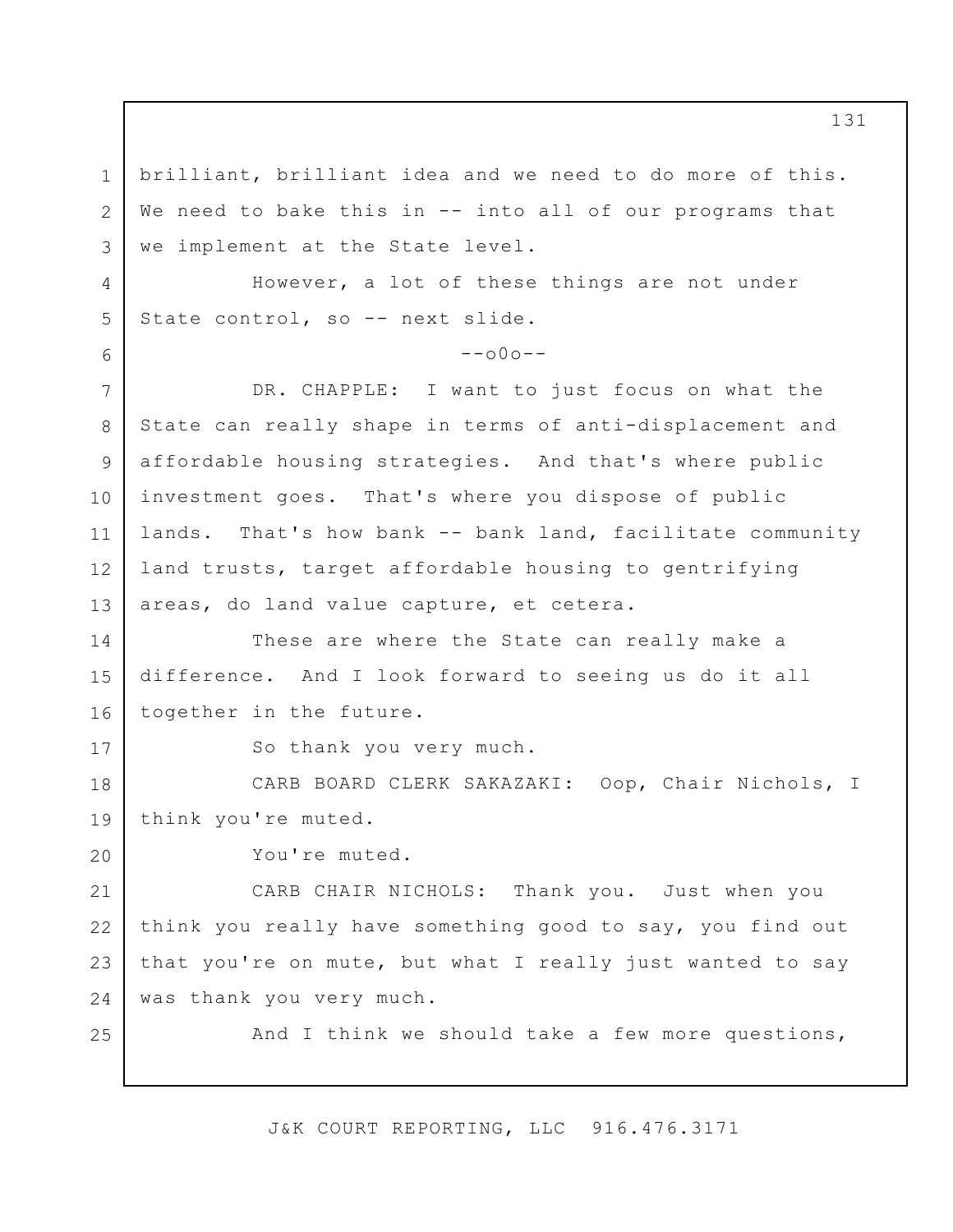if there are any burning questions right now. We can also resume after lunch. There's no ironclad restriction, as far as I know, that would prevent us from -- from carrying on into -- a little bit into the -- into the afternoon, because we hear from our remaining panels, the second agenda -- on the second agenda item.

But if there's some burning questions right this minute, and it looks like there's two, let's take those and then -- and then call for the break.

10

1

2

3

4

5

6

7

8

9

Okay. Gustavo Velasquez.

11 12 13 14 15 16 17 18 19 HCD DIRECTOR VELASQUEZ: Thank you, Madam Chair. It was just a word of appreciation for Karen's presentation. I thought that was very rich. Karen, I have to say I've been meaning to touch base with you since I started here. Here's where I found you, which is great. Now, I have to put something on the calendar with you, because we need help with our opportunity maps, which are maps that will continue to help our funding decisions, and we need to make them a bit better.

20 21 22 23 24 25 But just on displacement, let me say this is yet again another presentation, the previous one as well, that I think helps us understand the importance of innovative approaches like this Prohousing Designation Program that we presented earlier and the opportunity to treat it as a program with incentives attached, so that we reward

J&K COURT REPORTING, LLC 916.476.3171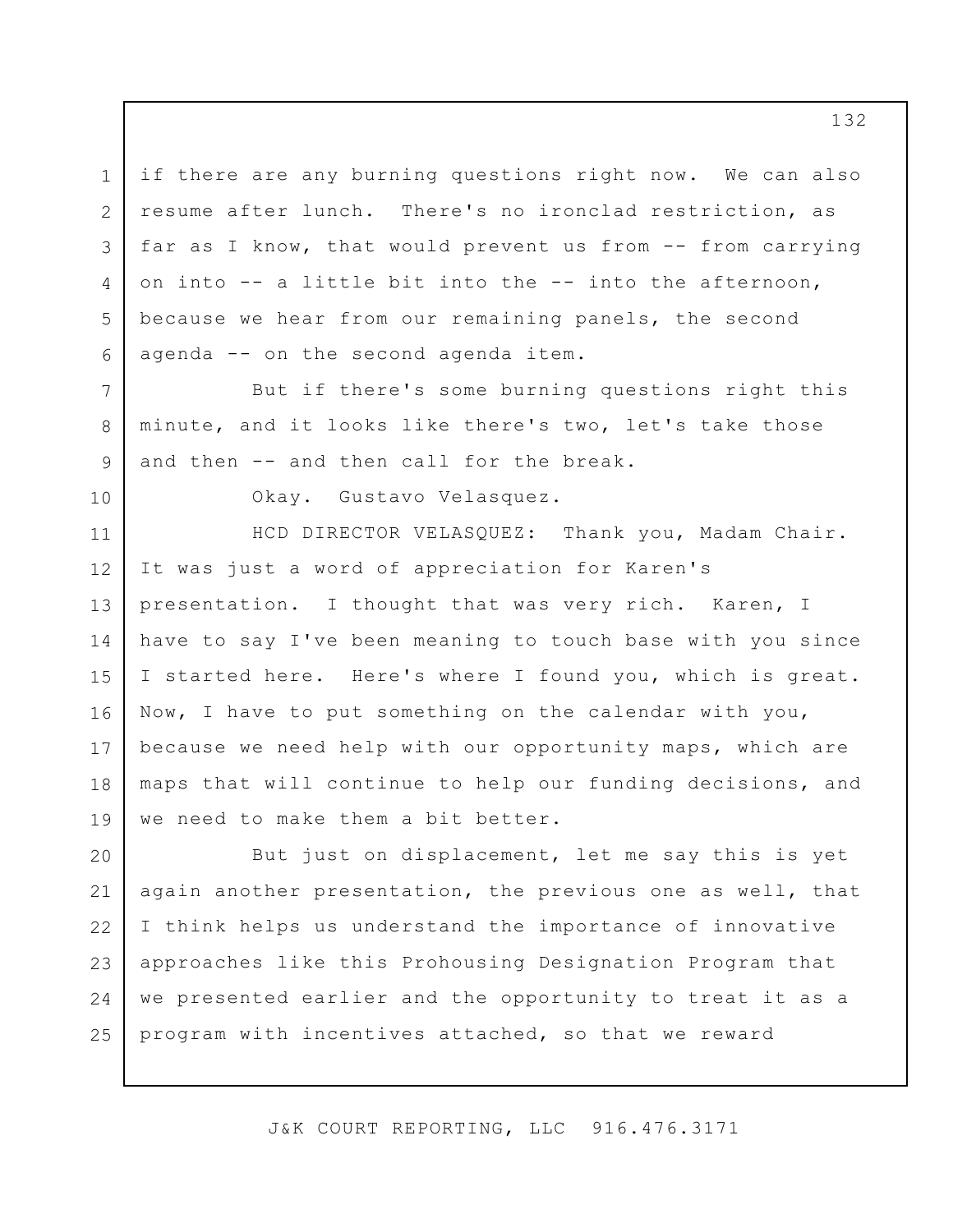jurisdictions that are actually moving, even on displacement, things in the right direction.

1

2

3

4

5

6

I mean, when you mentioned value -- land value taxation, I would add, you know, rent control, which now failed twice, but -- but some jurisdictions, you know, may find rent control as a -- as a valuable option.

7 8 9 10 11 12 13 14 15 16 Trust funds to support purchase of newer properties. Community land trusts, which is something that an area that is growing, especially areas that are facing rapid gentrification and displacement potential, source of income discrimination, higher density, all of these things is just the toolbox, right, that we need in areas that are gentrifying, that -- where low income residents are being displaced just a robust toolbox that are ingrained, in large part, in our Prohousing Designation regulations.

17 18 19 20 So I continue to, you know, call really -- it's really a call to action to think of this as actionable the steps that we can together take with CTC and CARB working in partnership.

21 22 23 24 25 And  $I$  -- I'm also going to say thank you for, Karen, for pointing out the role of our public transit entities in supporting on just the adjacent areas to rail stations, but beyond that. You know, we fought so much WMATA in Washington, D.C. I think is second or third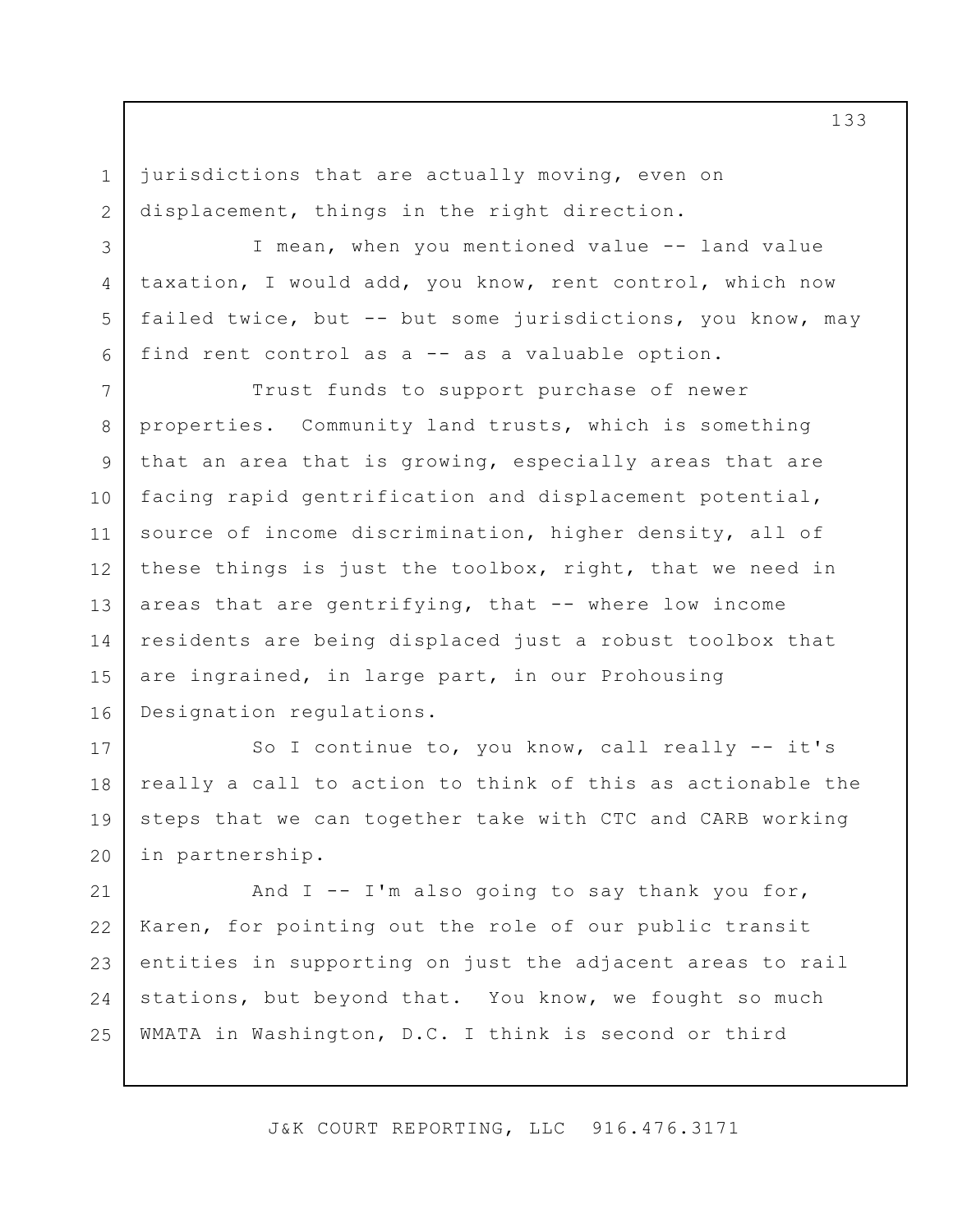1 2 largest transit system in the country to do more, other than just next to rail stations.

3 4 5 6 7 8 9 10 11 And it took so long. It took ten years. Finally, they did it, but by the time they did it, many of those neighborhood were gone. I mean, low income residents were already, you know, displaced massively. And so it's an opportunity here for, you know, our transportation agencies to -- to help with our transit agencies across the -- across the state to ensure that they can, you know, implement also new policies to look at affordable housing above and beyond their immediate areas.

12 13 And I think they have a great amount of influence in doing that.

14

15

16

17

So thank you for calling that out. That's all CARB CHAIR NICHOLS: Okay. Thank you. CARB BOARD CLERK SAKAZAKI: Chair Nichols. CARB CHAIR NICHOLS: Yes.

18 19 20 21 22 23 CARB BOARD CLERK SAKAZAKI: Sorry for interrupting. This is Ryan. Just a logistical note. We have four public commenters with their hands up. I was asking if before lunch we can hear from them just so they don't have to wait CARB CHAIR NICHOLS: Yes.

24 25 CARB BOARD CLERK SAKAZAKI: After Supervisor Gioia.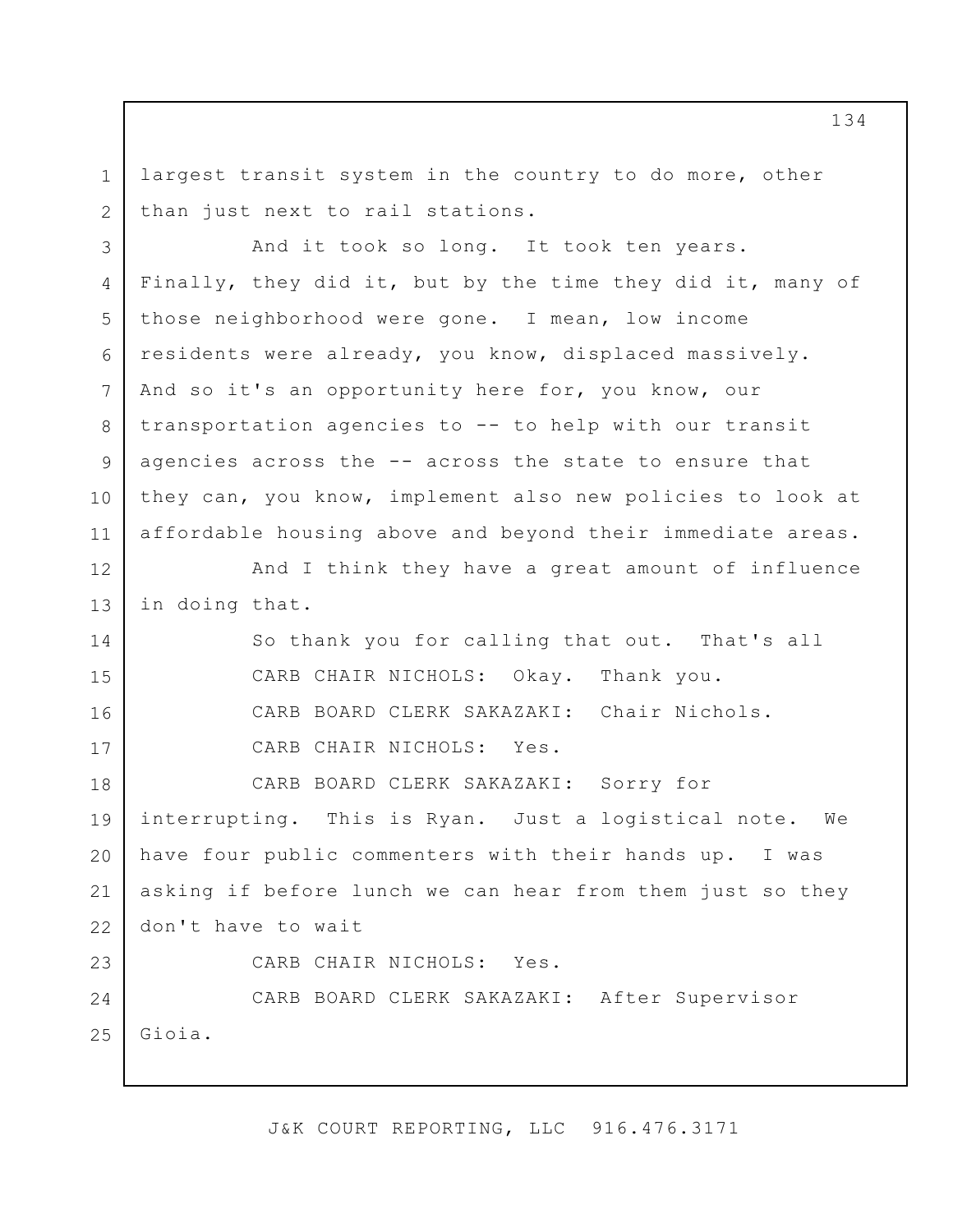CARB CHAIR NICHOLS: I think that would sensible and humane also. So we just have one more Board member with his hand up and that would be John Gioia and then we go to the public comment.

5 6 7 8 9 10 11 12 13 14 15 16 CARB BOARD MEMBER GIOIA: So I just wanted to acknowledge Professor Chapple's great work over the years at your center. I know we know her well in the Bay Area, and in Contra Costa, and in the East Bay. And although the work is clearly statewide and beyond -- and just to note, Karen, what I've appreciated is that, you know, you always advocate the importance of this work at all levels of government, in working together, right, whether it's a State agency, county government, city government, working with community-based organizations. And I just wanted to express appreciation. It's good to see you and look forward to continuing to see this work.

17

1

2

3

4

CARB CHAIR NICHOLS: Great.

18 19 20 21 Thank you. Okay. Then this will conclude this particular presentation, but we will hear from members of the public who wanted to comment on any of the presentations.

22 23 24 25 CARB BOARD CLERK SAKAZAKI: Thank you, Madam Chair. We have five people with their hands currently raised. Brian Wilcox, James Corless, Therese Trivedi, Chanell Fletcher, Julia Randolph and a new hand Joseph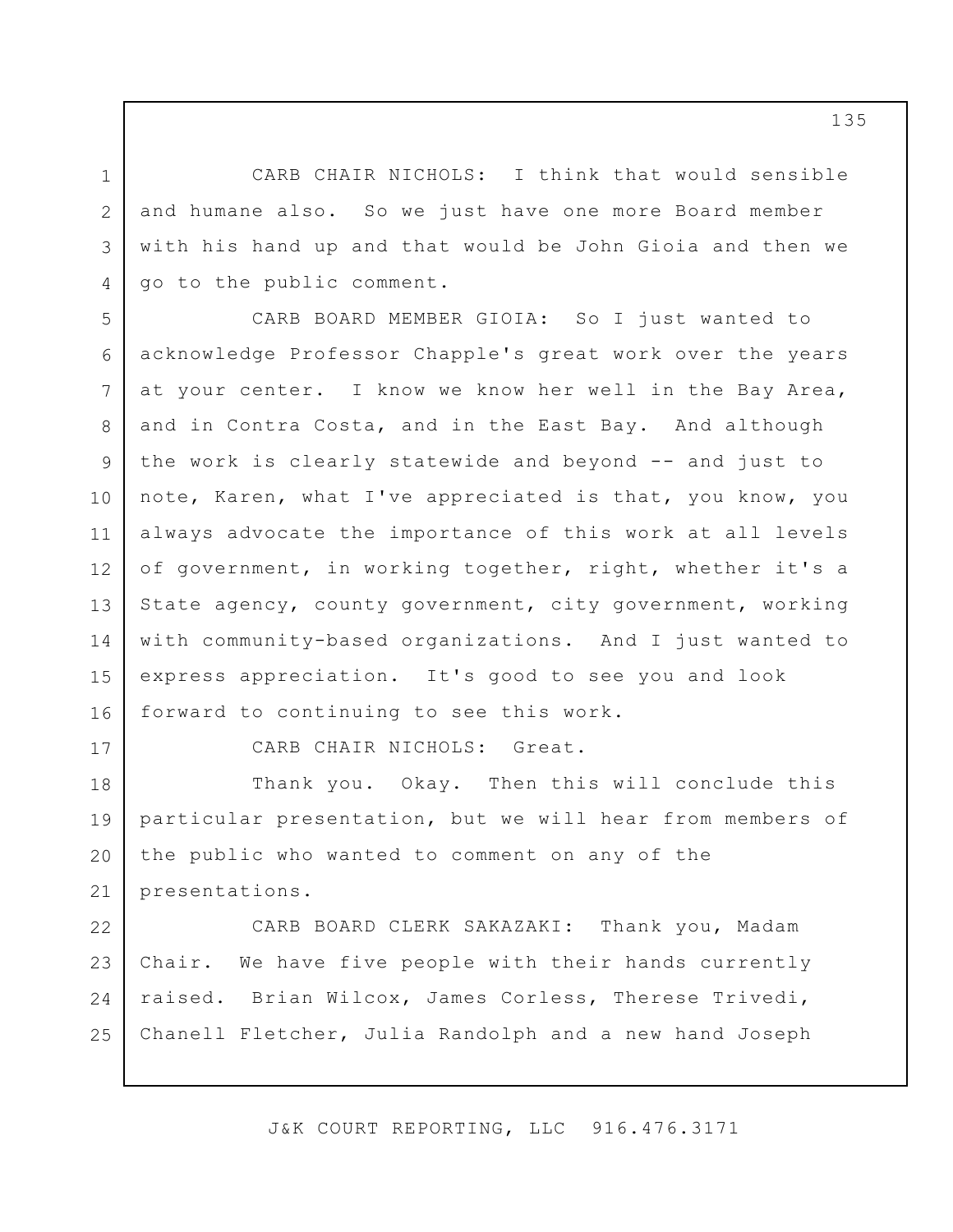Williams.

1

2

3

4

5

6

So if you would like to comment, please raise your hand or dial star nine now, and -- if I didn't call out your name. So I will call out -- I will activate Brian Wilcox's microphone. Please unmute yourself and you can begin.

7 8 9 10 11 12 13 14 15 MR. WILCOX: My name is Brian Wilcox. I'm the Chief Engineer of Marine BioEnergy. And Marine BioEnergy has a contract with the U.S. Department of Energy to develop a system to grow giant kelp native to California in the open ocean. This kelp would be processed by available commercial plants into carbon neutral fuels. Carbon neutral in the sense that the CO2 released in burning the fuel is reabsorbed by the kelp in equal amounts to create each next crop.

16 17 18 19 20 21 22 23 One attractive biofuel is bio-crude as input to the existing petrochemical infrastructure to deliver gasoline, diesel, jet fuel, et cetera. Also, kelp is easily processed into biogas to supply the existing natural gas network, and in particular, can stabilize the electrical grid by allowing existing gas-fired power plants to respond to fluctuations that inevitably will result from increased use of solar panels and wind farms.

24 25 The premise of marine bioenergy is that kelp will grow in the open ocean when depth cycled from the surface,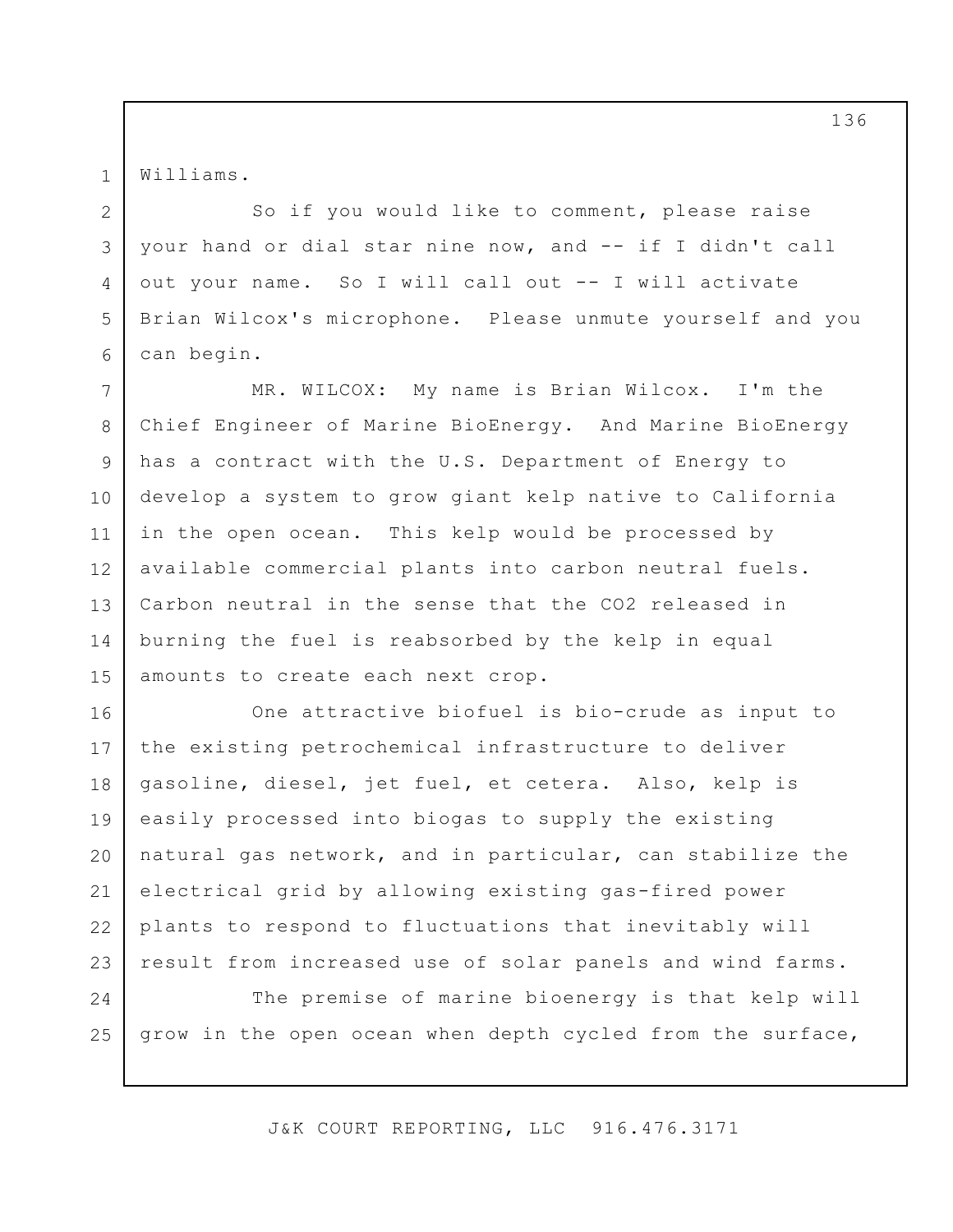where it absorbs sunlight to below thermocline each night to absorb the abundant nutrients that exist there, but not at the surface.

1

2

3

4

5

6

7

8

9

10

Our first test of this concept was conducted in the summer of 2019 off the coast of Catalina Island. That test, performed in collaboration with the marine research facility on Catalina operated by the University of Southern California showed that kelp grew five percent per day when depth cycled while the control kelp grew only 3.5 percent per day in a nearby natural kelp bed.

11 12 13 14 15 16 17 USC biologists are also part of another DOE award to catalogue the genome of giant kelp off California and create sterile hybrids that can grow much faster than native kelp. Current cost estimates are that the near-term cost to produce kelp will be well below a hundred dollars per dry metric ton with an eventual cost expected to be as low as \$25 per dry metric ton.

18 19 20 21 This low cost will allow the existing petrochemical and natural gas infrastructure to switch to carbon neutral biofuels seamlessly and without increase in cost.

22 23 24 25 To replace 10 percent of the U.S. liquid transportation fuels, we would need to cultivate an area about equal to the state of Utah. However, the Pacific Ocean has seven -- an area of 705 Utahs. It is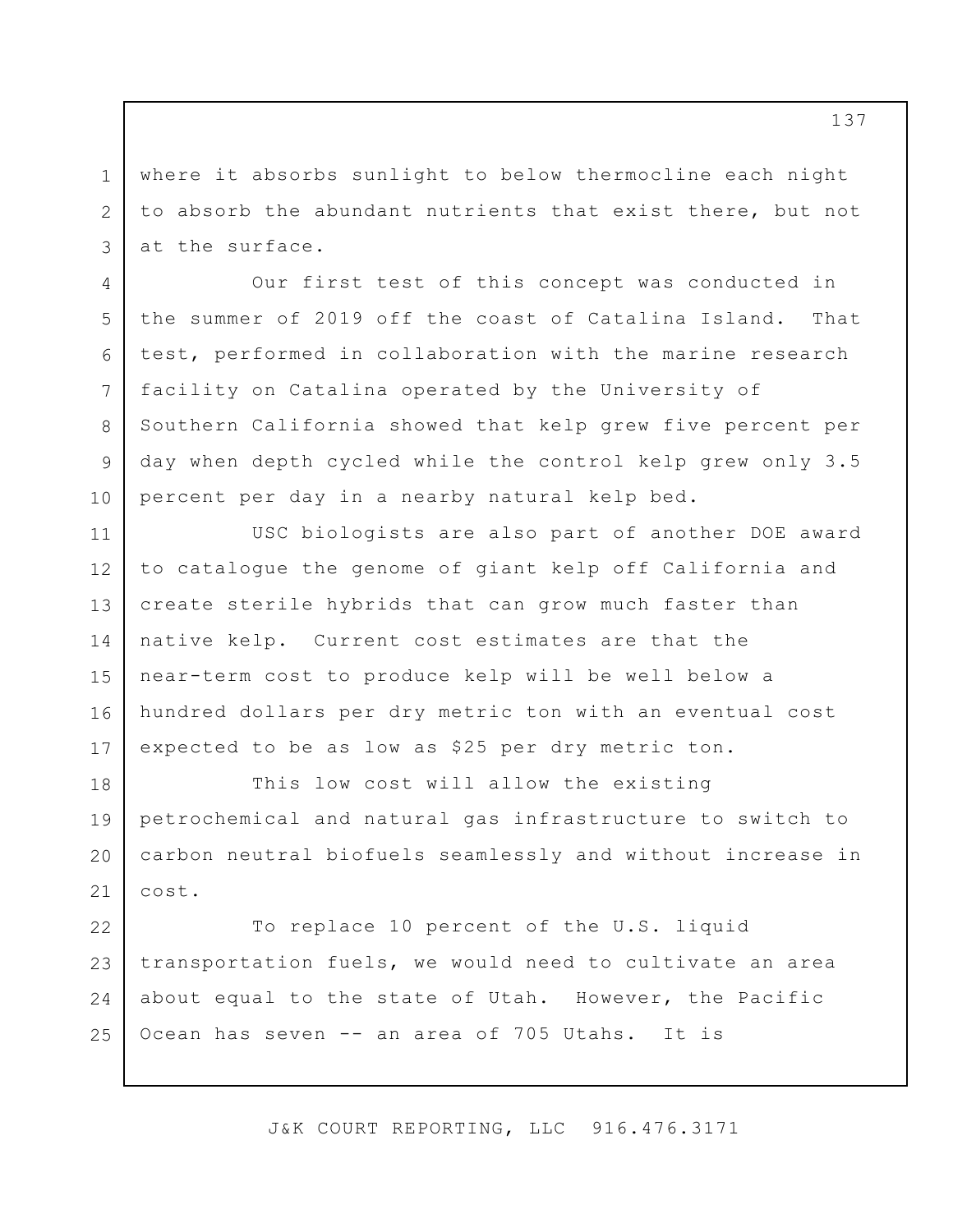1 2 3 4 5 6 7 8 9 10 11 12 13 14 15 16 17 18 19 20 21 22 23 24 25 straightforward to see how to expand kelp farming to ultimately replace all fossil fuels used globally. It is similarly straightforward to accomplish this within 10 to 15 years, as climate scientists have stated is essential. California is ideally positioned geographically, biologically, and technologically to foster this new industry until it becomes a dominant export of the state. Banning the use of fuels based on the apparent premise that any fuel is a fossil fuel will halt this revolutionary solution to climate change. Thank you very much. CARB BOARD CLERK SAKAZAKI: Thank you. Our next speaker James Corless. James, I have activated your microphone. You can unmute yourself and begin. MR. CORLESS: Okay. Thank you. Can you hear me okay? CARB BOARD CLERK SAKAZAKI: We can. MR. CORLESS: Great. This is James Corless, Executive Director of the Sacramento Area Council of Governments, or SACOG. Once again, really appreciate the great presentations and dialogue this morning. I want to really just put a finer point on Professor Chapple's presentation and offer us up as a bit of a poster child for the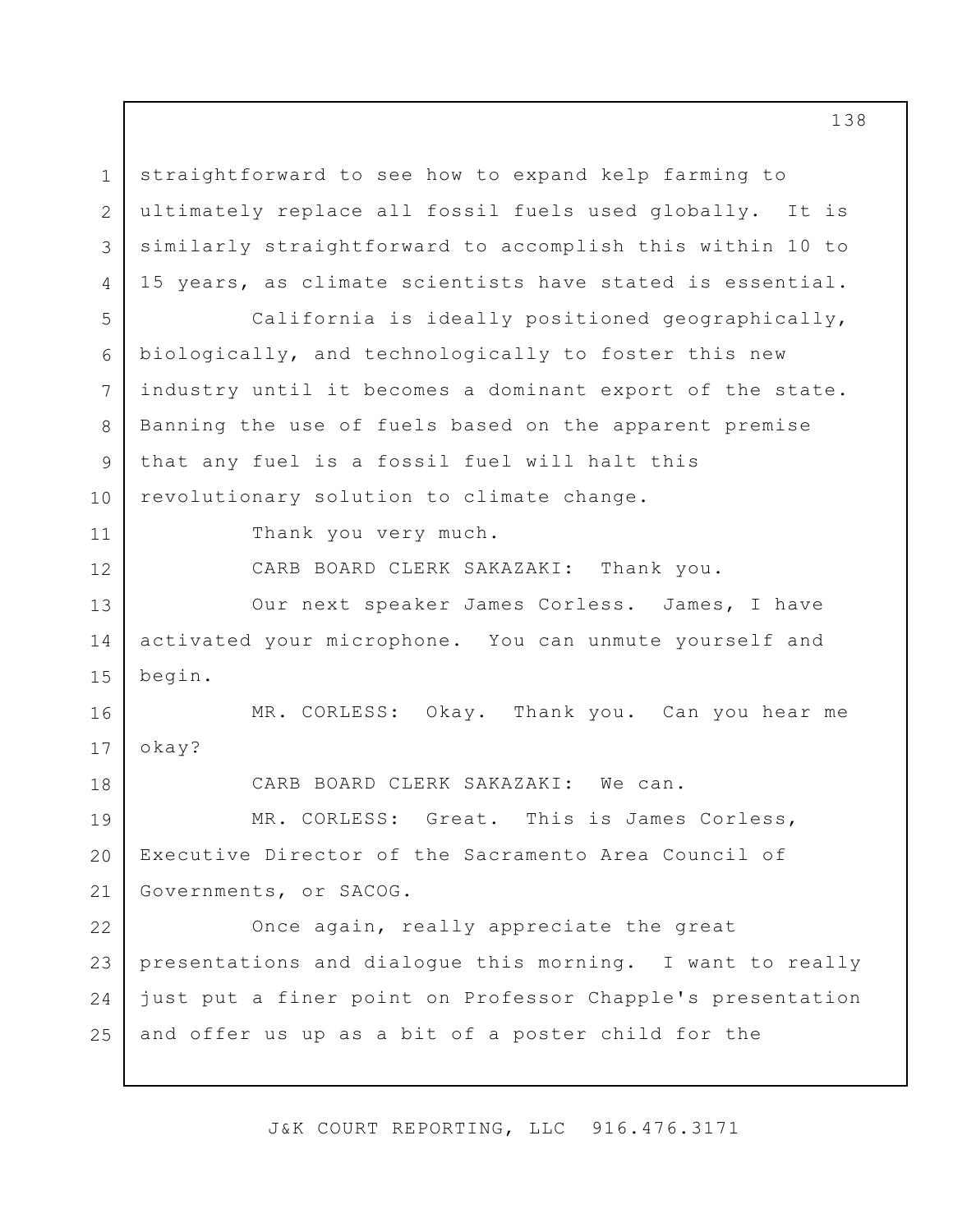1 2 challenges of trying to implement all of the State goals and State programs.

3

4

5

6

7

8

9

10

11

12

SACOG, the six-county MPO in the greater Sacramento region, we adopted our long-range transportation plan just last year. Hit a 19 percent greenhouse gas target. We adopted our RHNA Cycle 6. We'd hit our RHNA housing goals. But it's not enough just to have a plan, I think as all you know. We want to understand how to truly implement, how to truly make a difference on the ground in the short term, because we are in a crisis, an economic crisis, a climate crisis, and a housing crisis.

13 14 15 16 17 18 19 20 We've identified infrastructure, the unsexy infrastructure, water, sewer, utilities, that if we had money to do that infrastructure, we could unlock as many as 17,000 housing units, multi-family, affordable, largely suburban on old strip malls and corridors. This is a suburban inland California strategy that would also take pressure off the wildland urban interface. We have high fire risk areas in our region.

21 22 23 24 25 But here's the problem. The problem is that all the different State silos of the State funding programs do not work for what we need to achieve. They don't -- they so don't work, that we have jurisdictions who aren't even applying for the Infill Infrastructure Grant Program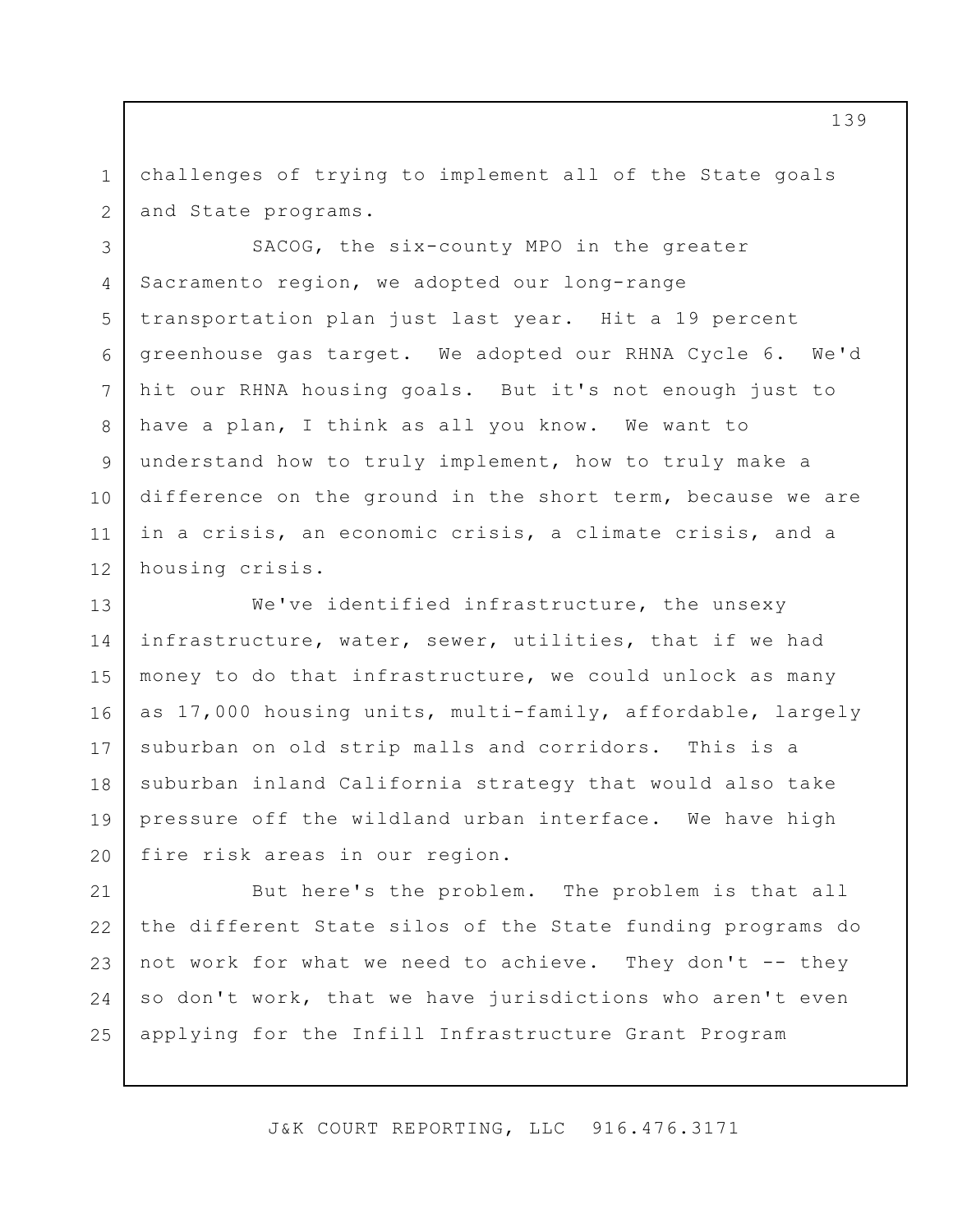1 2 3 4 5 6 7 8 9 because they know they can't compete, because they know they don't qualify based on the State guidelines, so we are really happy to see the three agencies work together. We are putting our hands up and waving furiously saying we want to be a really good regional partner, MPO partner, much as Professor Chapple said, but we are in desperate need of funding. We just don't have anymore. Really about the loss of redevelopment. And we want to make Regions Rise a real thing.

10 11 12 13 14 We want to be a pilot program to commingle some of your silos, so that we can unlock this housing potential and meet all of these goals quickly and be a pilot for the rest of inland California, which we think is desperately needed.

15

16

So thank you.

CARB BOARD CLERK SAKAZAKI: Thank you.

17 18 Our next speaker is Therese Trivedi. And I apologize if I mispronounce anyone's name.

19 20 Therese, I have activated your microphone. You can unmute yourself and begin.

21 22 23 24 25 MS. TRIVEDI: Good afternoon, everyone. Thank you. Therese Trivedi, Assistant Planning Director for the Metropolitan Transportation Commission, Association of Bay Area Governments. Thank you for the opportunity to comment on this very important discussion this morning.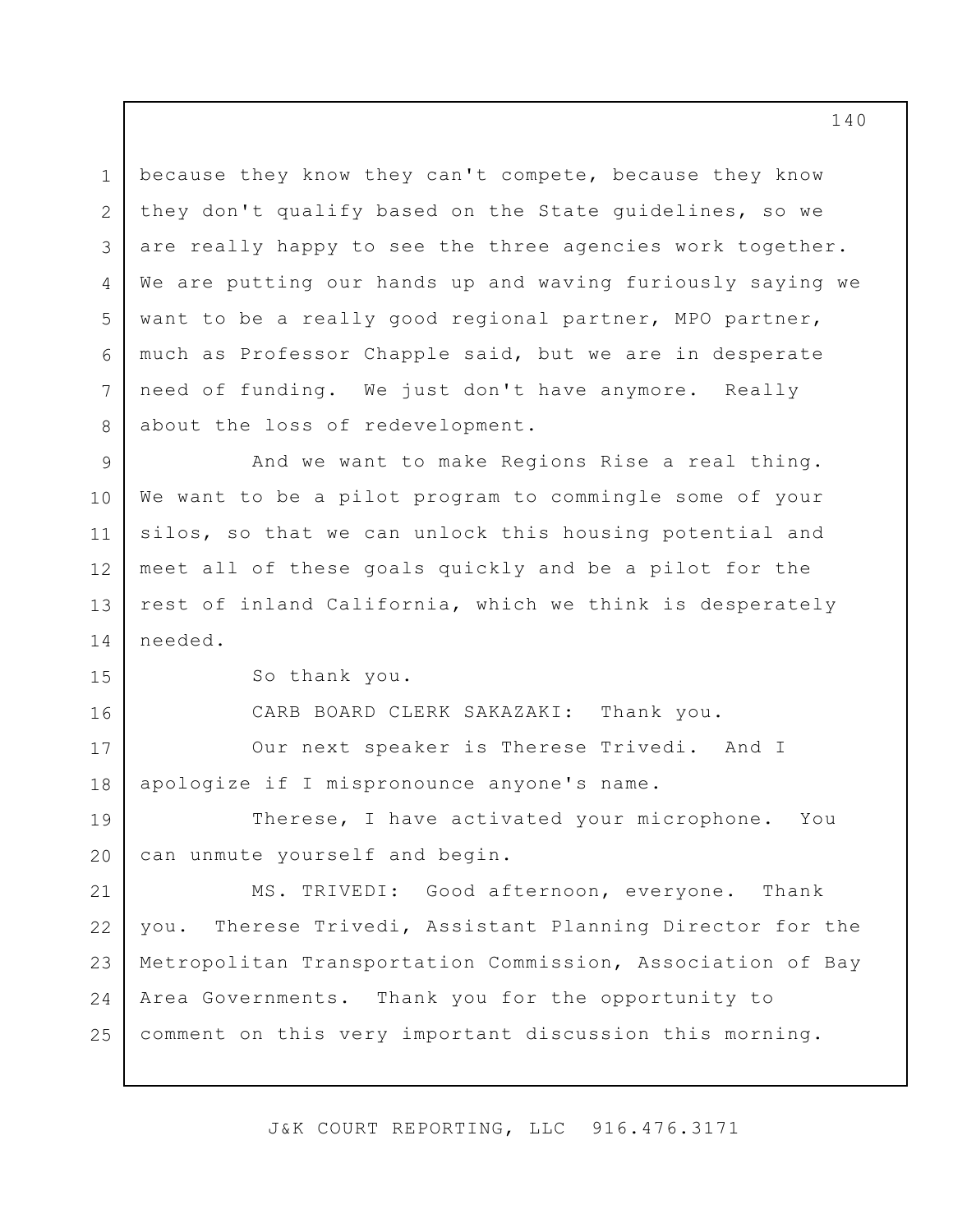1 2 3 4 5 6 7 8 9 10 MTC has some similar comments to fellow MPO SANDAG and SACOG, who you just heard. And with a reference to Director Velasquez's opening remarks, MTC supports the need to further line the State's goals related to climate change, VMT reduction, housing production inequity, so that regional agencies responsible for developing sustainable community strategies and RHNA can work to an all-of-the-above strategy. At present, the SCS has a primary focus on GHG reduction, where as RHNA supports multiple goals.

11 12 13 14 MTC supports additional and consistent alignment of State agency climate, transportation and housing policies, as well as funding priorities to achieve these State goals.

15 16 17 18 19 20 We also support flexibility in the way regions manage goal implementation. MTC looks forward to working with each agency to bring about greater alignment of our planning efforts and investments so that we can make advancements on all of the important goals that have been discussed this morning.

Thank you.

21

22

CARB BOARD CLERK SAKAZAKI: Thank you.

23 24 25 Our next speaker is Chanell Fletcher. And then after Chanell, we have Julia Randolph, Joseph Williams, and Helen Water-Terrinoni.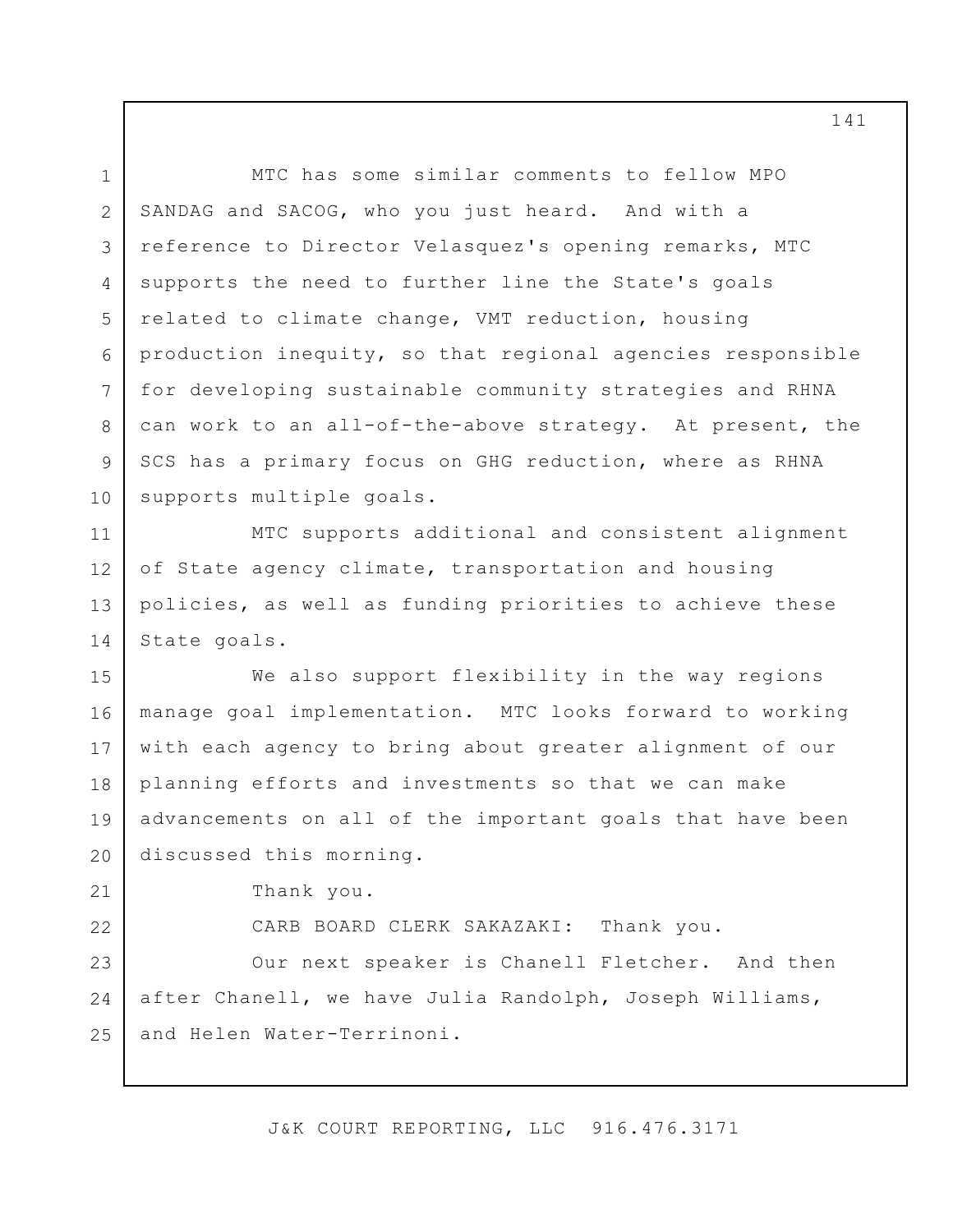Chanell, I have activated your microphone. You can unmute yourself and begin.

MS. FLETCHER: Hello.

1

2

3

4

5

CARB BOARD CLERK SAKAZAKI: Yep, we can hear you. MS. FLETCHER: Okay. Great.

6 7 8 9 10 11 Thank you guys so much. I want to say I'm super grateful for these meetings, and the space, and this dialogue, and these conversations. And then on the flip side, because I'm just a very transparent person, I will also say that I feel a little frustrated, because I don't feel like any of this information is necessarily new.

12 13 14 15 16 So I've been doing this work since 2009 and I feel like we've heard a lot of these points, you know, before, around like VMT and GHG. And I really appreciated both, you know, my colleagues Hana and Nailah when they were talking about equity and not sprinkling it in.

17 18 19 20 21 And I want to bring this up, because I think we're at a point where I think we need to stop necessarily just having the conversation and the dialogue, and we need to start moving to tangible actions. And so like what are we going to do with this information?

22 23 24 25 And I say that, because I think, you know -- you know, as Hana brought up, for example, transportation, a lot of the programs that we're seeing that are actually pushing forward equity and climate change, they're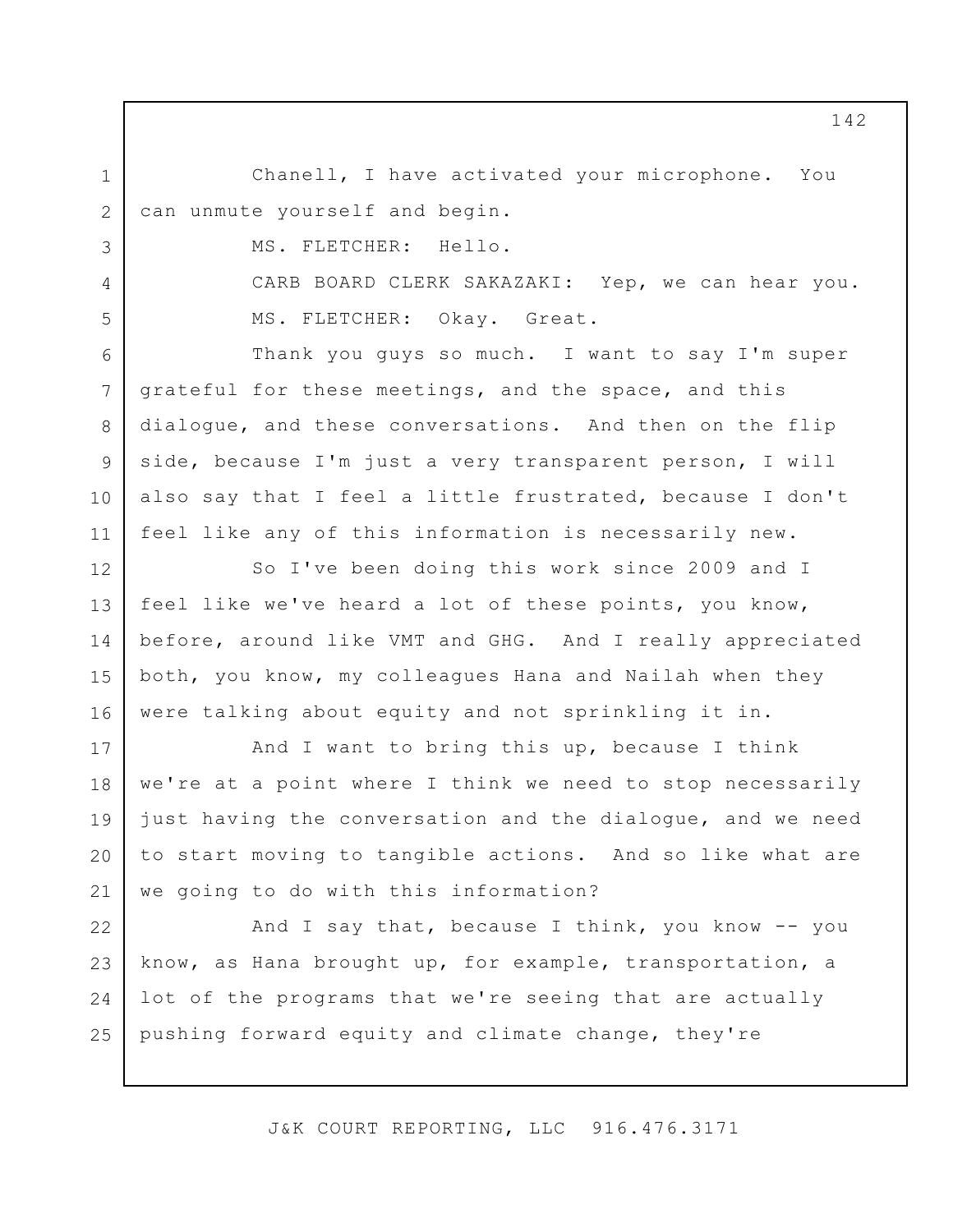1 2 3 4 5 6 7 underfunded and oversubscribed. And then we have these larger, you know, funded programs, like the SHOPP, the STIP, local streets and roads that were not built around equity. They weren't built around climate change. And in some ways, they probably have actually perpetuated systems of oppression against like low income communities and communities of color.

8 9 10 And we're not -- we're not addressing that issue, right? We're not looking at those programs and examining that.

11 12 13 14 15 16 And so when I hear, you know, James, and other MPOs talk about the silos of funding, and we need more funding, and we need more integration, I'm like, yes, and we need to have a conversation where we're actually looking at these funding pots and thinking through is this how we want to keep funding?

17 18 19 20 21 Like ClimatePlan and Greenlining honestly, I'm glad that we're doing the work to kind of like do, like, examine these programs. But I also think that's what like CARB, CTC, like Caltrans, like you guys should be doing this work.

22 23 24 25 And so I think that's really what I wanted to kind of -- to elevate was that we need to see more action. We need to see a coordinated plan of like what are we going to do around housing, around transportation, around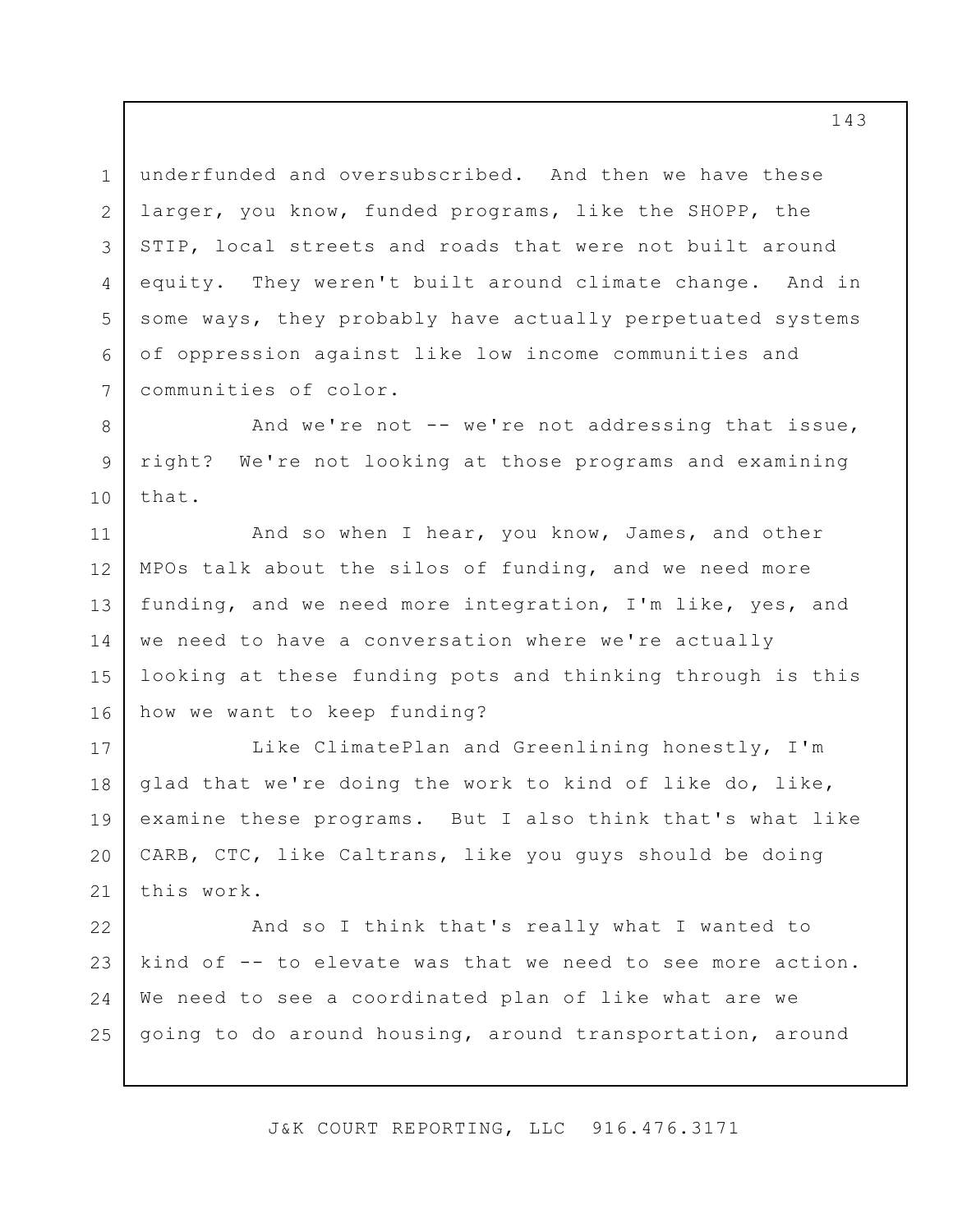1 2 land use, around things like 375 to actually achieve our goals.

3 4 5 6 7 8 9 10 11 12 13 14 And I would say for these joint meetings particularly what are the next steps? Like, what can we as advocates, you know, get as a commitment from these three agencies of how you're going to work together, what is the action, what is the plan? And I if you can't kind of commit to that at least, I would love to kind of hear on some level, like, here is how we're moving forward to tangible action to taking this information versus again kind of just having these conversations, which although I do think they're important, I just don't think we're actually moving the needle and climate change is pressing, equity is pressing, and none of these are going to stop.

15

Thank you so much.

16 17 18 19 CARB CHAIR NICHOLS: I don't usually comment on comment, but I have to say stick around, okay, because that's what this afternoon's agenda is all about. This morning was just the panel presentations.

20 21 22 23 24 25 MS. FLETCHER: Thank you. CARB CHAIR NICHOLS: Okay. CARB BOARD CLERK SAKAZAKI: Thank you. Our next speaker is Julia Randolph. Julia, I have activated your microphone. You can unmute yourself and begin.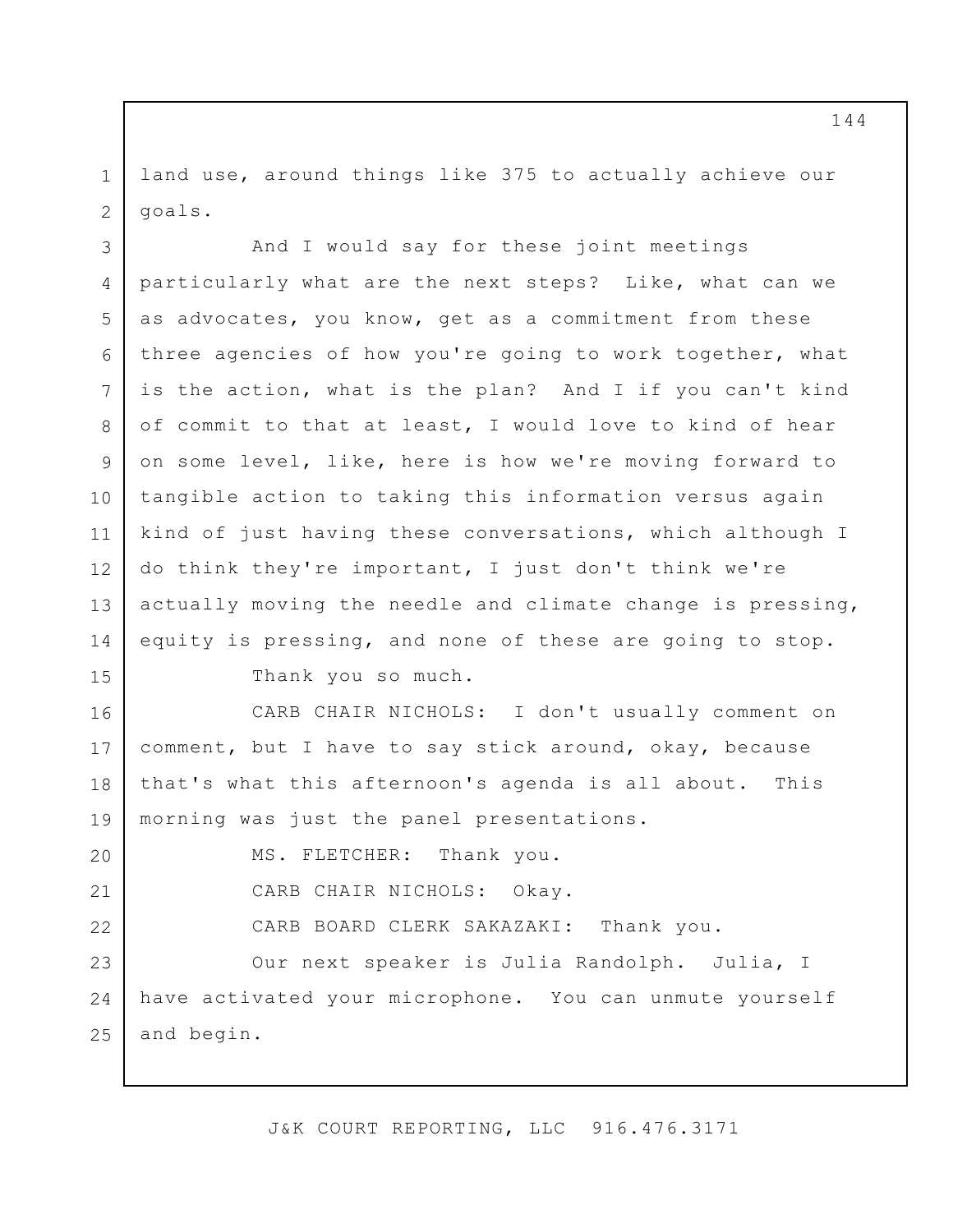MS. RANDOLPH: Hi. Julia Randolph with the Coalition for Clean Air. Thank you for the opportunity to speak today.

All Californians deserve clean mobility as it is crucial to having a decent standard of living and quality of life. Bringing clean mobility to all is also essential in achieving clean air and a stable climate. We support the recommendations and equitable investment standards shown in the Greenlining and ClimatePlan presentation. We need equity to be embedded in all programs, and our programs that already doing this well need increased funding.

13 14 15 16 17 18 19 20 Programs such as the Active Transportation Program and STEP and Clean Mobility Options Voucher Pilot Program already have equity embedded and are community driven. Yet, while they go above and beyond as programs, they are oversubscribed and underfunded. We need more coordination and collaboration from these agencies when it comes to funding clean mobility for our disadvantaged communities.

Thank you.

1

2

3

4

5

6

7

8

9

10

11

12

21

22

CARB BOARD CLERK SAKAZAKI: Thank you.

23 24 25 Our next speaker is Joseph Williams. I have activated your microphone. You can unmute yourself and begin.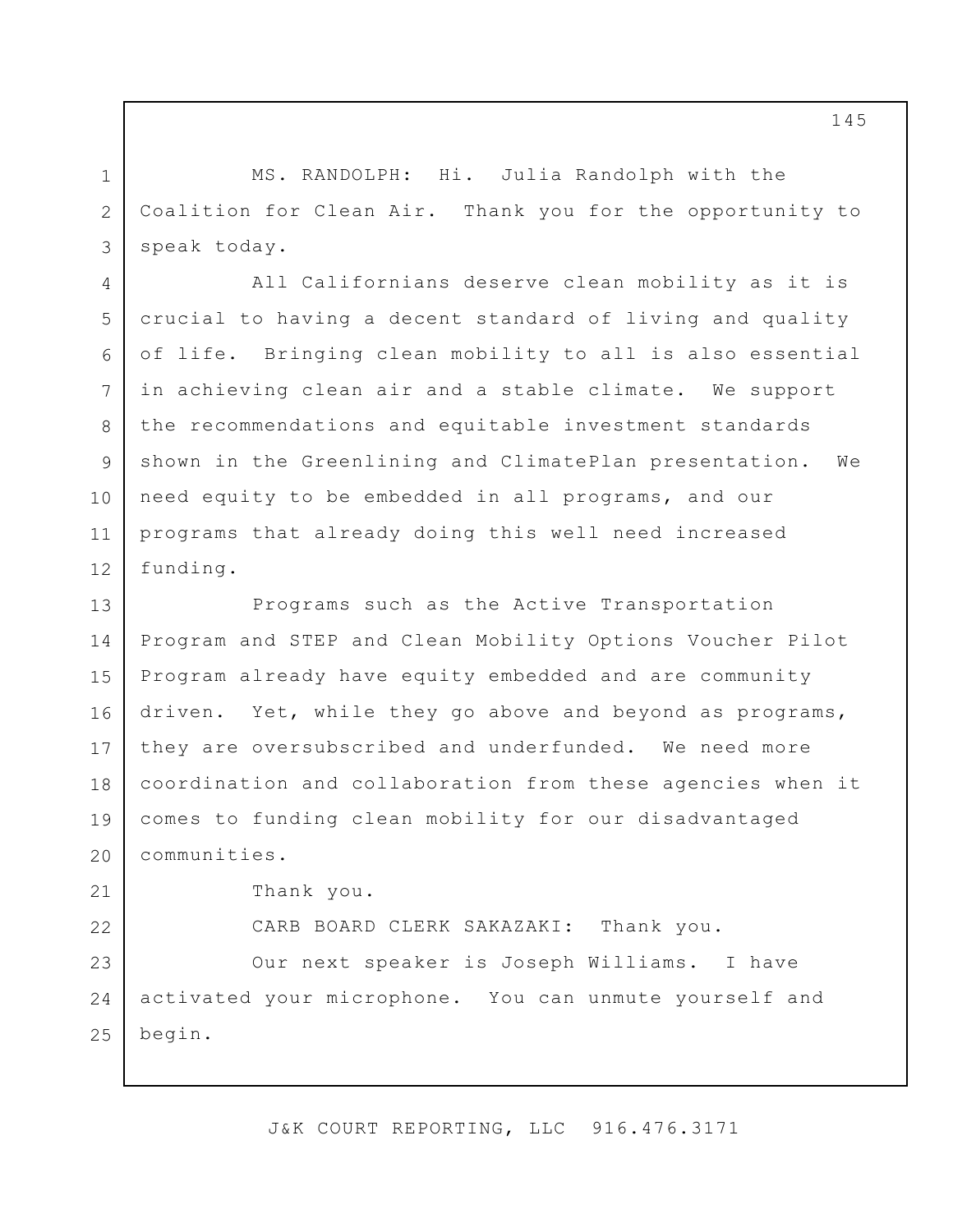Joseph Williams are you there?

2 3 4 5 6 If you are having technical issues, we have a call-in number and access code on the screen there. But for now, we will skip you and go to Helen. Helen Walter-Terrinoni. Helen, if you're -- yep. Go ahead and begin.

7

8

9

10

1

MS. WALTER-TERRINONI: Thanks, Ryan. Thank you.

Hi. My name is Helen Walter-Terrinoni. And I work for the Air-Conditioning, Heating, and Refrigeration Institute.

11 12 13 14 15 And I'm not sure where to insert this comment into this process. And by the way, I think this is a fantastic process. I'd love to see the agencies together to sort through how to move forward with the various important, especially climate goals.

16 17 18 19 20 21 The air-conditioning industry is on the verge of a transition to low global warming potential refrigerants. These are short-lived climate pollutants that will be replaced as required under SB 1383, which tells CARB that they must reduce the use of hydrofluorocarbon refrigerants by 40 percent by 2030 compared to 2013.

22 23 24 25 In order to enable the use of low global warming potential refrigerants, building codes need to be updated to enable the use of these alternative solutions. That has not taken place yet and it's very important that these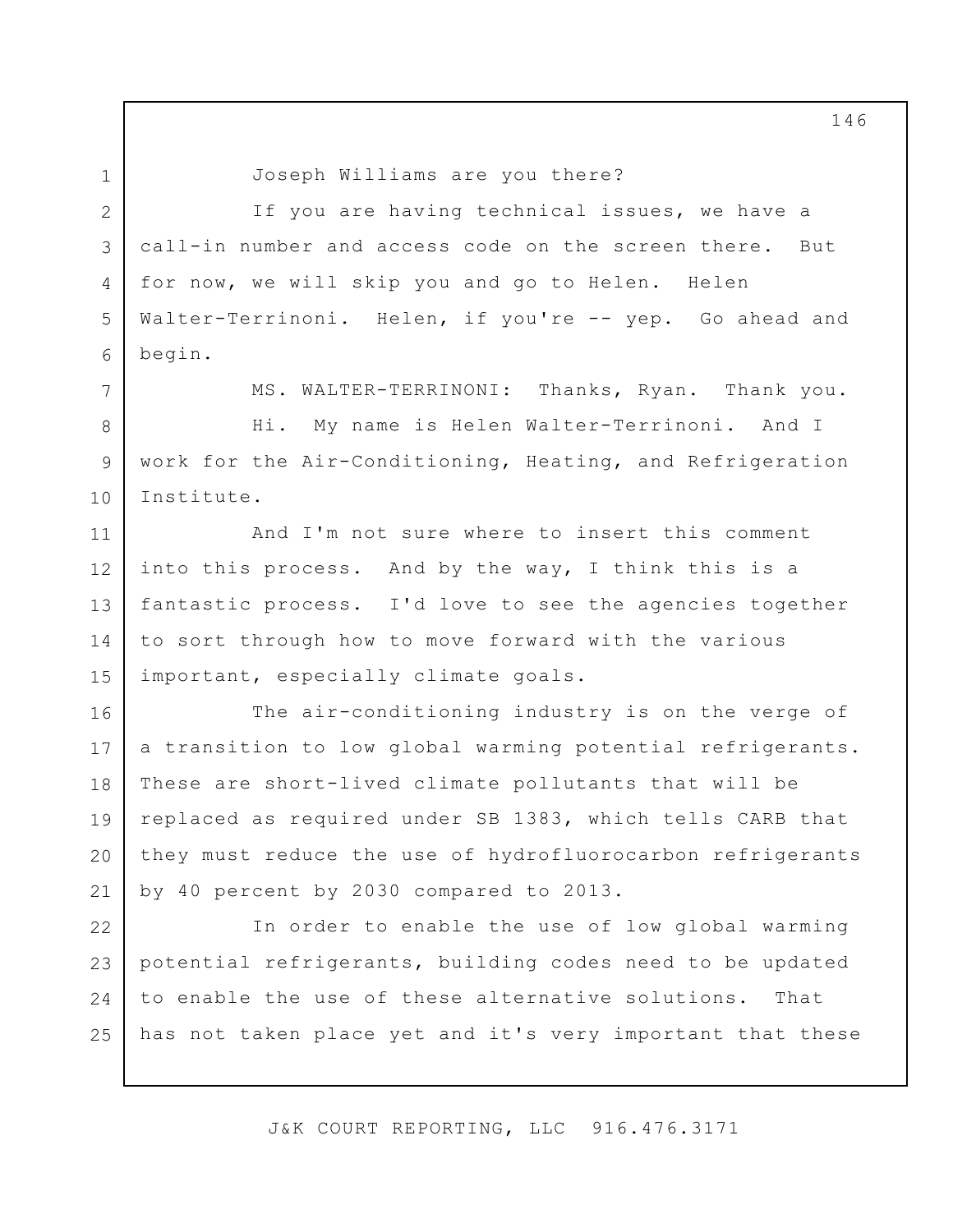1 2 practical matters be addressed in order for -- in order for this transition to occur.

3 4 5 6 7 8 9 10 11 12 13 14 15 So I think that as you're, you know, having these conversations around how State agencies can work together, some of these practical and tedious issues that are not as exciting as lofty climate goals, but are necessary in order to achieve them, must be put on the table. So, for example, this transition requires change to these new refrigerants that have some mild lower flammability characteristics, such that some changes are needed to be made. The industry has invested more than \$7 million in research into how to safely use these alternatives, understanding that these regulations are in play all over the world and this is just something that has to be done to support the world's climate goals.

16 17 18 19 20 21 22 23 24 This change globally is worth a half a degree Celsius and has been incorporated into the Montreal Protocol of substances that deplete the ozone layer. Again, I think that it's very important for the agencies -- so the State agencies to coordinate together, to make sure that Building Code changes and other necessary requirements are enabled to transition as needed, not only for this industry but also for other important goals.

25

And again, I apologize if this is not in the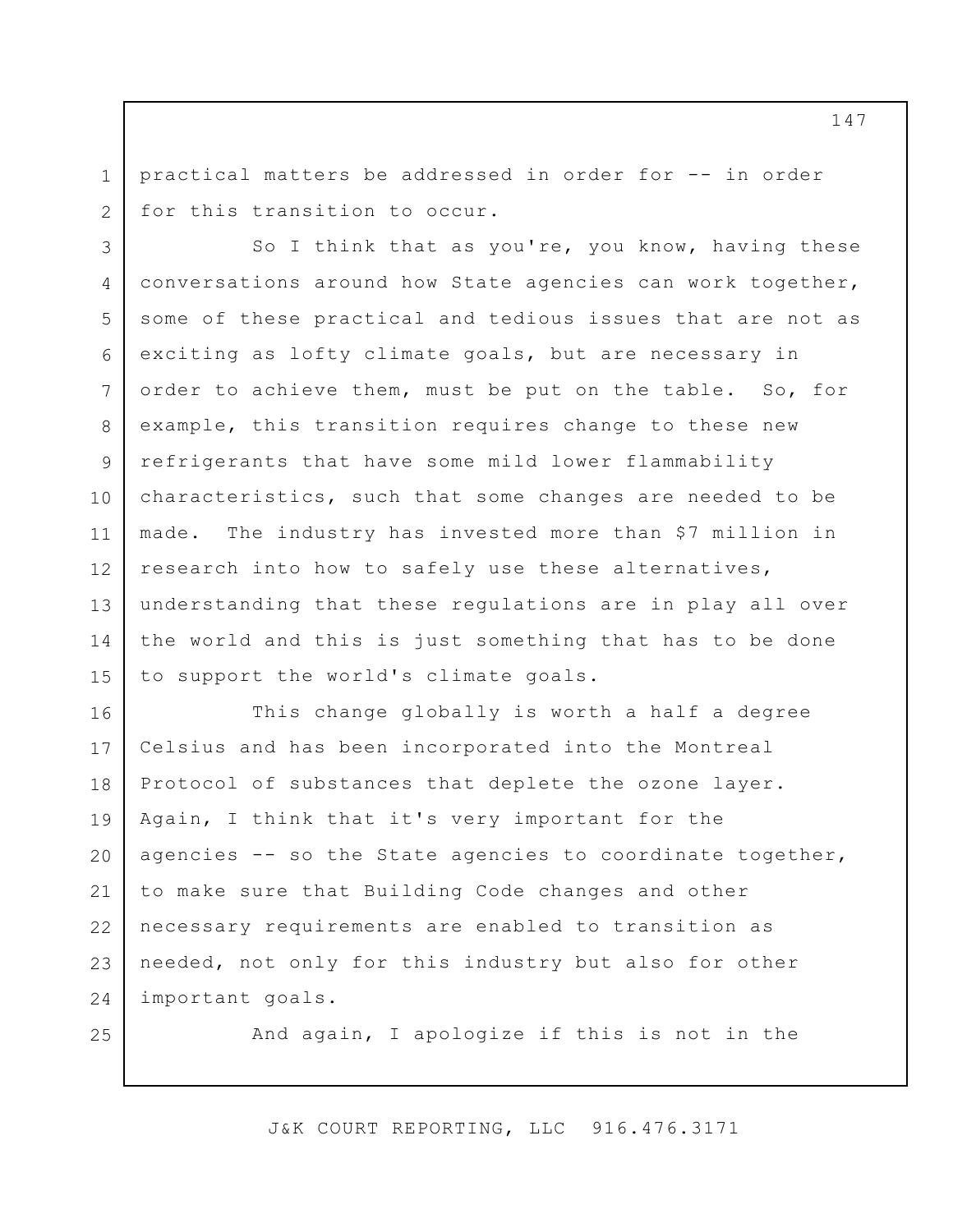1 2 3 4 5 6 7 8 9 10 11 12 13 14 15 16 17 18 19 20 21 22 23 24 25 right flow and the right place for this comment, but I wanted to make sure that I made this remark. CARB BOARD CLERK SAKAZAKI: Thank you. Our next speaker is Joseph Williams. And after Joseph, we have our last commenter Mike Woodman. If you wish to make a comment on these presentations, please raise your hand. This is your last call for that. So Joseph, you can go ahead and unmute yourself and begin. Joseph, are there you? I see you're unmuted. So Joseph, if you're having -- if you're talking, we can't hear you. So if you can call into that number right there and dial star nine, that will let us know that you'll be able to speak then. So we'll on move quickly to Mike Woodman. Mike, I have activated your microphone. You can unmute yourself and begin. MR. WOODMAN: Chair Norton, thank you for the opportunity to comment today. Mike Woodman, Deputy Executive Director of the Nevada County Transportation Commission and Chair of the North State Super Region. For those that may not be familiar with the North State Super Region, this group represents a partnership between the 16 Northern California regional transportation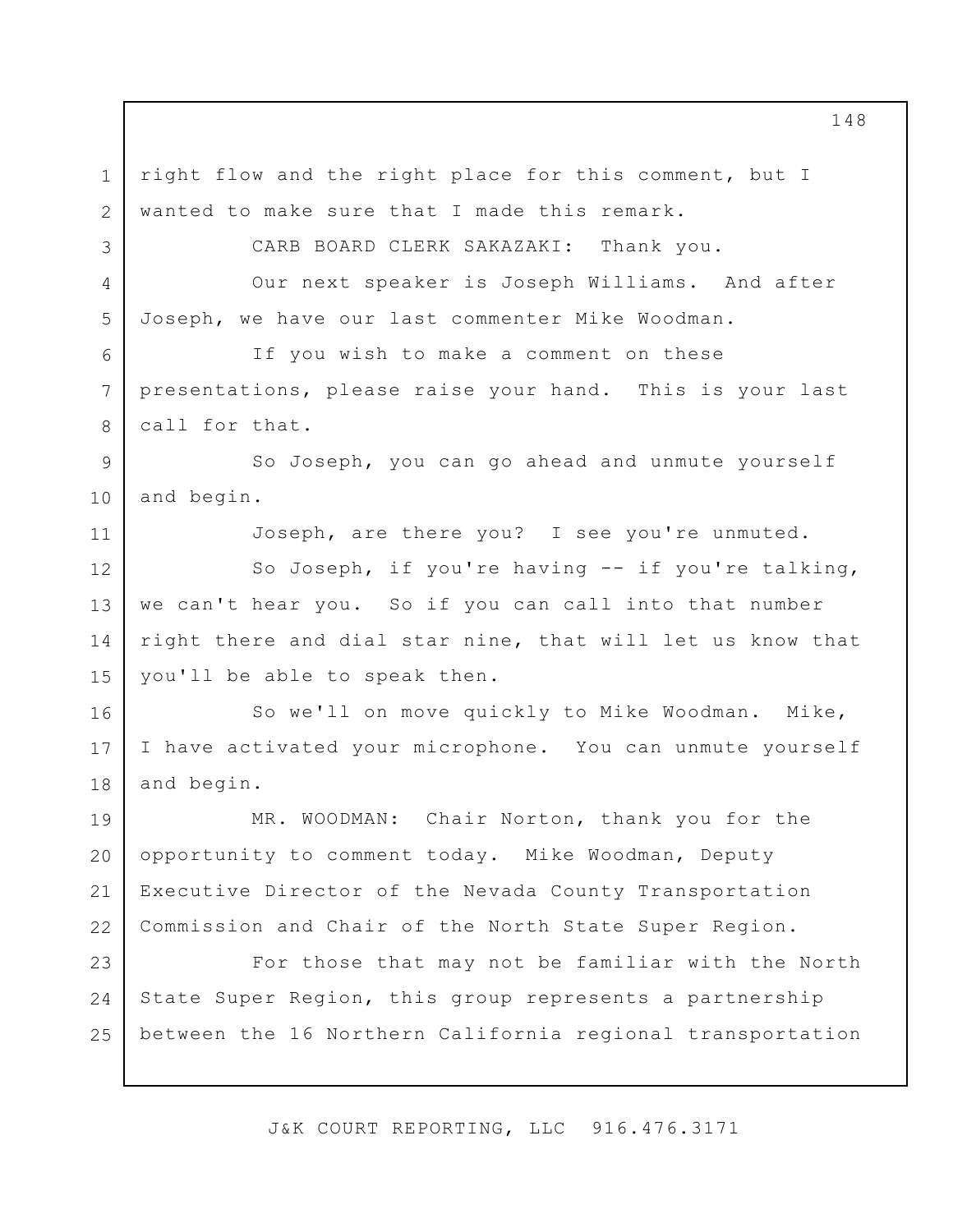1 2 3 4 5 6 planning agencies and metropolitan planning organizations in the north state. And it was formed to provide a unified voice when addressing State and federal transportation funding and policy decisions, and also to establish coordination of transportation planning efforts in this mega region.

7 8 9 10 11 12 13 14 15 16 As the state focuses on greenhouse gas reduction goals, and equity, and environmental justice in transportation planning and funding decisions, we need to ensure that there's a focus on geographic and economic equity across the state. Many of the rural areas across the State are economically disadvantaged, they lack affordable housing and are also dependent on interregional connections to access multi-modal options, employment, education, health services and are critical evacuation good movement routes.

17 18 19 20 21 22 23 24 25 Both the policy and funding de  $-$ - funding decisions going forward need to acknowledge and address the lack of investment in these areas and also understand the unique challenges and differences. The North State Super Region and Rural Counties Task Force and also the rural county representatives of California need to be meaningfully engaged by CARB, the Department of Housing and Community Development, and CalSTA to ensure that the policies and regulations don't have unintended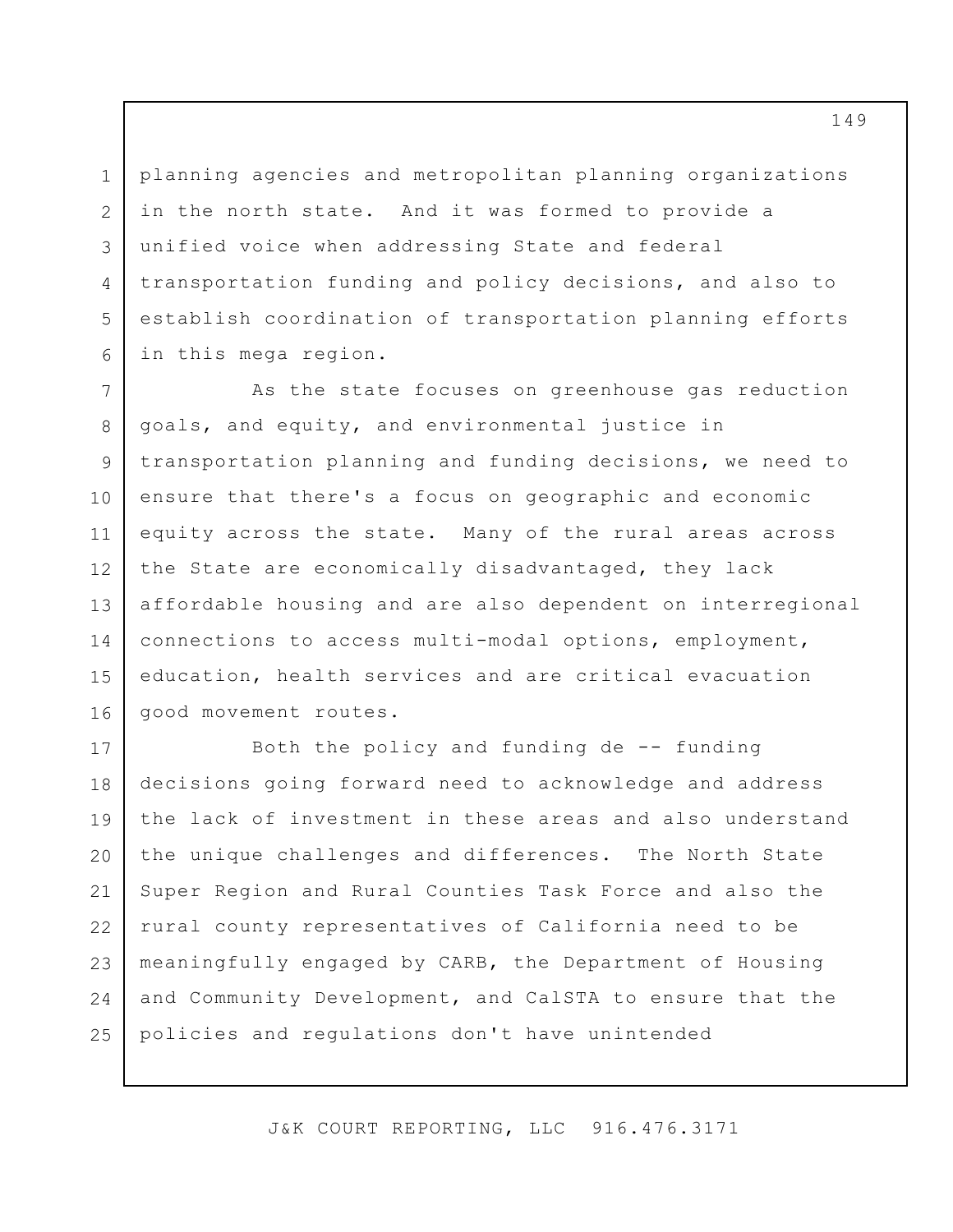consequences, and can be effective in accomplishing the goals of the rural disadvantaged areas of the state.

In closing, the North State Super Region is supportive of the state's climate and housing goals and believe our input can assist in successful implementation, but we have to have a valid seat at the table.

I look forward to further opportunities for further engagement on addressing the challenges we face as a state. And the challenges in the rural parts of our state are unique.

11 12 13 14 15 Just one fact for you, it's -- North State Super Region only accounts for six percent of the VMT. So, you know, one-size-fits-all regulations don't work and we need to have honest conversations about what works, and does not have unintended consequences.

16 17 18 19 So thank you for the opportunity to comment today, and would invite CARB and HCD to participate and join us at a future meetings of the North State Super Region as well as the Rural Counties Task Force.

So thank you.

1

2

3

4

5

6

7

8

9

10

20

21

CARB BOARD CLERK SAKAZAKI: Thank you.

22 23 24 25 Joseph Williams has lowered his hand. I don't see a new phone number. So, Mr. Williams, if you are there, we will -- there will be additional comment periods later in the afternoon, if you wish to speak then.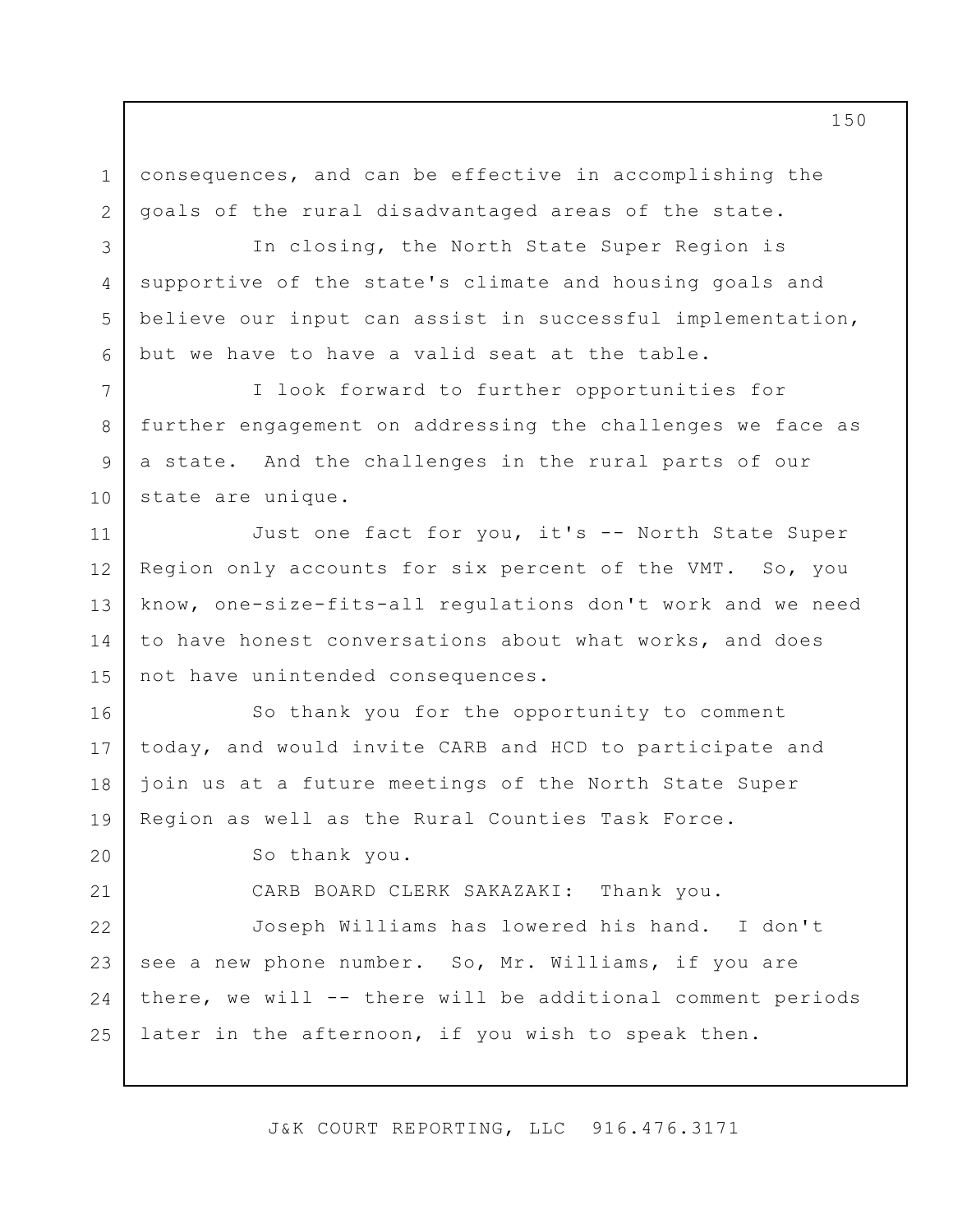But for now Madam Chair, that concludes the number of raised hands on this item.

CARB CHAIR NICHOLS: Well, very good. As always happens, we've taken a little longer, but it was a very rich discussion and very substantive comments from the public as well.

7 8 9 10 11 12 13 So at this point, we will take our lunch break. I would like to be able to resume at 1:00 o'clock. Of course, we're not going off to lunch as we used to. You know, we don't have a catered lunch. Hopefully, people can get lunch somewhere where they are and get back here again at 1:00 o'clock. Is that acceptable to the other Commissions and Directors?

14 15 CTC CHAIR NORTON: Yes, especially considering the heft of our agenda this afternoon, absolutely.

16 17

18

19

22

23

24

25

1

2

3

4

5

6

CARB CHAIR NICHOLS: Yes, exactly. All right. HCD DIRECTOR VELASQUEZ: Yes, Madam Chair. Yes. CARB CHAIR NICHOLS: Very good. Thank you. Without further ado then, can you leave your screens on

20 21 and just mute and stop the video. It's so much easier than trying to sign back in again, if you can do that.

(Off record: 12:34 p.m.)

(Thereupon a lunch break was taken.)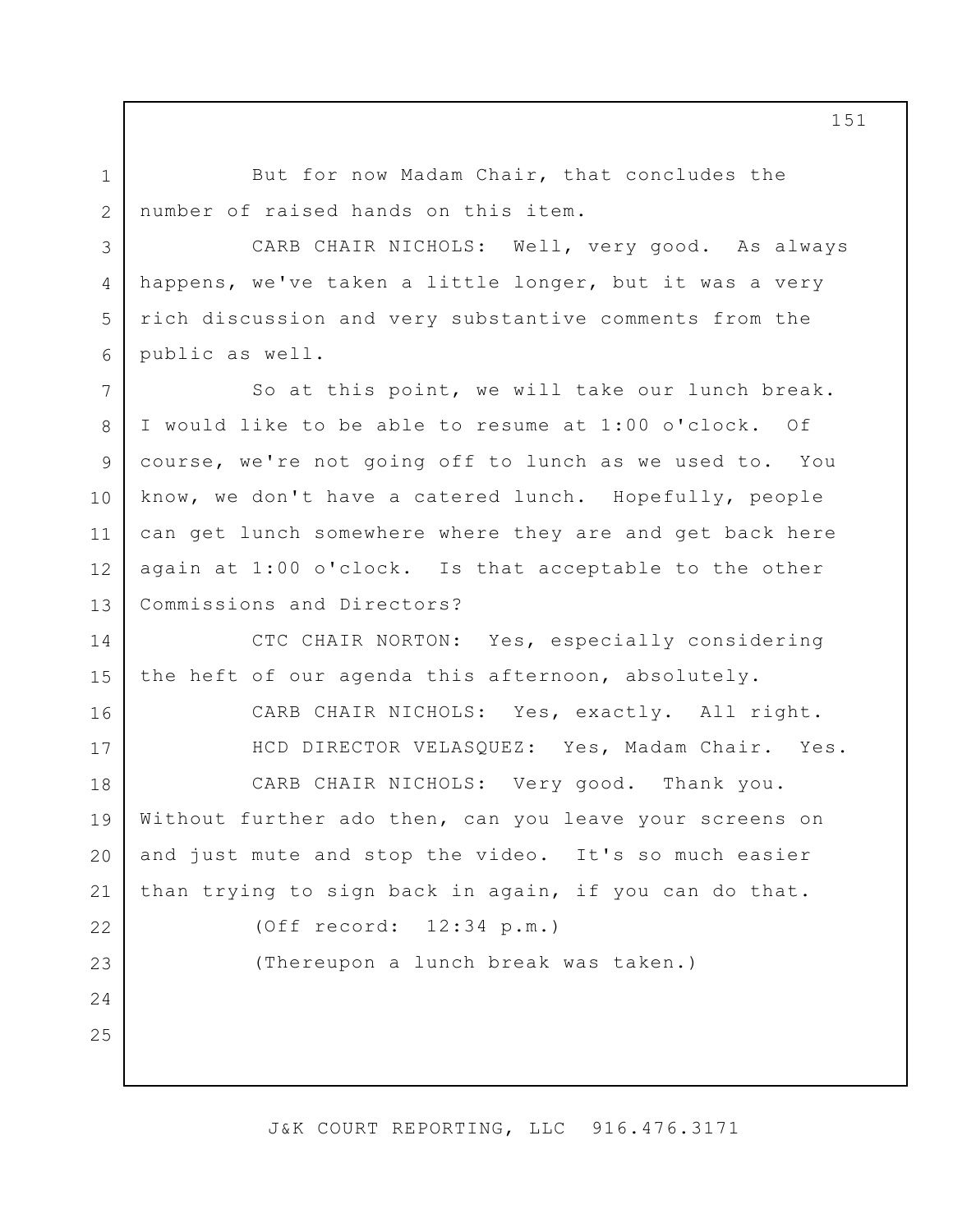1 2 3 4 5 6 7 8 9 10 11 12 13 14 15 16 17 18 19 20 21 22 23 24 25 A F T E R N O O N S E S S I O N (On record: 1:14 p.m.) CARB BOARD CLERK SAKAZAKI: Good afternoon, everyone. Apologies for the wait. So, Board Member De La Torre, are you there? CARB BOARD MEMBER DE LA TORRE: Yes. CARB BOARD CLERK SAKAZAKI: Okay. So do you have all the -- are you good to go? CARB BOARD MEMBER DE LA TORRE: Yep. CARB BOARD CLERK SAKAZAKI: Thank you. CARB BOARD MEMBER DE LA TORRE: Thank you. Welcome back, everybody. Sorry for the little bit of delay. We had some technical issues. So the next item on the agenda -- and I'm stepping in for Mary Nichols. This next item embodies joint coordination between agencies focused on climate, transportation and housing. We heard the earlier speakers share their recommendations on how State agencies can do a better job of aligning their programs. Now, we will hear an update about a draft action plan, that is being developed jointly by an interagency working group to support the agencies as we address some of those same issues. Last year, the Governor issued Executive Order N-19-19, which is -- which calls for actions from multiple State agencies to reduce greenhouse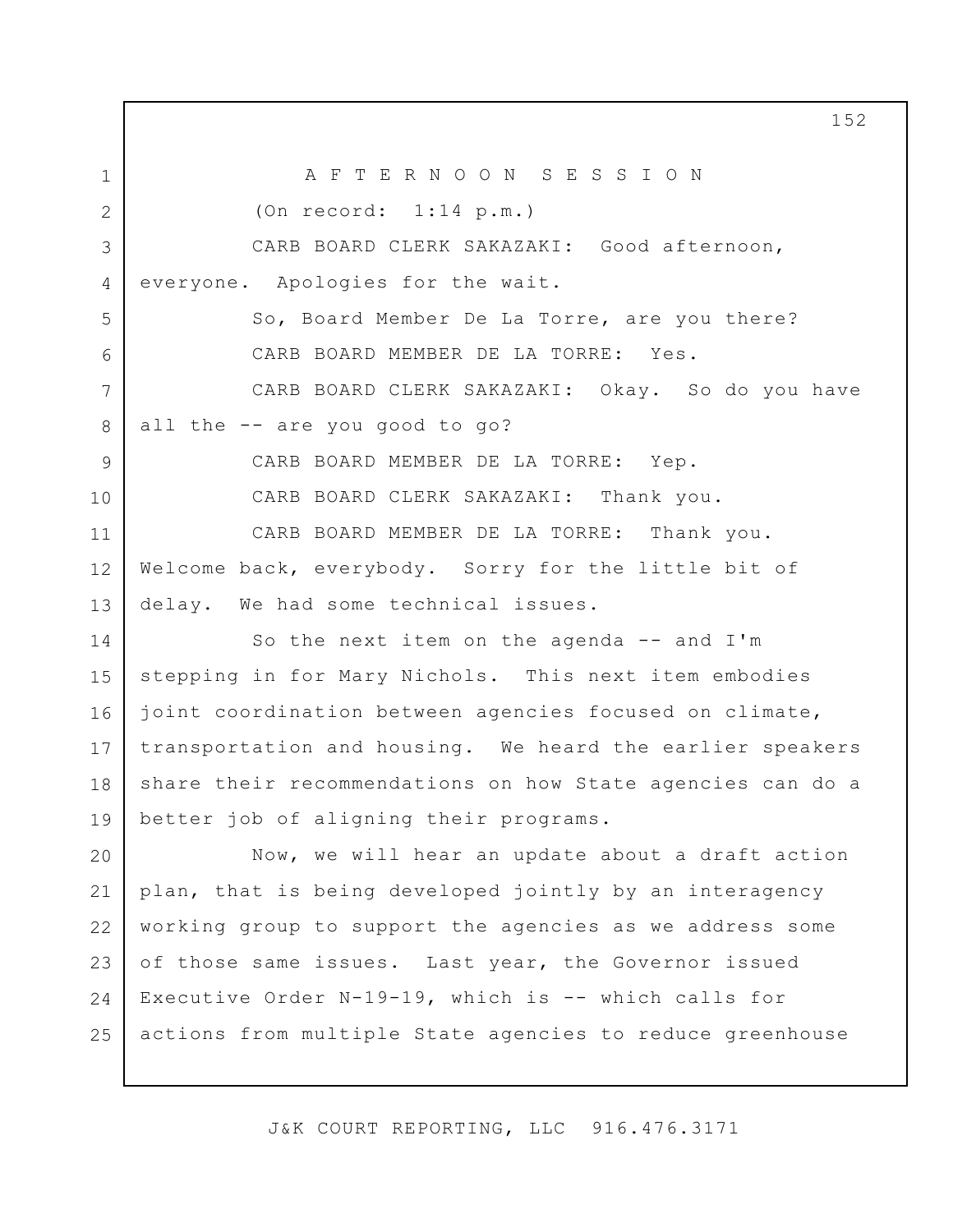gases and address climate change, including by aligning transportation spending with the State Climate Change Scoping Plan where feasible.

1

2

3

4

5

6

7

8

9

Recently, the Governor issued Executive Order N-79-20, which Mr. Corey and I both mentioned today that calls for action by multiple agencies to accelerate the use of zero-emission vehicles and to move more quickly toward California's low carbon sustainable and resilient future.

10 11 12 13 14 15 16 17 18 The California State Transportation Agency is leading an interagency working group, to develop an action plan detailing how the agencies will implement the actions called for by these Executive Orders. For the item, we will hear a presentation from Darwin Moosavi, Deputy Secretary for Environmental Policy and Housing Coordination at the California State Transportation Agency. He will discuss how this action plan is being developed.

19 20 After we hear the presentation, we will open it up for public comment and agency discussion.

21 22 23 24 25 I also wanted to say that from the very beginning of these joint meetings, we've talked about wanting to have an action-oriented agenda. And so this is a very important step in that direction for our joint agencies to collaborate and to really move the needle on the important

J&K COURT REPORTING, LLC 916.476.3171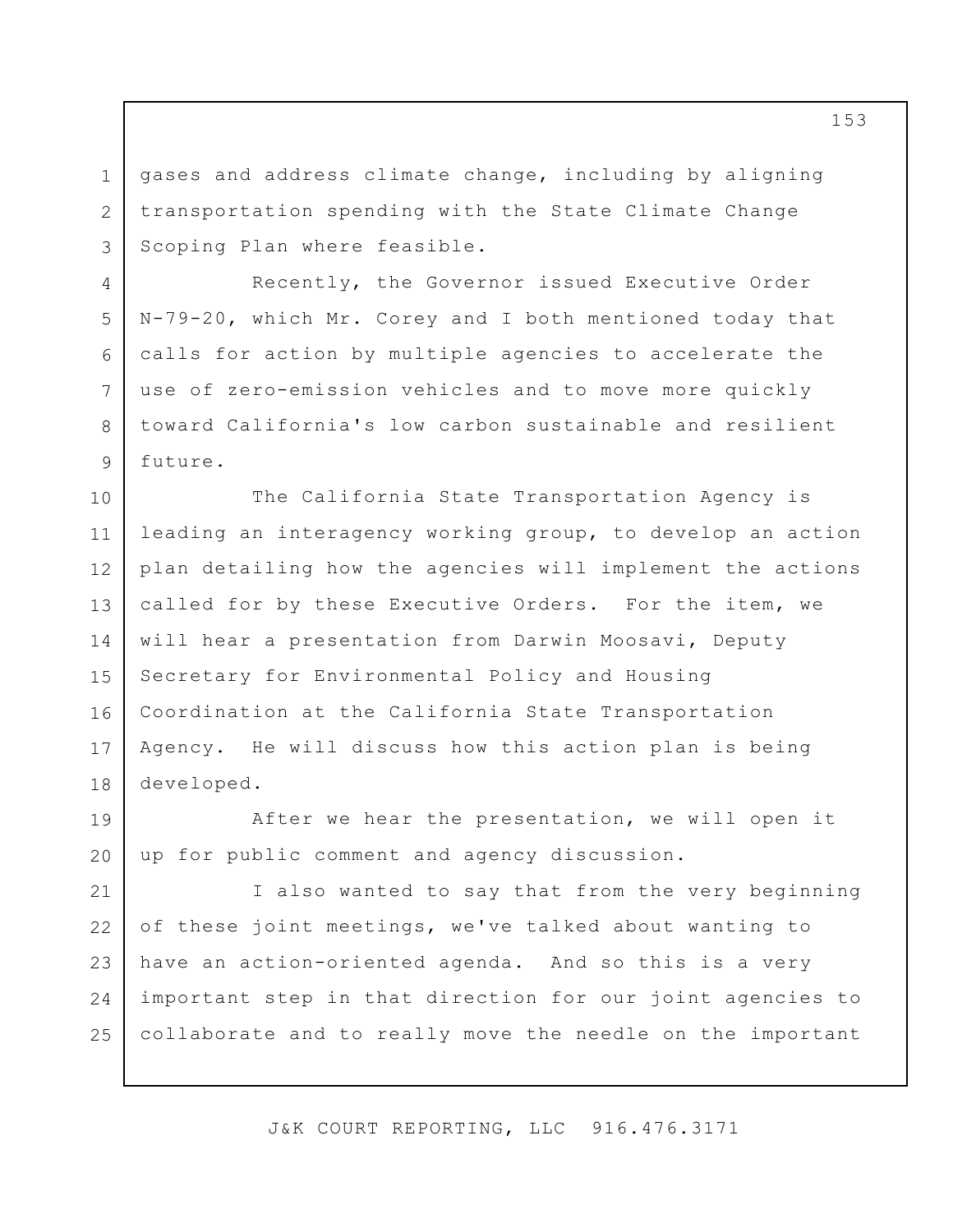1 2 3 4 5 6 7 8 9 10 11 12 13 14 15 16 17 18 19 20 21 22 23 24 25 climate goals that we have for California. So back to the public comments. If you wish to provide a comment, please kick -- click the raise hand button or dial star nine now. We will call on you when we get to the public comment portion after Mr. Moosavi is finished. So I'd like to invite Mr. Moosavi to begin his presentation. Mr. Moosavi. (Thereupon a slide presentation.) CalSTA DEPUTY SECRETARY MOOSAVI: Thank you so much, Board Member De La Torre for that introduction and thank you to the Commission, the Board, Agency, and Department staff. Thanks for having me here today to talk about this effort. As was mentioned, this presentation is on developing the Climate Action Plan for Transportation Infrastructure, which is currently under development by CalSTA and an interagency team. You know, much of the conversation this morning -- that we heard this morning was, you know, inspiring at least personally to me. You know, I think we can -- we saw how great of a commitment we have across our agencies to work on these key issues of climate and equity and how they relate to housing and transportation.

J&K COURT REPORTING, LLC 916.476.3171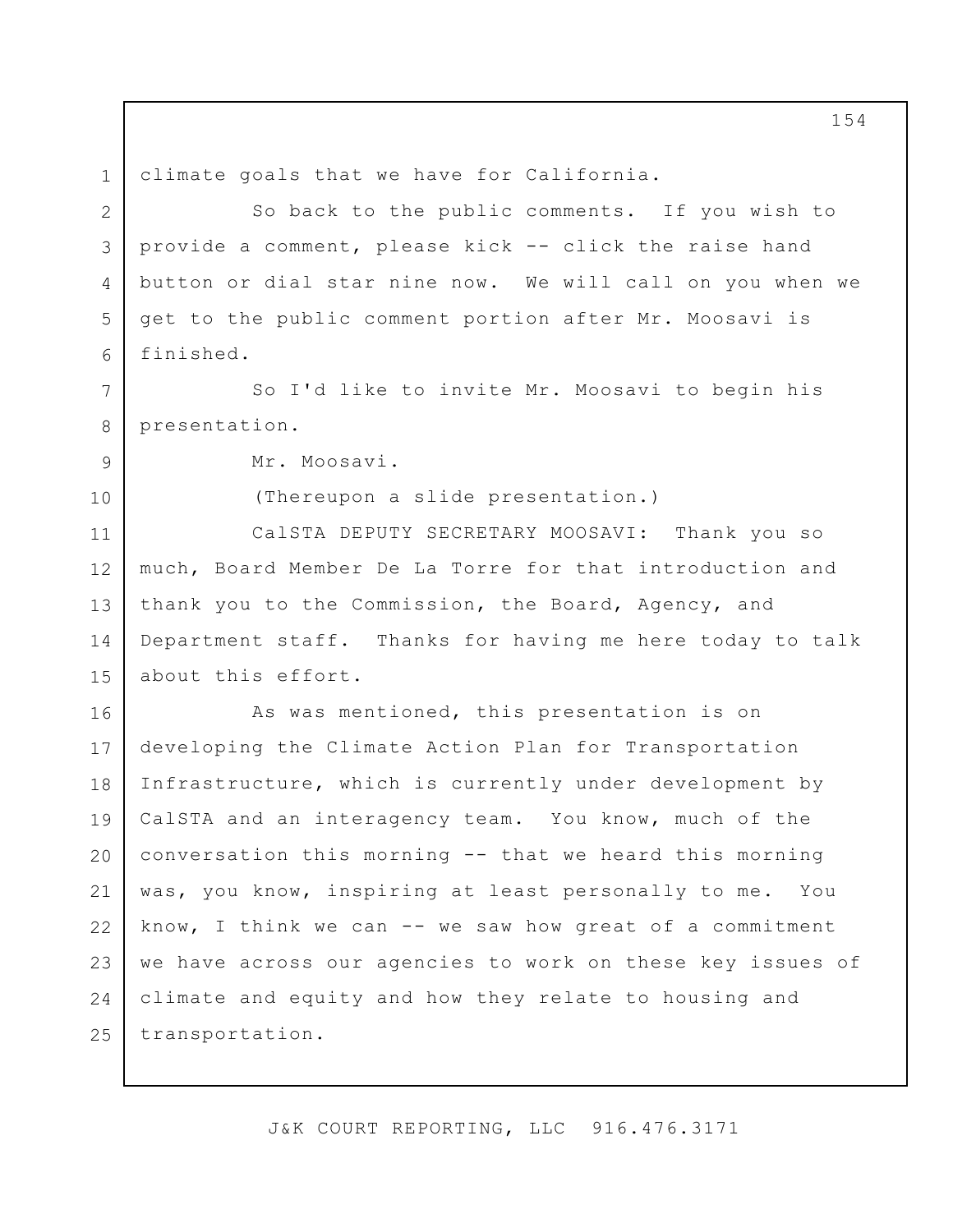1 2 3 4 5 6 7 8 9 10 11 12 13 14 15 16 17 18 19 20 21 22 23 24 25 But, you know, we all know that at the end of the day our words are only as good as our actions. So I'm very excited to be able to share an action-oriented effort this afternoon on some of the steps we're taking to implement some of this work. You know, this effort is specifically about transportation infrastructure, investments. Which you know I think we need to acknowledge right off the bat is a key part of the solutions that we're talking about here, but also only one part of the solution. So, you know, we -- obviously to meet our climate and equity goals around housing and transportation, we need other additional land-use strategies around location efficient, housing and placement of jobs as well as, you know, efforts that go beyond creating options, but also electrifying or cleaning our transportation options as well. So some of that is touched upon here, but the majority of the focus of this effort is really about leveraging those transportation infrastructure investments that we have. So I'll start off by -- next slide, please.  $--000--$ CalSTA DEPUTY SECRETARY MOOSAVI: -- by talking about, you know, why this effort  $--$  why are we undertaking it. We've talked about this a little bit this morning,

J&K COURT REPORTING, LLC 916.476.3171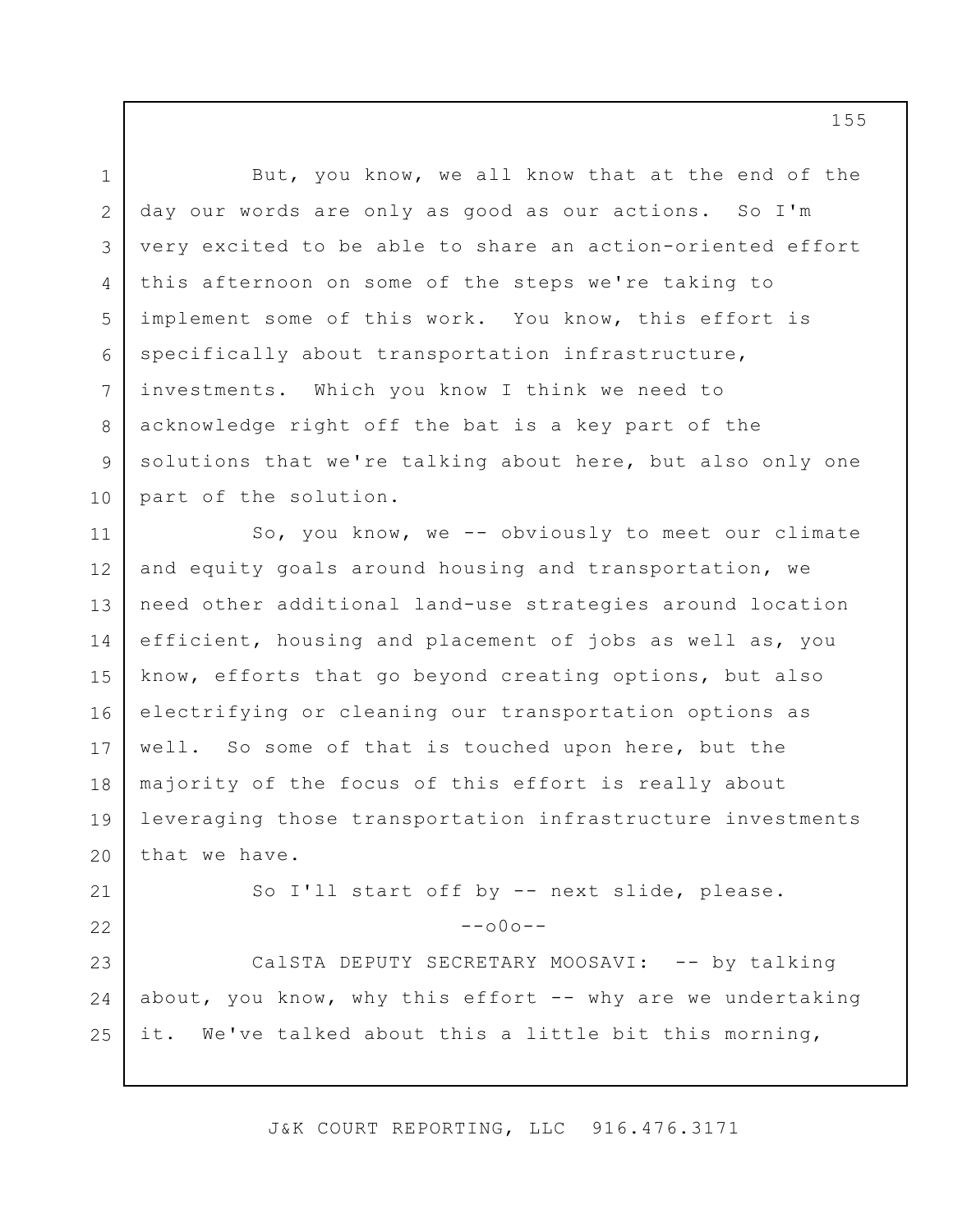but I'll very quickly reiterate some of those points. Next slide.

 $--000--$ 

CalSTA DEPUTY SECRETARY MOOSAVI: So, first off, as has been mentioned many, many times you all know that transportation is a major part of our greenhouse gas emissions. This effort is really borne out of the need for climate action. Although, it does help satisfy many other goals we have as a state.

Next slide.

1

2

3

4

5

6

7

8

9

10

11

 $--000--$ 

12 13 14 15 16 17 18 19 20 21 22 23  $24$ 25 CalSTA DEPUTY SECRETARY MOOSAVI: Particularly looking into the transportation sector, as was mentioned earlier today by Secretary Kim and Chair Nichols, you know, even with our ambitious new Executive Order N-79-20, we know that clean vehicles and fuels alone will not get us to our climate goals. And so VMT reduction, which is really what this effort focuses on, is a key and critical part of making sure we get there. And in addition to that, you know, it's -- this isn't just about climate, even though that's the impetus behind the effort, that VMT reduction piece I think is very necessary to make sure that the transformation that we're undergoing before climate also helps work towards reducing the inequities that we have in our transportation system. And we know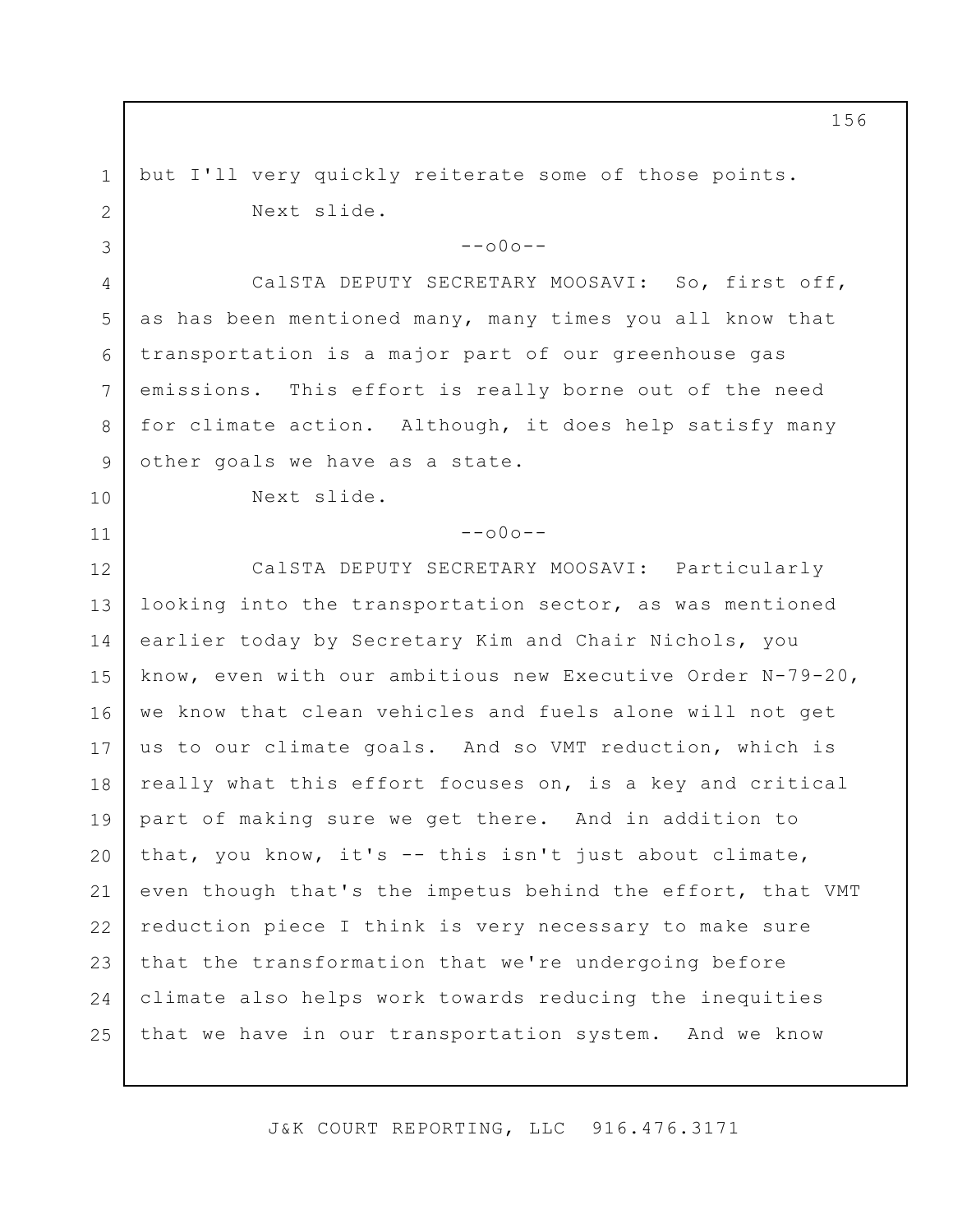1 2

3

that we can't do that with vehicles alone. Next slide.

 $--000--$ 

4 5 6 7 8 9 10 11 12 CalSTA DEPUTY SECRETARY MOOSAVI: And so as was mentioned, this effort was really borne out of working to implement Executive Order N-19-19 the climate change Executive Order that came out last year. And in that Executive Order, amongst other things, there was a therefore clause specifically asking CalSTA to work towards leveraging state transportation spending to help meet state climate goals. It asked us to do this in five specific ways.

13 14 15 16 17 18 19 20 It wants us to work towards aligning planning and programming with objectives of the Climate Change Scoping Plan, to reduce VMT by directing investments in ways that support infill development, especially housing near jobs, to reduce congestion through innovative strategies that encourage mode shift from cars to other modes. You know, I think this is, in particular, a nod to transportation demand strategies such as pricing.

21 22 23 24 25 And it asked us to fund -- further fund infrastructure that encourages transit use, walking and biking. And, you know, important throughout all of this is making sure we do so from an equity lens. As was mentioned in the early presentations, embedding equity in

J&K COURT REPORTING, LLC 916.476.3171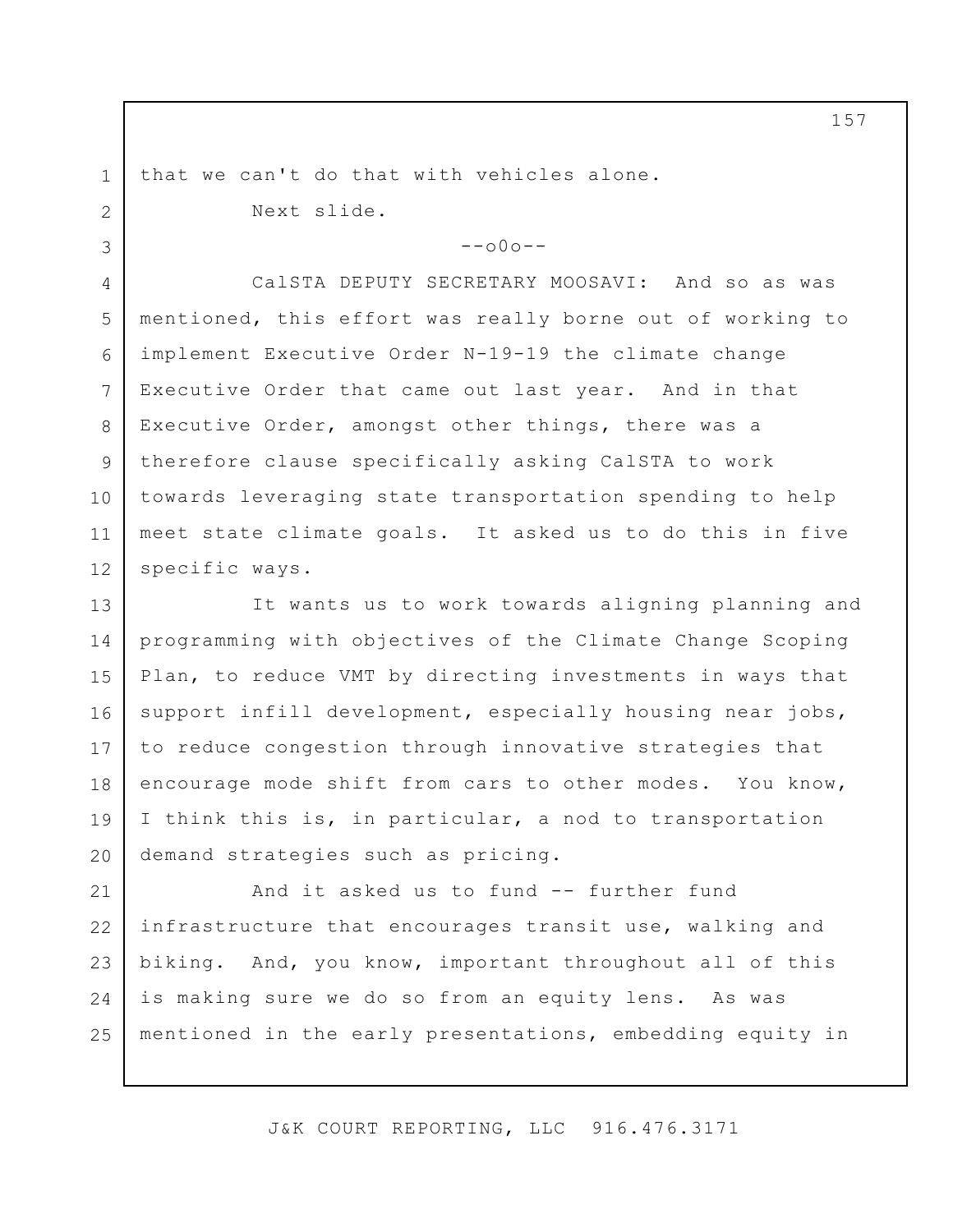1 2 3 4 5 6 7 8 9 10 11 12 13 14 15 16 17 18 19 20 21 22 this work rather than it being a kind of additive on top. And so mitigating for impacts on our low income communities is -- is critical. And this effort seeks to go beyond mitigation, but also, you know, looking at how we can work towards reducing those -- those disparities fundamentally in the types of projects that we're supporting. Next slide.  $--000--$ CalSTA DEPUTY SECRETARY MOOSAVI: And so this Executive Order specifically mentions -- oh, and it calls out leveraging our funds. It specifically mentions \$5 billion of transportation infrastructure. And so this is an illustration as to which programs we're talking about, when we mention that \$5 billion. So you see a list here, many of these programs are under the jurisdiction of the CTC. There's the transit interstate capital rail program being the one exception that is under the jurisdiction of CalSTA. What's important to note about these programs is that this effort is really meant to work within the existing framework of these programs. You know, we were,

as Secretary Kim mentioned, wanting to work pragmatically within the framework that SB 1 set out for us several years ago with the focus on fix it first, and then looking

23

24

25

J&K COURT REPORTING, LLC 916.476.3171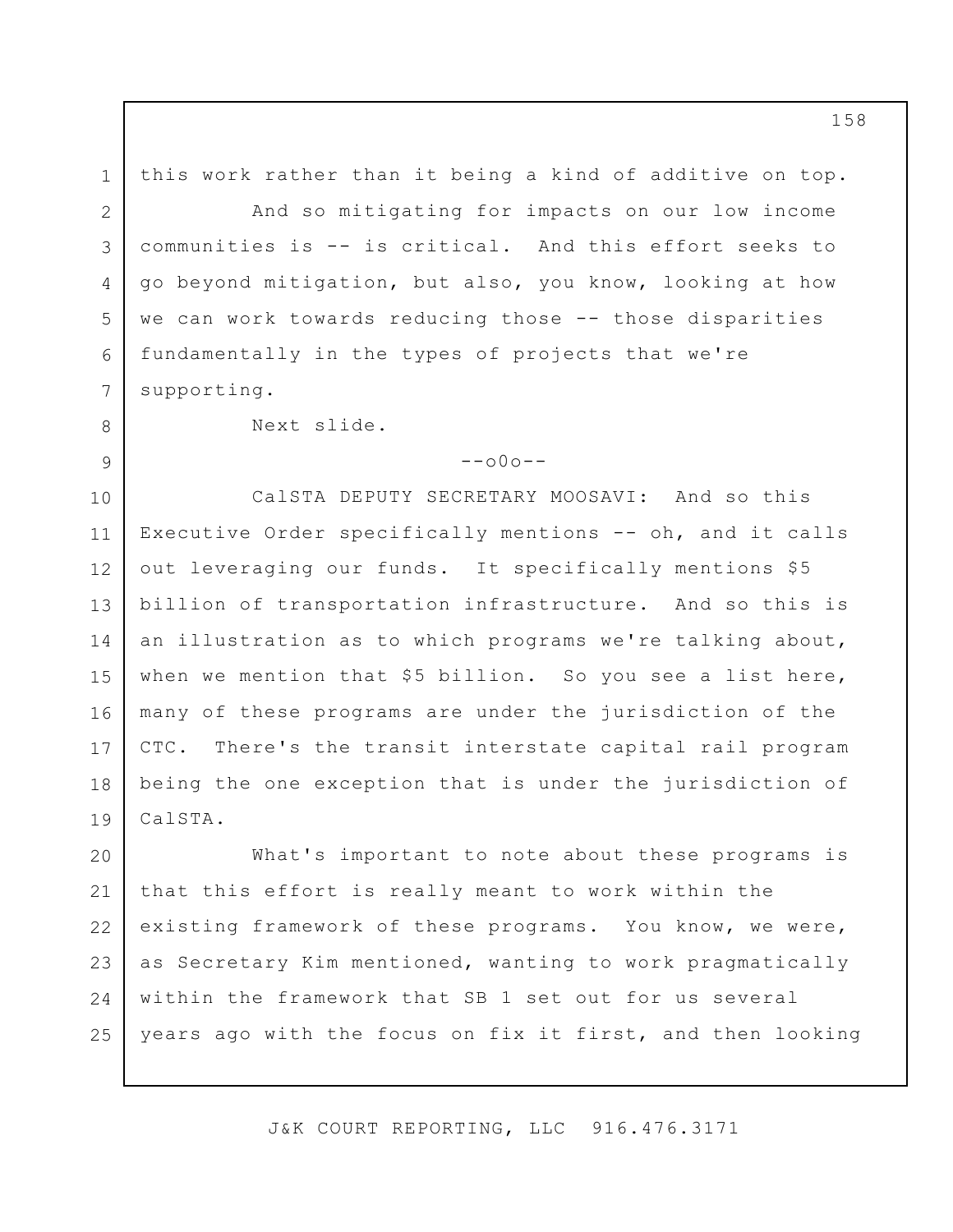1 2 3 4 5 6 7 8 9 10 11 12 13 14 15 16 17 18 19 20 21 22 23 24 25 at how we can improve these competitive programs to help meet our climate goals. Next slide.  $--000--$ CalSTA DEPUTY SECRETARY MOOSAVI: And as was also mentioned, all of this work -- another reason we're undertaking it is that Executive Order N-79-20, in addition to setting ambitious ZEV goals for us as a state, it also highlighted the need for expending clean transportation options, and specifically calls out on that work and asked us as agency to work with Caltrans and the CTC in particular to come up with near-term actions for expanding those clean transportation options by July of 2021. Next slide.  $--000--$ CalSTA DEPUTY SECRETARY MOOSAVI: So this all takes us into -- you know, that was the need for the plan and now we're developing that plan. And so I'll quickly walk through what the developments look like -- look like so far and where we are in that process. Next slide.  $--\cap 0 \cap --$ CalSTA DEPUTY SECRETARY MOOSAVI: As I mentioned at the onset and as Secretary Kim mentioned this morning,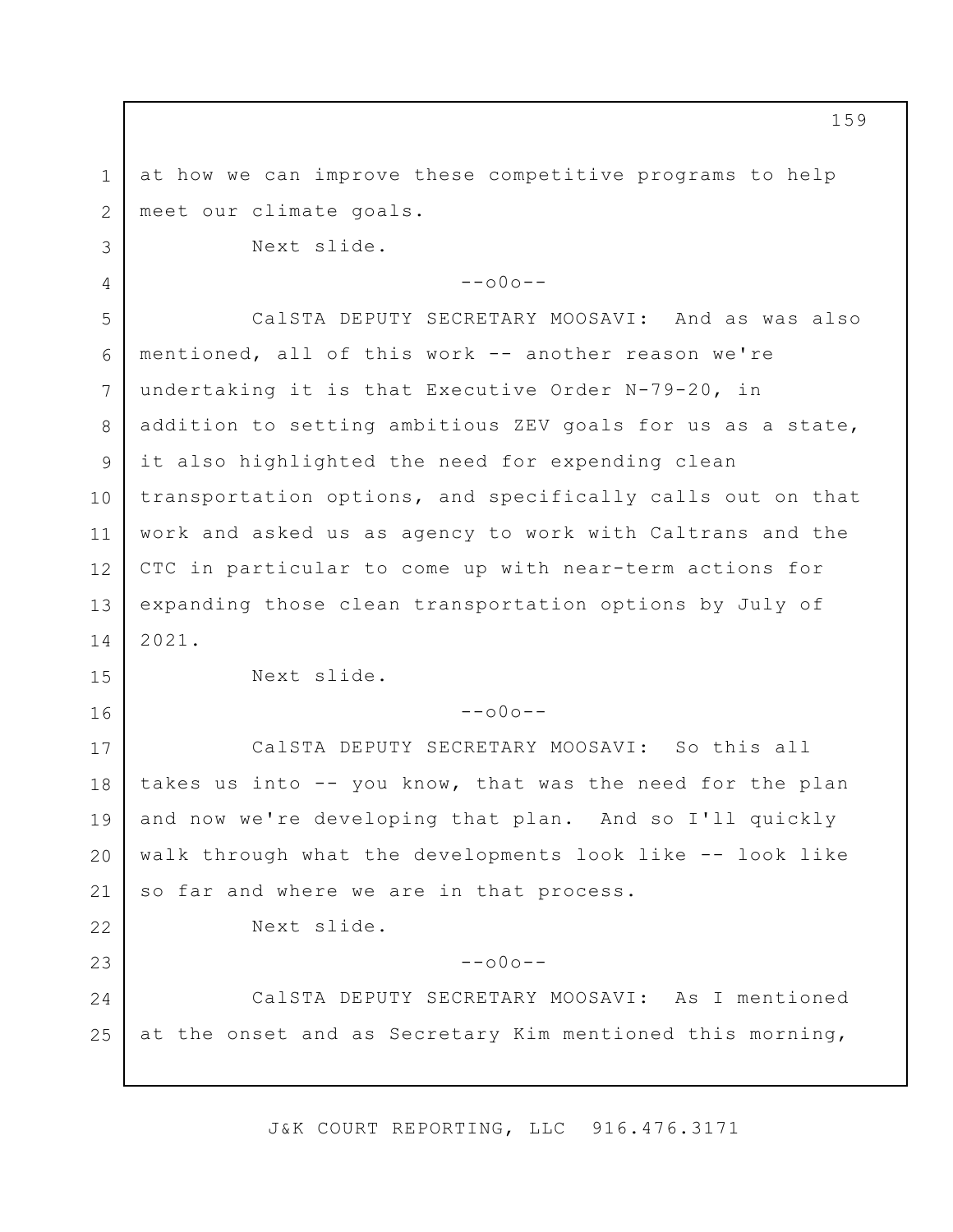1 2 3 4 5 6 7 8 9 10 11 this effort has really been an interagency one. You can see the various agencies within the State that have been involved. We've been doing a lot of stakeholder outreach, as I will address in a minute. But we thought it was important to start this work by working to align ourselves internally. As a State agency, you know, from my experiences working with our stakeholders, our conversations can be so much more fruitful when we, as a state, can have a common vision that we're working with our partners on versus, you know, kind of coming at things from each of our silos.

12 13 14 15 16 17 18 19 So we worked together to develop a draft set of, what we call, an investment framework, and ten strategies as part of that investment framework, on how we think these dollars can best be spent to align that \$5 billion with our climate goals. And that is an item that is part of your packet and we'll be discussing later here as well. And so that item became the basis of our stakeholder engagement.

20

21

Next slide.

--o0o--

22 23 24 25 CalSTA DEPUTY SECRETARY MOOSAVI: So the process here, I'll keep this brief, but feel free to reference this for further details of the effort that we've been undertaking. We had a good amount of early community

J&K COURT REPORTING, LLC 916.476.3171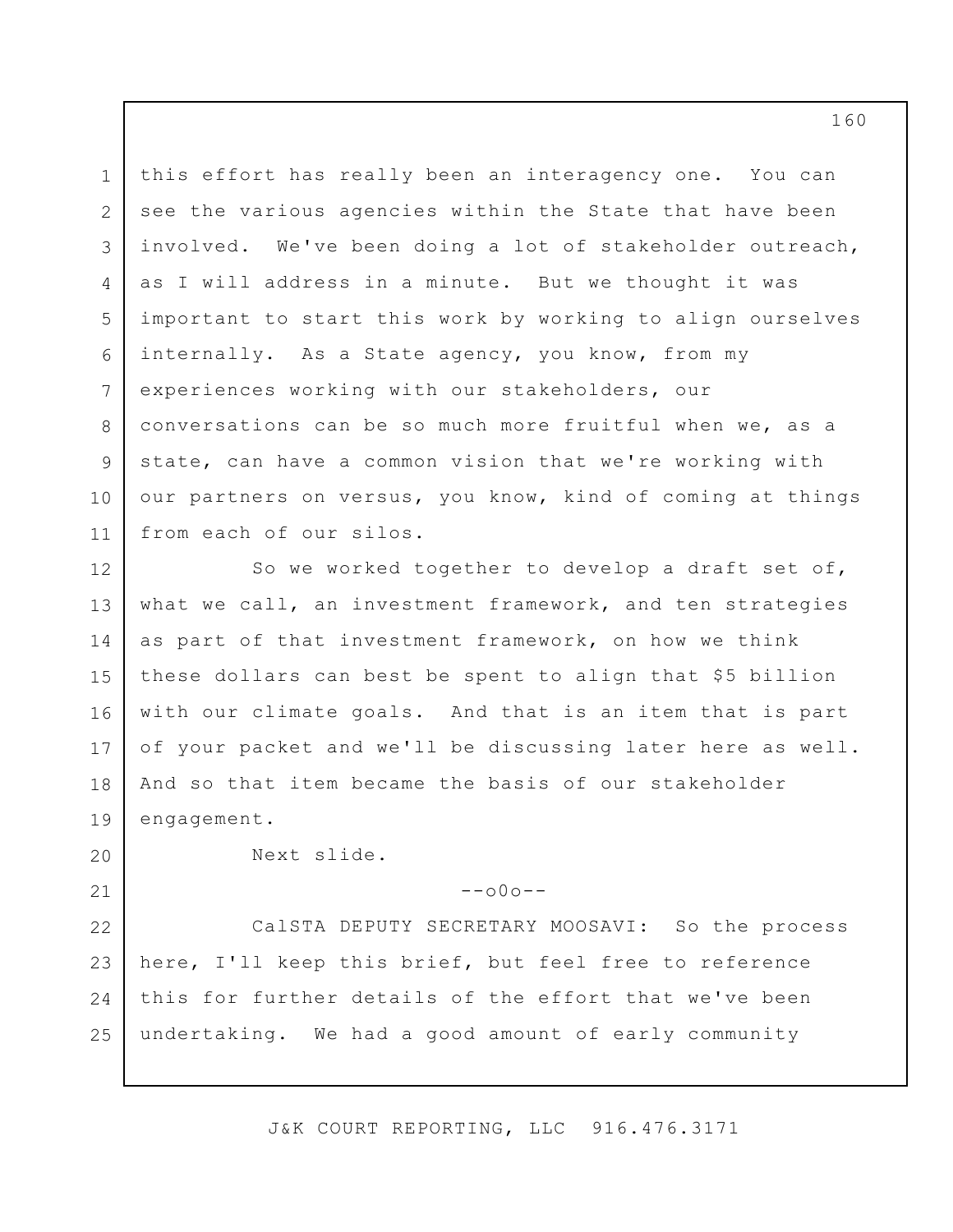1 2 3 4 5 6 engagement -- stakeholder engagement on this effort, just having meetings with over 200 agencies and stakeholders in the spring into early summer of 2020. We then had a survey to get stakeholder feedback on our strategies and get ideas for actions, which all led into a workshop that was held in October of this year.

7 12 13 We received, you know, about 80 different agency responses to the survey totaling over 200 action items and 150 additional comments on the investment framework. This was all before the workshop at which point we had break-out sessions and had over 400 people that were invited to listen in on the workshop, and over a hundred so in break-out sessions to have discussions on various topics.

8

9

10

11

14

15

16

 $--000--$ 

Next slide.

17 18 19 20 21 22 23 24 25 CalSTA DEPUTY SECRETARY MOOSAVI: So what we heard in those -- in those -- out of the stakeholder engagement events, this is a list of some of the key trends and themes that we saw. Again, we heard a lot of different things, so this is just a part of a quick summary of what we heard prior to the workshops. You know, something that was mentioned -- has been mentioned throughout today that I think is fundamental to this work is improving existing guidance and requirements to ensure

J&K COURT REPORTING, LLC 916.476.3171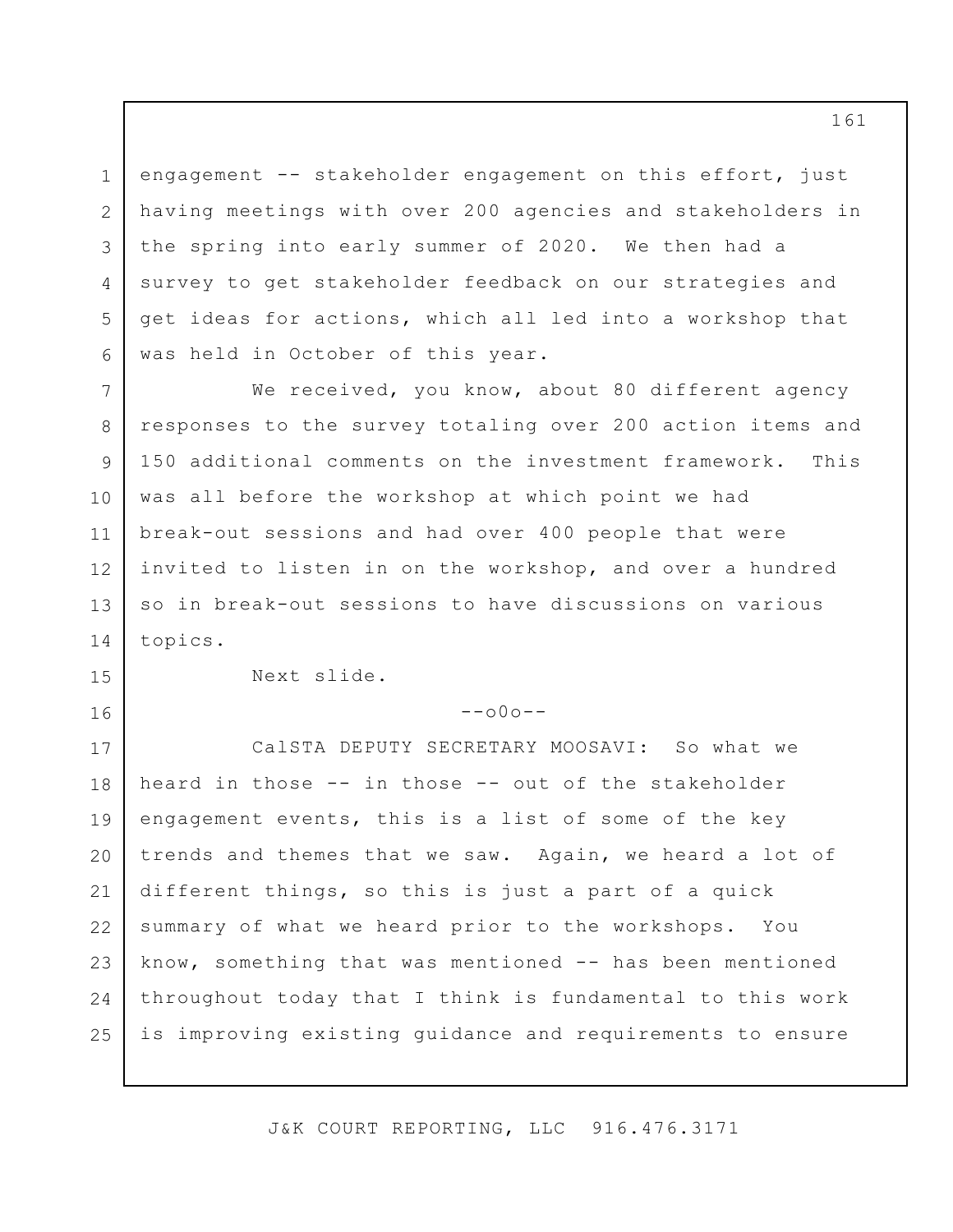1 2 3 4 5 6 7 meaningful community engagement and participation, and project planning and decision making, particularly by communities of color. You know, talking about tying our equity efforts with our climate efforts, this is the critical piece of doing that. And you know, I think, you know, it needs to kind of fundamentally shape the work that we do.

8 9 10 11 12 13 14 15 16 Advancing an intersectional and cross-sectional approach to transportation investments. It is -- it's something that folks thought was important; aligning our funding program requirements to match climate ambition was something that was asked of us; reward localities through incentives and to race to the top; continue investing in active transportation strategies; explore new or supplemental funding streams; and explore the role of CEQA in helping facilitate climate action.

17 18 19 20 21 22 23 24 So you'll see a lot here about, you know, the need for obviously additional funding, but also to work towards figuring out how we can incentivize sort of a greater ambition, if you will, in how we approach that funding. How do you incentivize us to kind of really kind of think out of the box and push further with what we can do with our dollars that -- our limited dollars that we have.

Next slide.

25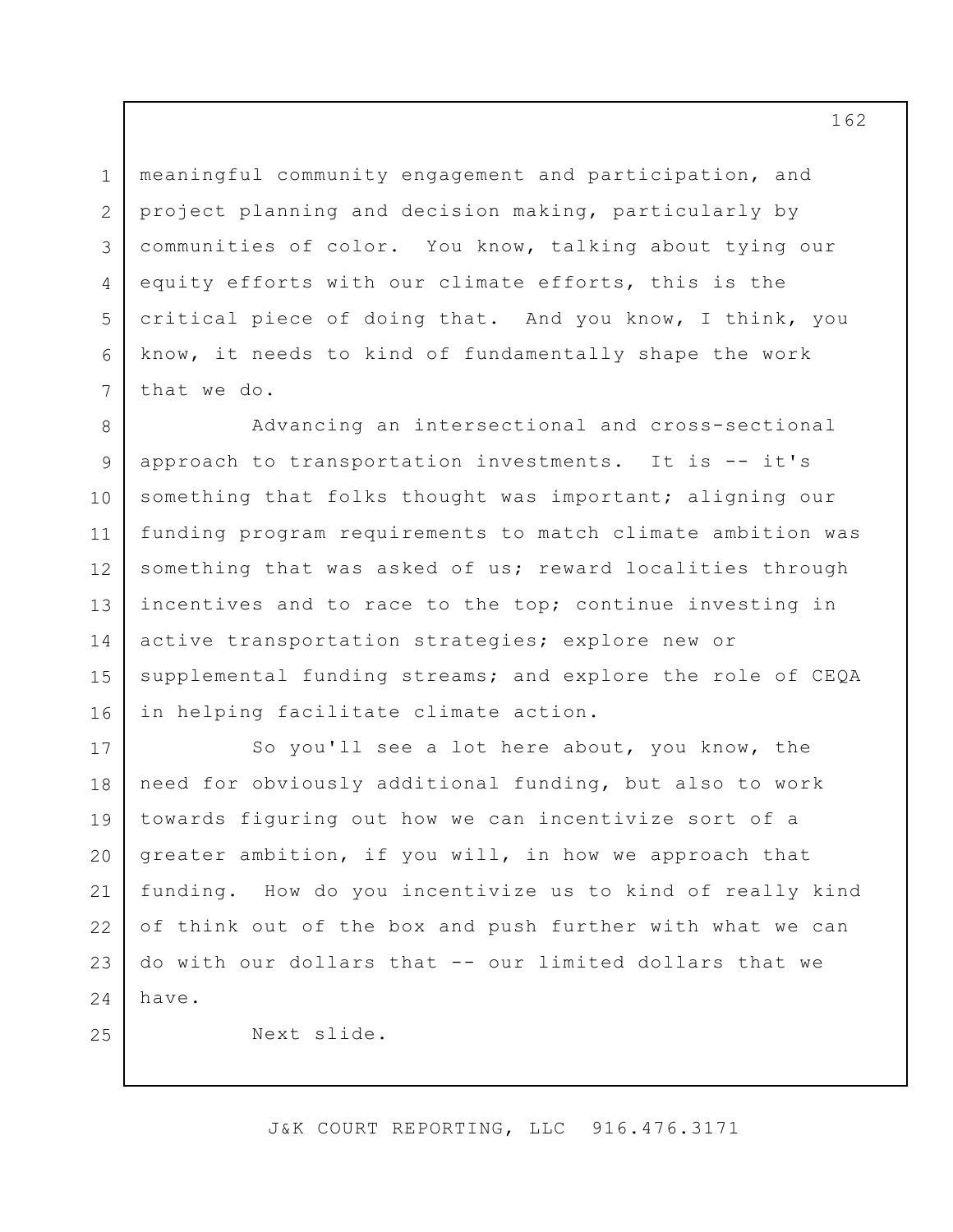1

--o0o--

2 3 4 5 6 7 8 9 10 11 CalSTA DEPUTY SECRETARY MOOSAVI: Some additional themes that we heard coming out of the workshop that was held in October. So these are some additional ideas that have been added to the list of stakeholder feedback. We heard the need and desire to fast track projects currently in the planning phase. I think a lot of our stakeholders feel like there's a lot of great planning in more recent years that has happened on projects that align with these goals that we have here, but that there really isn't an immediate pathway to funding.

12 13 14 15 16 17 18 19 20 So anything we could do to move those projects kind of ahead of the line, if you will, I think is what is being asked of there. Support the case for the use roadway pricing mechanisms that result in more equitable outcomes. This was also a theme of -- an ask to the State to find ways to support local and regional jurisdictions that are looking to undertake roadway pricing, particularly in a way that works towards reducing our inequities, not exacerbating them.

21 22 23 24 25 Advance actions that help transit agencies recover. We heard at the workshop, and rightfully so, a great desire and need for us to look at all of this work, you know, in the framing -- the current framing of the pandemic we're in, and the economic times we're in. And,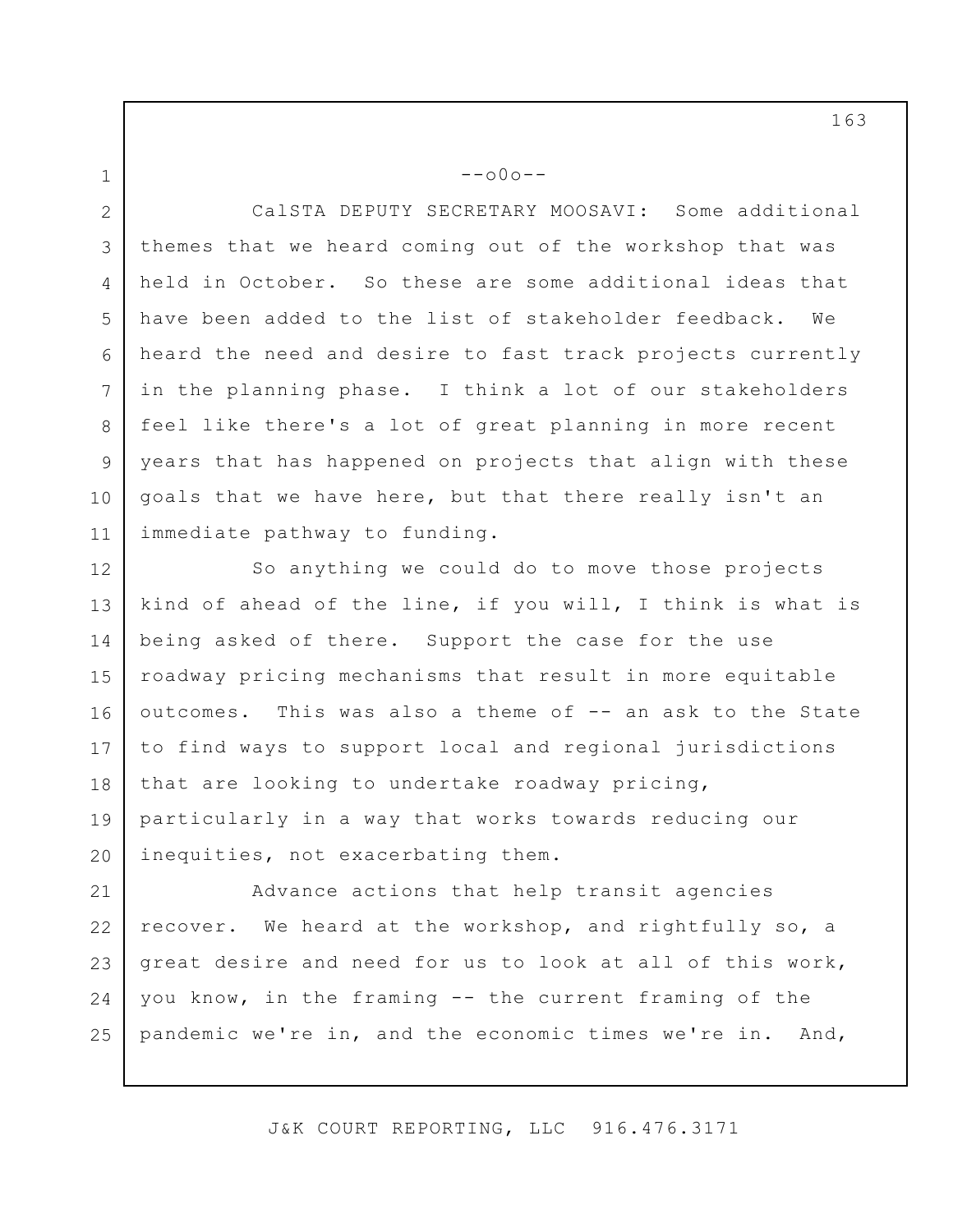you know, in particular, our transit agencies are really suffering right now, because of those impacts. And so what can we do in this plan to think about where they are and meeting them where they are in helping them recover.

1

2

3

4

5

6

7

8

9

10

11

19

12 13 Prioritize VMT reduction in program guidelines was something that was desired. You know, how do we look at supporting projects that really do reduce VMT. Find pathways to lift up rural projects. There's been a strong desire through this effort to make sure that not only do rural solutions not get lost, but also, you know, can we use this opportunity to really lift up rural solutions that align with climate and equity and what does that look like.

14 15 16 17 18 Leverage infrastructure funds to accelerate ZEV adoption was an area of obvious interest and connect to other essential efforts. And I mentioned this at the onset that this is just one piece of a broader puzzle. Next slide.

 $--000--$ 

20 21 22 23 24 25 CalSTA DEPUTY SECRETARY MOOSAVI: And then this is what I called some areas of caution and places where, you know, folks want to make sure we're doing our due diligence and spending time to think about impacts as we implement this work. And this is around, you know, balancing local contacts and needs. You know,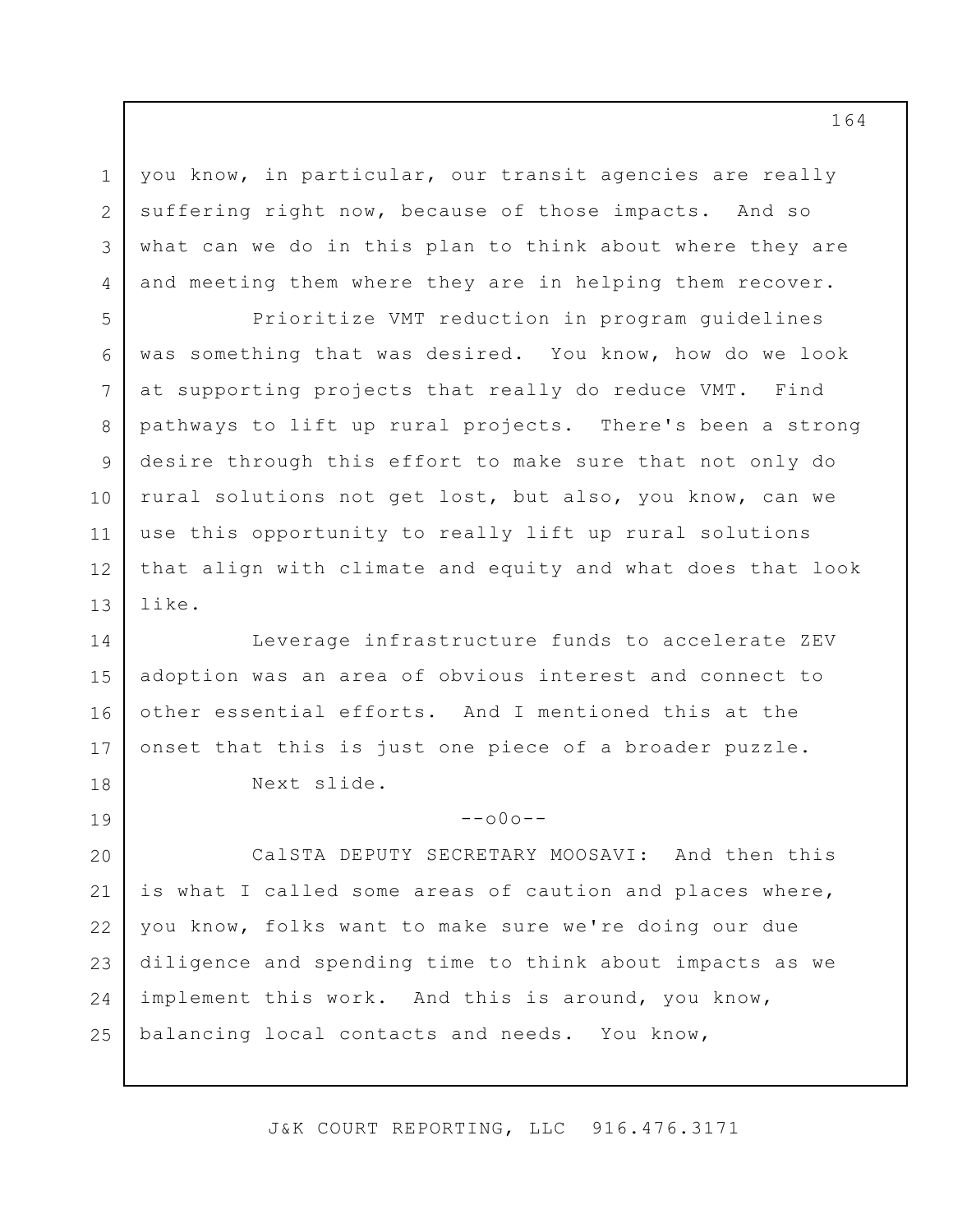1 2 3 understanding that we have a very diverse state with very unique regions. You know, how do we account for that as we come up with, you know, statewide programs solutions?

4 5 6 7 8 9 10 11 12 13 14 Ensure all areas of the state can benefit from realignment of funds was something that kind of related to number one is a theme that we've heard. And then consider how to address local commitments and priorities that may not align with State priorities. You know, we've heard concern that there are, in the transportation planning pipeline, which takes a very long time for projects to move through, there are commitments that have been there for years, if not decades, that may not necessarily align with these priorities. You know, how do we approach those and what's the State role in supporting those?

15 16 17 18 19 And finally, consider how changing travel behavior from the pandemic influences transportation needs. You know, this is obviously a critical piece that the folks want to make sure we're thinking of as we come up with our plan.

Next slide.

20

21

--o0o--

22 23 24 25 CalSTA DEPUTY SECRETARY MOOSAVI: Right. So on this slide, if you could click one more time or -- yeah, there we go. We have -- we've come up with, as I mentioned, what we call an investment framework that is

J&K COURT REPORTING, LLC 916.476.3171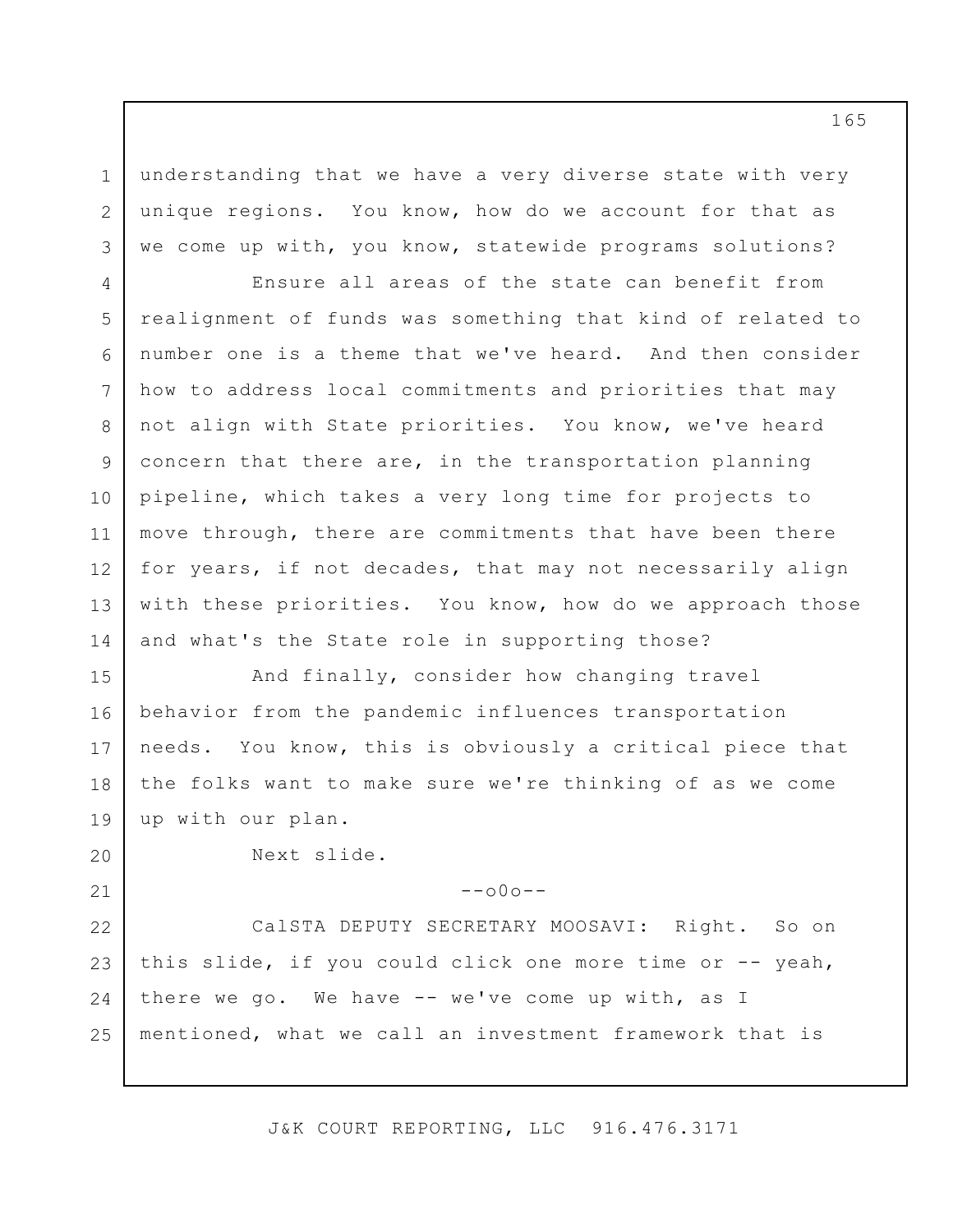3 intended to really guide, you know, where we're headed and the types of actions we want to take. And this framework kind of lays out the -- where we think investments should be focused. And this is provided in the packet in further detailed, but I'll cover the ten strategies -- investment strategies briefly here.

Next slide.

1

2

4

5

6

7

8

21

22

 $--000--$ 

9 10 11 12 13 14 15 CalSTA DEPUTY SECRETARY MOOSAVI: So the first one is building towards an integrated statewide rail and transit network. The second one is investing in networks of safe and accessible bicycle and pedestrian infrastructure. And the third one is including investment in light-, medium- and heavy-duty zero-emission vehicle infrastructure.

16 17 18 19 20 So these three investment strategies that are also called out in EO-79-20 are areas of investment that help expand clean transportation options for Californians and something that we want to try to find ways in our action plan to really support.

Next slide.

 $--000--$ 

23 24 25 CalSTA DEPUTY SECRETARY MOOSAVI: And then this next set - feel free to bring all seven onto the screen are seven additional strategies in our investment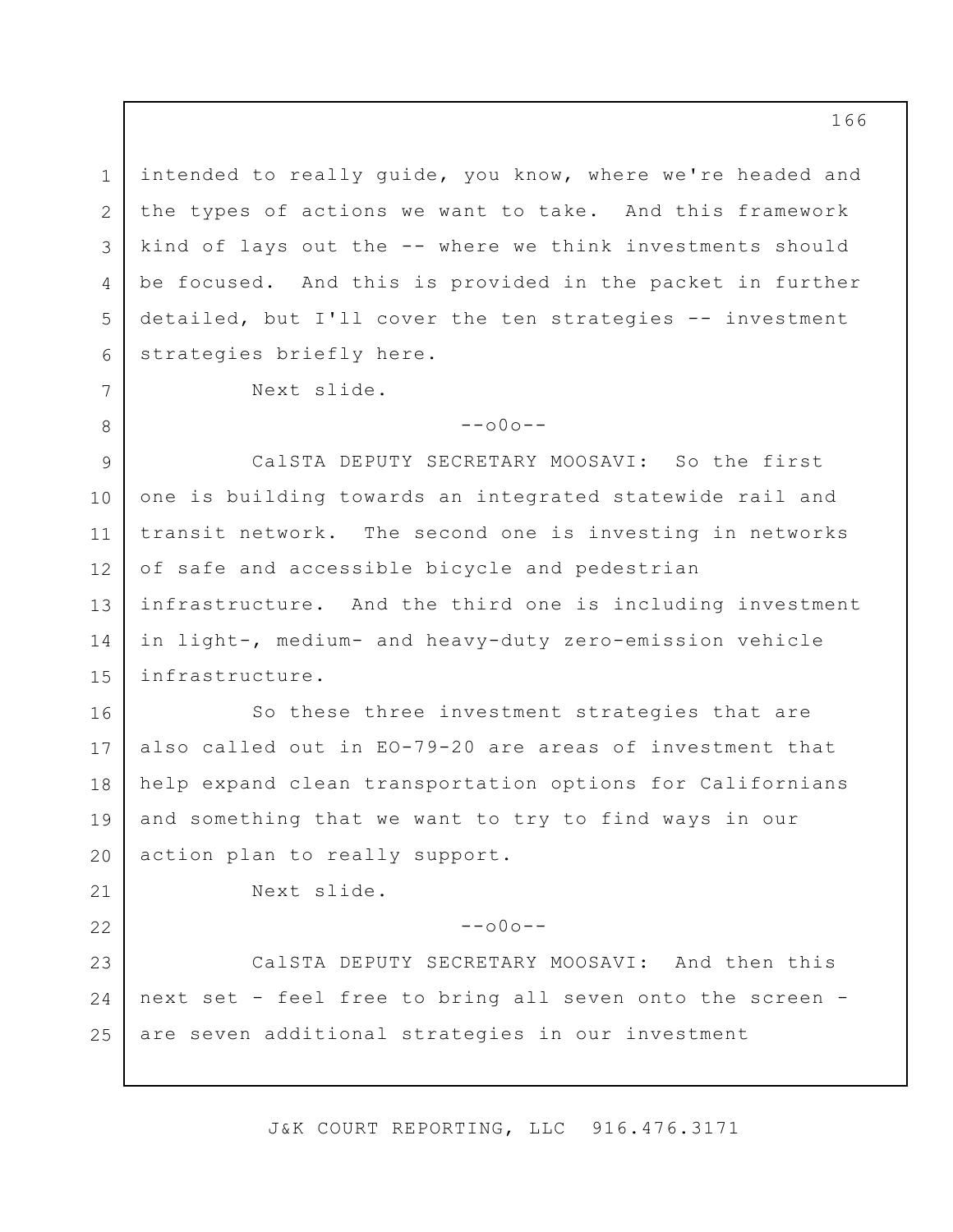1 2 3 4 5 6 framework. And I call these kind of the supportive strategies. So to really make those transportation options work and make them available for folks, we have to think about all of these other pieces. And these are - these are critical to kind of meeting our goals. And I'll go over them briefly.

7 8 9 10 11 12 13 The first is, you know, making sure that as we're doing this work that we're reducing public health harms and specifically thinking about benefits to disproportionately impacted disadvantaged communities, you know, how do we target our work to reduce those disparities where they exist -- where they're the greatest.

14 15 16 17 Safety continues to be a very important piece as we think about our investments, particularly in reducing fatalities, many of which on our system are vulnerable on roadways, like bicyclists and pedestrians.

18 19 20 21 22 23 24 25 Assessing physical climate risk. We heard about this earlier this morning. But not only do we need to be focused on reducing our emissions, but we are in the middle of a climate crisis and it has arrived and we're already seeing risks to our transportation system, to our communities that we need to be working towards mitigating and addressing. And this work is -- is an important place where we could start doing that.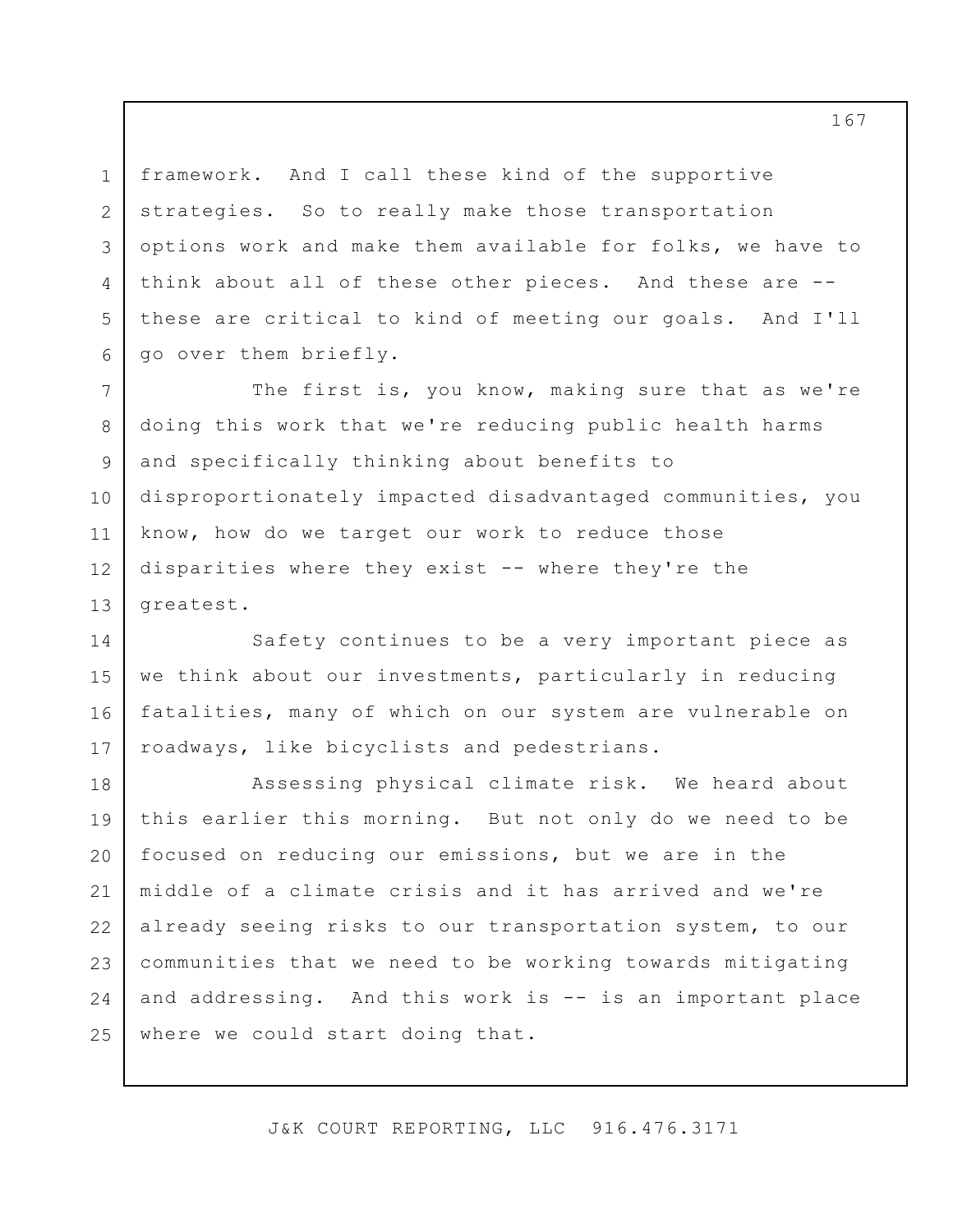1 2 3 4 5 6 7 8 9 10 11 12 Promoting projects that don't increase passenger vehicle travel. You know, this is critical. As Secretary Kim mentioned, it really can't just be about providing options for folks, but those options need to be competitive, both from a cost and pricing cost standpoint and a time advantage standpoint. We cannot continue to make investments that further the discrepancies and continue to support and increase vehicle miles traveled, while trying to reduce them at the same time. It makes our job a lot more difficult. So being really thoughtful about how we approach projects that can increase passenger vehicle travel is an important part of this effort.

13 14 15 16 Promoting compact infill development with our investments. However, we can, through targeting our investments in places that can support development is important.

17 18 19 20 21 22 23 24 25 Developing a zero-emission freight transportation system. Through our work -- earlier, I mentioned, you know, the need for light-, medium- and heavy-duty vehicle infrastructure. You know, particularly thinking about how that works for freight is key here. And then doing our work while making sure we're keeping an eye towards impacts on natural and working lands and working to protect those lands and ensuring our transportation decisions don't result in conversion of those lands.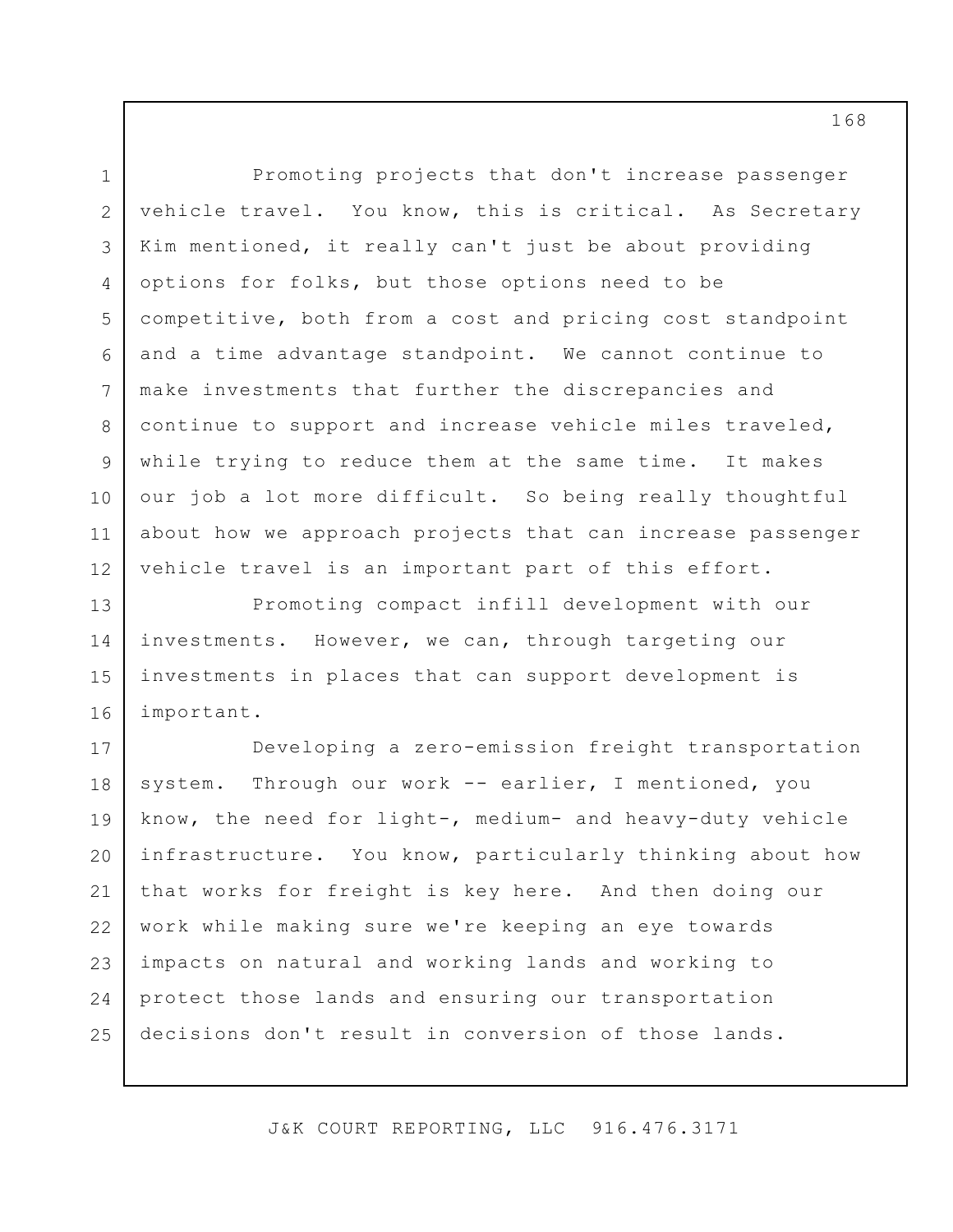1 2 Next slide.

 $--000--$ 

3 4 5 6 7 8 9 10 11 12 13 CalSTA DEPUTY SECRETARY MOOSAVI: All right. Well, as I've been talking through this, I'm sure you're wondering, okay, what does this look like in terms of actions? And although this is about leveraging our funds, I want to say that this is -- this goes beyond and is a lot more than just, you know, looking at program guidelines and looking for opportunities for improvements on program guidelines. Although that is a key critical piece of this effort, this really needs to be about the entire project delivery process for transportation infrastructure projects.

14 15 16 17 18 19 20 21 And particularly, and in my mind, as I'm a person with an urban planning background, educationally I'm biased in thinking that planning is a critical place where these conversations need to happen. It doesn't matter what kind of changes we make in programming. If we're not supporting the right type of planning to create the right pipeline of projects, you know, we're -- we're going to have a very hard time making changes.

22 23 24 So this is really kind of a long-term view of supporting better transportation infrastructure decision making kind of from the onset.

25

Next slide.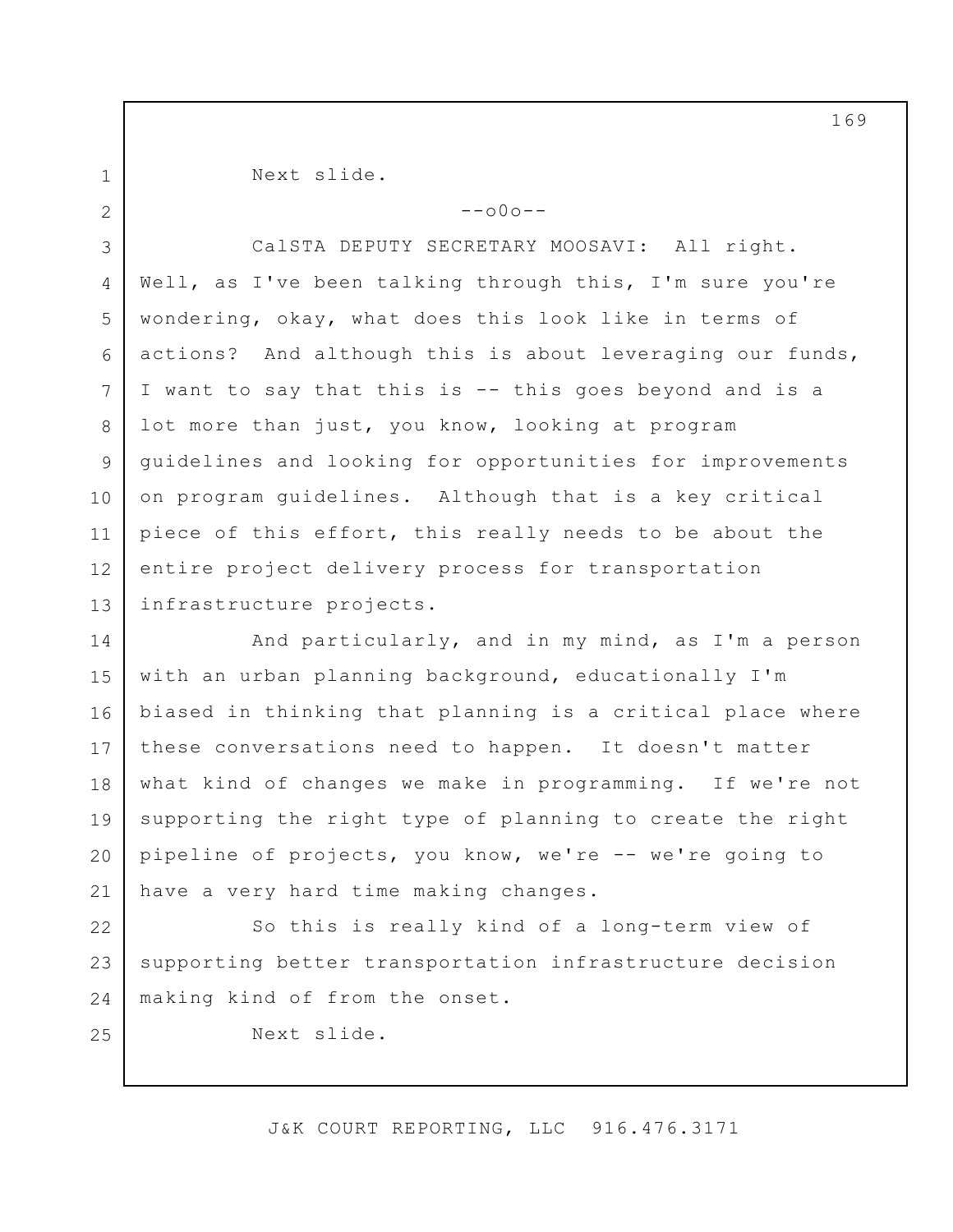1 2 3 4 5 6 7 8 9 10 11 12 13 14 15 16 17 18 --o0o-- CalSTA DEPUTY SECRETARY MOOSAVI: And in terms of, you know, specific actions items, we've kind of grouped -- or thinking about things in five different areas, as to what other types of actions we can take. One are actions that align planning initiatives with this framework. We can, as mentioned, update program guidelines to strengthen alignment with this framework and climate goals. We can improve existing agency processes and practices to remove barriers and accelerate climate action. We can call for pursuing authority for new initiatives. And we can support and coordinate actions led by other sectors that are critical for the plan's success. And so calling those out connecting to those efforts is important. Next slide.  $--000--$ CalSTA DEPUTY SECRETARY MOOSAVI: And so now I'm

19 20 21 22 23 24 25 going to kind of quickly walk through some potential example actions, specific actions that -- ideas that we've gotten stakeholders. You know, these are just a random sampling of actions we've gotten and ideas that we've gotten from folks. I have just picked a sampling to spark discussion here, but there's plenty more that we want to think about, and -- you know, and part of our discussion

J&K COURT REPORTING, LLC 916.476.3171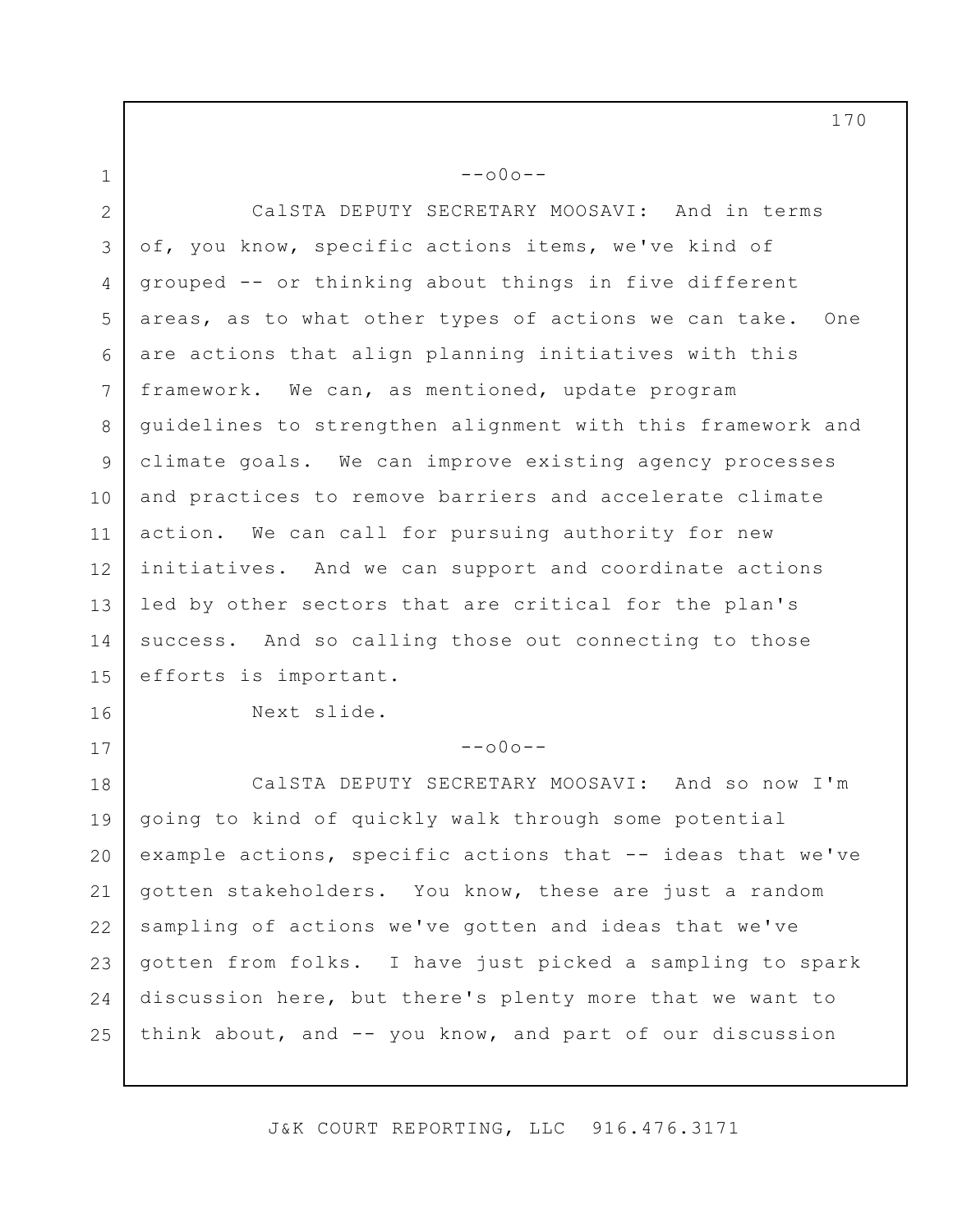here would love to hear, you know, suggestions from all of you and discussion from all of you on the types of actions we should be thinking about.

1

2

3

4

5

6

7

8

9

10

11

You know, going back to Chanell Fletcher's comments earlier, you know, I do think that, you know, we're in a moment where we can look towards taking some bold actions and it's going to take bold actions to really see changes in this space. So these are, frankly, what I think are some more low-hanging fruit type actions, but very, you know, interested in hearing from all of you as to what else we should be thinking about.

12 13 14 15 16 17 18 I'll walk through these quickly. One action we can take is integrating climate risk assessment into our transportation projects, planning and implementation. A way we could do this is by developing a climate risk assessment, planning guide that would be used by Caltrans in looking at transportation projects within their investments.

19 20 21 22 23 24 25 Another area that we can tackle is looking to align our State-sponsored transportation projects with the Action Plan Investment Framework. So for those of you who are familiar with these transportation investments, you'll -- you know that not only do we get applications from local and regional governments, but Caltrans, as a State agency, often either co-sponsors or applies for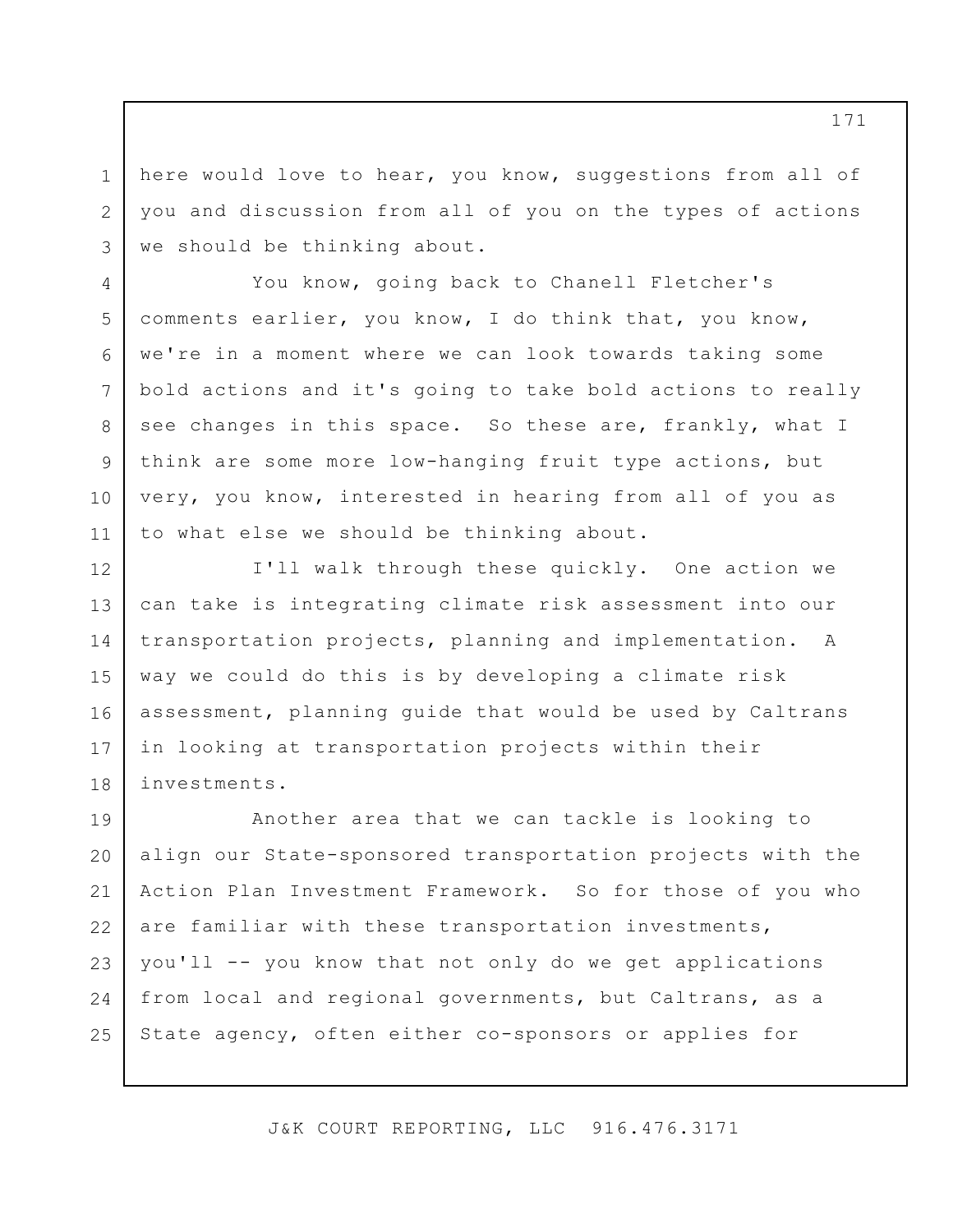funds.

1

14

15

2 3 4 5 6 7 8 9 10 And so Caltrans could potentially work towards focusing their investments or their project applications on projects that really hold up our framework that we've laid out here today. Another area of interest that folks have had is creating new mechanisms to mitigate increases in VMT from transportation projects. So this is really about looking towards SB 743 implementation under CEQA and what can the State do to support mitigation efforts in that space?

11 12 13 You know, we can potentially explore the creation of statewide VMT mitigation banking to assist with implementation of that.

Next slide.

## $--000--$

16 17 18 19 20 21 22 23 24 25 CalSTA DEPUTY SECRETARY MOOSAVI: This was, you know, mentioned earlier, but the State can play a role in supporting local and regional governments and pursuing pricing strategies. Particularly, I think there's a need to study legislative and administrative opportunities and barriers of pricing to make a supportive case and clear the pathway for those solutions to be able to use -- be used at a local and regional level. There's currently a lot of barriers to their use, so that's an area we could focus.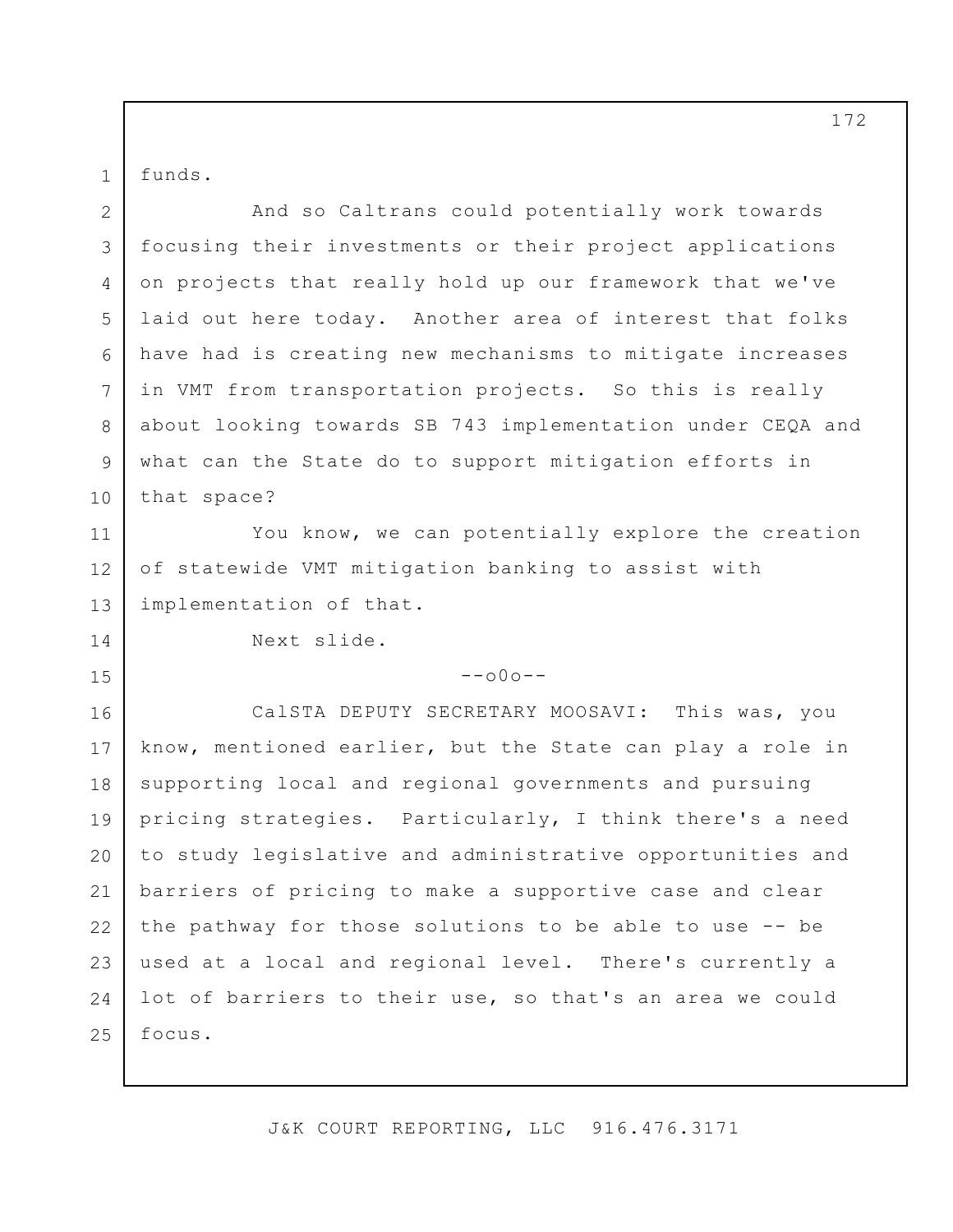We can champion a coordinated transit recovery response, whether this focuses on -- on just State-related investments or also leveraging any federal opportunities that may arise. You know, that could be an effort that we undertake together.

1

2

3

4

5

7

8

9

10

11

15

6 12 And then finally leveraging existing interagency working groups and planning efforts to focus on zero-emission freight investments. Now, how do we bring the various disparate activities in this space together and think about how we leverage transportation infrastructure investments in particular in thinking about zero-emission freight.

13 14 All right. And with that, I will offer some very quick next steps --

 $--000--$ 

16 17 CalSTA DEPUTY SECRETARY MOOSAVI: -- and then would love to open it up for discussion.

18 19 20 21 22 So from here, we will be taking the stakeholder feedback that we received from the workshops thus far, as well as feedback that we here today working towards putting together a draft action plan that we hope to release in early 2021.

23 24 25 And thereafter we'll be holding an additional workshop with a comment period, once that draft is released, that get feedback from your stakeholders on that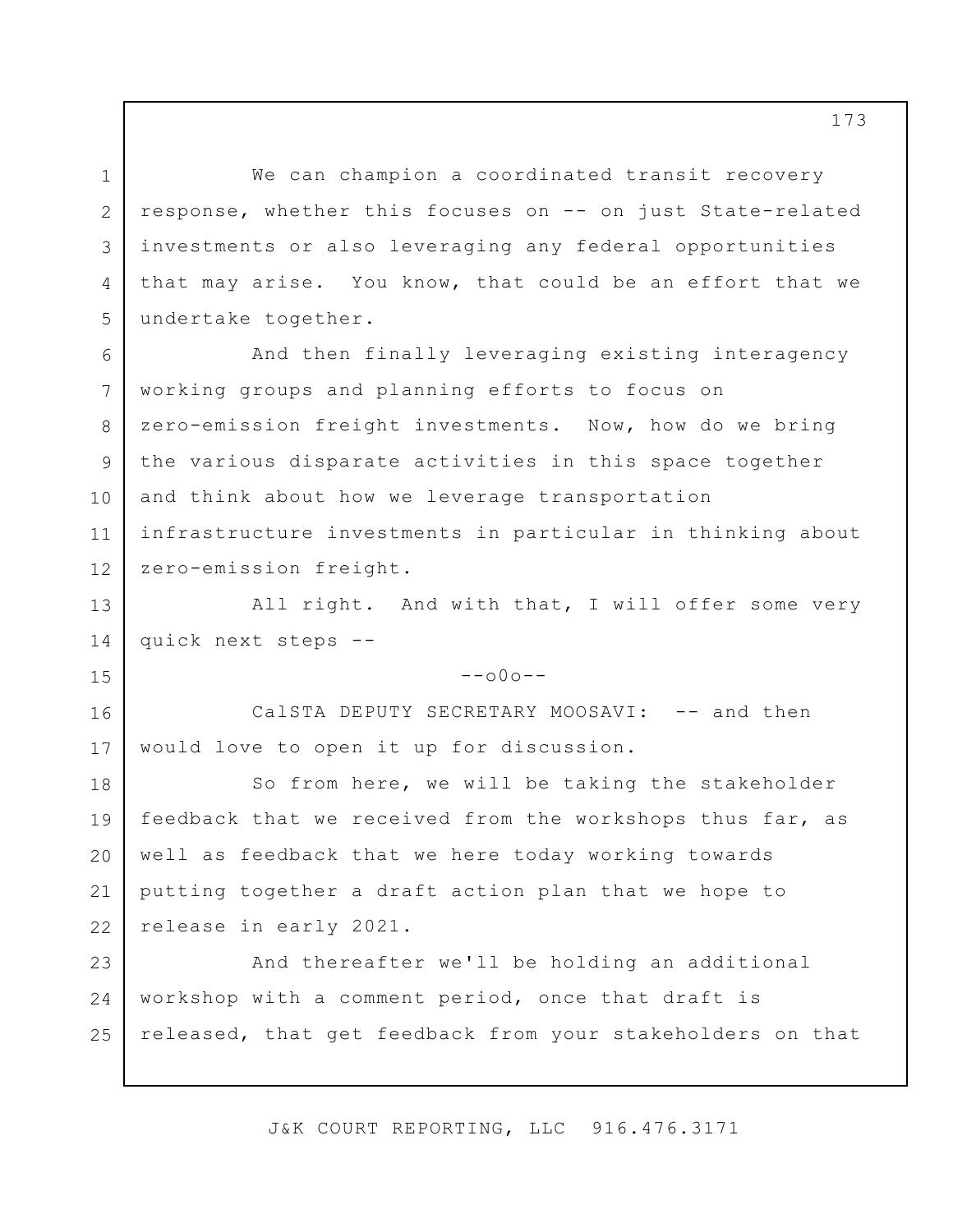draft plan before finalizing that plan with a targeted adoption date of next spring.

So with that, I would love to turn it back to you all for a discussion and happy to take any questions.

CARB CHAIR NICHOLS: Well, thank you so much. That was a very detailed description of some of the areas that you are at least contemplating taking on as part of the development of and actual plan itself. So that seems to me to provide a lot of room for thought. I think on this item, the staff had suggested that we let the public comment first and then get into a fuller Board discussion about what to do next, since it's really on us.

13 14 So, Ryan, can you tell us how we're doing in terms of public commenting?

15 16 17 18 19 20 21 CARB BOARD CLERK SAKAZAKI: Sure. So we currently have two people -- now three people with their hands raised. Will Barrett, Patricia Chen, and Julia Randolph. If you wish to comment at this time, please raise your hand or dial star nine now, if you didn't hear your name. So we'll go ahead and start with Will. I have activated your microphone. You can go ahead and begin.

22 23 24

1

2

3

4

5

6

7

8

9

10

11

12

MR. BARRETT: Thank you, Ryan. I appreciate it.

25 So I'm Will Barrett with the American Lung Association. And I wanted to start by saying it's just incredibly important to hear this conversation today about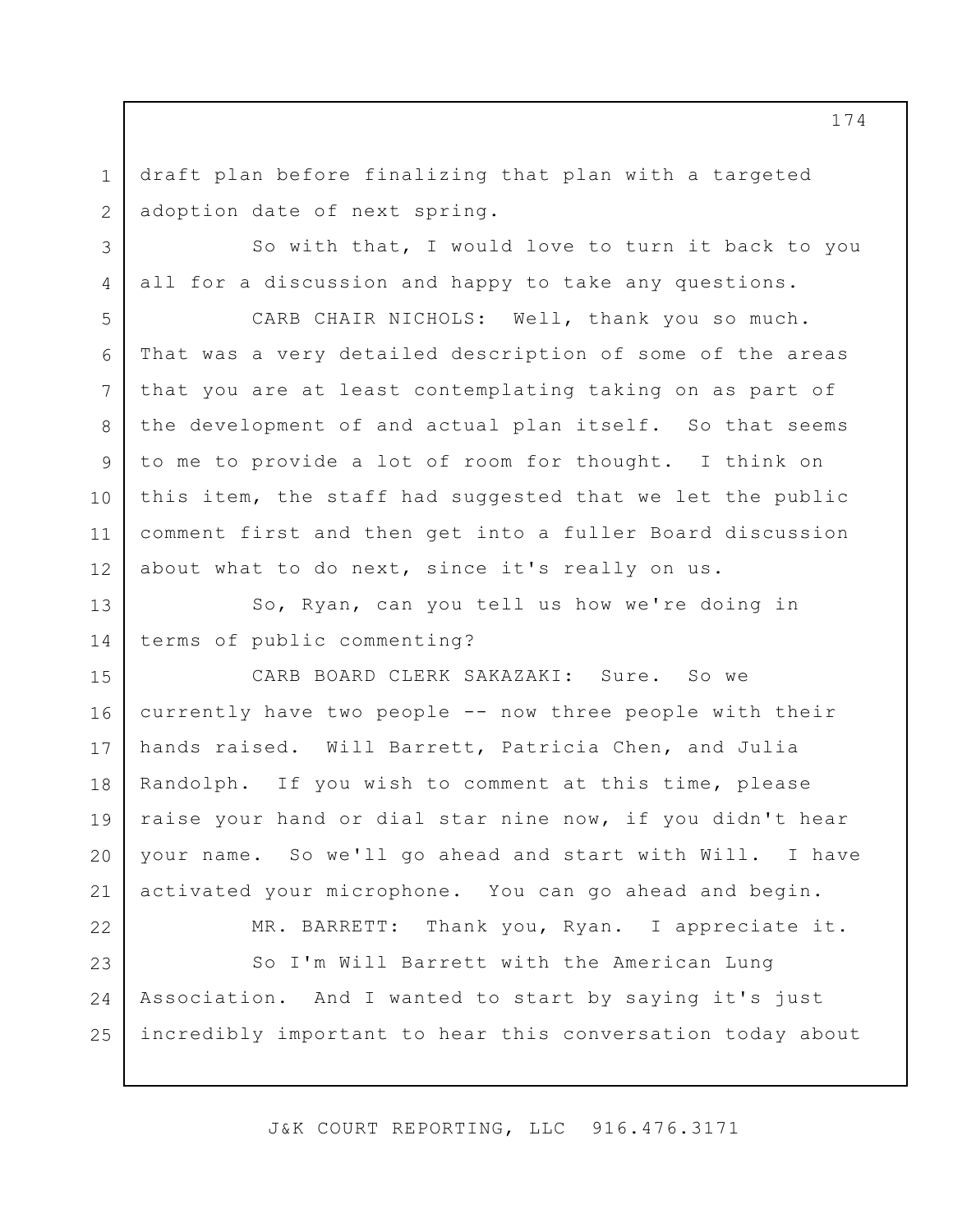each of the Executive Orders, as California is now moving through really critical planning processes related to climate, health, housing and equity. That includes the California Transportation Plan, the CAPTI process, that we just heard about, as well as the mobile source strategy at CARB.

1

2

3

4

5

6

7 8 9 10 11 12 13 14 The main message that I wanted to convey really is to echo what we just heard in the presentation. In order to achieve a healthy, safe and equitable transportation system, we have to both accelerate ZEV technologies and reduce vehicle miles traveled. This common thread really does need to run through all of the transportation, land use, and investment decisions that are being made in order to achieve success.

15 16 17 18 19 20 We know that the transportation sector is the leading source of California's pollution and climate burdens that drive public health disparities and that there are significant health improvements on the table, if we make meaningful changes focused on health and equity, as we heard from ClimatePlan this morning.

21 22 23 24 25 In relation to the Executive Order N-79-20, we know that the health benefits of moving to electric transportation are significant. The Lung Association recently released a report that noted California could yield \$22 billion in annual public health benefits, avoid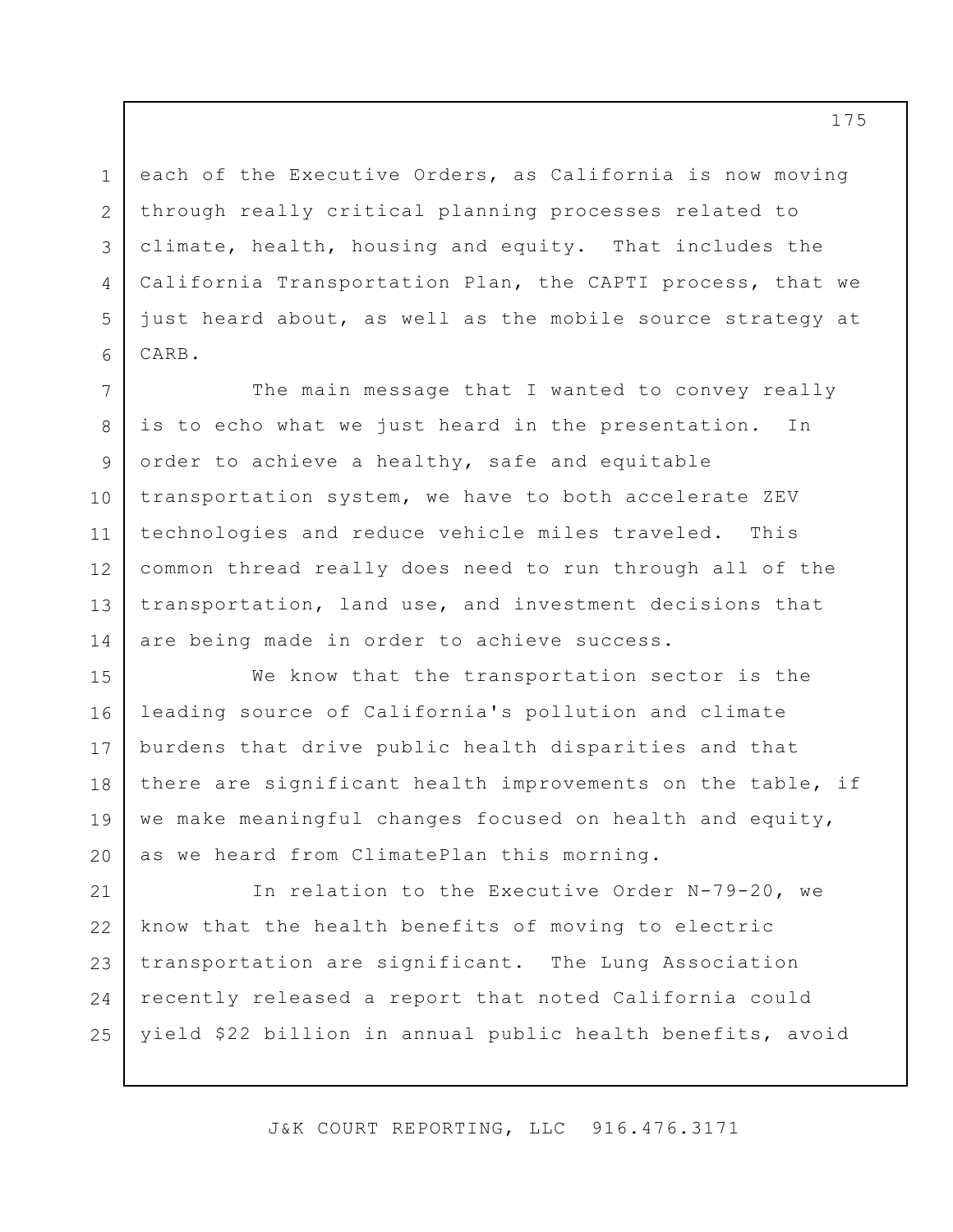nearly 2,000 deaths, and 26,000 asthma attacks by moving to 100 percent sales of zero-emission trucks, buses and passenger cars in the coming decades.

1

2

3

4 5 6 7 8 9 10 11 12 13 14 15 Similarly, we're very hopeful that Executive Order N-19-19 contributes to a meaningful shift to more active transportation options that can boost health outcomes in all communities. The ITHIM health evaluation tool on the California Department of Public Health website notes that achieving the scale of active transportation projections included in Sustainable Communities Strategies could avoid about 2,000 deaths per year in California, based on reductions in chronic illness, and even greater numbers if we can achieve the levels of active transportation that were include in the 2030 scoping plan targets.

16 17 18 19 20 21 Unfortunately, we know we're far from achieving our SB 375 goals. And without real changes as are being planned now in our transportation system, we're going to remain far off from achieving clean air and climate standards, as well as addressing disparities in our pollution burdens.

22 23 24 25 Within the -- what we just saw in the presentation, we very much appreciate the inclusion of public health benefits, and especially focusing on those benefits in our most disadvantaged communities within the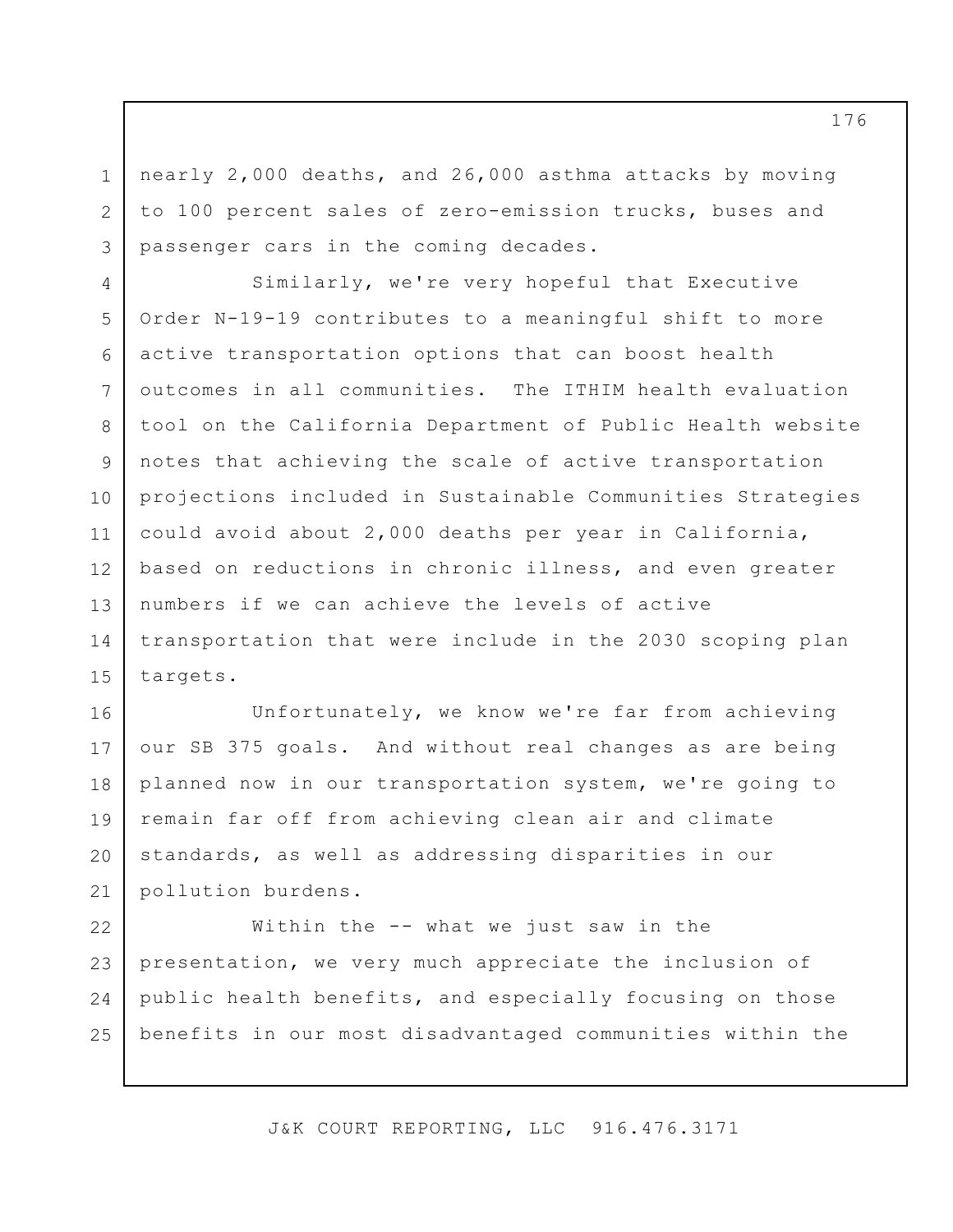1 2

3

4

5

6

7

8

investment strategies.

Within the actions item, we support aligning publicly-funded transportation projects with that investment framework, and really building out the zero-emission freight infrastructure as a critical starting point for improving health across the board, reducing our air pollution burdens, and improving health in our most disadvantaged communities.

9 10 11 12 13 14 15 Within the list of agencies that were among the interagency working group, I just note that the California Department of Public Health was not included. I think they're involved in various planning processes, but I think that -- making sure that there's a formal way to get the expertise of that agency into all of these processes is critically important.

16 17 18 19 20 21 22 And finally, we just want to say that we look forward to working with all of the agencies to highlight the health benefits that are possible through the Executive Orders and the various planning processes, and really do want to ensure that these processes really do result in real-world benefits for all Californians with meaningful input from our most impacted communities.

23 24 25 We really appreciate the opportunity to speak to you today and really appreciate all the very thoughtful work in how we can create a healthy and equitable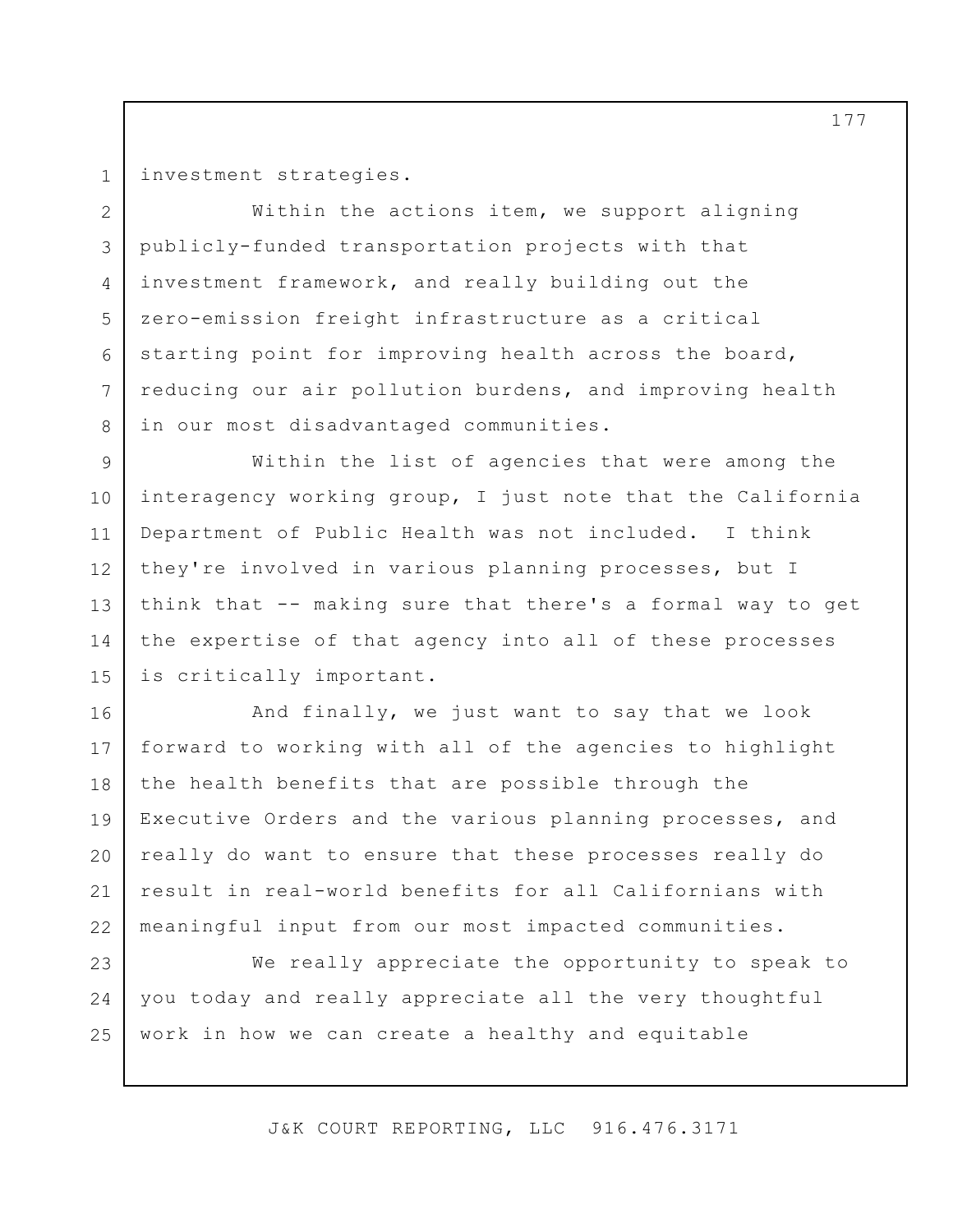1 2 3 transportation system going forward in California. And we look forward to being a good partner with you, all of your agencies in this regard. So thank you very much.

CARB BOARD CLERK SAKAZAKI: Thank you.

4

5

7

8

9

10

6 Our next speaker is Patricia Chen. Patricia, I have activated your microphone. You can unmute yourself and begin.

> MS. CHEN: Hi. Can you hear me? CARB BOARD CLERK SAKAZAKI: We can MS. CHEN: Great.

11 12 13 Good afternoon, Chairs Nichol and Norton, Directors and Commissioners. I'm Patricia Chen of the LA County Metropolitan Transportation Authority or Metro.

14 15 16 17 18 We're deeply committed to improving mobility for LA County residents and recognize that our work in this area affects and is affected by housing and air quality concerns. We pleased to offer comments for your joint consideration and discussion.

19 20 21 22 23 Regarding the transit  $--$  sorry, the transition to zero-emission vehicles, the Metro Board has directed our agency to convert out bus fleet to 100 percent zero-emission vehicles by 2030, 10 years before this is required by the State.

24 25 Likewise, we are endeavoring to implement the 710 Clean Truck Program. Metro has committed \$50 million as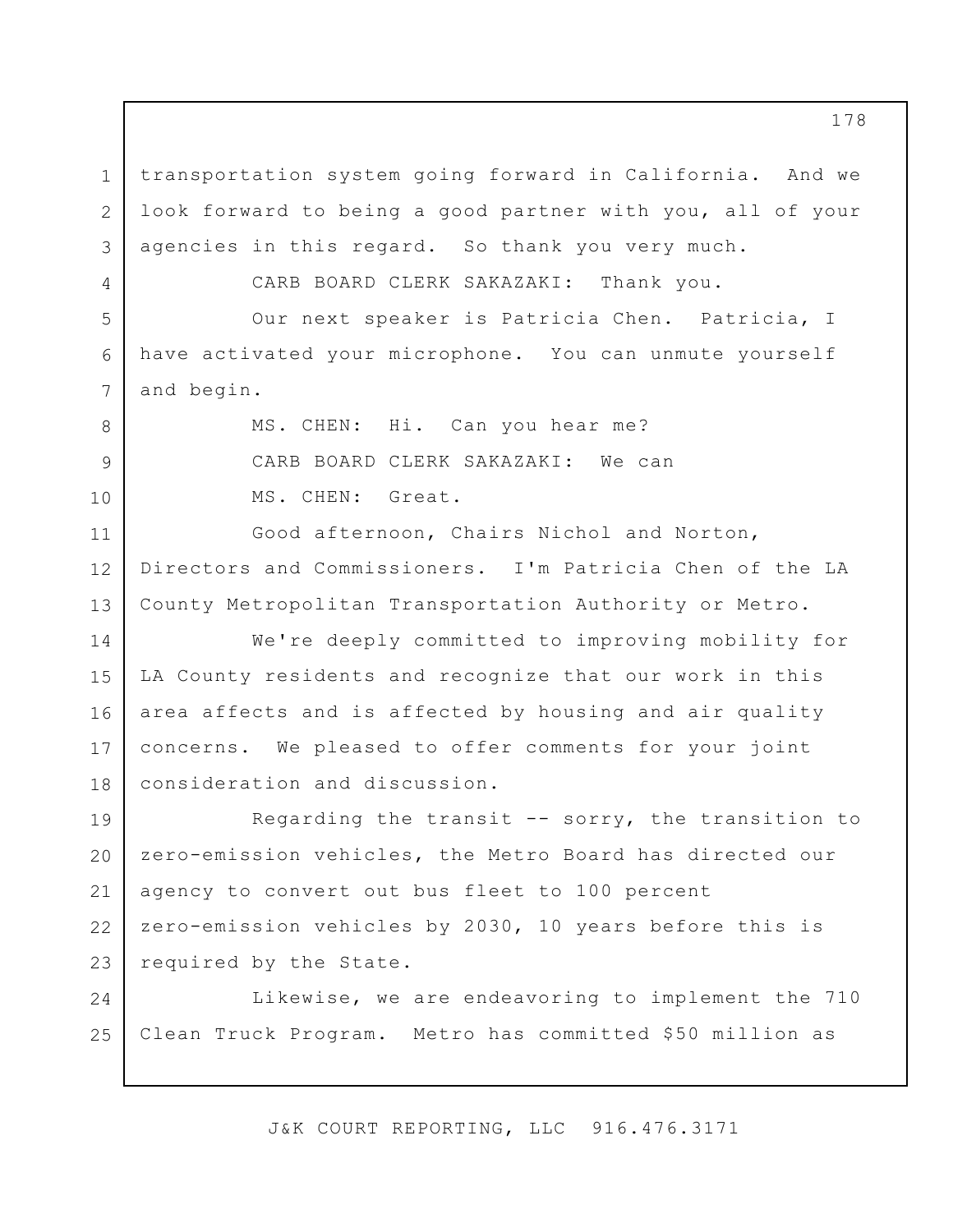3 6 seed funding for incentives. In both the transit and goods movement areas, we are working toward our ambitious goals through phase transition. We recommend public and policy support for the development and procurement of a wide variety of technologies, including vehicles and charging equipment and incentives needed to reinforce the accelerated transition. And we would like to suggest for your consideration the diesel settlements may be an excellent source of revenue for these costs.

1

2

4

5

7

8

9

10 11 12 13 14 15 16 17 Regarding equity in 2018, the Metro Board approved the Metro Equity Platform. Metro staff recommends expanding its prior -- the priorities of the CAPTI to include communities with preexisting public health disparities, as well as taking care of the - avoiding negative impacts of future projects. We further recommend that an equity focus apply to all funding programs covered by the CAPTI.

18 19 20 21 22 23 24 25 Regarding roadway capacity, LA County has several freeway corridors with exceptionally bad traffic conditions. Express lanes are an important and powerful tool for reducing travel time and they are especially effective when paired with multi-modal infrastructure investments. Examples in LA are Metro Link and the Silver Line Bus Rapid Transit, as well as first/last mile active transportation investments.

J&K COURT REPORTING, LLC 916.476.3171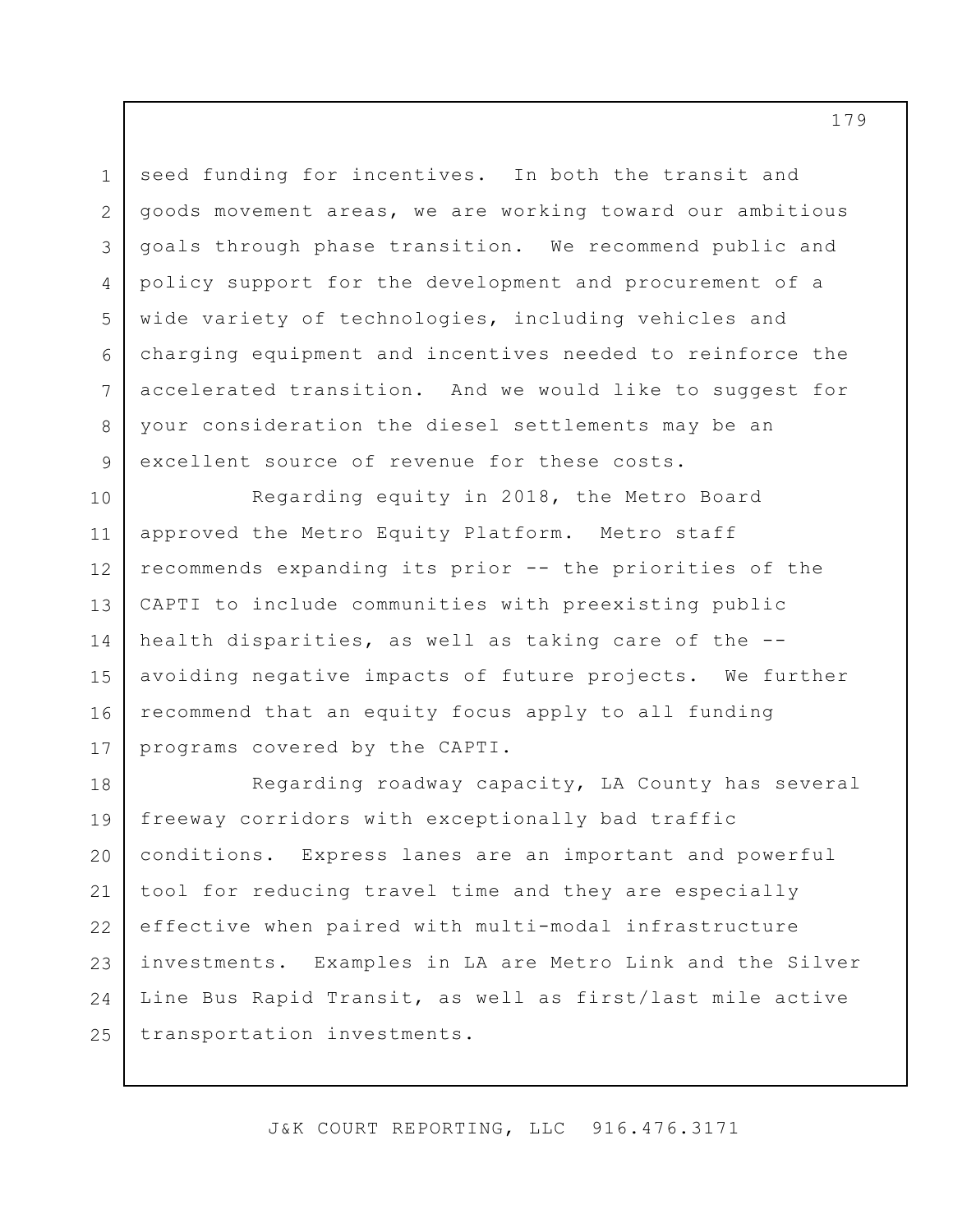1 2 3 4 5 6 We support the investment bank. And it is important to analyze equity impacts for this offsetting project approach. Positive impacts from new projects should benefit communities with past harms and high current needs, and negative impacts should be avoided or mitigated there.

7 8 9 10 11 We also have speaking points on the sustainability of electrical power and the land use transportation nexus, which we will include, along with these comments, in a forthcoming letter in respect of your time today.

12 13 Thank you very much for the opportunity to comment.

CARB BOARD CLERK SAKAZAKI: Thank you.

15 16 17 18 Now, we have Julia Randolph. After Julia, we have Chanell Fletcher and Pat Holland. I did notice that someone lowered their hand. If you wish to speak, please raise your hand. You only need to click it once.

19 20 So with that, I will unmute Julia Randolph. You can unmute yourself and begin.

21

14

MS. RANDOLPH: Hi.

22 23 24 25 CARB CHAIR NICHOLS: And, Ryan -- excuse me just a second. We are putting the three minute time limit up on the screen, but I would appreciate if you would enforce that as well, since we seem to have multiplied the numbers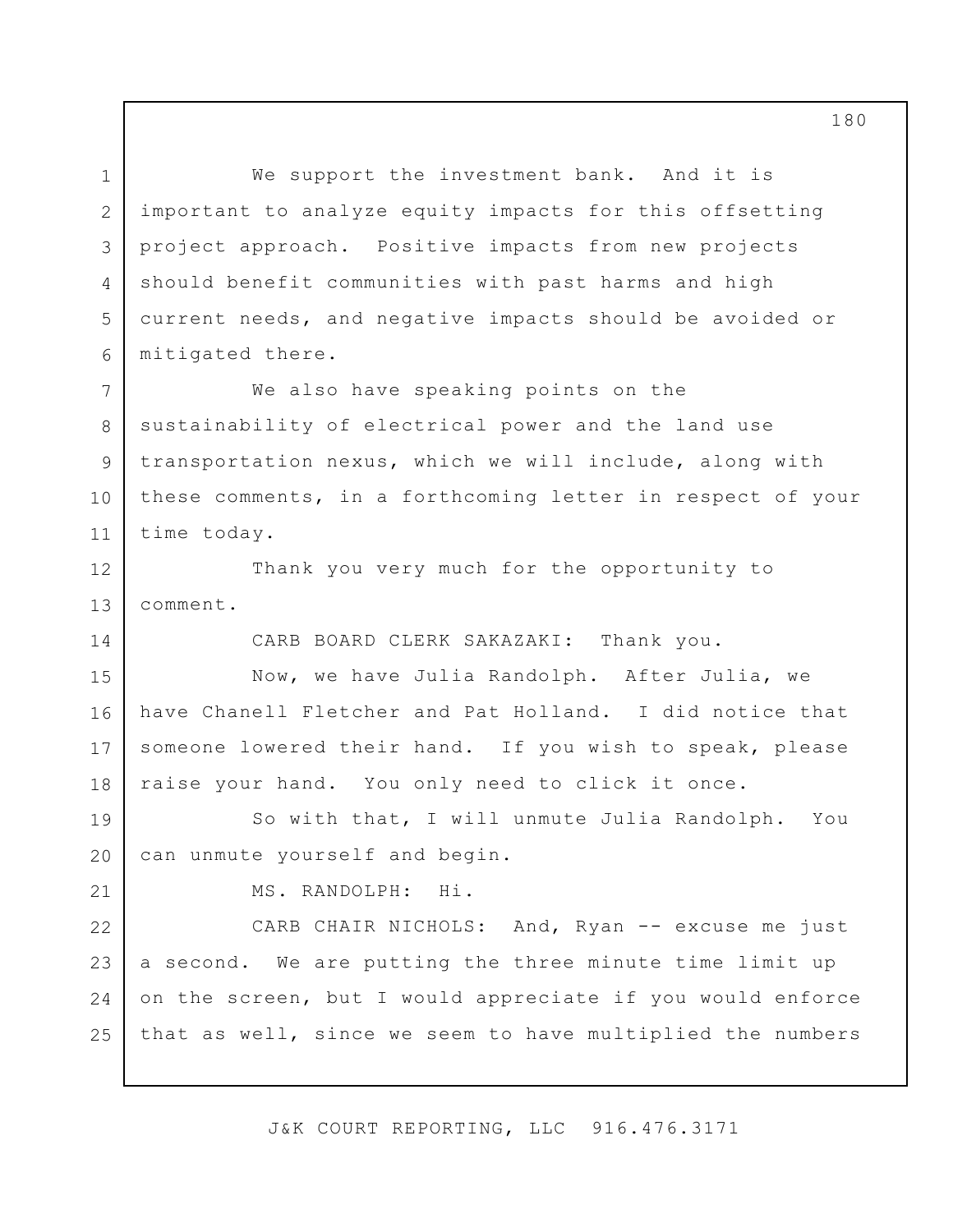of people who want to talk, we want to fit everything in. CARB BOARD CLERK SAKAZAKI: Will do. Thank you. Okay. Julia.

1

2

3

4

5

6

7

8

9

10

11

MS. RANDOLPH: Good afternoon. Julia Randolph with the Coalition for Clean Air. Thanks for the opportunity to speak today. It was great to see this presentation today. We supported Executive Order N-19-19. And we support the new Executive Order. We are very eager to finally see it implemented and we agree with the goals and directions discussed today for the Climate Action Plan for Transportation Infrastructure.

12 13 14 15 16 I would like to bring up that the recent workshop CalSTA hosted was pretty impressive and the break-out rooms were great. You could really tell that there are people from each sector and the conversations were very constructive.

17 18 19 20 21 All the action items and potential action items discussed today are really strong, such as updating program guidelines, VMT mitigation mechanisms, which could really help with supporting SB 743 mitigation and a coordinated transit recovery response.

22 23 24 25 This is an important piece of work and we need these strategies. Our goals cannot be solved through zero-emission vehicles alone. We need transportation options. We need VMT reductions. And it would be great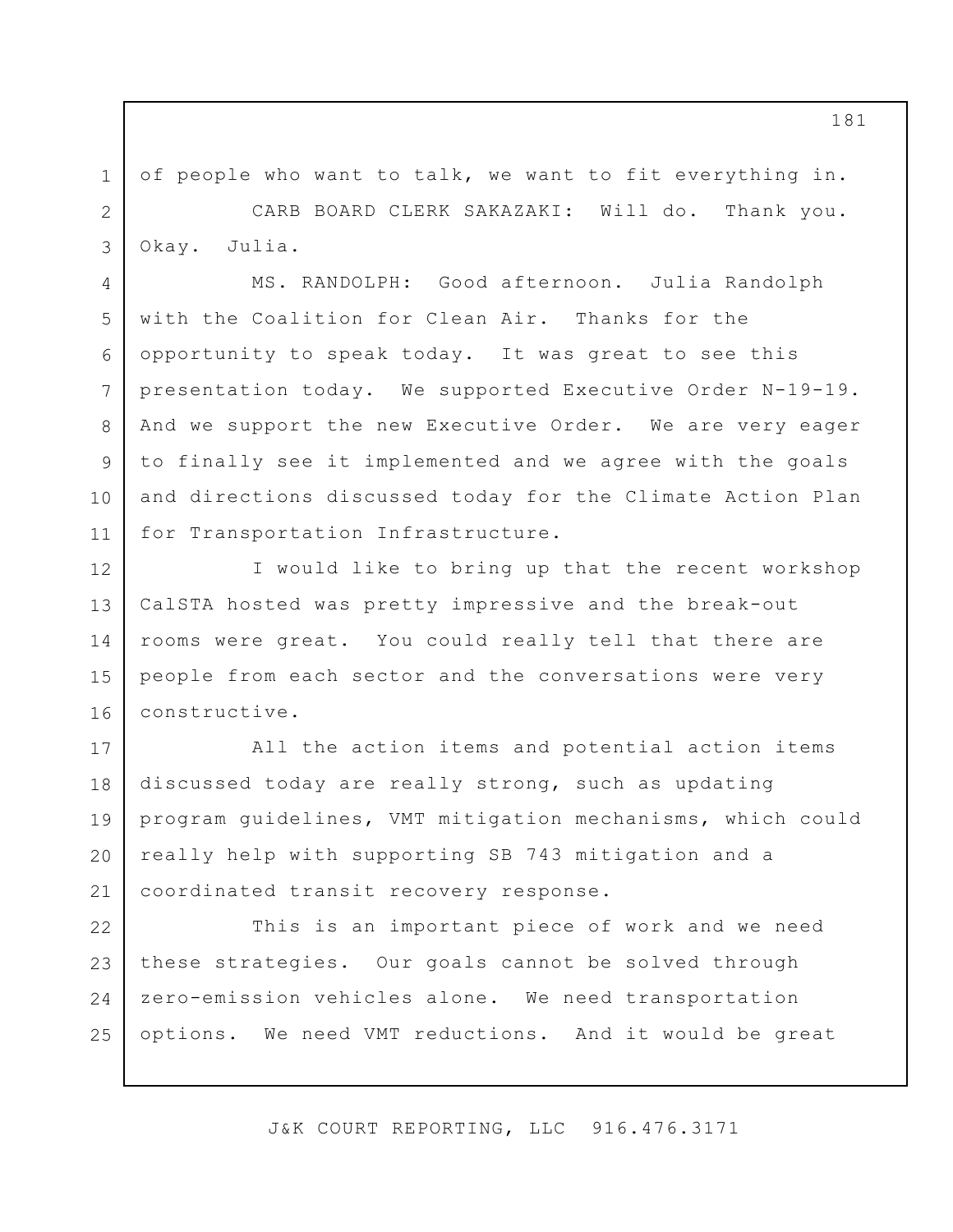for these -- the agencies here today to adopt these actions in some form in the next coming meeting.

Thanks so much.

1

2

3

4

5

6

7

CARB BOARD CLERK SAKAZAKI: Thank you.

Our next speaker is Chanell Fletcher. I have activated your microphone. You can unmute yourself and begin.

8 9 10 11 12 13 14 15 16 17 18 MS. FLETCHER: Thank you, Ryan. And I will be quick, because I've already spoken and I don't want to belabor myself. I just want to say that thank you, Darwin, so much. I think it was so, so awesome to kind of see the CAPTI and see it kind of fully fleshed out. And I think I really want to just support what Julia and what Will had mentioned, particularly with Will's point around public health and really kind of fleshing out that ZEV strategy. I know that the Governor just released in terms of that ambition. We would definitely want to make sure that we see that reflected in our transportation programs.

19 20 21 22 23 24 25 I only actually had two questions. And again, like very supportive of the CAPTI framework, and where it's going. So my one question was really when we're talking about aligning, because I think you mentioned Darwin a couple times and I heard an idea of like aligning funding with like the climate ambition. And I just wondered if we could get really clear and intentional by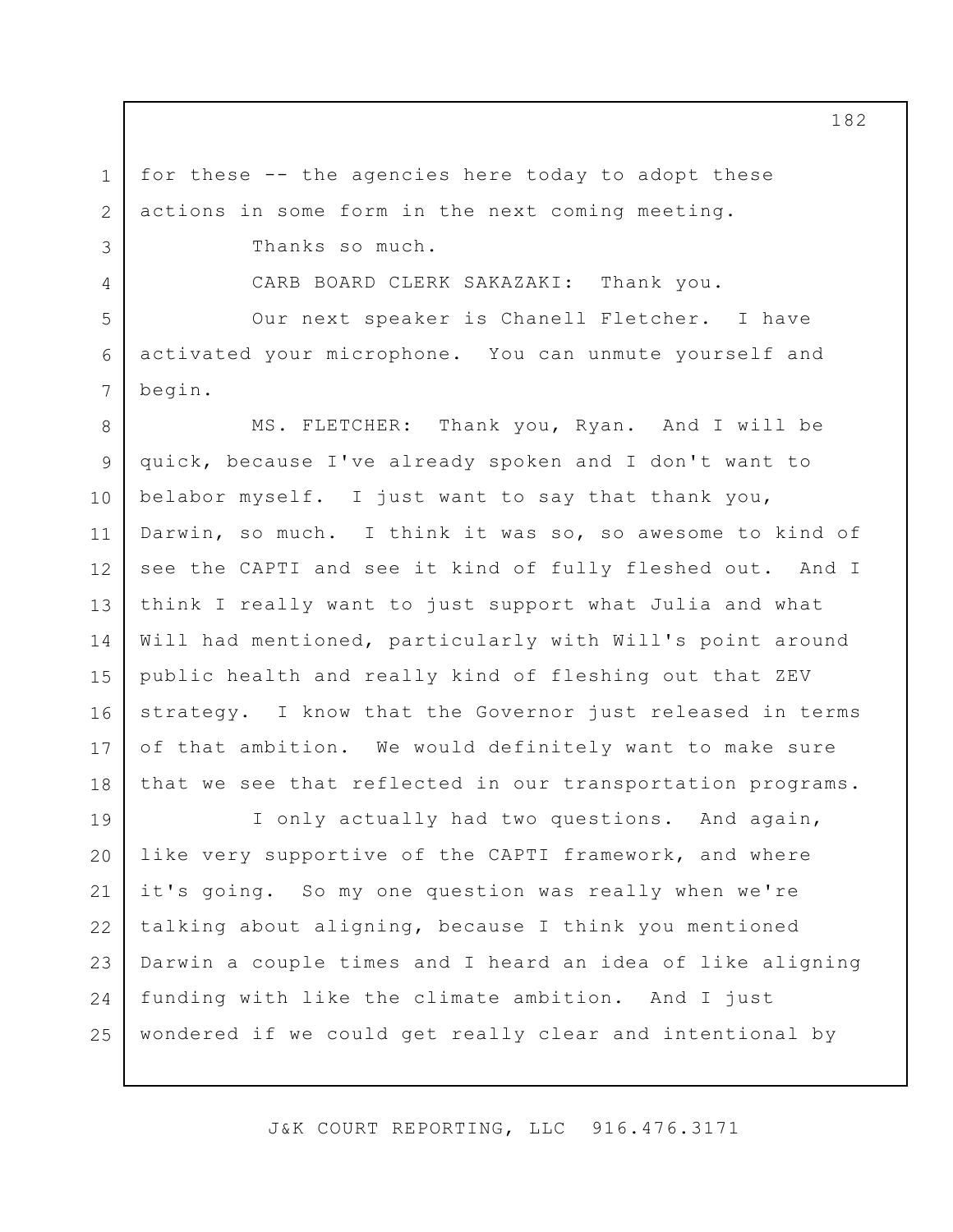1 what we mean by aligning funding.

2

3

4

5

6

7

8

9

And so -- and again, Darwin, you know, we -- we can also talk like one-on-one about this too, but there was a part of me that was like, okay, so when we say aligning funding, are we talking about taking the current funding that we have and shifting it, because I notice that that was in the presentation, like, if there are any shifts in funding? Are we talking about increasing funding?

10 11 12 13 14 15 16 17 So I just wanted to get some more clarity on what that looked like and what that meant? And I understand that this is a process. And the other thing that I was really thinking through was there's, you know, language in the Executive Order around lowering -- around like basically mitigating the cost for lower income communities. And I did see that that was mentioned in term of pricing.

18 19 20 21 22 23 24 25 But I am curious if there's anyways that you expect kind of what the CAPTI framework and this effort around like alignment between climate goals? Are there going to be kind of any places where you think they're going to be kind of any burdens on low-income communities? Are they going to bear disproportionate burdens, and if so, has there been any thought about how that's going to be addressed?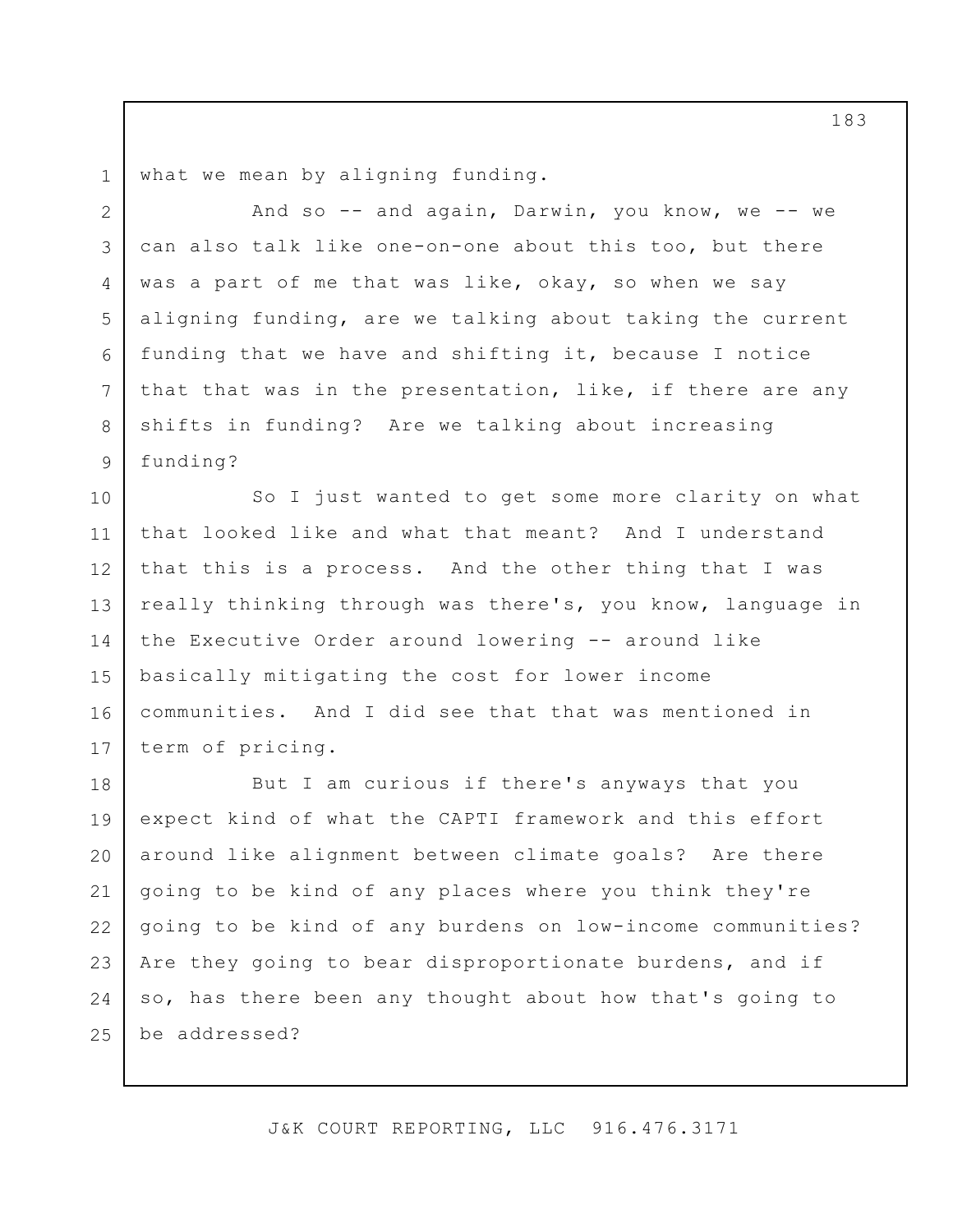1 2 3 4 5 6 7 8 9 10 11 12 13 14 15 16 17 18 19 20 21 22 23 24 25 So those are my two questions. And again, just want to emphasize a lot of support and gratitude for this. And I think that it's really great to see kind of again like us moving more and more into action and taking what we heard this morning and putting it into an actual framework that will then influence transportation dollars. So I want to express a lot of gratitude for that. CARB BOARD CLERK SAKAZAKI: Thank you. Our next speaker is Pat Holland. After Pat, we have Beverly DesChaux and Rick Longinotti. So, Pat, I'm trying to activate your microphone, but it says you are running and outdated version of Zoom. So if you could call the call-in number right here and dial star nine, then you can -- we'll give you a chance to speak there. So we'll move on to Beverly. Beverly, I have activated your microphone. You can unmute yourself and begin. MS. DESCHAUX: Hi. Beverly DesChau with the Electric Auto Association Central Coast Chapter in Santa Cruz. I thought that I would be hearing -- I get that you've got -- you've all done a lot of work here. But when I'm thinking of an actual draft action plan, I'm actually not hearing it. I'm hearing a lot of abstractions. And I have a  $--$  after each of those things

J&K COURT REPORTING, LLC 916.476.3171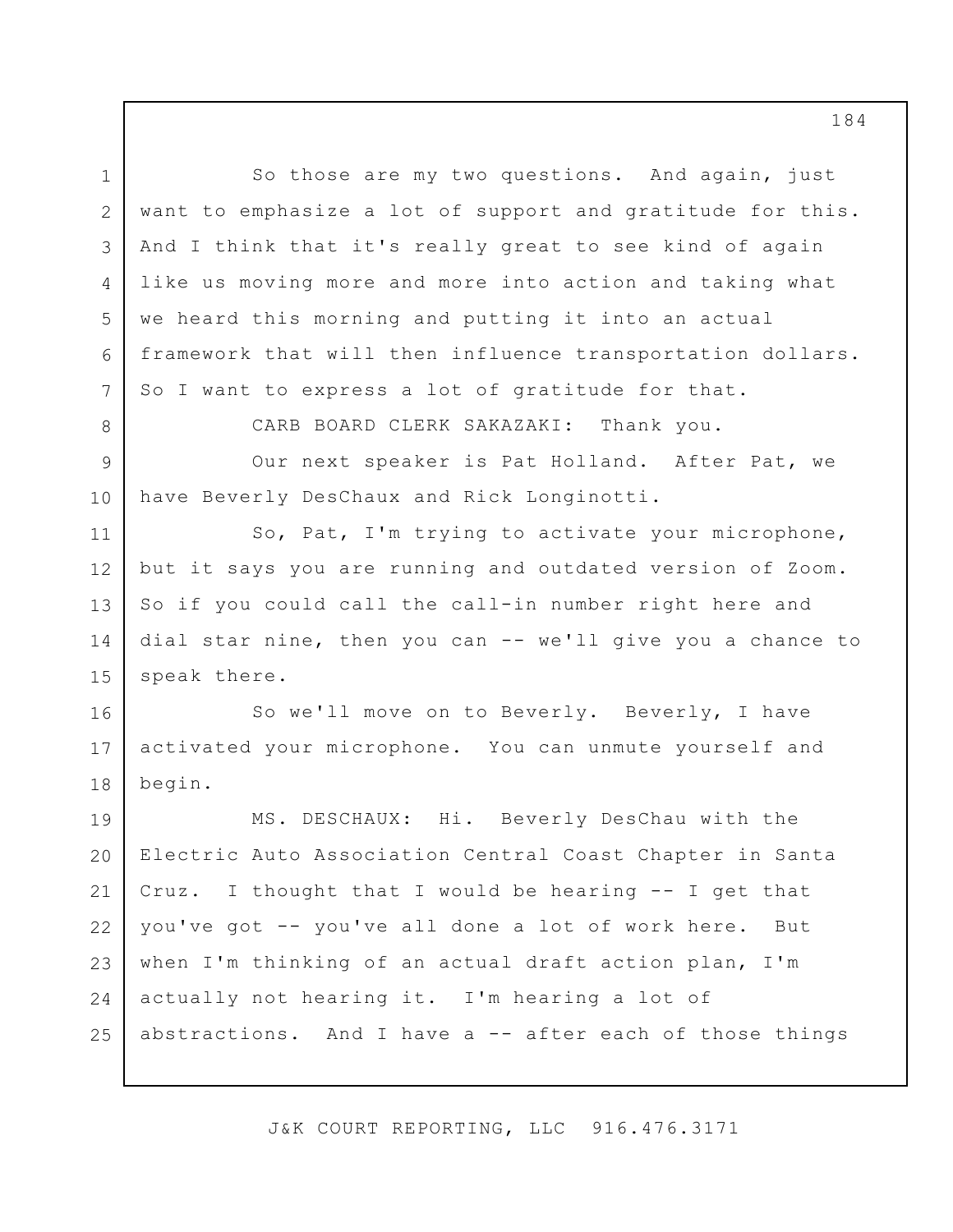1 that you say, I'm like how?

2

3

4

5

6

So how are we going to reduce the public health harms? How are we going to increase the safety? How are we going to do this, and this, and this, everything that you said, how? I don't hear that in the plan. That's one thing.

7 8 9 10 11 12 13 14 15 16 So we've talked in our area for a long time about infill. And one project in particular was, oh, we have some area near the hospital. Well, any new housing that would be built near the hospital, the doctors wouldn't be living there, the people who are the service workers there, they wouldn't be living there, because they couldn't afford it. So there's a whole lot of issues around thinking of doing this infill and a lot of people talk about housing along the corridors. Well, who wants to live along the corridors?

17 18 19 20 21 Already, people who are impacted, those DACs who imported -- impacted already and their health will be affected by living there. You want them to be near - near the transportation hubs, but really who wants to live there?

22 23 24 25 So those people who can afford to move away from them, so there's more vehicle miles trans -- of transportation going on. And those people who when there's new housing built, it's definitely not what's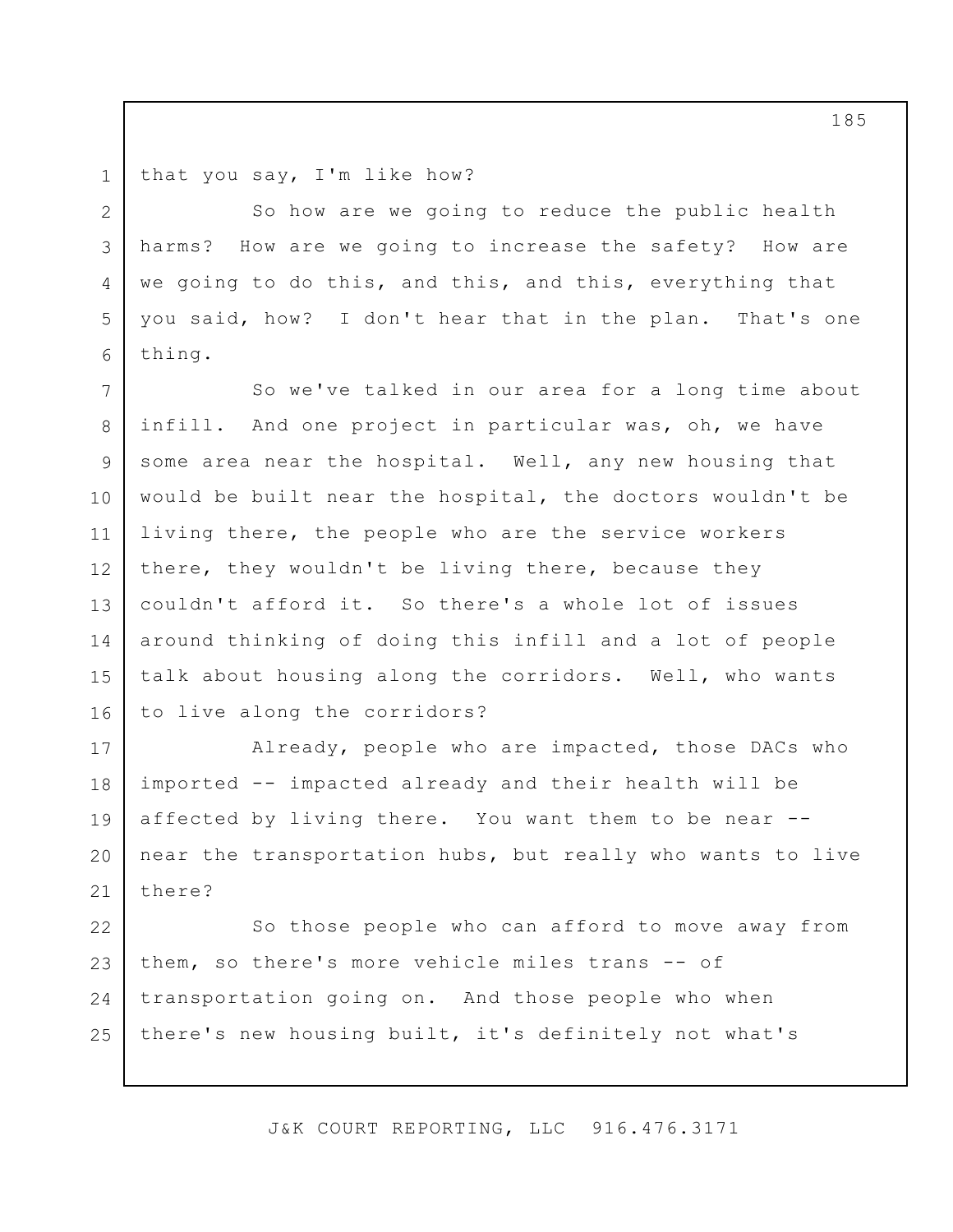considered affordable housing. Affordable, now that we have the tech industry right over the mountains from us and people live here who go to -- who work there, they have very high salaries, and it's just outpacing what people here who have lived here for many years.

1

2

3

4

5

12

14

21

6 7 8 9 10 11 So seniors, what are they doing? You know, anyway, there's just so many difficulties with the -- the trying to get housing near transportation. So -- and those people who can't  $-$ - who are the service workers, they have to move farther away, so there's more vehicle miles tran -- of transportation there as well.

13 So I'm really -- I'm questioning how you plan to actually do this. That's what I have -- that's what I'm left with is the big how.

15 16 17 18 19 20 Oh, but -- so we've handled some of the vehicle miles transferred by having Google come to our town and now it's just causing the housing market to go off the charts and people can't afford to live here anymore. And people who have lived here for 40 years are having to move away, so  $-$ -

CARB BOARD CLERK SAKAZAKI: Thank you.

22 23 Our next speaker is Rick. I have activated your microphone. You can unmute yourself and begin.

24 25 MR. LONGINOTTI: Hi. Thank you. I'm Rock Longinotti and I'm part of the group called the Campaign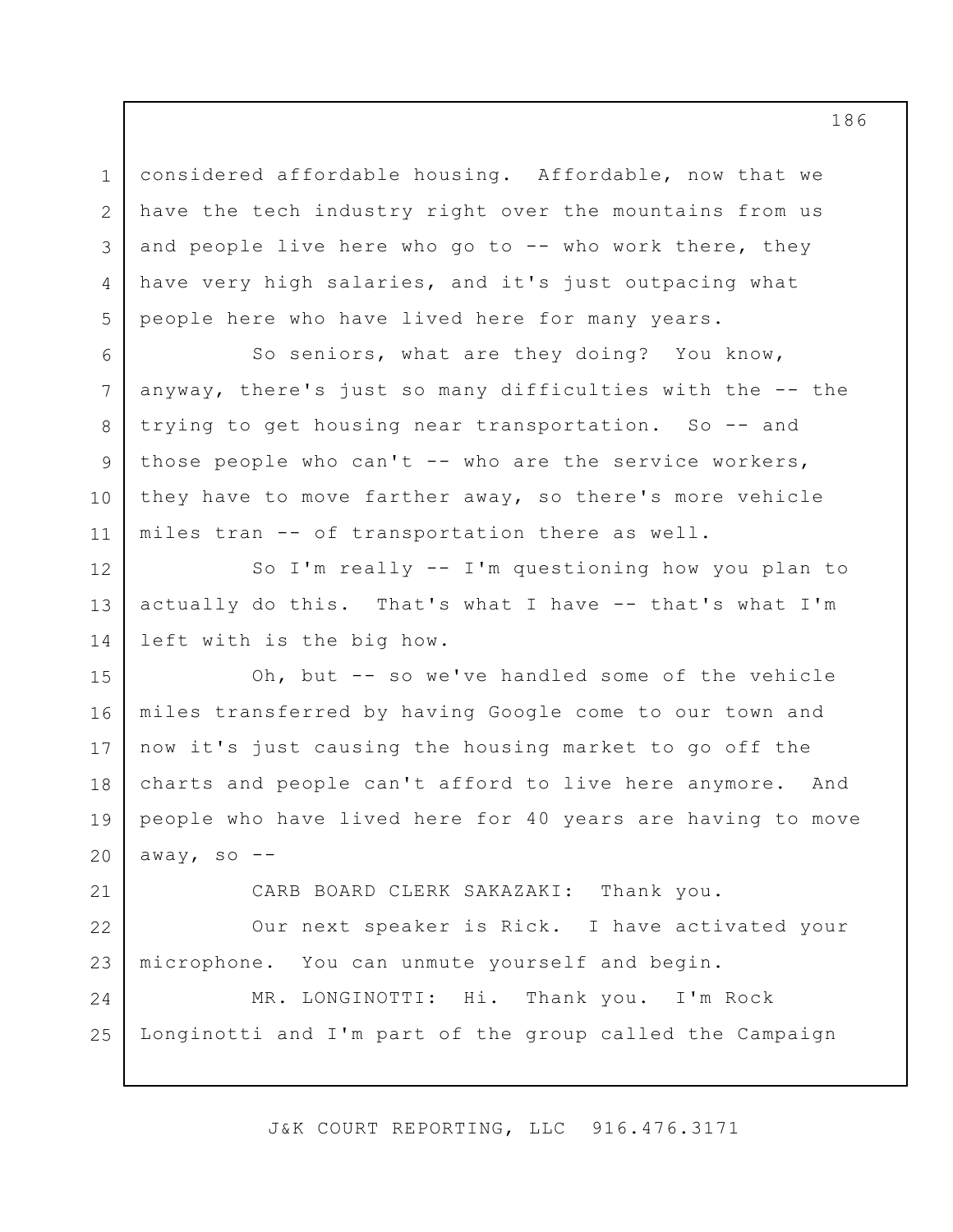for Sustainable Transportation in Santa Cruz County.

1

2

3

4

5

6

7

8

9

And I'm encouraged by the presentation that I just witnessed. Thank you very much for promoting that. I want to suggest that to -- especially to the members of the Transportation Commission that one sort of simple way to -- to think about aligning our spending with our climate goals and our social equity goals would include the principle that no new projects would be funded that expand auto capacity.

10 11 12 13 14 And if you just think about that, it makes sense, even with the current guidelines for all these programs. We have, for example, Solutions for Congested Corridors Program that has a guideline. Well, it needs to -- a project needs to reduce congestion.

15 16 17 18 Well, what we know about highway expansion projects is that they only reduce congestion for a limited period of time, some less than five years and some less than ten years.

19 20 21 22 23 24 25 So no -- no projects that expand highway capacity are worthy to be funded under that program. And not even counting the increased vehicle miles traveled that result from these programs. In Santa Cruz County, there's a project coming before the Commission next month to build auxiliary lanes. And the Environmental Impact Report has said that these auxiliary lanes will have nil effect on

J&K COURT REPORTING, LLC 916.476.3171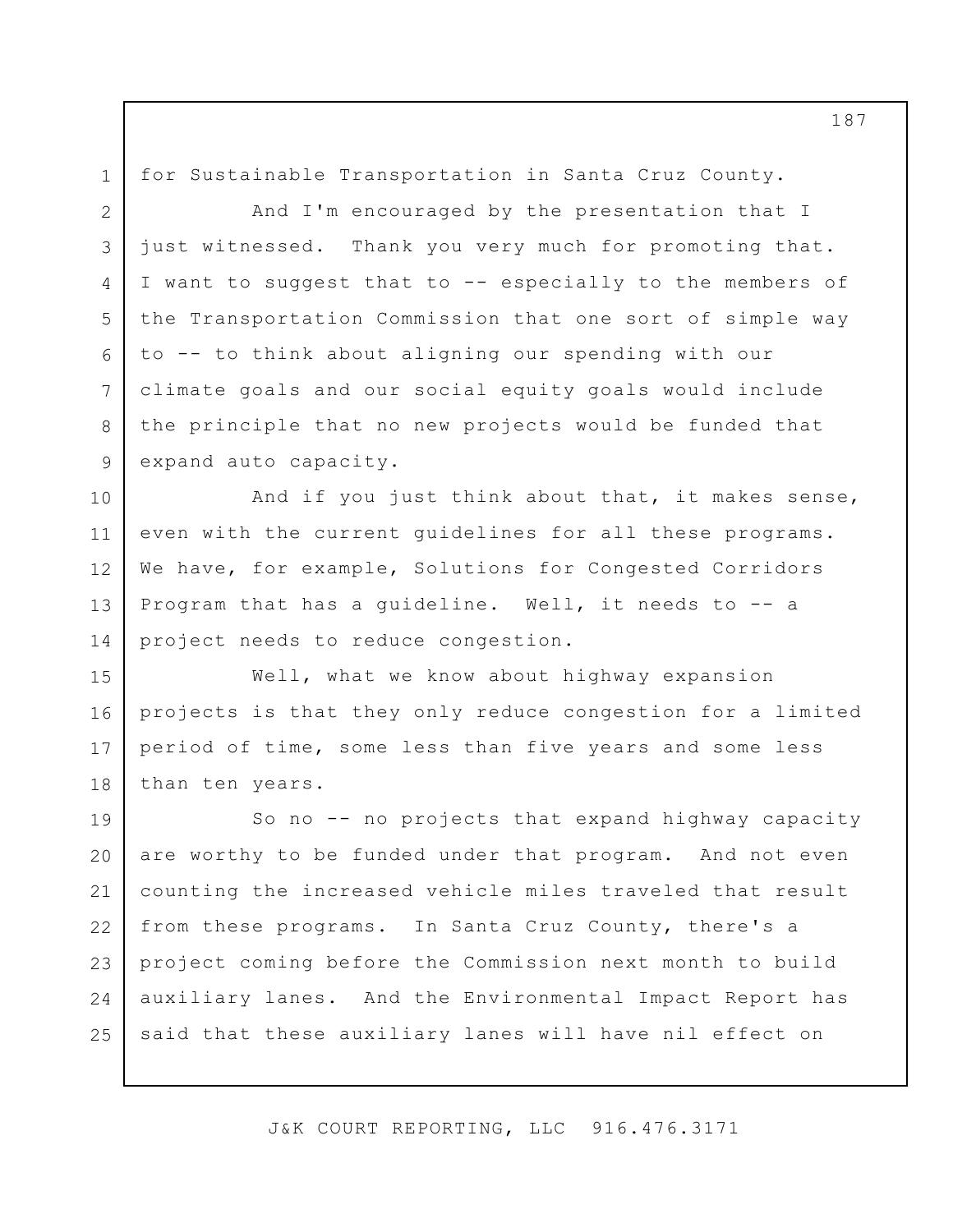reducing congestion, but that they will raise greenhouse gas emissions by around 25 percent.

They will not have any benefit to safety on the highway. According to the Environmental Impact Report, the accident rates will remain the same before and after the project.

7 8 9 10 11 12 13 14 15 16 17 18 19 20 21 So why are -- why is this project coming before the Commission for funding? It's only because there's a sort -- a sort of political misunderstanding that, expanding highways actually benefits the public. And it's up to the Commission to give the signal that that's really not the case. It's just fooling the public. In this case, fooling the mostly 80 percent Latino population of Watsonville, that somehow putting these auxiliary lane in is going to benefit them. It comes instead at a real cost of a project that would benefit commuters, which is buses on the shoulder of the highway. The State of California Legislature passed a bus-on-shoulder legislation just for Santa Cruz and Monterey County. And instead, we're not going to have buses on the shoulder. We'll have them stuck in auxiliary lanes according to the plan.

22

1

2

3

4

5

6

Thank you very much.

23 24 25 CARB BOARD CLERK SAKAZAKI: Thank you. So Pat Holland, I still cannot unmute you. So I'm not sure if you are -- if you can call the call-in number on screen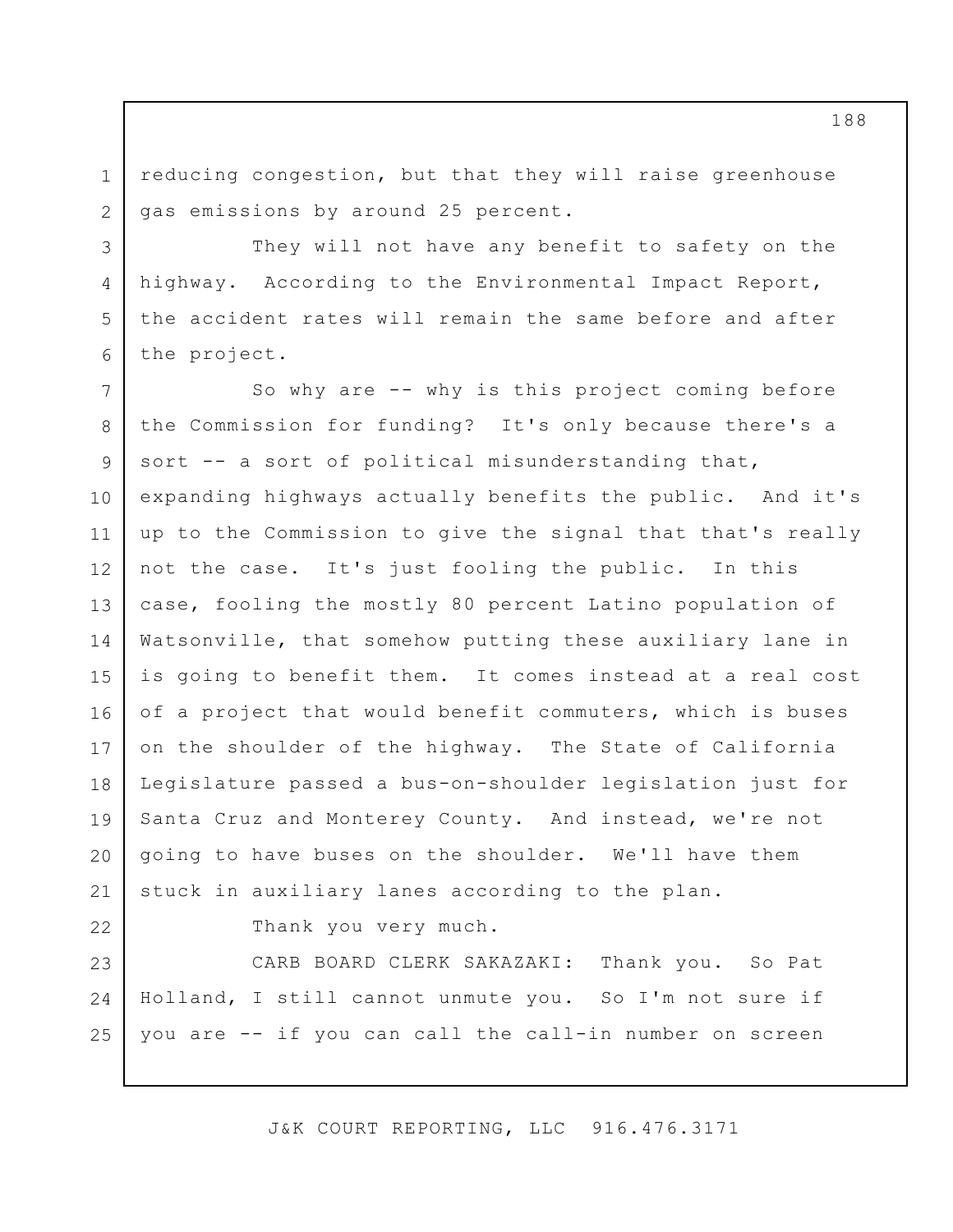right now with access code and dial star nine, if you're on the line right now. Dial star line. If you can't, unfortunately, I don't have a way to unmute you.

1

2

3

4

5

6

7

8

9

So I'll just give it a couple seconds so you can call in here and use the access code.

So, if not, Madam Chair, that concludes our list of speakers for this item. We'll go ahead and move on. Thank you.

CARB CHAIR NICHOLS: Thank you.

10 11 12 13 14 15 16 17 18 Now, to pull it back, because we still have another item on the agenda for today. And I think we need to talk about how to proceed on this item and to have a full discussion on it without impairing our ability to do Item 3 or we're going to have to make a decision as a group that we could move the third item to another day. I'm quite reluctant to do that, because it's -- although it's not the same, it's related in terms of another forum in which we are working together.

19 20 21 22 23 24 25 So I'm -- I'm curious. Maybe I will actually ask staff to comment on this point as to -- as to what to do, because we are scheduled to go only until 3:00. And I know that there are Board members who have a hard stop at that point and we do want to make sure that we have a chance for everybody who's here to have a discussion. So maybe without -- without going to the Board at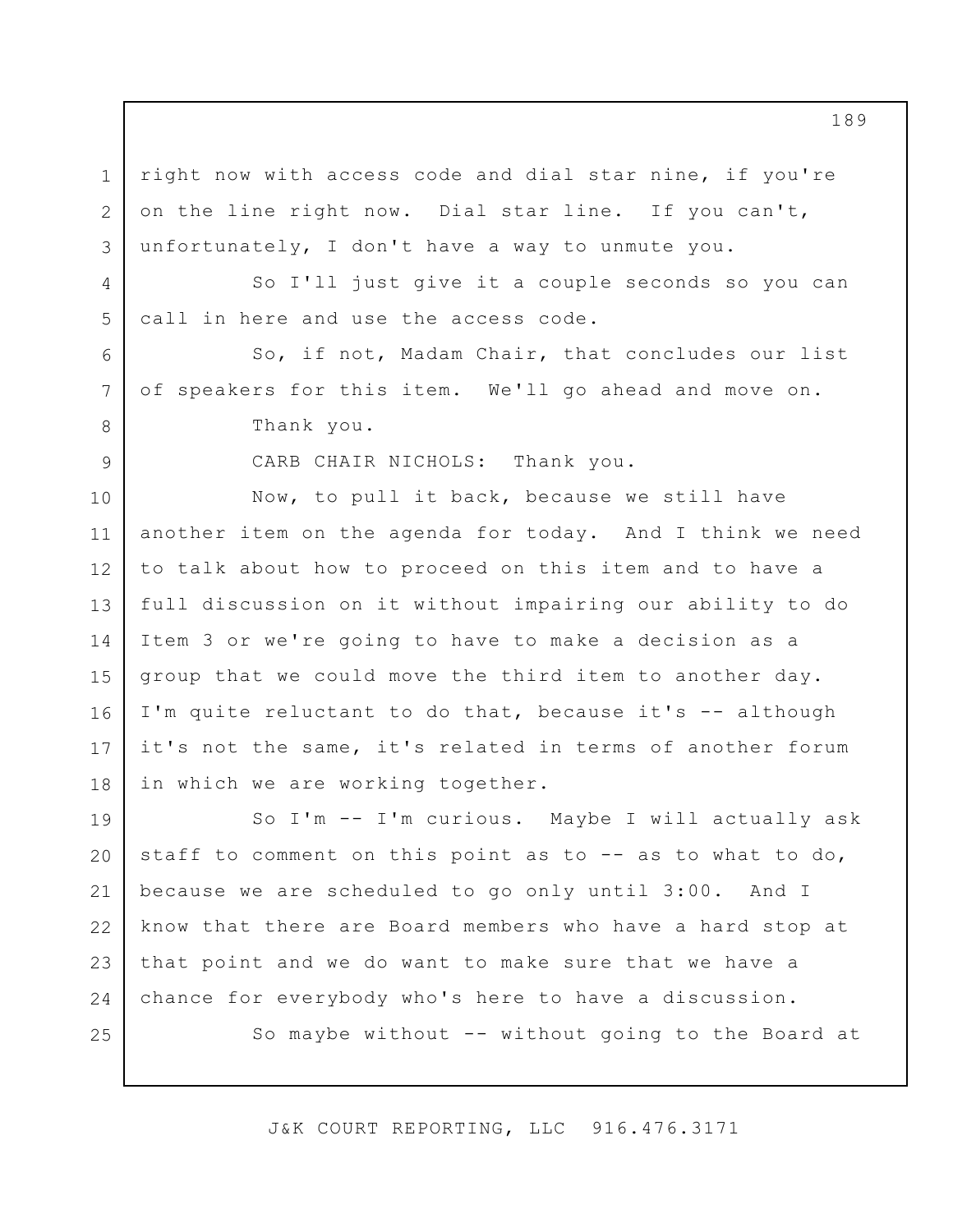the moment, I can just ask whether we have any options in terms of Item 3 at this point.

Richard.

1

2

3

17

18

19

25

4 5 6 7 8 9 10 11 12 13 14 CARB EXECUTIVE OFFICER COREY: Yes, Chair. One option, as you noted, is to -- and I see -- and our sense is a number of folks both with respect to Commission or Board discussion there -- that that's going to take some time. So with respect to the third item, it could be shortened or we could push back to a future agenda item, because I know that you do want to reserve some time for summary at the end. So really those are the two strategies here, keep the item and request that it be moved along pretty efficiently or punt to the meeting in spring.

15 16 CARB CHAIR NICHOLS: Yeah, that's what I -- what I thought. Thanks for confirming.

I'm going to -- I know Joe Lyou has his hand up, but I'd like to defer for the moment to Chair Norton and see what -- what you would like to do.

20 21 22 23 24 CTC CHAIR NORTON: My feeling is that we move forward with this item and postpone 3, because I think putting the CAPTI discussion together with the three organizations I think it was -- it was important to have it today.

So  $--$  but I  $--$  but in terms of my comments on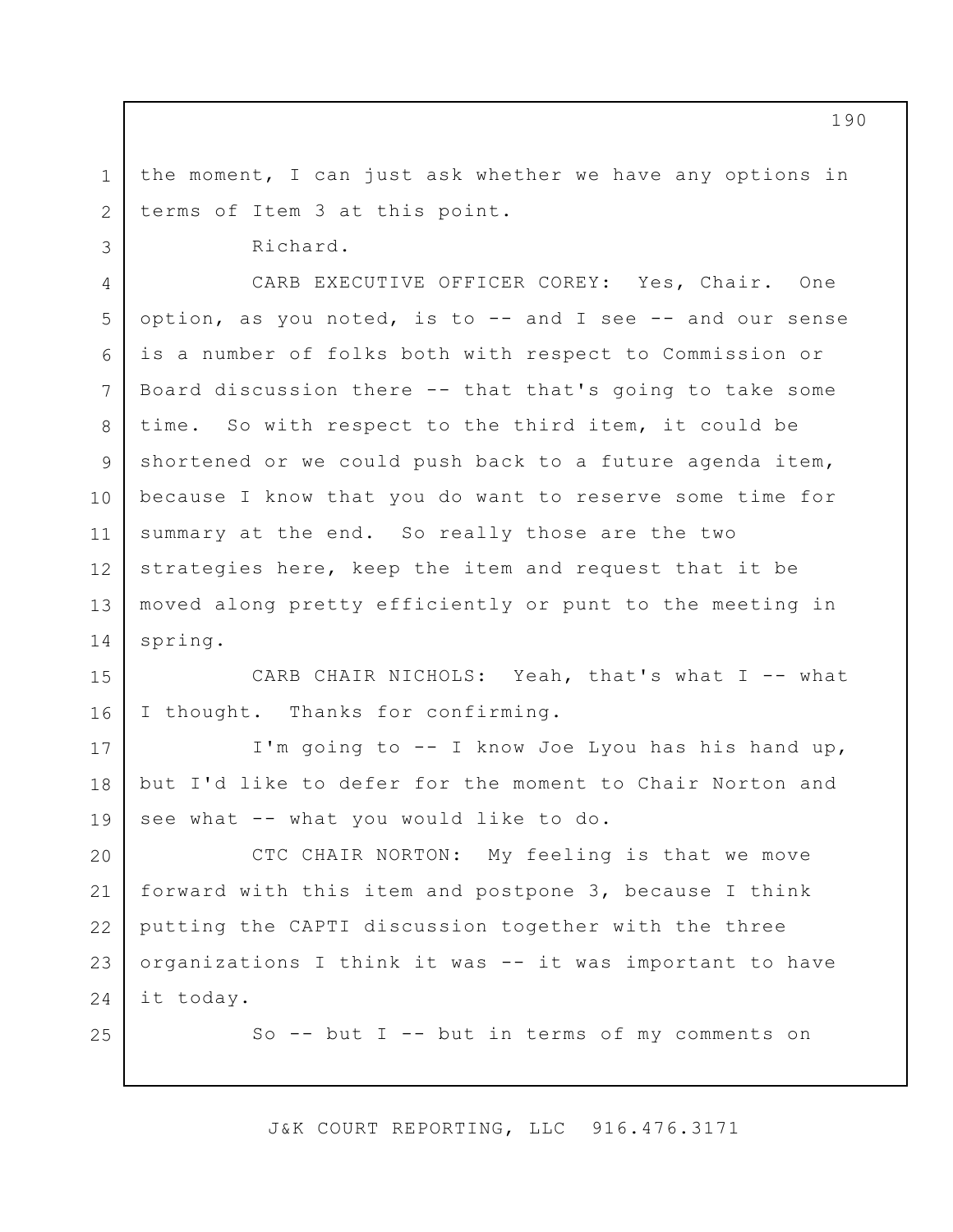this, I just did want to make sure we had a chance to thank Darwin and thank the process. I think this is very timely and being able to sort of show your work and look at what you see as moving forward. I think it's also, as I talked about in my comments, very important that we are highlighting the need for a federal partner and what that federal partner needs to do to get us to some of these benchmarks.

1

2

3

4

5

6

7

8

9 10 11 12 13 14 15 16 17 18 19 20 I would also like, as Darwin was talking about, the goals of working on the economy and fix it first as well, as -- and Secretary Kim mentioned this. I'd like to hear a little bit more about how the private sector is becoming involved in the public comment part of this and to look at what Hasan had put together in terms of data about where trips are going and what's happening with telecommuting, maybe not affecting the trip to and from work, but telecommuting increasing VMT other places. That's something that we hadn't heard before. And I was wondering if you had been coming up with that in the analysis that you're finding with CAPTI as well.

21 22 23 24 25 CARB CHAIR NICHOLS: Yeah. That's a very -- a good question. Okay. Let's just leave it that we'll assume that we're moving Item 3 then till -- till the next time that we're able to meet and I'll ask for a response to your -- to your question.

J&K COURT REPORTING, LLC 916.476.3171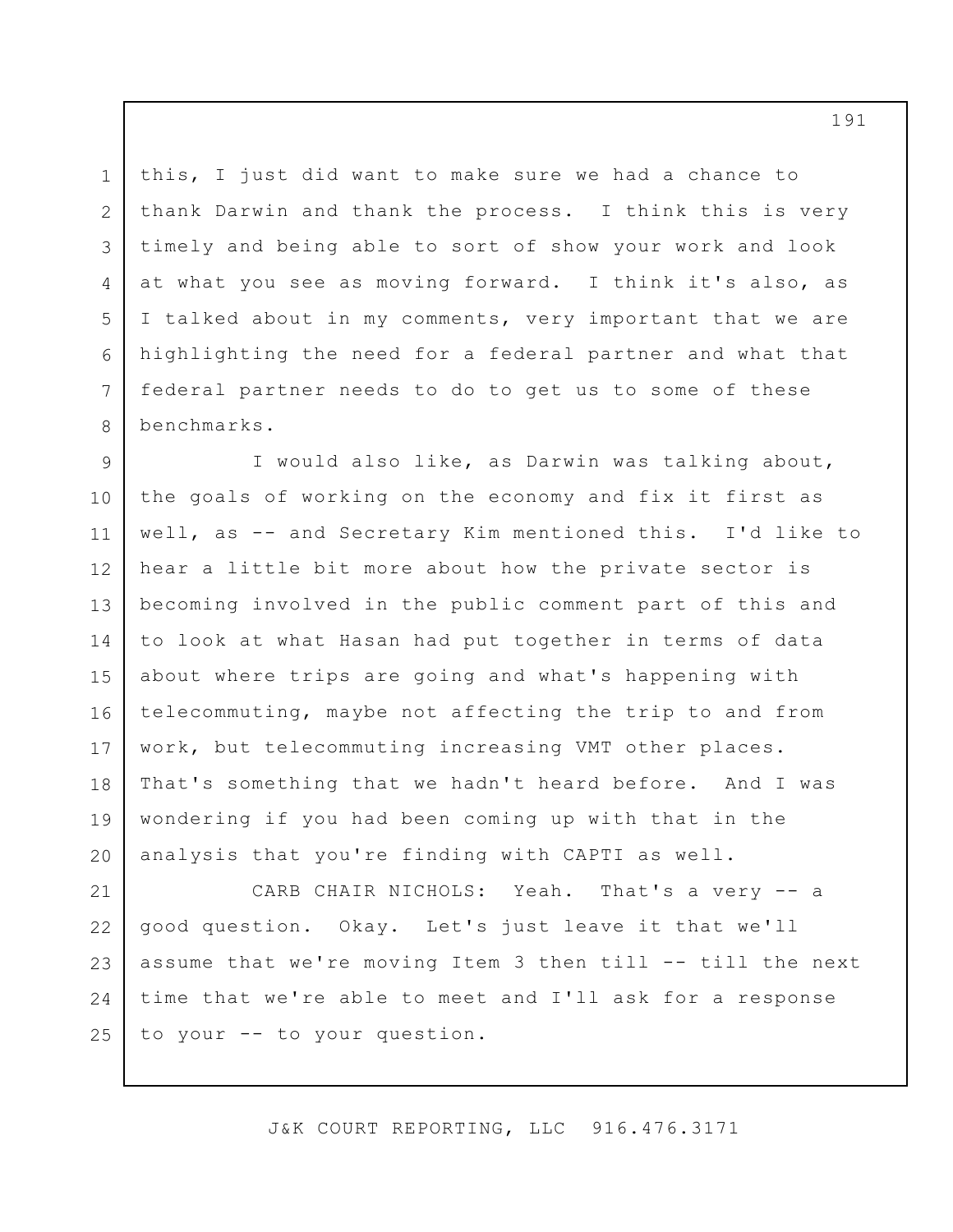CalSTA DEPUTY SECRETARY MOOSAVI: Great. Thank you so much, Chair Nichols, and thank you so much, Chair Norton, for those questions. As one of the co-presenters of the item that is now being tabled, the next item, happy to come back at a future meeting and discuss the housing(inaudible). And, you know, thanks for making the time for this discussion here, today.

1

2

3

4

5

6

7

25

8 9 10 11 If I may, Chair Norton, before getting to your points, I'd like to also address some of the points -- or questions that were raised by some of the public comment. And I'll kind of address all of it together.

12 13 14 15 16 17 18 19 20 21 22 23 24 Just as a point of clarification, before we dive into this, and apologies for, I think -- looking back, it looks like this wasn't made incredibly clear on my end. But we are currently in the process of drafting an action plan. We don't yet have an actual action plan, which is why we're a little short on actions. You know, we're hoping to have a plan released in early 2021 that will kind of detail out some of the -- the specific details of how we actually get there, drawing on some of those potential actions that our -- that our stakeholders raised, and obviously additional things beyond it as well. I just want to put that out there and make -- make that clear.

Your point, Chair Norton, about engagement in

J&K COURT REPORTING, LLC 916.476.3171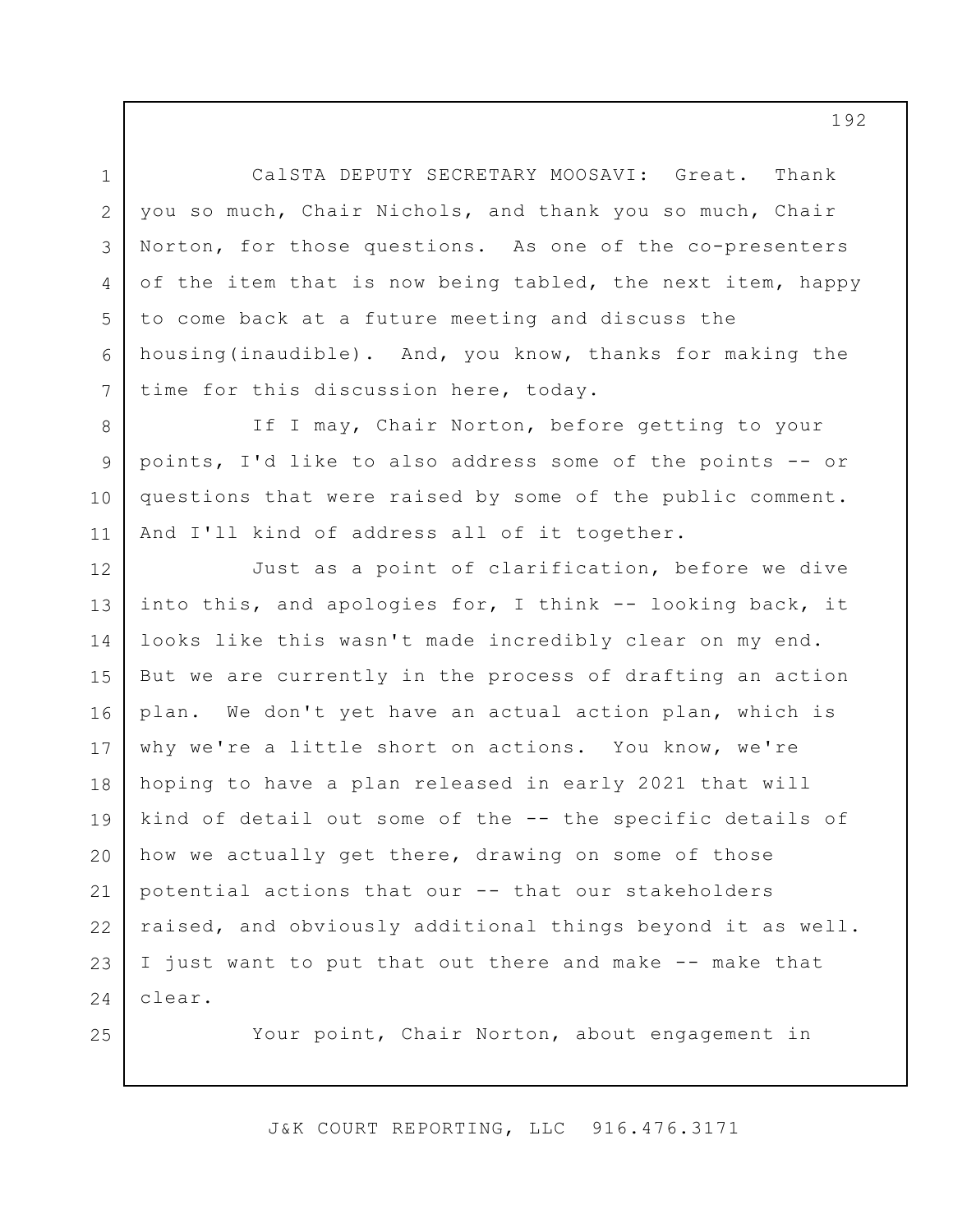that process, you know, we're -- we're certainly interested in hearing from you all as to who beyond who we're already engaging needs to be engaged from a private sector and business community standpoint. We have -- do have in our stakeholder list various representatives of local business communities, such as local chambers and business associations across the state that -- that have traditionally kind of engaged in the transportation space.

9 10 11 12 13 14 But as we kind of  $-$ - you know, I think one of the challenges with this work is that it does take partnerships with new sets of stakeholders as we try to expand the type of work that we do. And so, you know, very much welcome input on how we can improve our engagement there.

15 16 17 Very wholeheartedly agree on the federal partner front as we all sit anxiously as our -- at our phones to figure out what that partner looks like.

(Laughter.)

1

2

3

4

5

6

7

8

18

19

CTC CHAIR NORTON: Absolutely.

20 21 22 23 24 25 CalSTA DEPUTY SECRETARY MOOSAVI: And that will be something regardless of that outcome that we'll be looking to incorporate in this plan is, you know, how do we leverage not just our State resources, but opportunities at a federal level, particularly around recovery. And as it relates to transit agencies, I think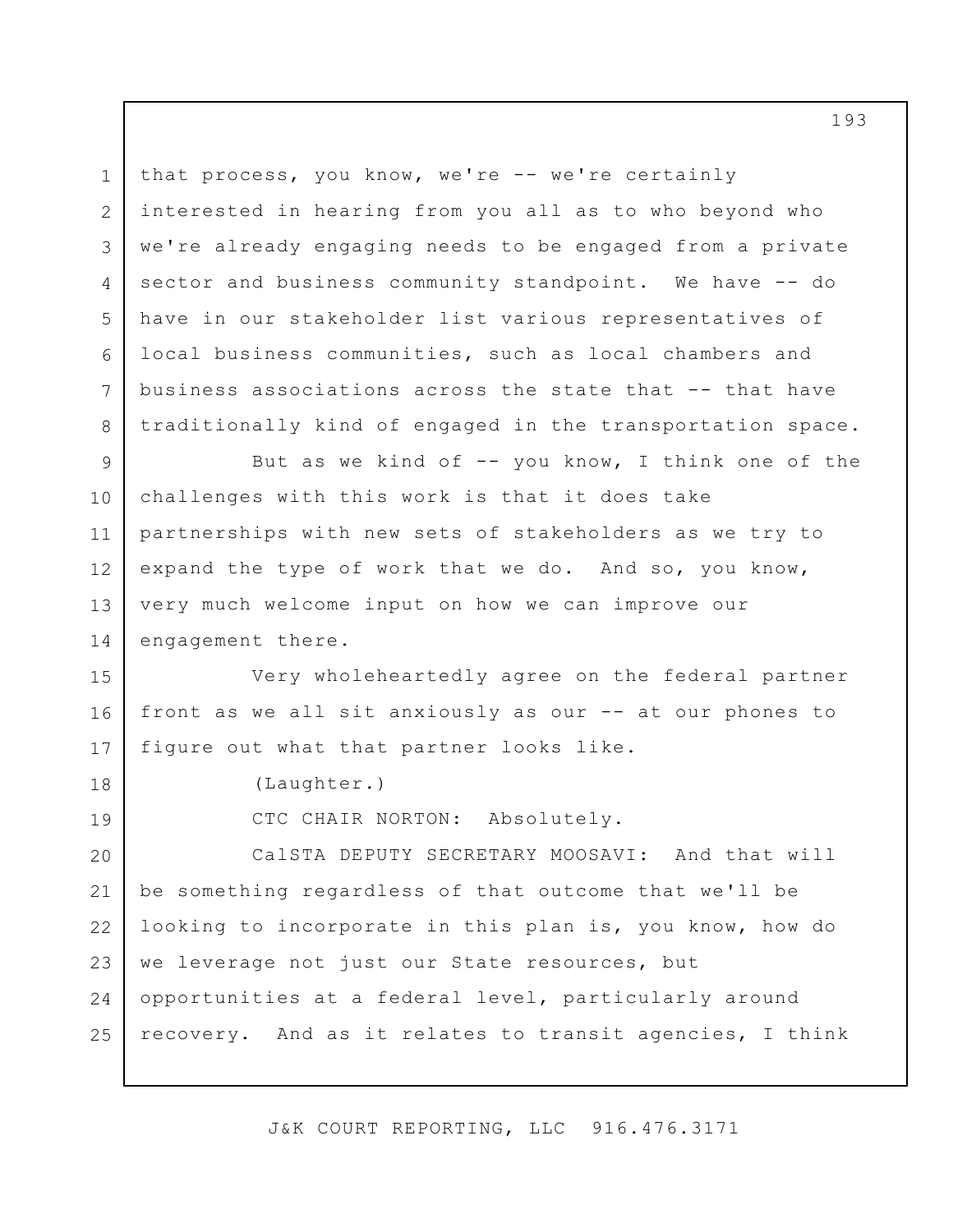there's some spaces there that there's a lot of stakeholder input that's important.

3 4 5 6 7 8 9 10 11 12 13 14 15 16 And then to your -- your final point about kind of telecommuting and changes in patterns, I think, you know, yes we're very much thinking about and looking at all those trends as we look at this plan. It's, you know, frankly probably one of the most difficult things with timing of this kind of work is to project and predict what the future will look like. But I think the way we're - we're eval -- or we're approaching this is, you know, this is an effort to help shape what the future looks like, and -- and, you know, try to create pathways out of the situation we're in to build a more equitable future that addresses climate, you know, starting with, you know, the current moment we're in as kind of the baseline and the patterns that exist right now.

17

1

2

And, yeah, I hope that answers your question.

18 19 20 CTC CHAIR NORTON: Yeah. Thank you so much. And we look forward to working with you as this process moves forward. Thanks for being such a great partner.

21 22 CalSTA DEPUTY SECRETARY MOOSAVI: Great. Thank you.

23 24 25 CARB CHAIR NICHOLS: Okay. I'm going to call on Joe Lyou finally. Joe, you can take your hand down now. CTC COMMISSIONER LYOU: Thank you. Oh, yeah, I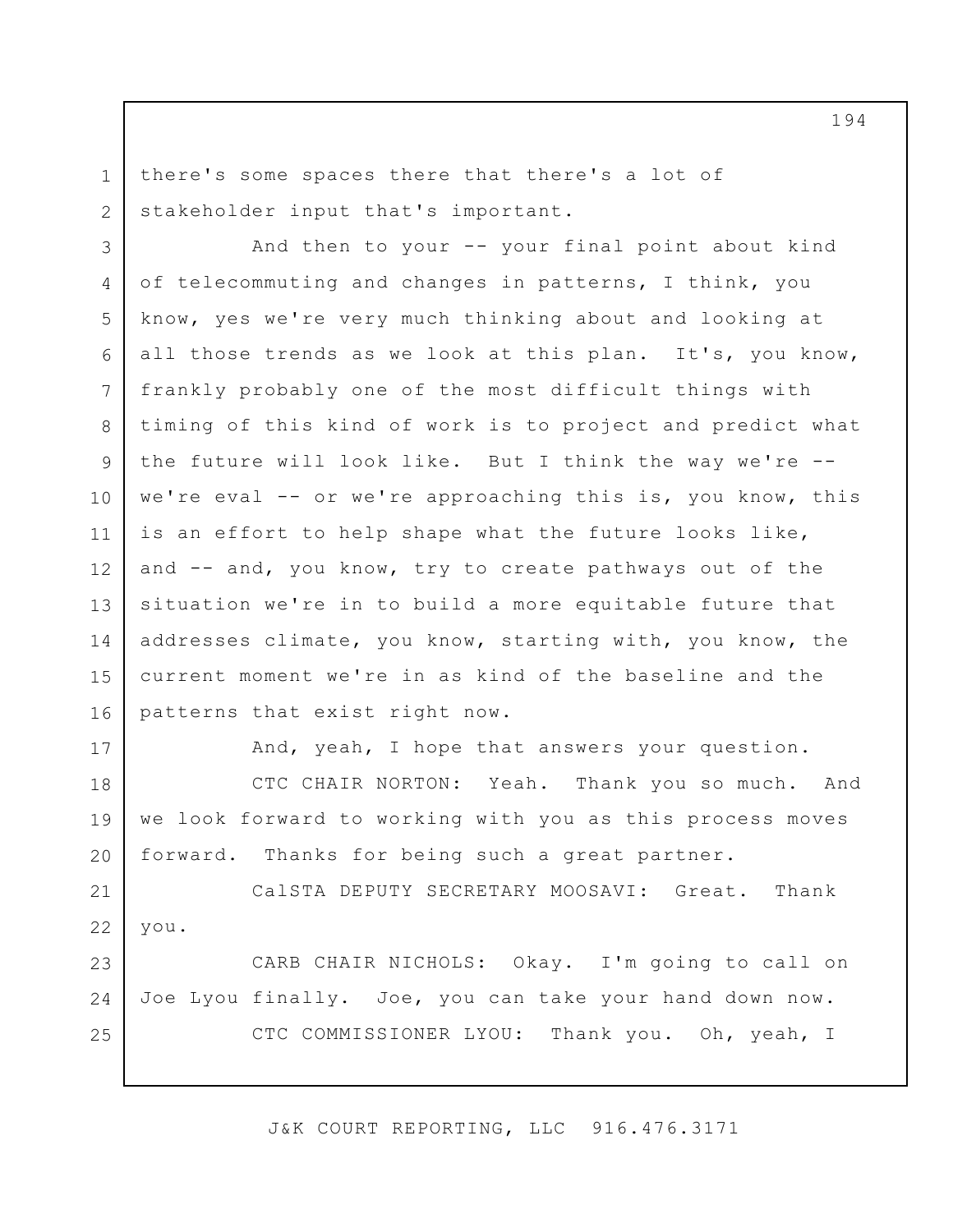guess I have to figure out how to do that. You did it for me. That's -- so thank you.

1

2

3

4

5

6

7

8

9

10

11

12

Let me just -- I'm going to start off with thanking you, Darwin. And I know you didn't do this all by yourself. You had a lot of support from staff and from the people who you reached out to to get feedback. I want to thank all of them for putting this together. You have really covered a lot of bases here and you have hit on all the things that are important, as far as I can tell. So I'm very supportive of this. I think that the draft action items are good and would love to see them come forward and fleshed out with more specificity of course.

13 14 15 I do have, well, a minor criticism. I'm not enamored with the acronym to tell you the truth, but that's -- that's very minor. I can get over that.

16 17 18 19 20 21 22 But I do have a question and a concern that's sort of a bigger picture issue that  $I - - I'm$  not even a hundred percent sure that it's exactly playing out this way, but it seems to play out this way for me. And that is the disconnect between what we say and what we want, and where we actually end up and what we do at the end of the day.

23 24 25 And, I mean, you're familiar with, you know, how this process works on the transportation side of things. And we go through this process. We establish guidelines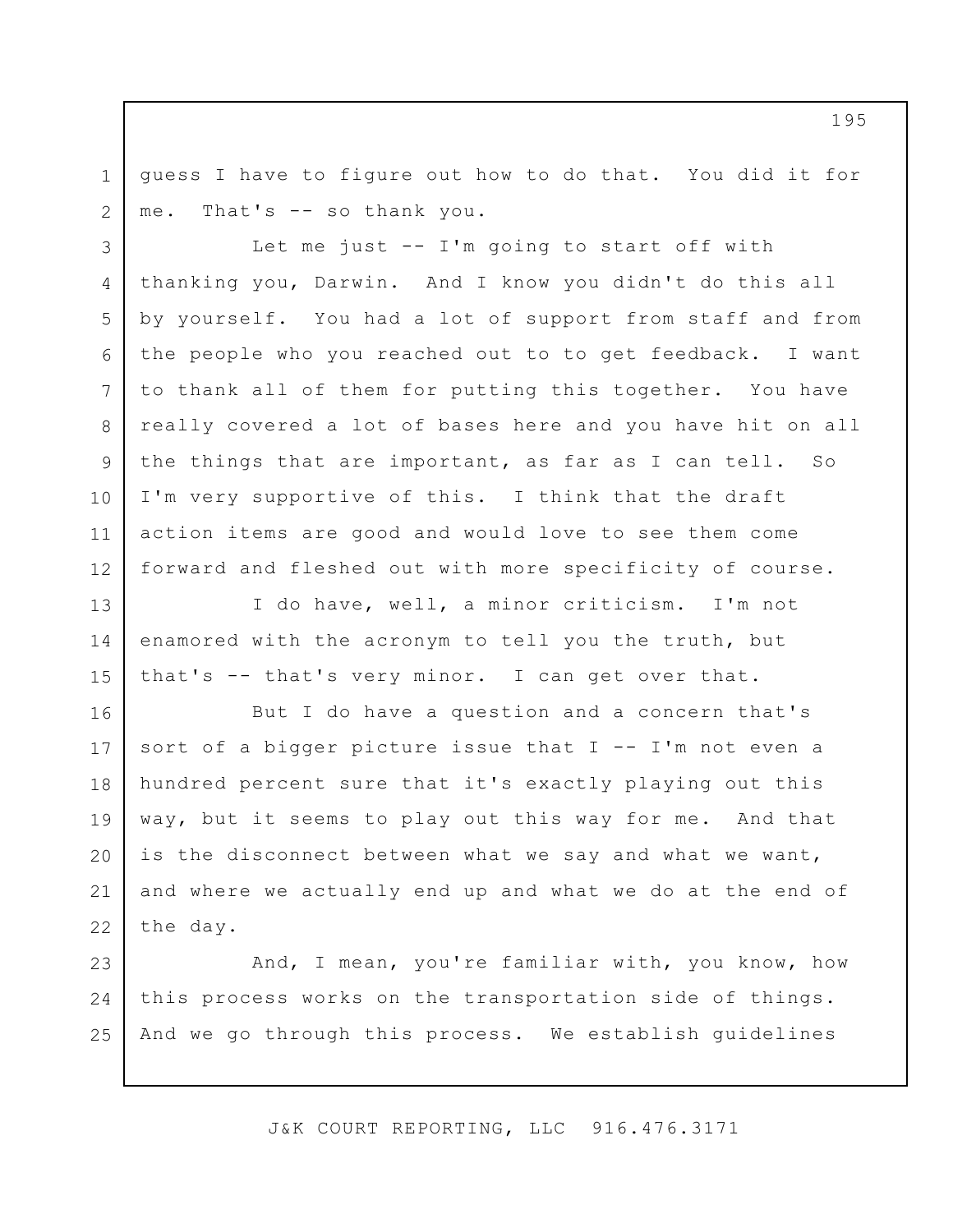and policies. We get applicants. We rank and prioritize them. And at the end of the day, sometimes I think we're moving forward with projects that aren't in line with the principles and the aspirations that we have.

1

2

3

4

5

6

7

8

9

10

And I'm concerned that this might be a flaw in the process, that there is no point in which we stop, take a look at the overall picture of what we're at -- you know, awarding, prioritizing, and allocating money to. We don't reassess it at any point in that process and then revise our decisions before moving forward.

11 12 13 14 15 16 17 18 19 20 21 22 23 And I'm kind of wondering if this has come up or if you've thought about this in any way, shape or form, and whether you think that there needs to be a part in the process, and perhaps even at the Air Resources Board too, before they move forward with a regulation or incentive program or, you know, enforcement activities, whatever they're doing. I know they approach the world a little differently from how we do here at the Commission. But do we at the Commission need to have places in the process where we take a step back and say, okay, is this in line with all of these wonderful goals and priorities that we we've established, as well as the Governor's Executive Orders?

24 25 CalSTA DEPUTY SECRETARY MOOSAVI: Thank you, Commissioner Lyou, for that. And I a hundred percent

J&K COURT REPORTING, LLC 916.476.3171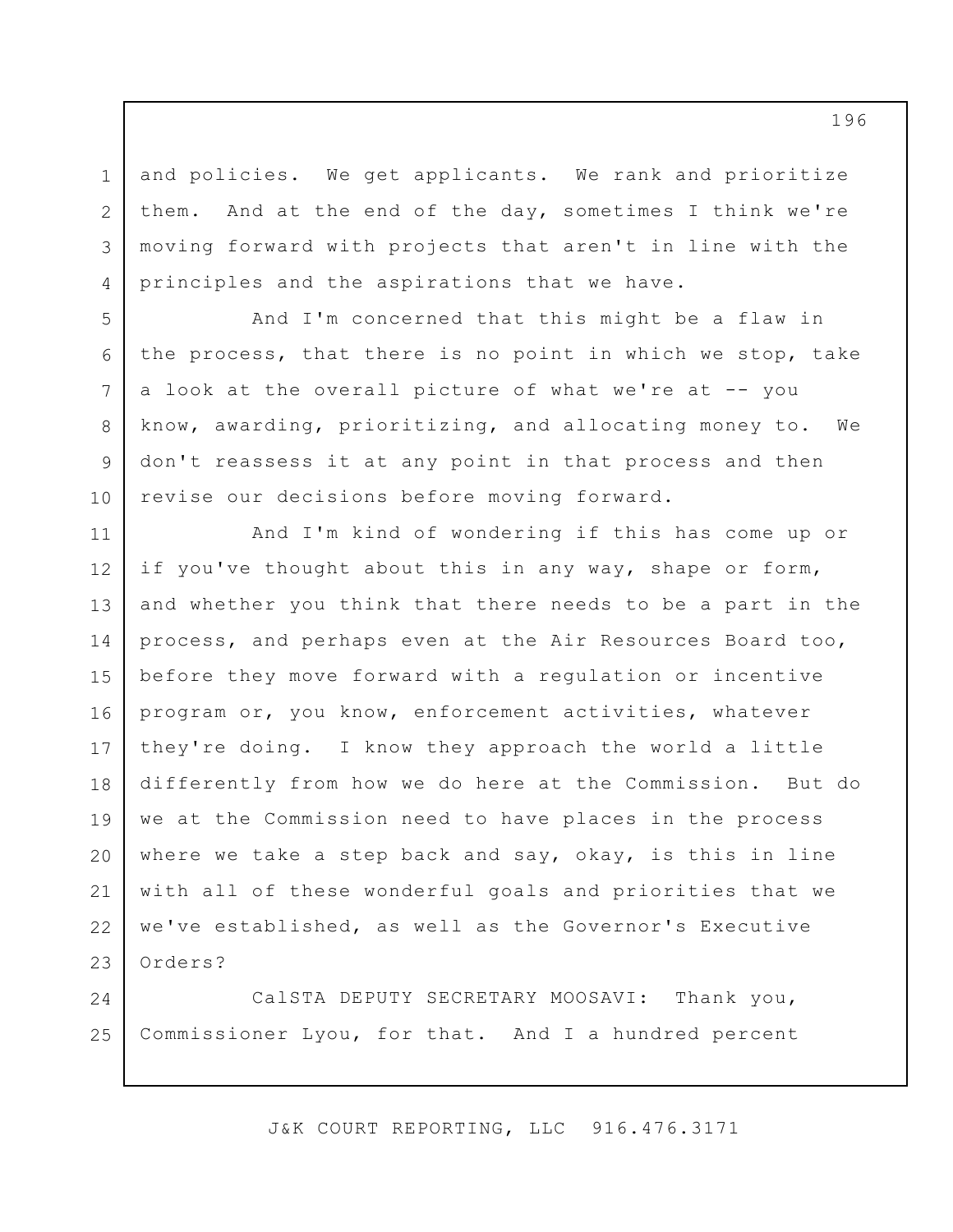1 2 3 4 5 6 7 8 9 agree with you that that is a critical part of the process. And, you know, I -- to me, this actual creation of the action plan can be that process, you know, in terms of coming up with where we go next and how we actually make -- make these things happen. You know, I think it's very critical and important to reflect on -- on, you know, why the pipeline of projects looks the way it does now, you know, what -- what is or isn't working in -- in influencing it.

10 11 12 13 14 15 16 17 18 And this is why I spoke earlier about the importance of planning. I think there's frankly only so much the Commission can even do from a programming standpoint. If we're not helping support our local and regional governments in being able to pursue and create projects that really meet what we're asking them to be able to do at the end of the day. And the list of barriers and challenges there are rather complex and different depending what you're talking about.

19 20 21 22 23 24 25 You know, I mentioned one set around pricing and legislative barriers there, for example, you know -- you know well a lot of the challenges around related infrastructure. And so I think we need to be looking at that entire process and not just the point in time of programming in trying to think about how we get to the outcomes that we're looking for. But, you know, very much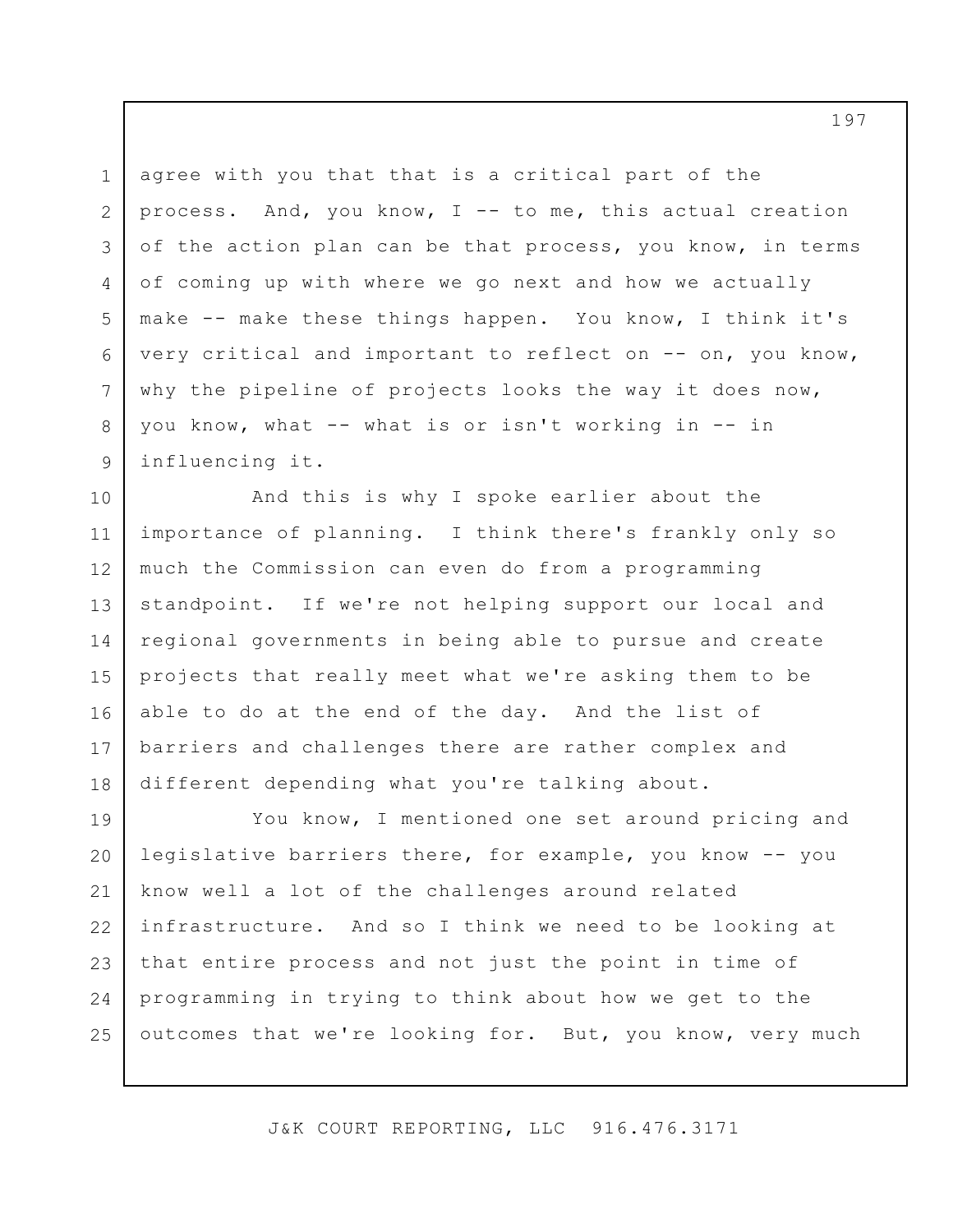1 2 3 4 5 6 am interested in working with you al on that point of reflections, if you, and certainly don't want this to be yet another set of kind of ambitious actions that we put out there that we can't really kind of realize or have outcomes that match the level of ambition that we say we want to reach.

So looking forward to partnering with you all to figure out how to -- how to bring those pieces together.

7

8

9 10 CARB CHAIR NICHOLS: Okay. Let's hear from next is Hector De La Torre.

11 12 13 14 15 16 17 18 19 20 21 CARB BOARD MEMBER DE LA TORRE: Thank you. Thank you, Darwin. I really appreciate what I said at the beginning, that we're actually on the cusp of having an action agenda for our meetings. It's been way to long. That's not a reflection on you. It's a reflection on us. And so I very much just want to -- want to weigh in and say, I look forward to seeing what you guys put together with CARB staff and your staff to bring this back in the spring to our next joint meeting, where we actually get homework assignments for each of our agencies to go and make it happen.

22 23 24 25 I think that's the whole point of the legislation that created this biannual effort between us. And so I'm very much looking forward to having something that we can react to, and then vote on, and, you know, take -- take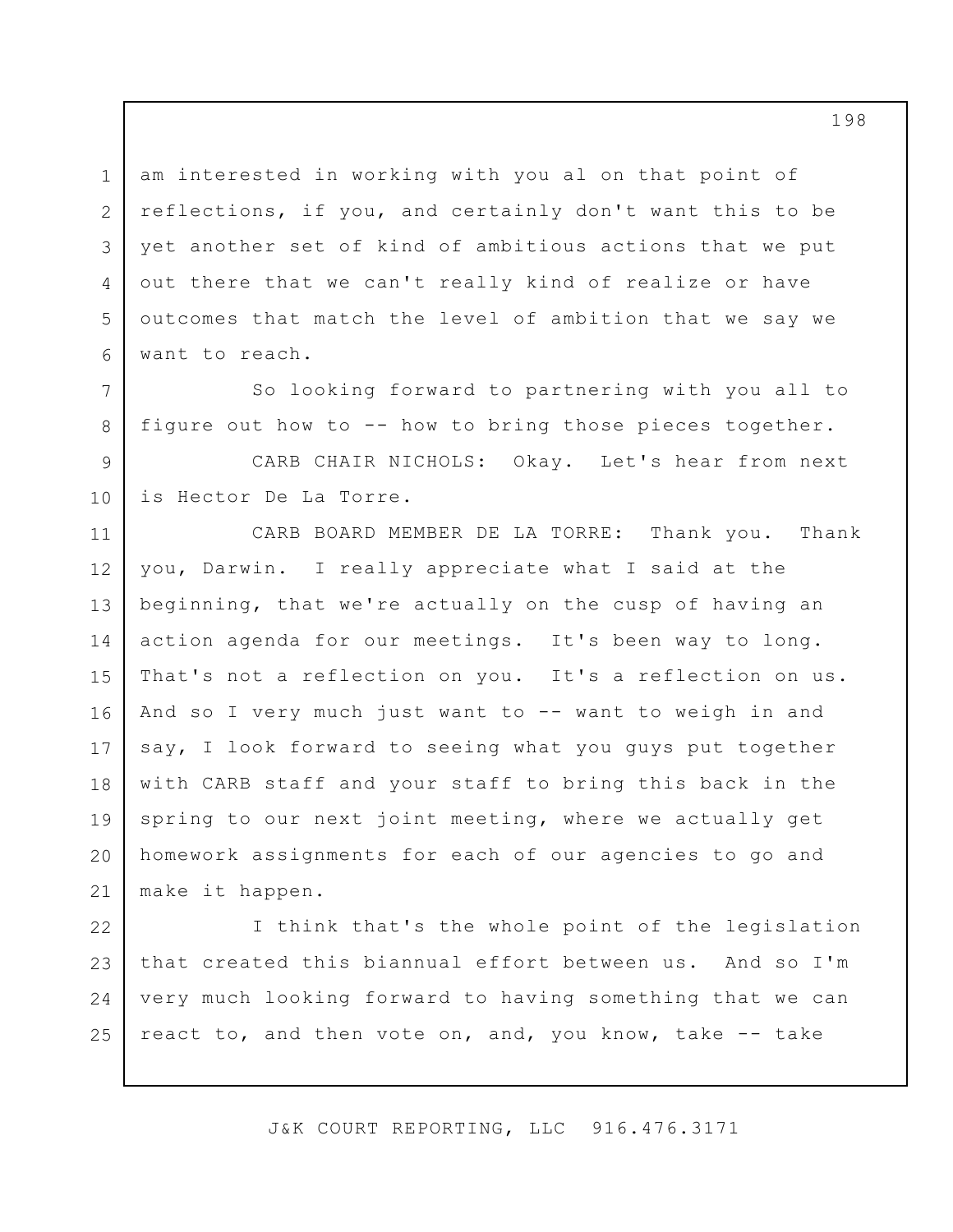1 our respective projects and go make them happen.

So thank you very much. And I just wanted to weigh in on looking forward to next meeting where we actually get this done.

Thank you.

2

3

4

5

6

7

CARB CHAIR NICHOLS: Great. Barbara Riordan is next with her hand up.

8 9 10 11 12 CARB BOARD MEMBER RIORDAN: Thank you, Madam Chair. I want to echo what Mr. De La Torre just said. I'm excited to see it after it's been for a final review and opportunity to go out and have public input and then come back to us.

13 14 15 16 17 18 19 20 21 One of the things that I wanted to underscore. This was an opportunity for me to see at least a recognition of rural areas. I represent rural areas. And as you pointed out, there are many Californias. And not everything is the same in the entire state, so I will be very interested to see what you are considering for those areas that we would call rural in California and how we can help them to achieve some efforts that -- that they're most interested in and will work in their areas.

22 23 So that's my input and I look forward to another chance to see this before us.

24 25 CARB CHAIR NICHOLS: Well, with regard to that, let's maybe focus in a little bit. Actually, I don't see

J&K COURT REPORTING, LLC 916.476.3171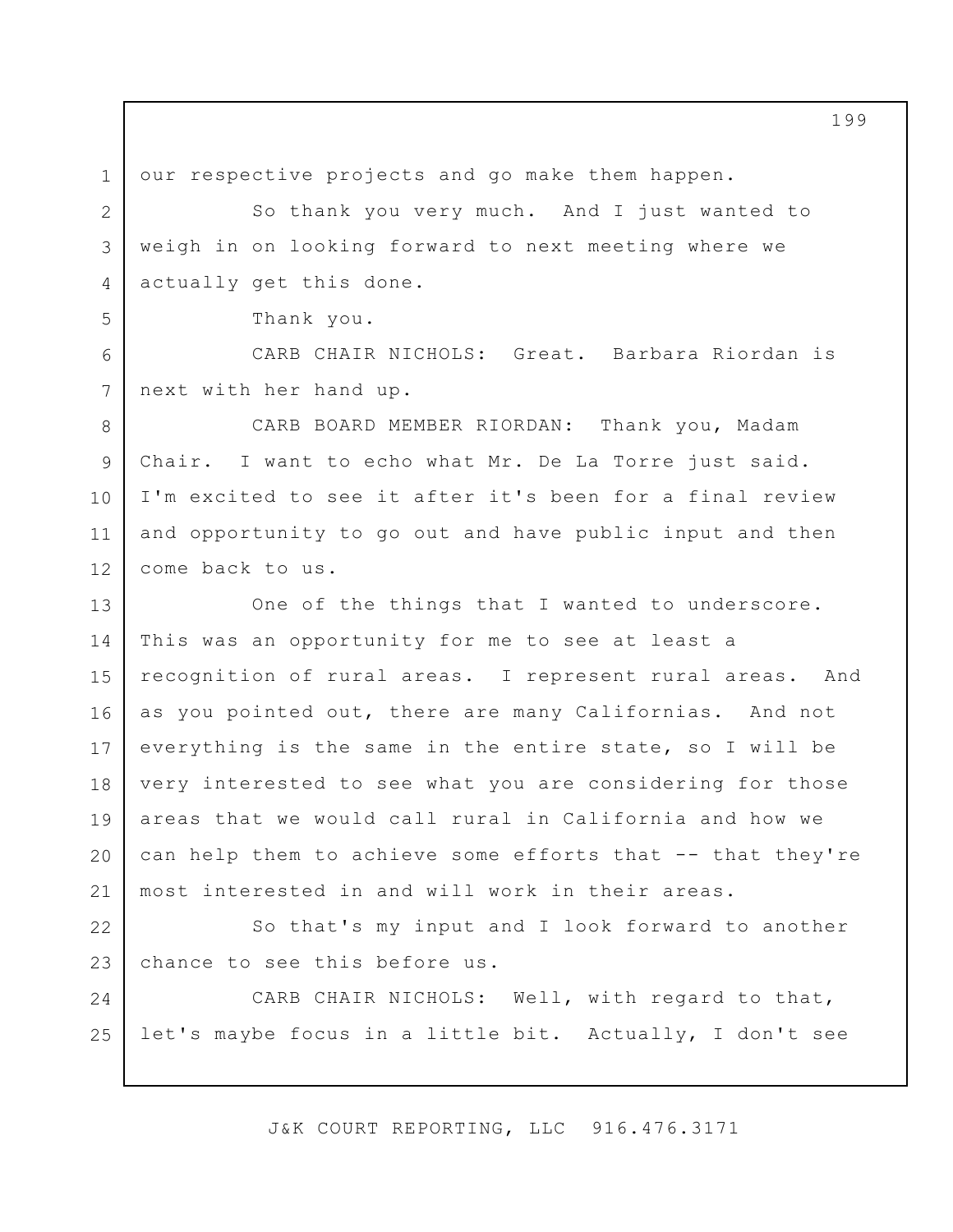3 any other hands at the moment. Although I'm sure there will be momentarily. But let me just say here that it seems as though what we've heard today, it really points the way to a specific plan that is actionable. I understand and appreciate the impatience of those who've been thinking that this should have happened a long time ago.

1

2

4

5

6

7

8 9 10 11 12 13 14 15 16 17 18 19 20 21 And, you know, I think that includes some of us as well. But at the same time, we have to recognize that we're starting from the base that we've got. And part of that is that -- and I'm not trying to deflect criticism here, but just to point out that the old pattern of dividing up responsibility and setting the agencies off almost in opposition to each other is one that stems from legislation that we all work with, and funding that we all have, the desire of various entities to, you know, have their own separate programs, that makes it harder to align, coordinate, jointly implement, et cetera, but also because this is a very brig state with big programs and projects, anyone of which would dwarf, you know, the whole entity of many other states.

22 23 24 25 It's seems as though we have to take these steps to actually work through the sometimes painful detail of the kinds of suggestions that we're -- that we were hearing today in the presentation.

J&K COURT REPORTING, LLC 916.476.3171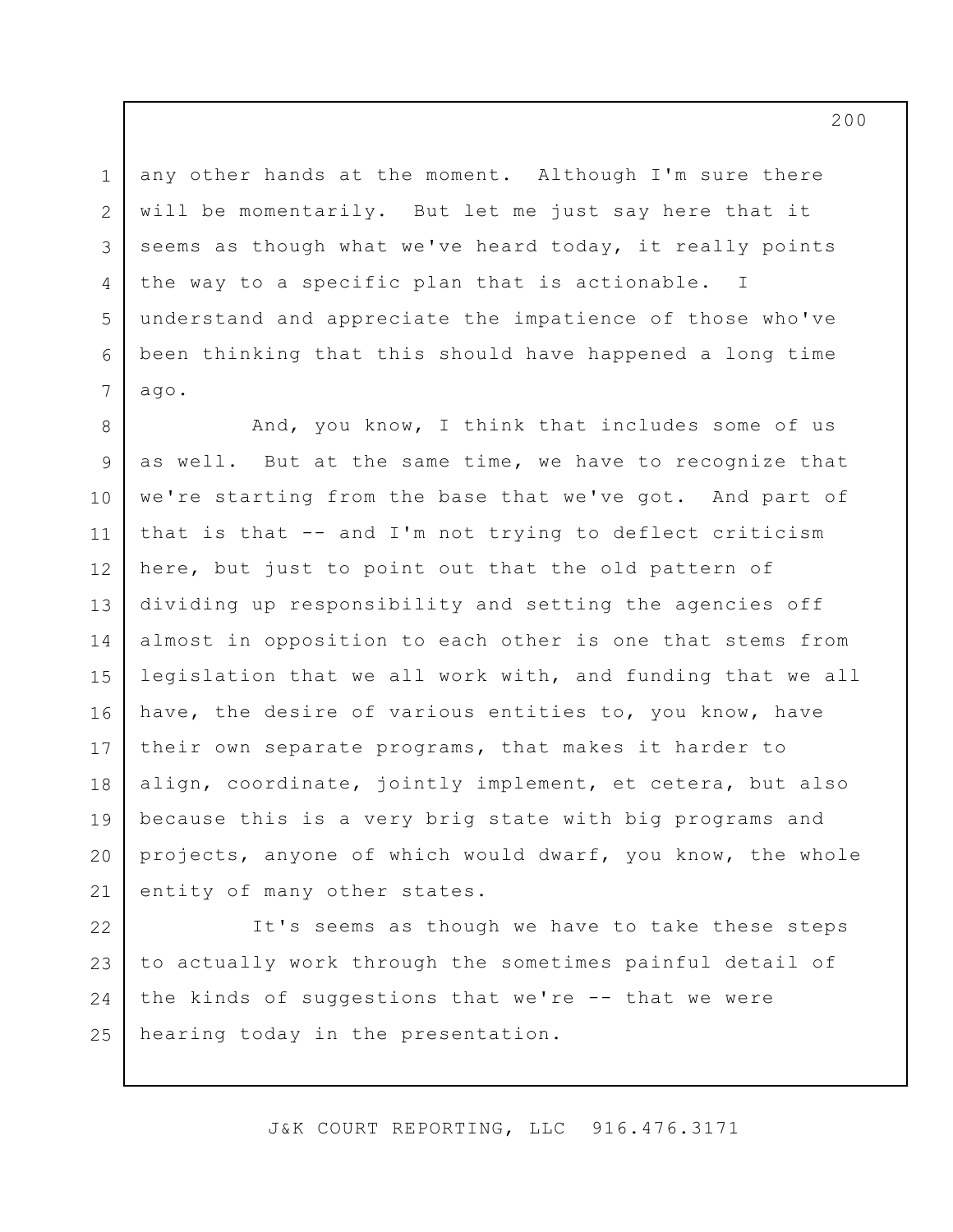1 2 3 4 5 6 7 8 9 10 11 12 13 14 15 16 17 18 19 20 21 22 23 24 25 So I think we're on a path, and I think it's a good one, but I'd like to maybe focus in on what we heard and find out from all the members of the Commissions, and Boards, and HCD whether you feel that they've covered it all. Are there any things that you think are missing? Are there any ideas that you would like to see evaluated further? Are there some items that seem to me to be particular -- seem to you to be particularly promising and may be able to be implemented faster than going through the full process? And maybe lastly, are people interested in having this plan which will, as I understand it now, be available as -- in a draft form at least early in 2021, come to this group and have that discussion, you know, in this kind of a setting, where we do have an opportunity to bring together all the interested parties and really make sure that we are, in fact, all aligning and moving our programs together. I'm just throwing that out in the hopes that this will provoke some further thoughts and comments from - from our group. HCD DIRECTOR VELASQUEZ: Well, let me -- let me jump in, Madam Chair, just -- CARB CHAIR NICHOLS: Please do. HCD DIRECTOR VELASQUEZ: -- just to say everything --

J&K COURT REPORTING, LLC 916.476.3171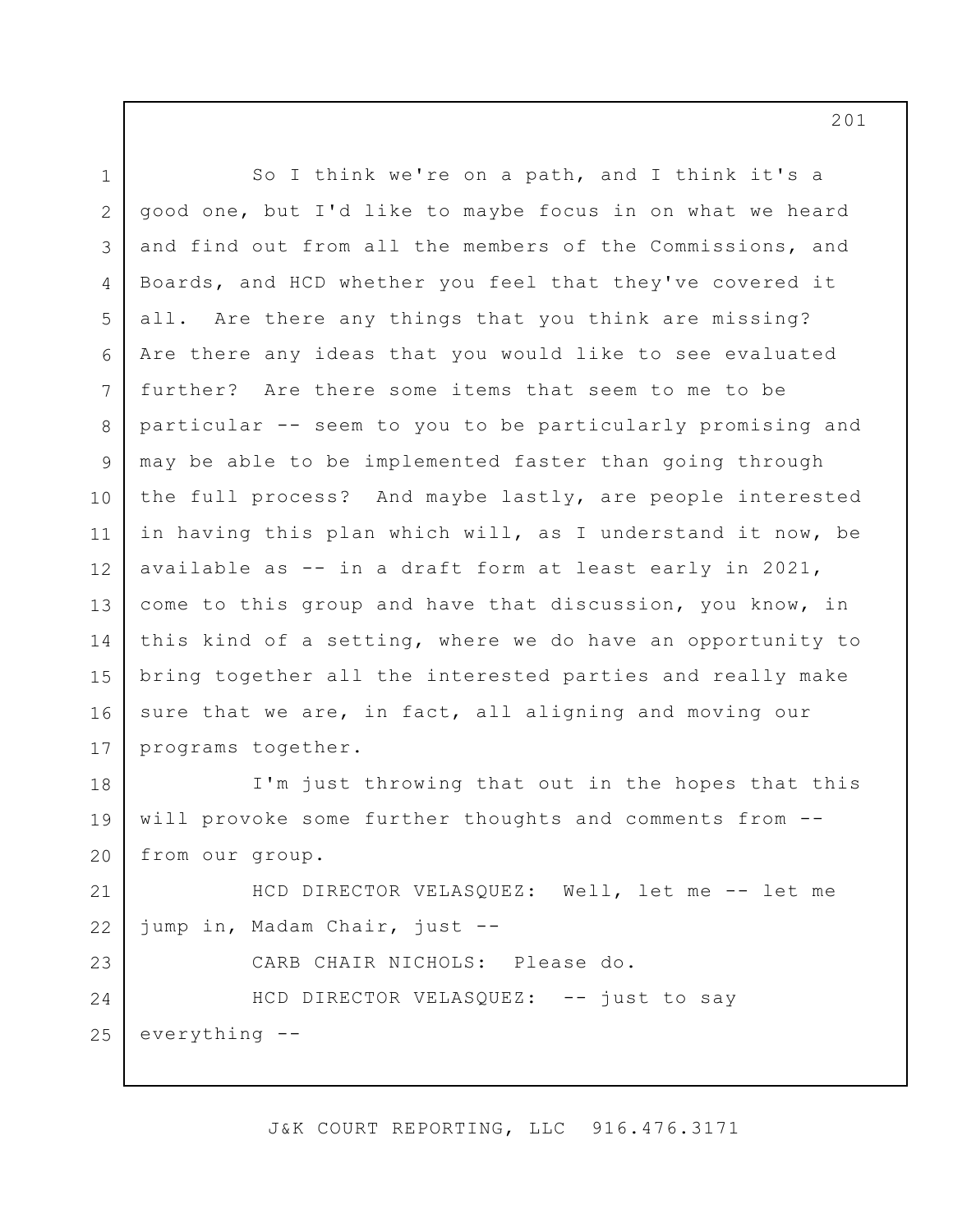1

CARB CHAIR NICHOLS: Help me out here.

2 3 4 5 6 7 8 9 10 11 12 HCD DIRECTOR VELASQUEZ: -- everything you said makes a lot of sense. I think also for what I'm observing in my very limited time here, the staff really -- all of our staff work behind the scenes really, really well, so when we come to these meetings, I think things are already kind of half baked, half cooked. And I think it's in thinking about the plan, and next spring, and the additional presentations, you know, it seems like a lot of progress can be made at the staff level, so that when we come back, we have some -- much more concrete actionable steps that we can take.

13 14 15 16 17 18 19 20 21 22 23 Just as an observation, you know, I worked in the Obama administration. When I was at HUD, I worked under both Shaun Donovan and Julian Castro. And it reminds me, as a matter of process, a lot -- a lot, I remember then the Secretary is looking for the low-hanging fruit. I remember attending a meeting with both Secretary of Transportation and Secretary of HUD in looking at the - really the way that the TIGER grants could align really well with Promise Neighborhoods. The Education Department was also involved in Choice Neighborhoods, big -- big place-based programs at HUD.

24 25 And I just -- I was just fascinated, as a matter of process, how, you know, sometimes we just find a way to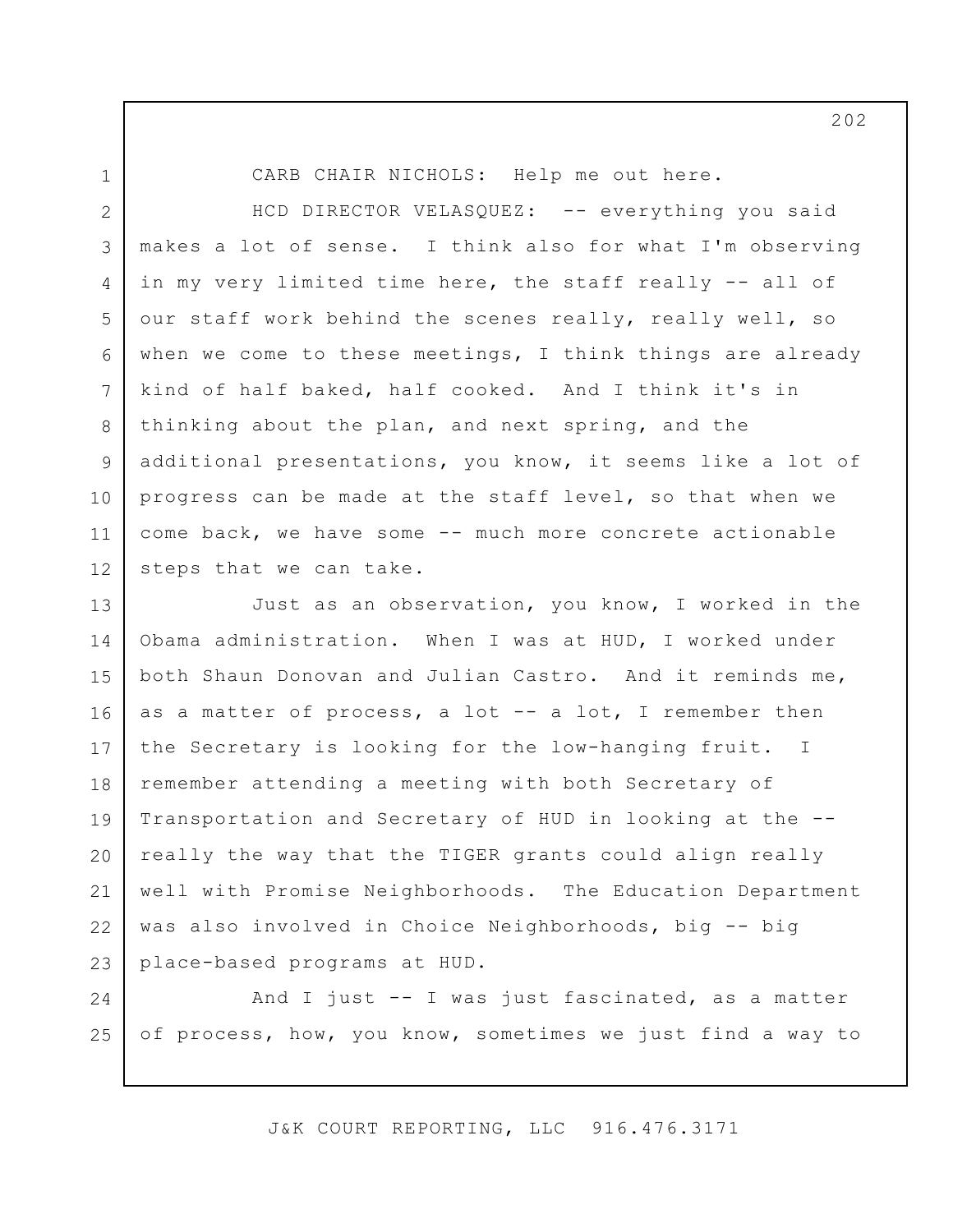really complicate things a lot more than what they are. It's just really finding a way. You know, what is the criteria for this -- what is the value set for these programs? What is the criteria for evaluating them? And just kind of beginning just putting three columns and begin kind of carving out what is possible and what is not. And I think I'm -- I'm just saying I think we have -- at the staff level, people that can do this in a very, very well and just come to these meetings to present it. And I -- I look forward for us to continue to look for that low-hanging fruit, maybe more than just low-hanging fruit.

1

2

3

4

5

6

7

8

9

10

11

12

13 14 15 16 But I think there's a lot of potential here. And the ideas arrived to these meetings in the future with just very concrete steps that we can take that we cannot affirm, okay, this is the right direction.

17 18 19 20 21 22 23 24 25 CARB CHAIR NICHOLS: Thank you for that. Yeah, I'm a kind of a visual learner myself, so I really like the idea of a chart for just that reason, as well as - because it really forces everybody to sort of think. And maybe that's something we could specifically ask to have the three groups work together on and present to all of us, and I'm not sure that it takes a meeting, but I am thinking about the fact that, you know, if  $I'm - -$  well, putting myself in the shoes of the -- the groups that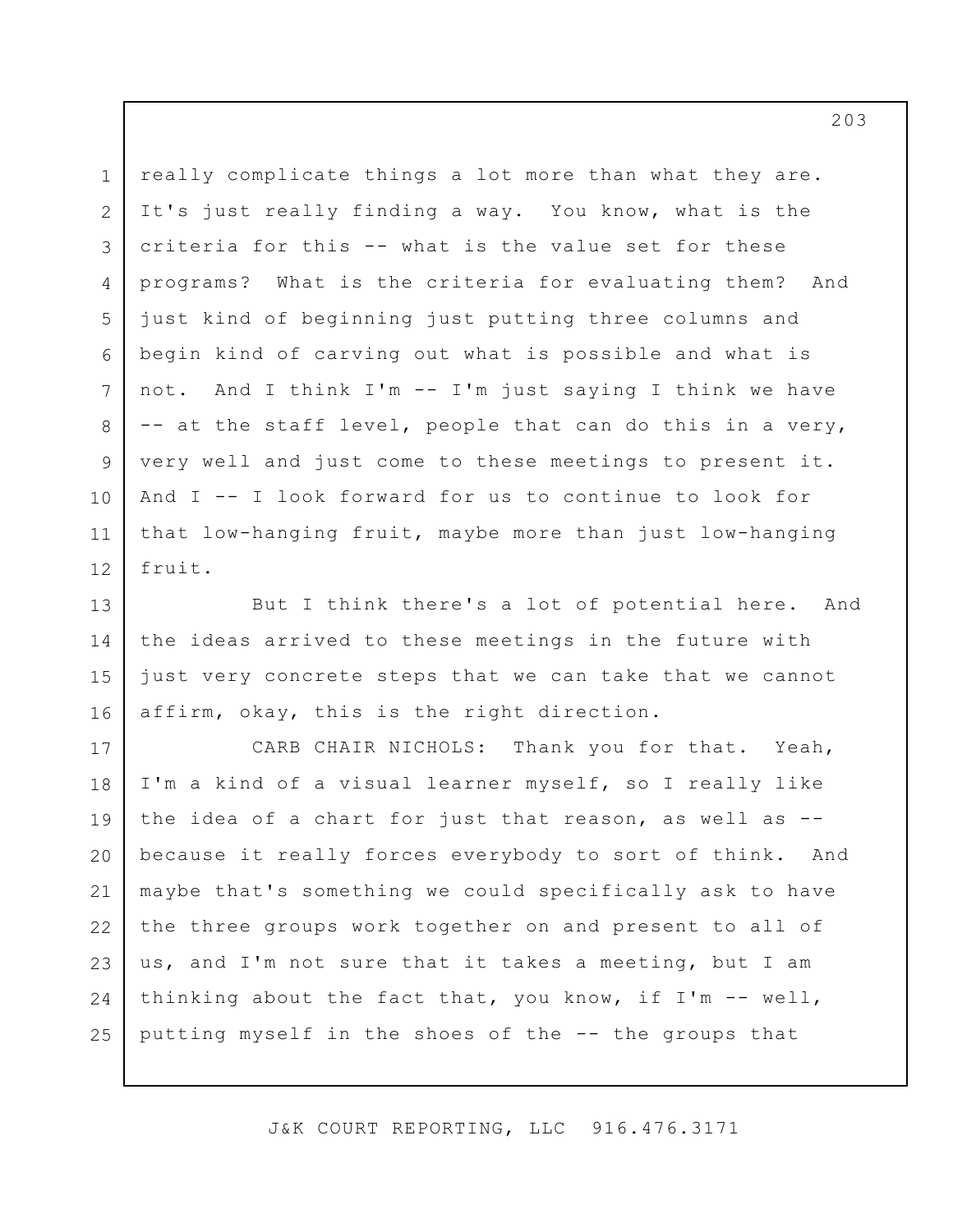spoke to us earlier today, from ClimatePlan, and Greenlining, and others. Where are they -- where do they get hurt? Where do the come in on this?

1

2

3

4 5 6 7 8 9 10 11 12 13 14 Obviously, we have a process in California where any Board has -- that has a meeting has to give notice, put out the agenda, you know, hear public comment and so forth. Many of the things that the staff are working on take place in a more informal or internal kind of way and it may be harder for other people to access all of that. So I feel like we need to be thinking about how we're going to get that input that we all want. And I think we do genuinely want it. It's just a question of efficiently both for the non-State actor agencies and ourselves, how do we really make that happen?

15 16 Well, I've gotten two more hands here, so I'm going to call on Michelle Martinez and then Judy Mitchell.

17 18 CTC COMMISSIONER MARTINEZ: Thank you, Madam Chair. I truly appreciate that. And thank you, Darwin.

19 20 21 22 23 24 25 A few observations. And I want to thank the Chairwoman, because I wanted to talk about this about input. I do believe that we need a process before plan. And I think many of the advocates that have spoken here today are asking for that. I look at government as always being very prescriptive. And Mr. Velasquez just mentioned about, you know, things are half baked.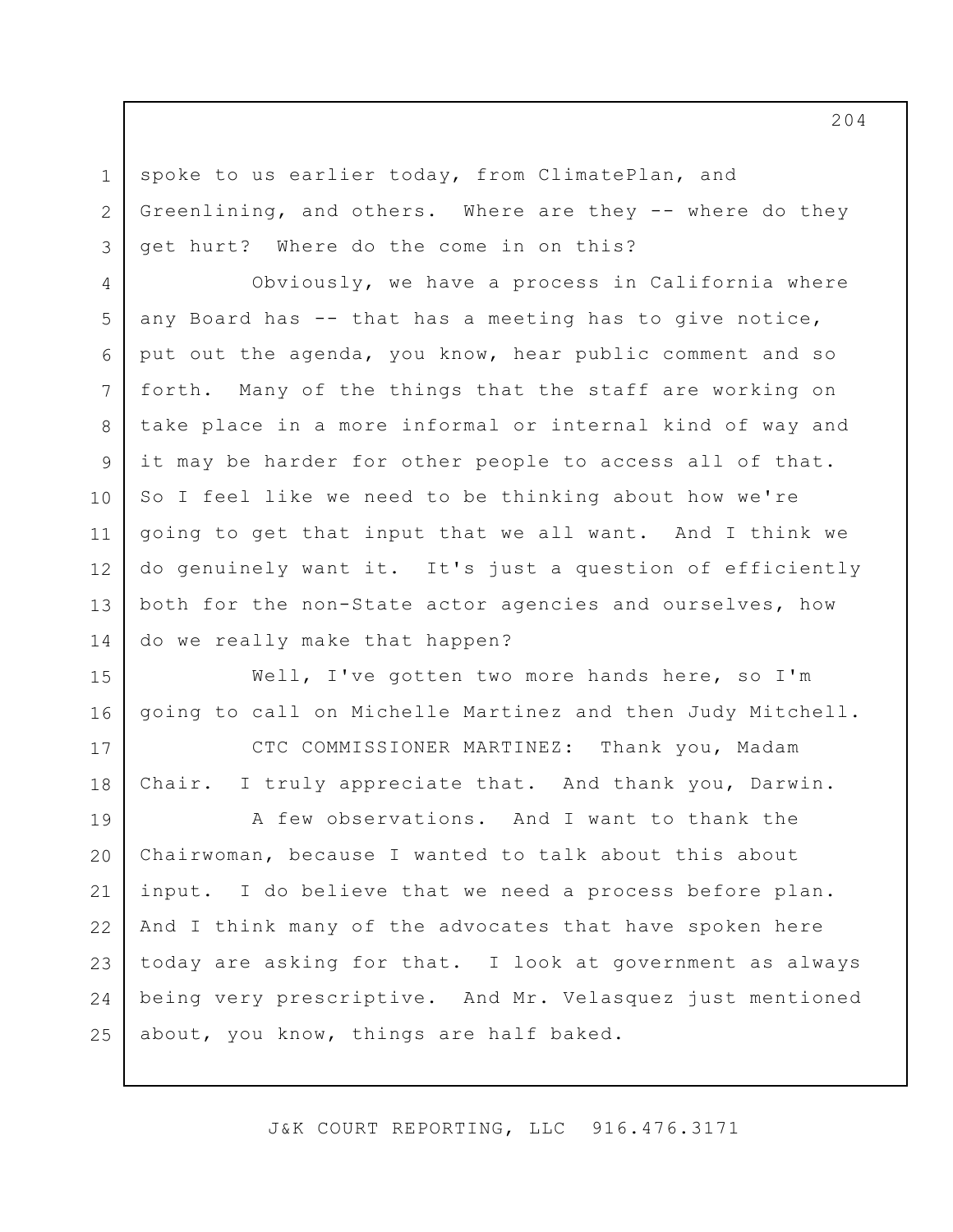And so I think when we're going out to the community or going out to stakeholders, we become very prescriptive and it's just this top-down. And I know we don't want to be top-down, but I think when we don't create a process before a plan of how we get that input, we do become very prescriptive.

1

2

3

4

5

6

7 8 9 10 11 12 13 14 15 The second thing that I wanted to highlight that I think it's important, as we move forward in this -- and this framework is ambitious. And I appreciate, you know, us connecting the dots, but I will go back to the bad word. And it -- we don't -- and I heard it today from SCAG and other agency folks that have talked about this is land use. We can't talk about climate change, we cannot talk about transportation, infrastructure or housing or public health without talking about land use.

16 17 18 19 20 21 They're all interconnected. We are all interdependent, whether from the State level and all the agencies that are represented here, all the way to the local level. And there -- and I want to thank Mr. Velasquez as he spoke earlier about housing and about, you know, cities at the local level now appealing RHNA.

22 23 24 25 We all know that if we're able to align our transportation investments in our housing, we will reduce greenhouse gas emissions. But let's be honest, when we look at the local level with outdated general plans,

J&K COURT REPORTING, LLC 916.476.3171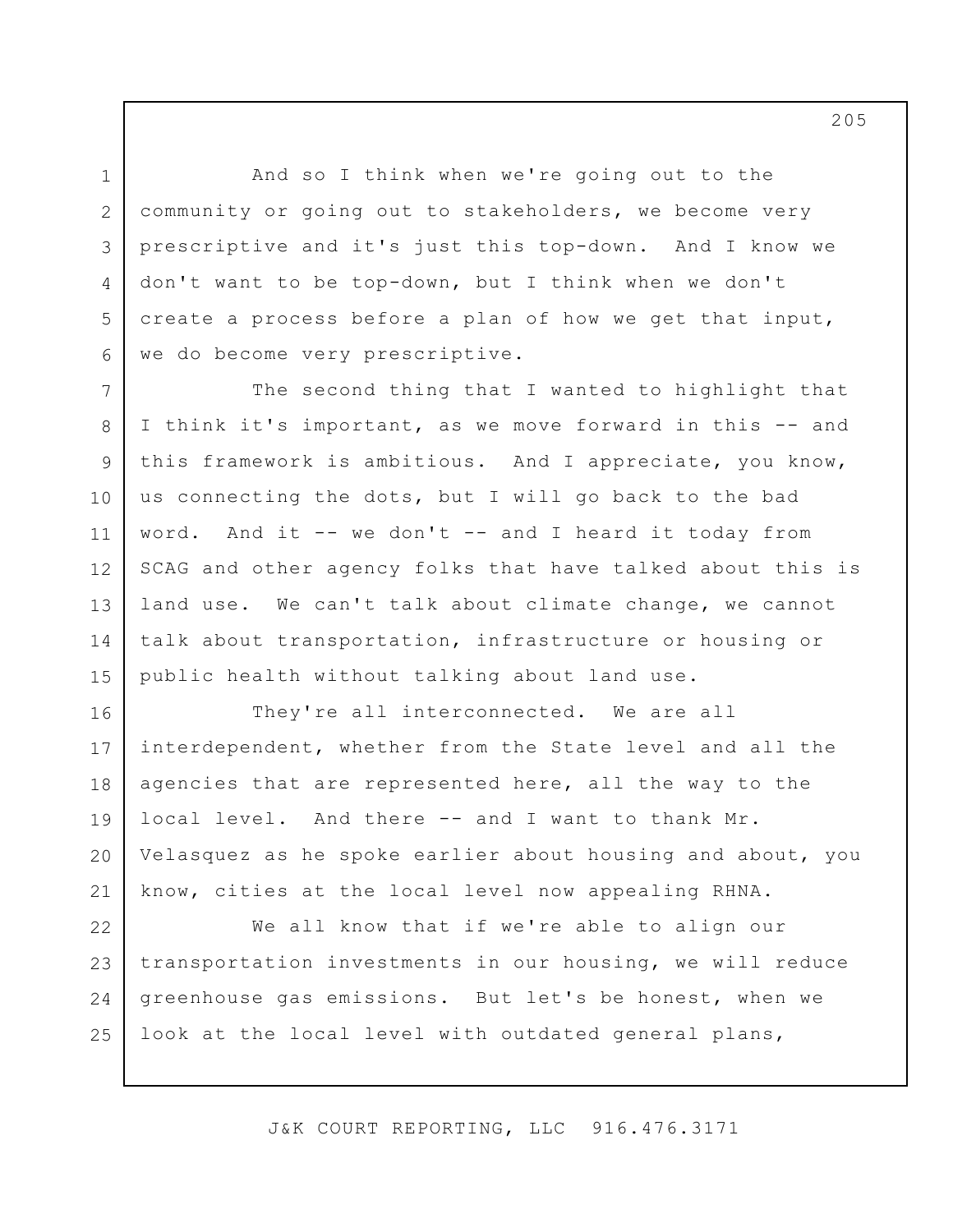outdated zoning codes, it becomes very difficult to push local governments to move in the direction that we all want them to move into.

1

2

3

4

5

6

7

8

9

The second thing is the funding mechanisms. When we talk about local control, let's be honest, the majority of our taxes, specifically property tax, the allocation system is governed by the State of California by the -- by the Legislature. And the last time that was updated was in 1979.

10 11 12 13 14 15 16 17 We have an archaic fiscal functionality system that is broken, that doesn't allow local governments to want to move to build more housing, to want to ensure that if we built the right housing near transit, that we will be able to grow appropriately. Unfortunately, the way we're growing in local government is trying to figure out how do we fiscalize our land use. And that's what we've done for the past 30, 40, 50 years.

18 19 20 21 22 23 24 25 And so I think we've got to have that kind of honest conversation while we're talking about these frameworks, and understanding that at the end of the day, why local governments move, it's going to be based on revenue and money. Can they sustain this? It's not that they don't want to do it. The reality comes can they sustain this with the revenues that they're currently getting. And to be honest with you, I think if we're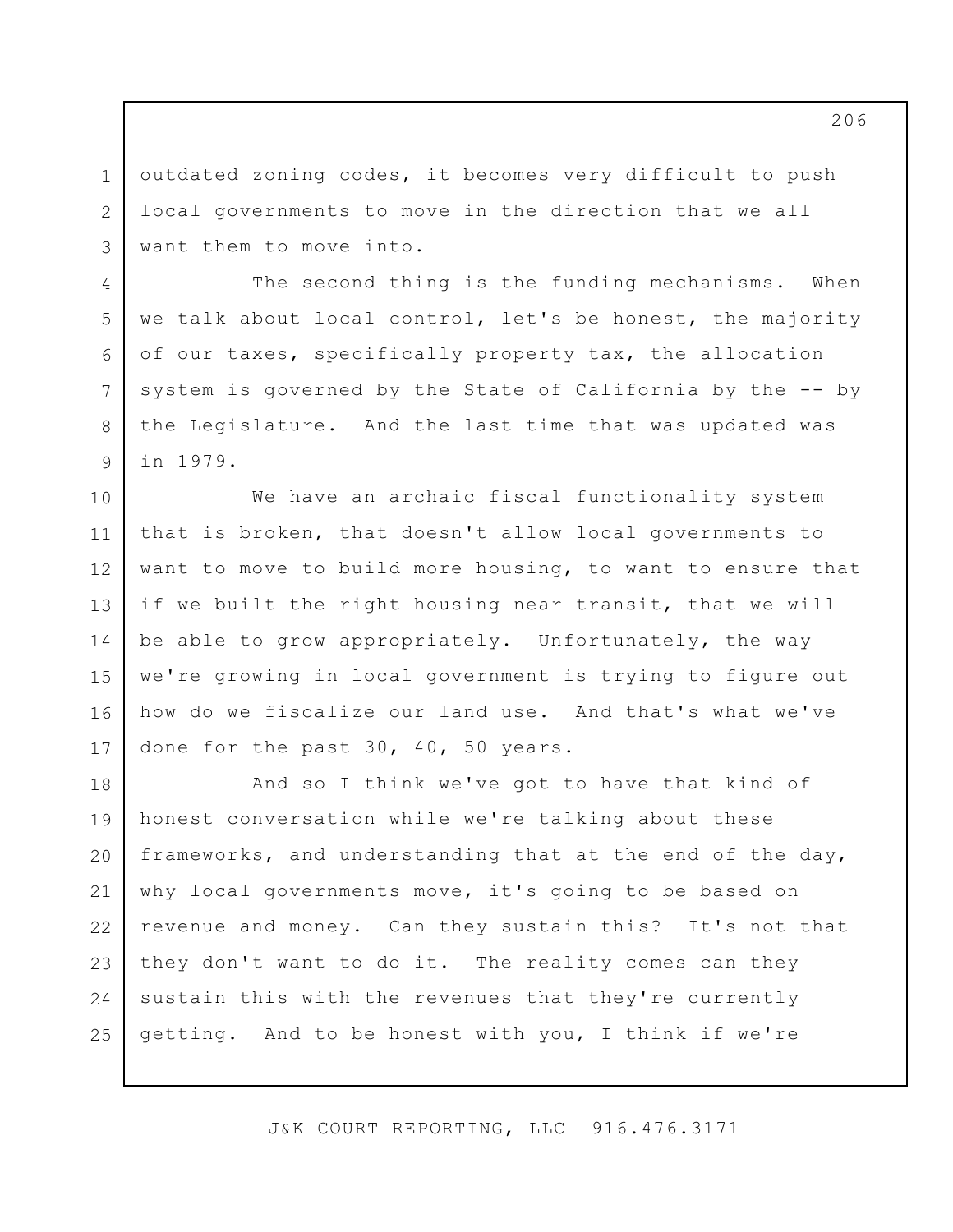looking at this pandemic and what s going to be happening to cities across California, we are in trouble and we have to be realistic about that as well.

1

2

3

4

5

6

7

8

9

10

11

These cities are very fragile financially. And so my last point that I want to highlight is that, you know, as we move forward in ensuring that we're able to look at some of our transportation investments and looking at housing and some of what we want to do with a lot of these executive orders, it's imperative that we continue to take a hyper-local approach and engage as many people as we want.

12 13 14 15 16 17 18 19 20 21 But when we talk about engagement, we have to give up power. Let's be honest about that. If we cannot give up power in agency to ensure we have -- that we have real meaningful community engagement, we're spinning our wheels. And so I think it's important for us to remove ourselves from this command and control, and continuing to push a lot of these plans, and Executive Orders, and all these policies that we're seeing at the State level and ramming them down at the local level, when there's really no true engagement.

22 23 24 25 The only way we're going to make this happen and make California move towards the goals that we want collectively is when we're able to truly collaborate with local government.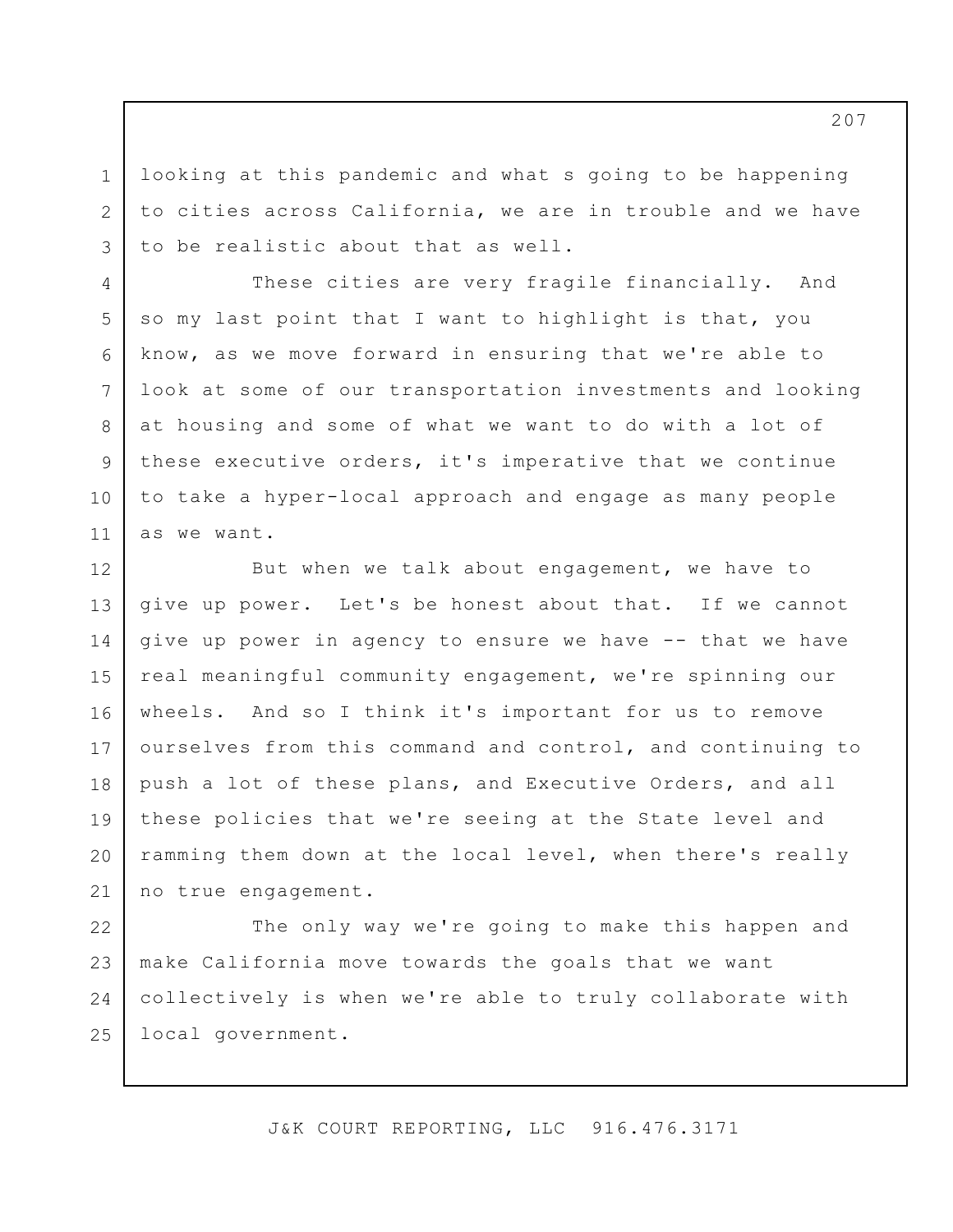Thank you.

1

2

3

4

5

6

7

8

9

CARB CHAIR NICHOLS: Okay. Thank you. Judy Mitchell.

CARB BOARD MEMBER MITCHELL: Thank you, Madam Chair. And thank you, Darwin, for the presentation.

The presentation really sets out for us an action plan that is very broad. And one of our speakers came forward and said, yes, I see the plan, but I don't see how to do it.

10 11 12 And I think that is kind of the issue always when you're setting out a plan, how do we actually do it and when we do it, will we end up with a result that we want?

13 14 15 16 17 18 19 20 21 22 23 I think in the process of developing the plan, process is important. I think we need to have that input from community. And the other thing that I would mention here is that what I would like to see in development of the plan is a development of certain priorities, where do we think it is -- are the most important sectors that we would fund and where would we get the most benefit from that, because we're putting together here transportation -- where transportation intersects climate, and how can we get those reductions through the integration of these two sectors.

24 25 The other thing that  $--$  and I  $--$  and I will commend Michelle in mentioning this, is that overall, the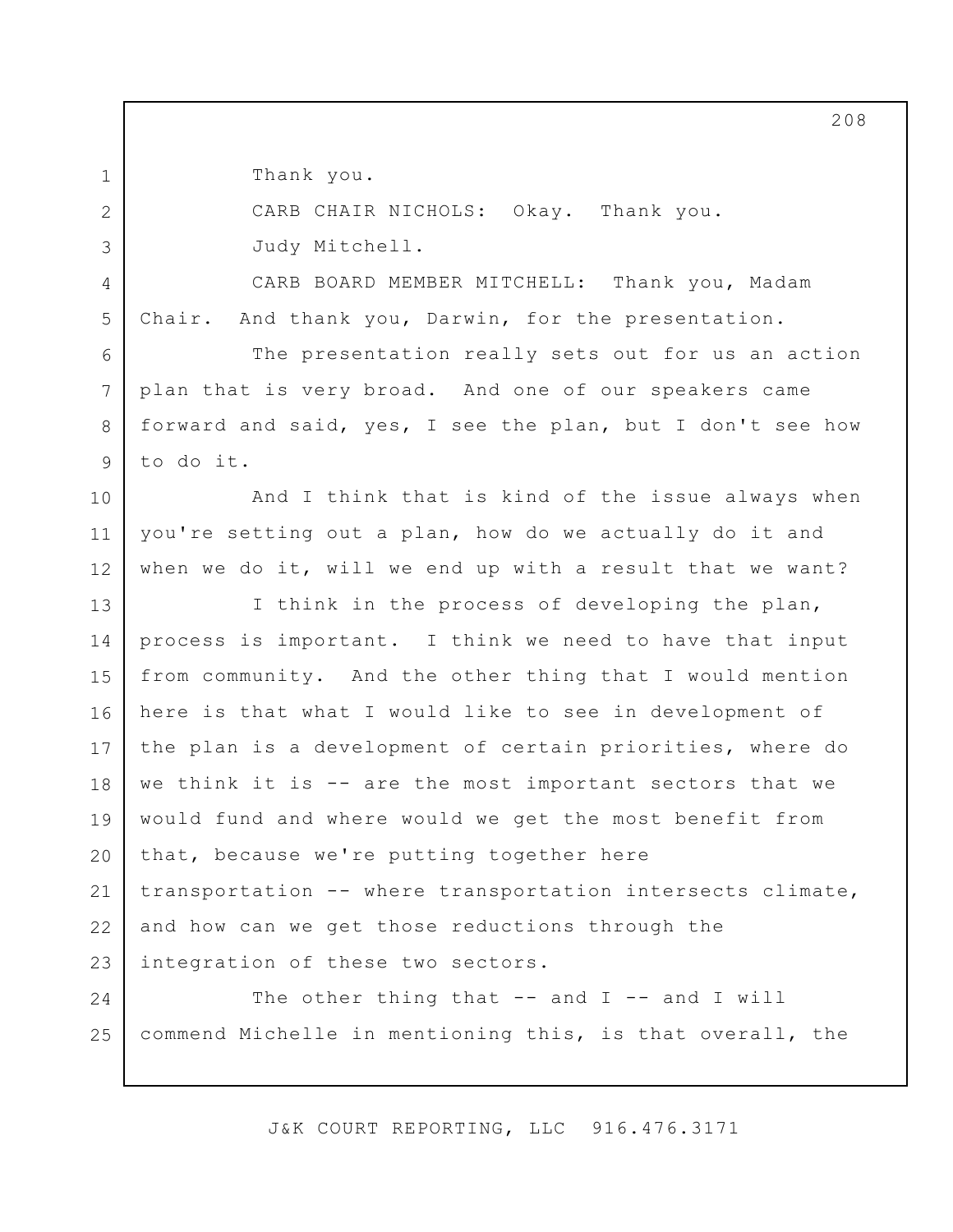1 2 3 4 5 6 7 8 9 10 policy of the State has been to reduce VMT. And part of that process is -- is relating our housing to the way we travel. And so I -- I haven't really seen in here where the housing VMT element comes together. So I hope in the process we are thing about that. It does get down to land use. And that becomes a very sticky subject, as we can see. But I think there are ways to work together. And the housing program that was set out this morning by the Secretary for a prohousing framework is something that I think is very intriguing and could help with this.

11 12 13 14 15 16 17 18 19 20 21 22 23 Those of us who work in local government, Michelle being one of them, and obviously our supervisors here, we have, I will put this in quotes, "suffered a bit" when redevelopment was taken away, because that was a mechanism where we could -- where we could create affordable housing, and that is gone. There certainly were abuses in that program. But I have not seen either a really big uptick in the use of the enhanced infrastructure -- the EIFD programs. And so I don't know whether we're taking on a bigger bite than we need to when we look at that, but that would help to look and -- to look and see how we can actually help local government develop the housing that will then reduce the VMT.

24 25 So it's like one step leads to another, leads to another, and it's a really big chunk of work for us cut

J&K COURT REPORTING, LLC 916.476.3171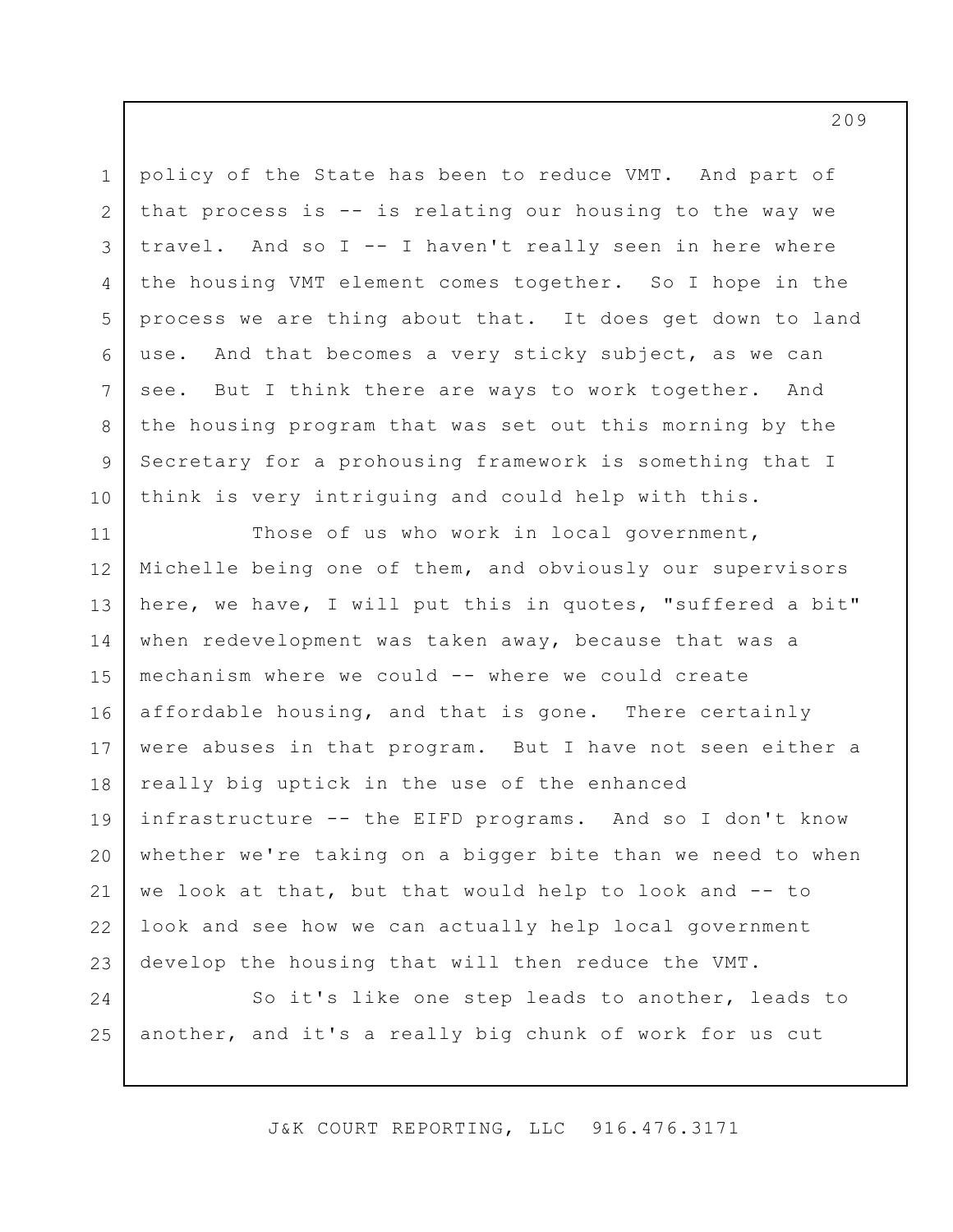1 2 3 out here. But I'm encouraged that we are looking at it in this way and a process is coming forward for us to develop plans to deal with it.

So thank you, Darwin, for the work you've done on this. We can see it's quite extensive and look forward - look forward to seeing how -- how it develops and how we can actually implement the plan to get our desired result.

Thank you.

4

5

6

7

8

9

10

21

CARB CHAIR NICHOLS: Thanks.

Fran Inman has her hand up now.

11 12 13 14 15 16 17 18 CTC COMMISSIONER INMAN: Thank you, Madam Chair. Great session today. And a couple of thing. One, I love the big data and would love to learn more of the work Hasan is doing, because we've all struggled with not getting timely data, not getting the relevant data. So whatever we can do collectively together to really get our arms around great information, our decisions will be better, I think.

19 20 And then also, love the culinary example. It hit right before lunch, so we all --

(Laughter.)

22 23 24 25 CTC COMMISSIONER INMAN: I don't think I'll ever forget that. And I love the analogy. And I think for whatever we do, we really do need to make sure that that's a key ingredient. And I was thinking about the protein.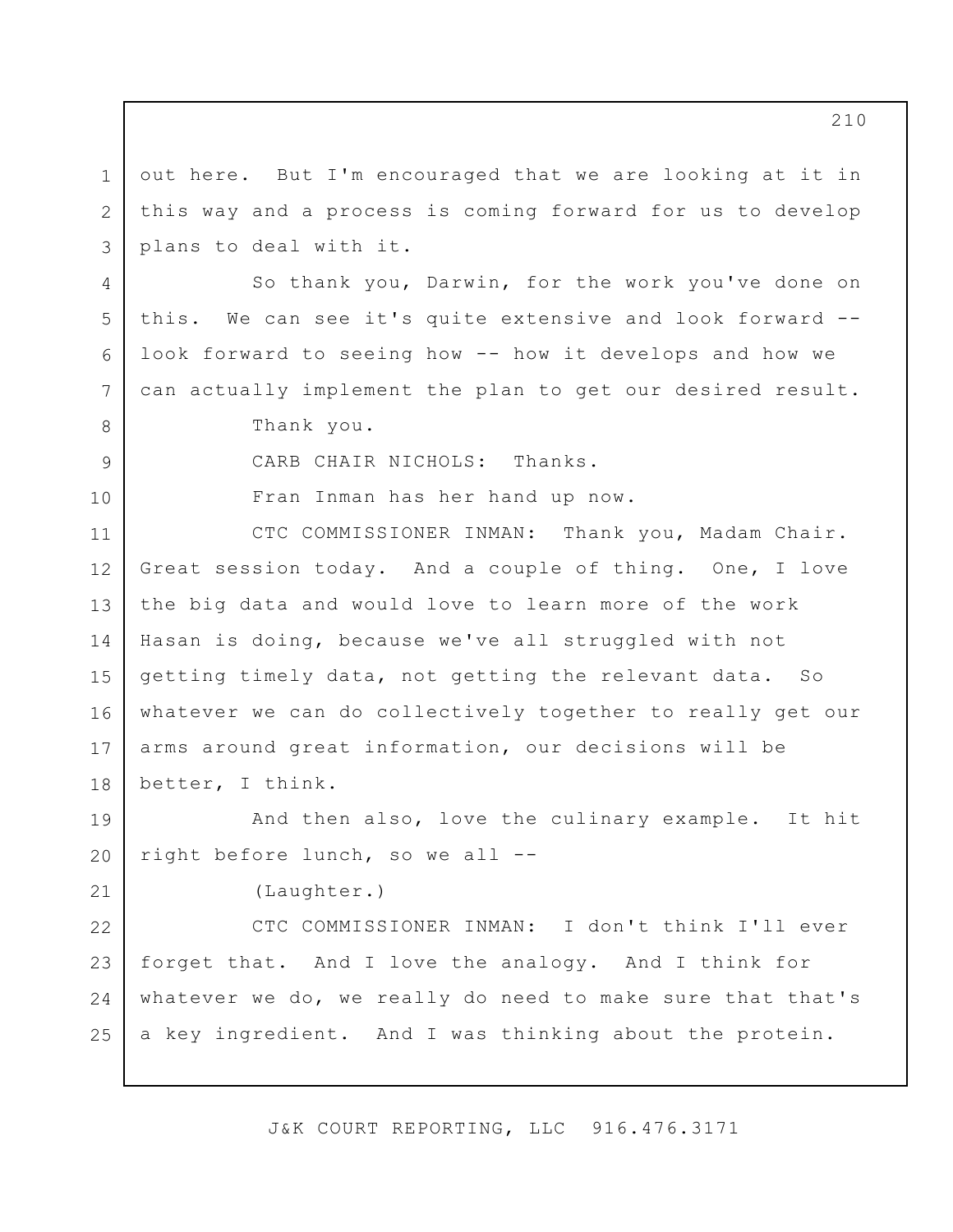And so as we were having that discussion, I think really, you know, we need the protein. And I won't say where's the beef, but where's the protein to make those actions?

1

2

3

4

5

7

8

9

10

11

6 And then I think, you know, we got lots of great data today. I think we need to digest and maybe have - figure out a way to have some roundtable discussions about what we each heard and how -- how we all kind of process that. You know, the discussions around transit-oriented development and reducing high-income vehicle miles traveled. I mean, there's just so much for all us to learn.

12 13 14 15 16 17 18 19 And then finally, I think we'd be remiss if we don't spend a little more time on our economics and our strategy around economic development. Board Member Mitchell mentioned the redevelopment and the lack of that. But I think, you know, with Michelle's comments as well, at the end of the day, we've got to really look at where are our jobs of the future and how do we make sure that we can have all of this integrated together.

20 21 22 23 24 25 So those are kind of my thoughts for the moment. CARB CHAIR NICHOLS: Well, your thoughts are most welcome. I want to say we actually have time, if people don't wish to engage further in just general conversation, because I think we have been pretty clear that we think that we're happy about the direction that we heard about

J&K COURT REPORTING, LLC 916.476.3171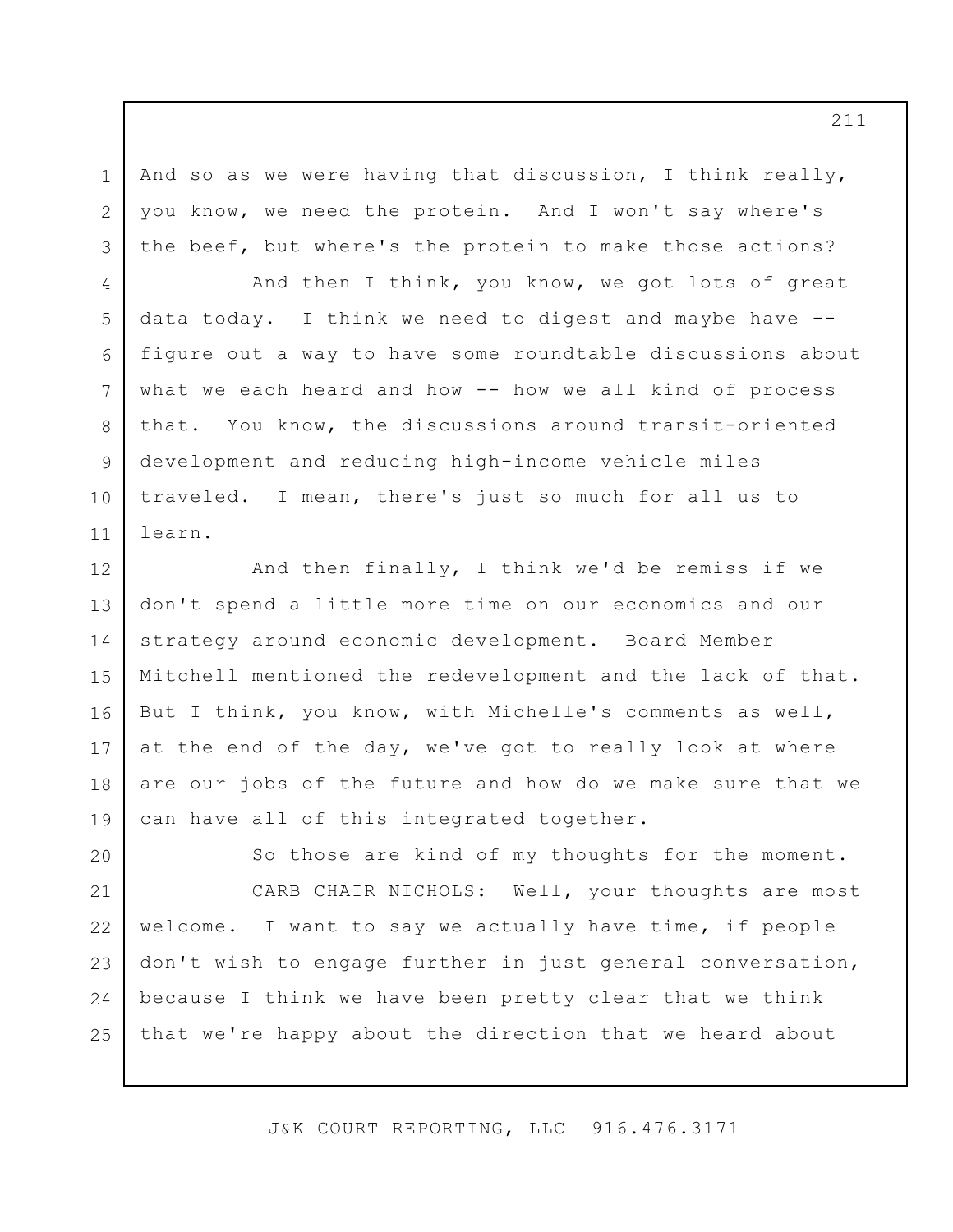today on this CAPTI plan. I, too, endorse Joe Lyou's view that maybe even if that is it's correct name, we could give it a better one anyway for working purposes, just so people will know what we're talking about and is something that isn't just an acronym with no other meaning.

1

2

3

4

5

6

7

8

9

10

24

25

But having -- having survived that part of it, you know, that we want to see more. We want to -- we want to keep doing this and move it to the point where there's actually more -- more meat on the bones to keep on using these food analogies.

11 12 13 14 15 16 But what I'd -- what I was going to say is that the question was raised about housing. I think it was Barbara Riordan who said, well, what about the housing piece and not seeing that really fully integrated with the transportation planning. And that was the subject of the third presentation.

17 18 19 20 21 22 23 So I guess my question for the staff is could we get a 10-minute briefing on what's going on? I see that Darwin was going to be joining with his colleague, Lynn Von Koch-Liebert, Deputy Secretary of Housing and Consumer Relations. And that we could maybe just get a better sense of how that piece of this is going, and whether there's a way to better integrate it as well.

> I think I'm calling on Richard here. CARB EXECUTIVE OFFICER COREY: I'm sorry, Chair.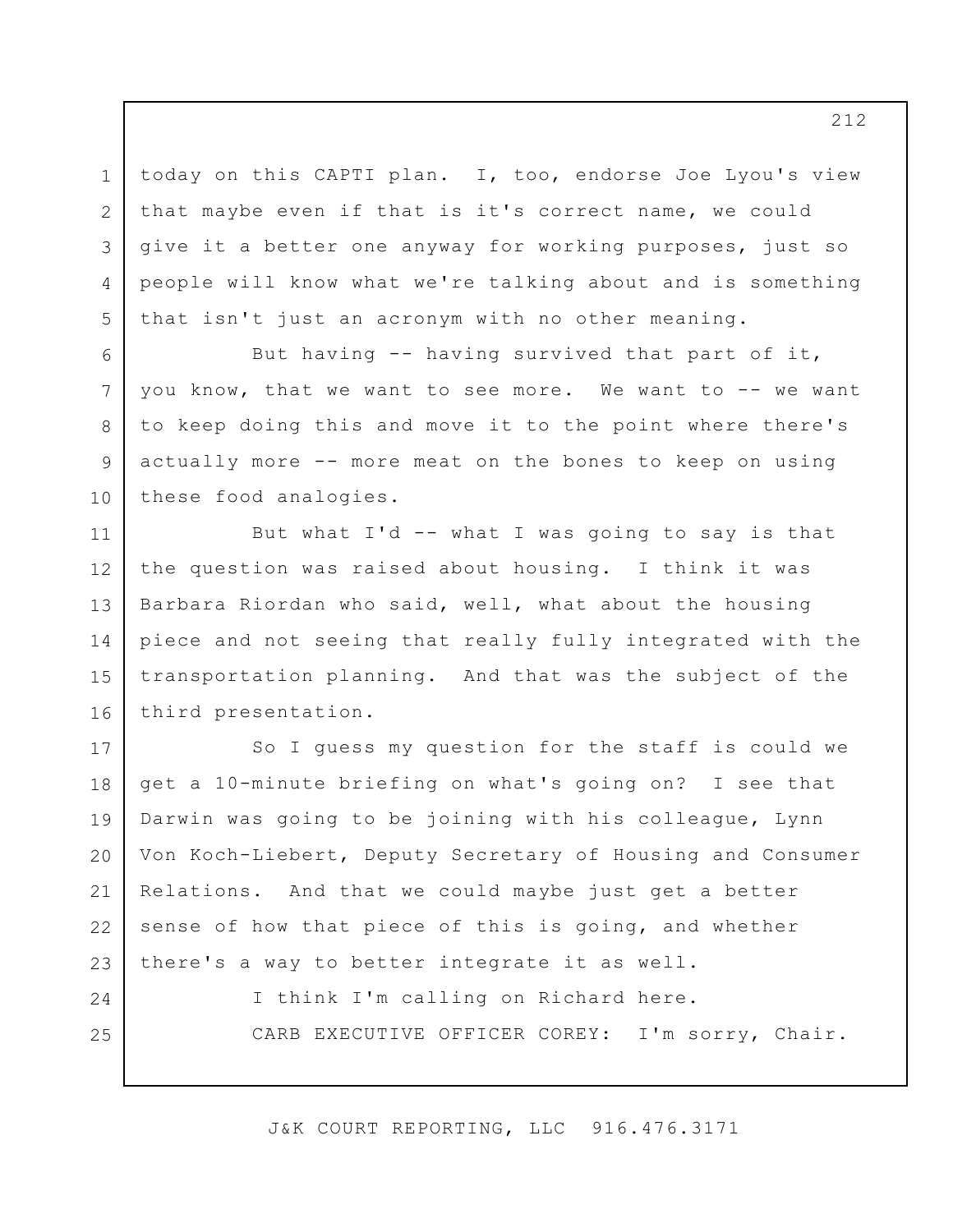I thought it was Darwin.

1

2

3

4

5

6

7

8

9

CARB CHAIR NICHOLS: Oh. No, well, I was just going to ask you in terms of the presentations.

CARB EXECUTIVE OFFICER COREY: My sense is that  $--$  and I'm going  $--$  I am going to call on you, Darwin, in just a minute. My sense was that you had the ability to basically shorten it up to 15-minute kind of to get to the key points that were in that presentation, but let me just confirm that's accurate.

10 11 12 CARB CHAIR NICHOLS: Okay. Well, if we can do that, then I don't think we're going to need a lot of closing remarks.

13 14 15 16 17 18 CalSTA DEPUTY SECRETARY MOOSAVI: Yeah. I'm happy to quickly run through that presentation, if it's helpful. I think my colleague Lynn may have left the meeting under the impression that we are not covering it. But you'd like, I'd like to -- I'm happy to cover it. I can also if it's helpful for the discussion, just do a --

19 20 21 22 CARB CHAIR NICHOLS: Yes. Well, we could invite her back another day. Why don't we have you give us sort of the preview then and we'll invite her back another time.

23 24 25 CalSTA DEPUTY SECRETARY MOOSAVI: Sure. I can - you know, I think what might be helpful, instead of a presentation, is what if take a minute or two to just talk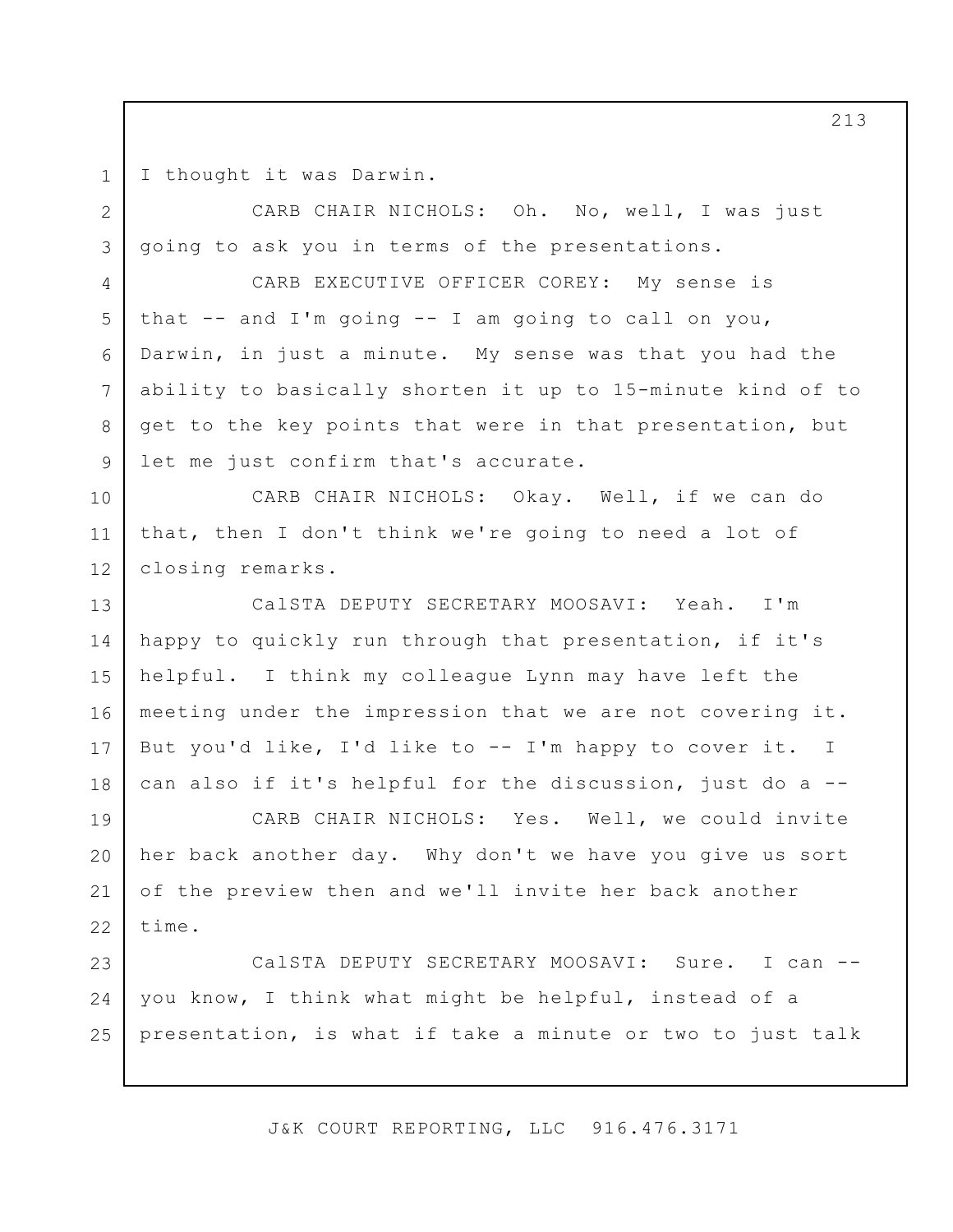about what we're doing on that front --

1

2

3

4

5

7

8

9

11

CARB CHAIR NICHOLS: Yeah.

CalSTA DEPUTY SECRETARY MOOSAVI: -- given the time. We have about 14 minutes here till 3:00 and maybe we can -- I can take some questions based on that as well.

6 10 But what we were going to present on, and I guess backing up and talking about the comments that you all made, a hundred percent agree that the housing and land-use solutions are a critical part of this -- of this conversation, and are fundamental to seeing these strategies kind of come to realization, you know, as such.

12 13 14 15 16 17 18 19 You know at the onset, I mentioned that this is really just one part and piece of that -- of the broader puzzle. The presentation we were going to have after this was going to be on the housing and transportation work group, which an internal state agency work group that was created, when the -- what used to be the former Business, Transportation and Housing agency was through a different agency back in 2013.

20 21 22 23 24 25 And it was originally intended just for coordination between our two agencies and has evolved over time, particularly under this administration and the focus on housing, thinking critically about how we can partner on initiatives to link, you know, work like this Climate Action Plan on Transportation (inaudible) and the various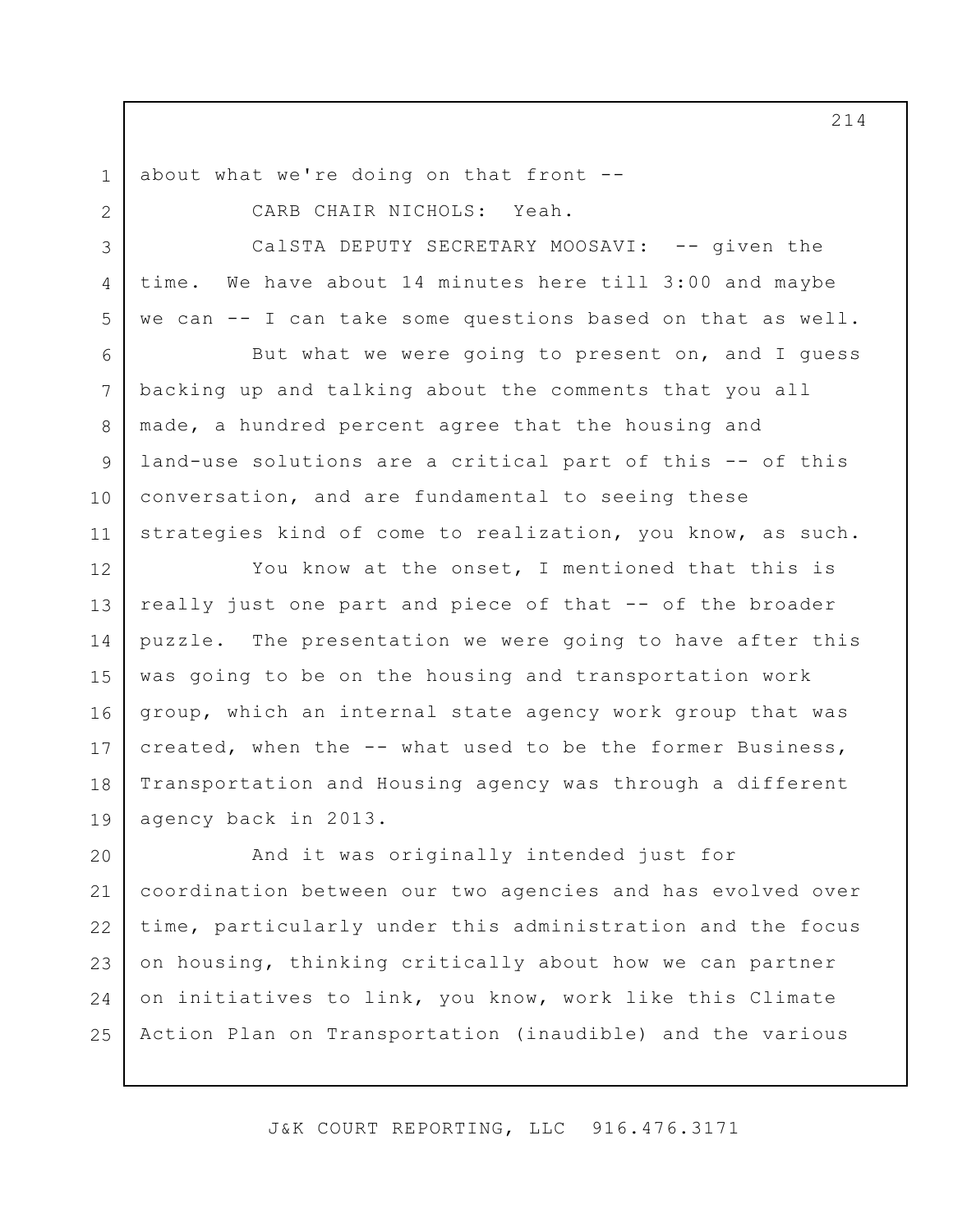transportation work that we're doing with the efforts that are happening on housing, and how do we coordinate our efforts.

1

2

3

4

5

6

7

8

9

10

11

So there are, you know, various initiatives underway there to coordinate, including outreach efforts, some research, various program alignment type efforts that we've been undertaking. But, you know, I think one that's critical to mention here that touches on the community engagement piece as folks have brought up is another thing that we're undertaking as part of that effort is a stronger coordination with our regional partners.

12 13 14 15 16 17 18 19 20 21 22 23 24 25 In particular, we just relaunched with the help of the Strategic Growth Council, the State agency and MPO work group, which was an effort that has existing since the creation of SB 375, but I've taken a couple year hiatus and we just launched that last month in an effort to really do exactly what you all are mentioning here today, and not just look at these transportation investments in a silo, but how does it -- how do these become supported or realized through the various land use decision both housing standpoint, and as Commissioner Inman mentioned, I think just as important, particularly inland California is from economic development standpoint and a jobs standpoint. How do we bring those pieces together in one conversation?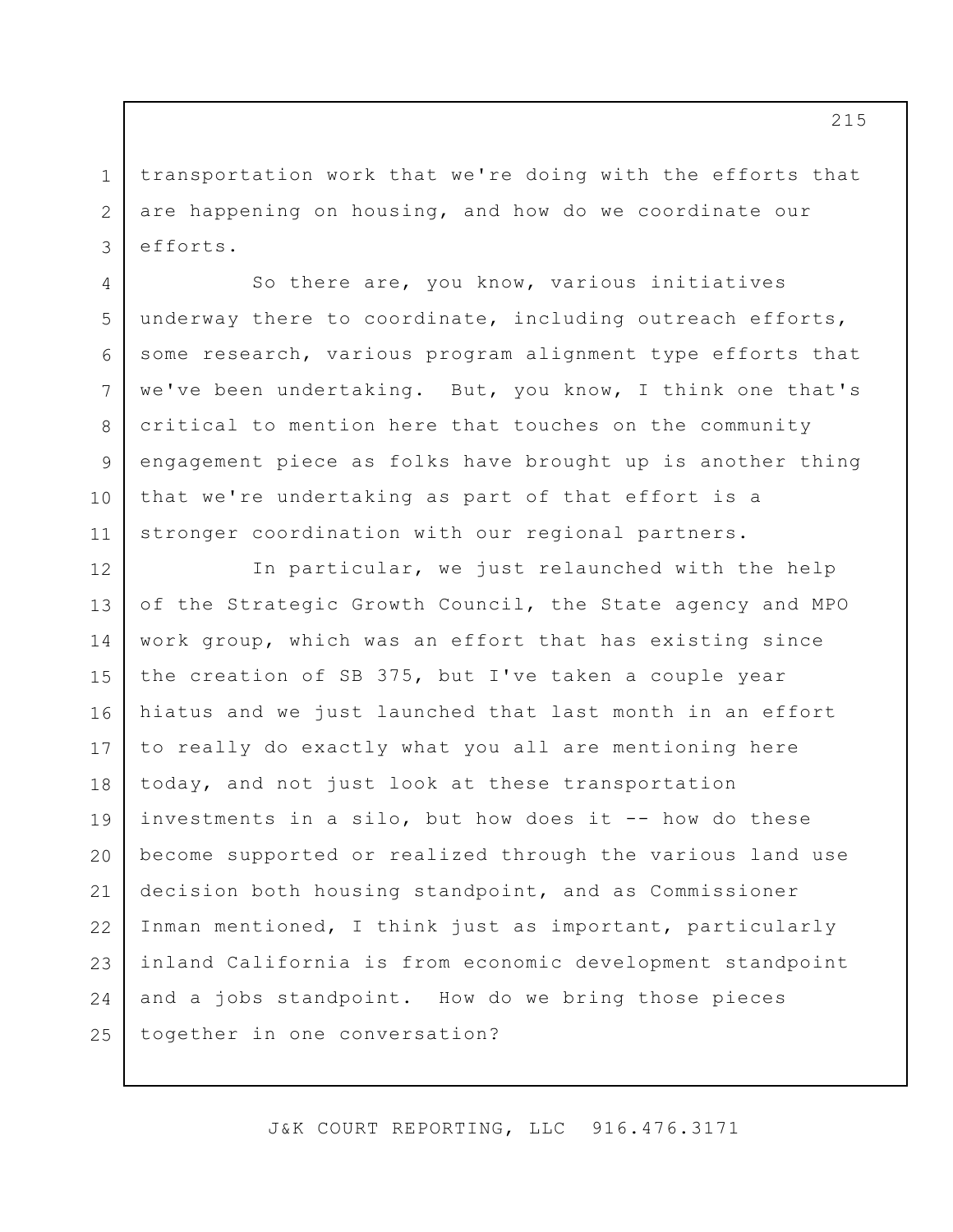1 2 3 4 5 6 7 8 9 10 11 12 13 14 15 16 17 18 19 20 21 22 23 24 25 So there -- the key brief -- those conversations are happening. We're working to take what was mentioned earlier, are, frankly legislatively-created silos, and do the best that we can administratively to -- to work together and a across the silos with our various programs And more than happy to come back with Lynn at the next meeting where whatever future meeting you all decide to present in further detail on that coordination and gather your input on that. HCD DIRECTOR VELASQUEZ: Well, you know, Madam Chair, I think Lynn dial backed in, so she may be at the meeting now. CARB CHAIR NICHOLS: Great. Lynn would like to just give us a few comments and I apologize for the misdirection there. BCHS DEPUTY SECRETARY VON KOCH-LIEBERT: That's no problem at all. Are you able to hear me okay? CARB CHAIR NICHOLS: Yes. BCHS DEPUTY SECRETARY VON KOCH-LIEBERT: Great. Okay. Well, my apologies. I missed the first part of the meeting, so I don't want to be too duplicative, only to say that I think that this -- this has been a -- you know, a really productive working group. I think that there have been a number of initiatives that we have found we've been able to work together on, and

J&K COURT REPORTING, LLC 916.476.3171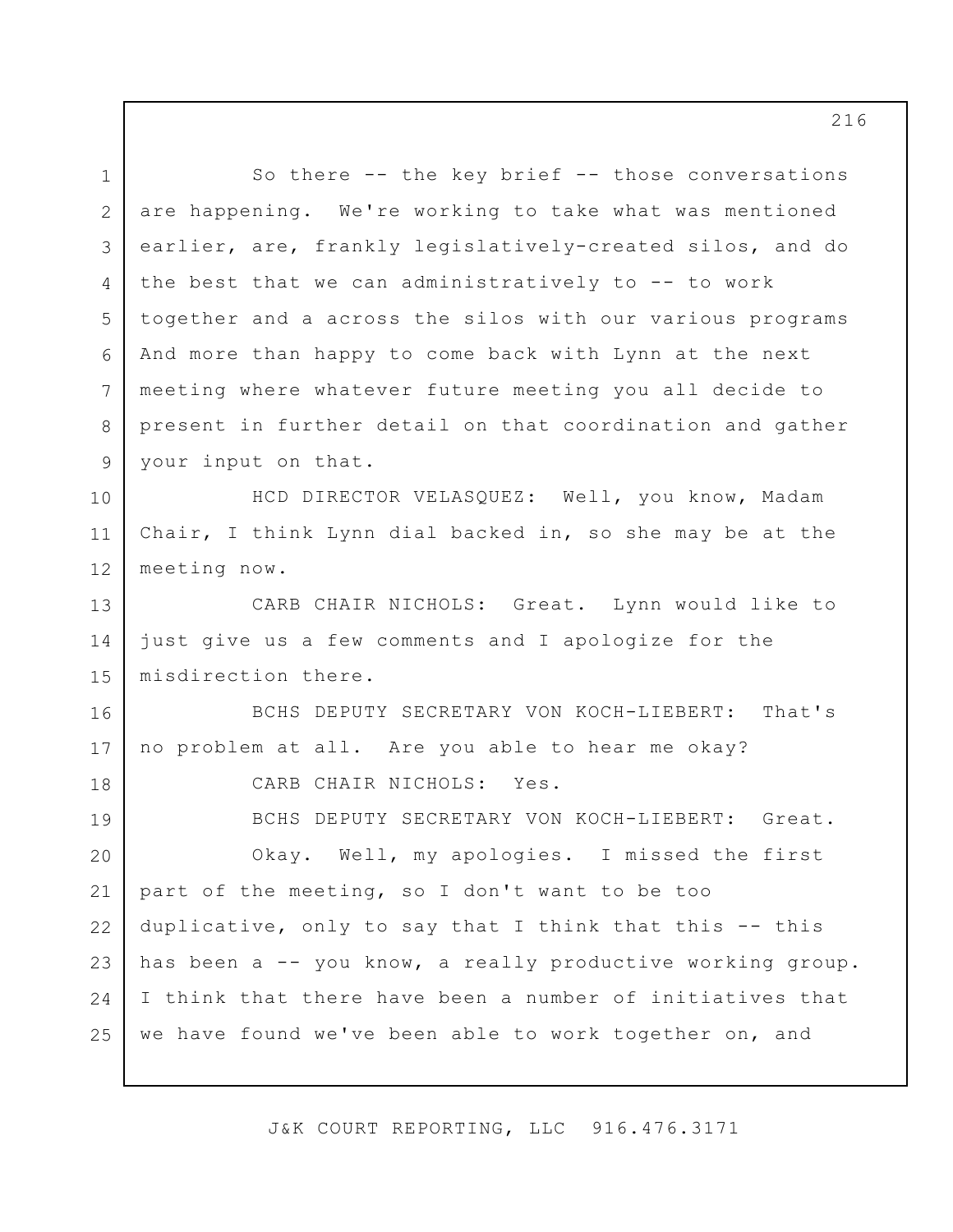1 2 3 have had a very good impact in this -- in the -- over the last two years as we've really reenergized this group and thought about how it could be used differently.

4

5

6

7

8

9

10

And as we move forward over the next two months working with our membership and the steering committee to identify the areas of focus and our action plan for the 2021 year, we really do welcome input, and ideas, and recommendations on items and actions that the working group can form subcommittees and work through collectively.

11 12 13 14 And I think that -- that would be my top level comments, and, you know, welcome any questions or areas of focus that the group would like me to address in more detail.

15 16 CARB CHAIR NICHOLS: Thanks, Lynn. That's really helpful.

17 18 19 20 21 I think we are kind of moving in the direction of next steps -- sort of summary and next steps. You know, we had to ask Richard Corey to be listening, and making notes, and trying to summarize the themes that have come out of this meeting. So I think I will let him do that.

22 23 24 25 CARB EXECUTIVE OFFICER COREY: Thanks, Chair. I was reflecting a bit on the comments now with ClimatePlan made in terms of reference to the bill that actually brought us together and reflecting on some of the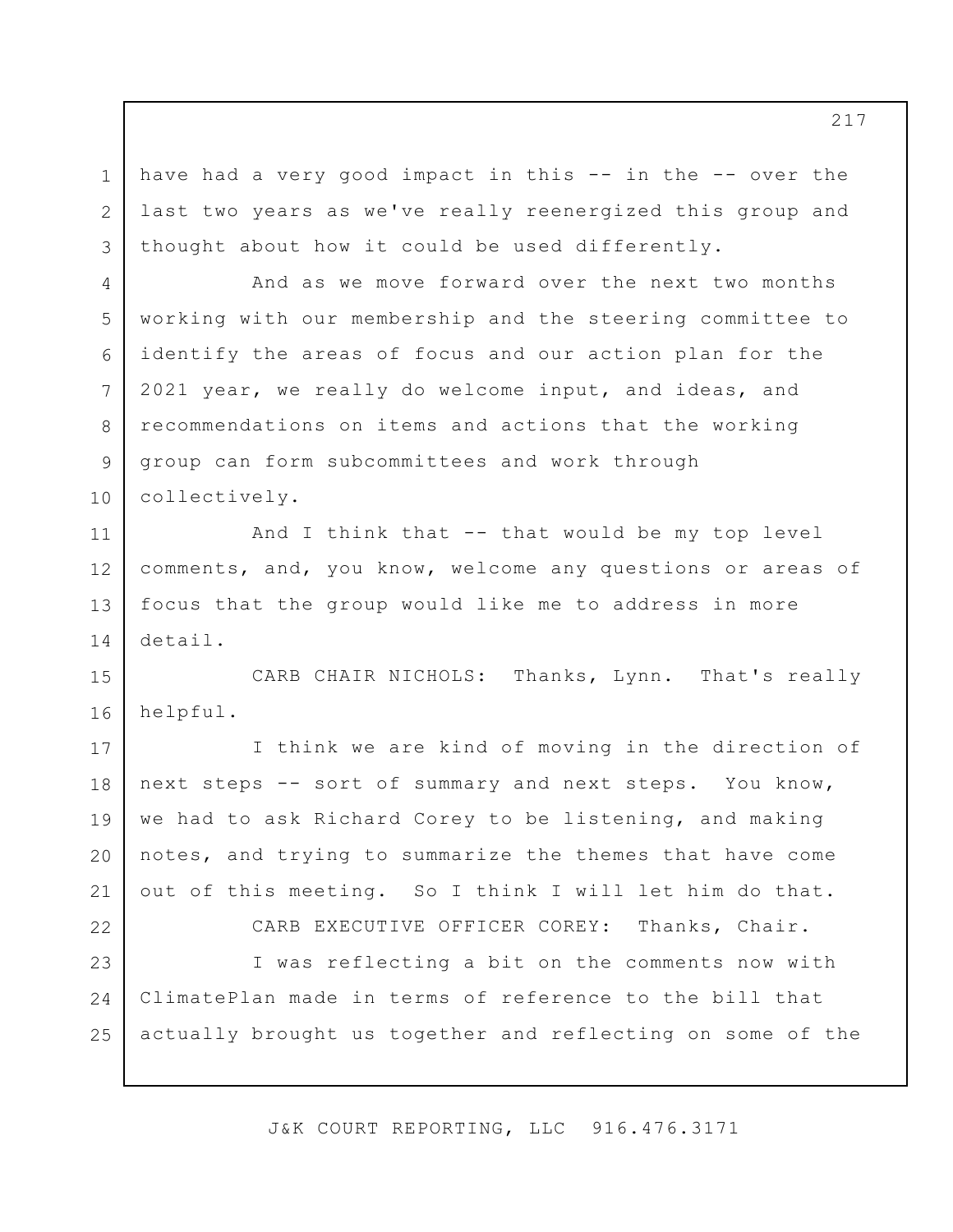3 6 early meetings, and the wisdom actually realizing we can't actually achieve our housing, climate, clean air, VMT reduction equity goals without partnering. That's crystal clear and clearly that was reflected in the remarks of the Board members, and Commissioners, and HCD Director, which is really exciting.

1

2

4

5

16

17

18

7 8 9 10 11 12 13 14 15 We -- I wouldn't say we fully met or strived, but we -- there is tremendous progress, as I reflect on the last year or two years, and it's incredibly exciting. I'm seeing a path for us partnering going forward, and reflecting on the day, thinking about the -- initially hearing from SANDAG and Hasan, and the creativity in terms of the plan and the thinking that is going on really with the intersection of housing, and air quality, and driving down VMT, and equity.

And, in fact, I already made a note, staff will be following up with Hasan and team from this meeting. So I've been tracking some of our action items going forward.

19 20 21 22 23 24 25 And with ClimatePlan, Nailah, just the imagery that made us hungry, but also noted the -- you know, not just sprinkling equity around but having it infused. And I thought she made that point extremely well, and made the point about the key role that support for capacity building in community-based organizations. And we're thinking about our different programs and efforts, how --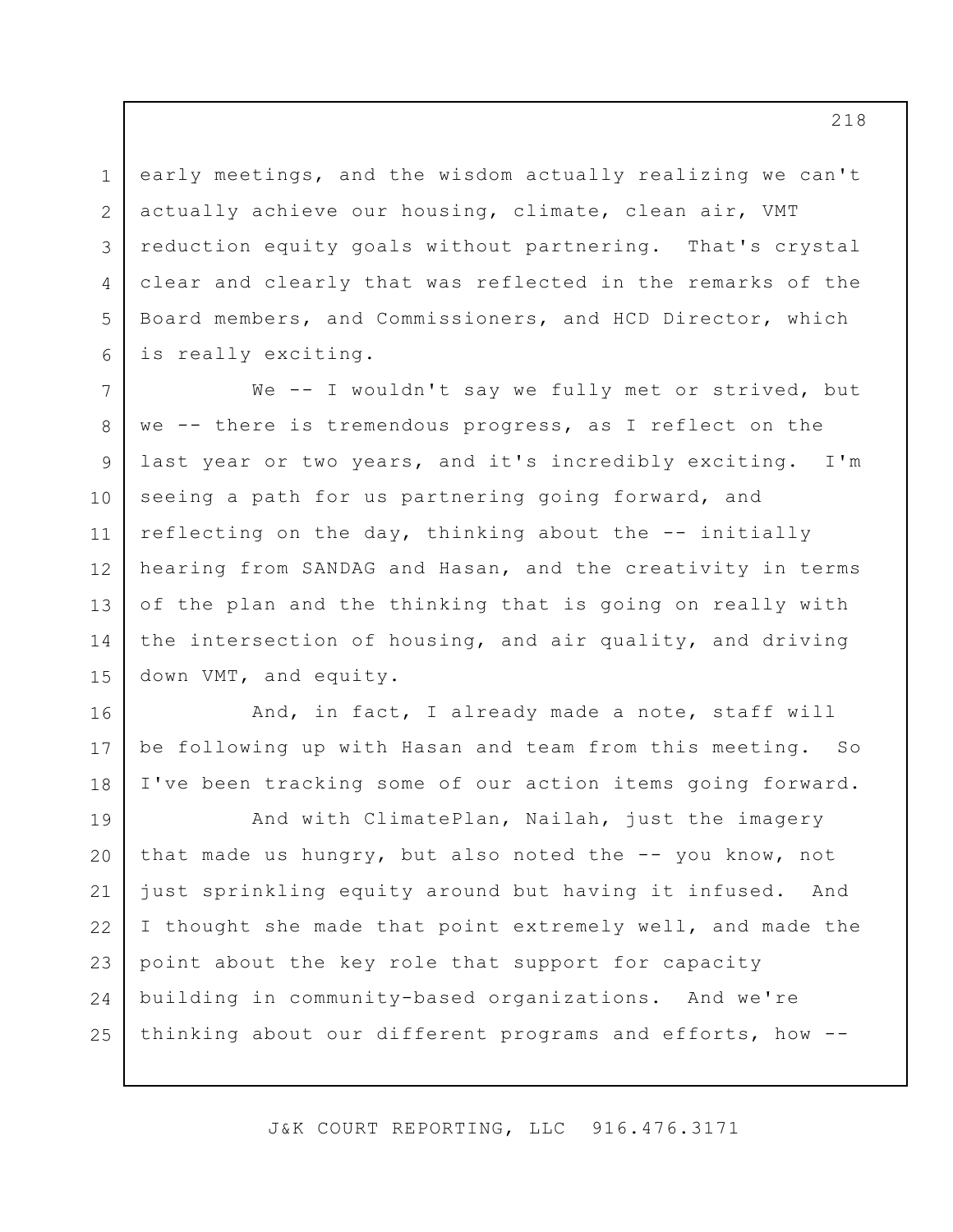1

that is the key question to be asking ourselves.

2 3 4 5 6 7 8 9 10 11 12 13 14 And clearly there's some programs that are doing that well, as Greenlining and Han talked about a few programs that are examples. I took notes on that as well, in terms of what can we learn from STEP and the mobility voucher program and apply to other programs. And a key point that was also made during that Greenlining presentation was incorporating principles. She shared principles that are fundamental equity principles that I'm asking the team, in partnership with -- with the CTC staff and HCD to look at how can we incorporate those, in terms of even our basic thinking in terms of programs, equity-focused programs, as we're trying to integrate across our programs.

15 16 17 18 19 20 21 22 23 24 25 The equity advisory committee several members referred to that in comments. That's when we're going to pursue in discussion across our three agencies. One is there are already opportunities -- a body about exists. If not, how can we develop that and how do we not do it a bunch of independent, but maybe have a shared collaborative team. It was a really an excellent point and a point that was well taken by us and by myself. Embedded in all your comments, as well as those commenters, was the need for action. We got that. And we -- it was -- that direction and that is coming through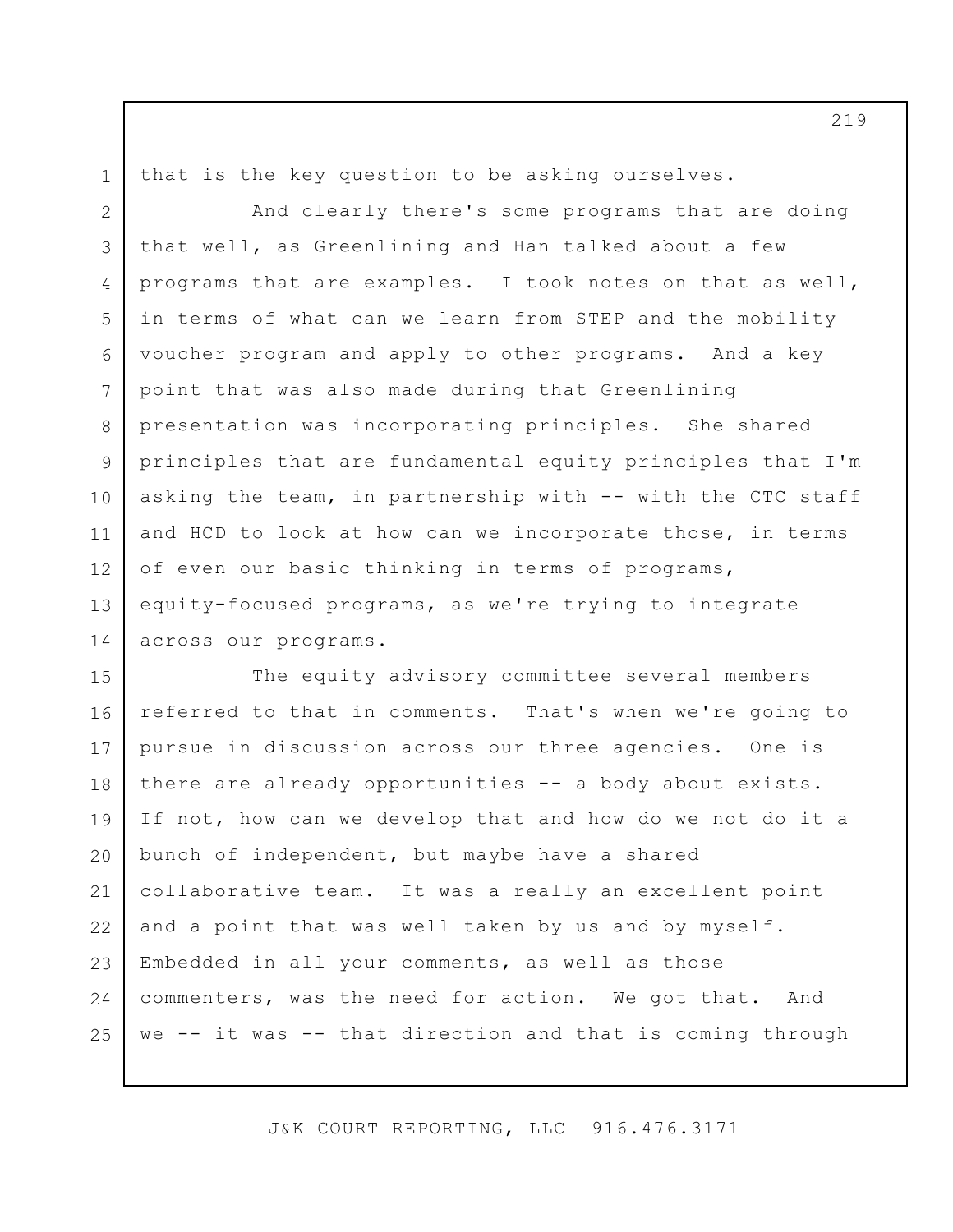3 5 6 7 loud and clear, in terms of how do we move forward? And there several examples called out in both the CAPTI or CAPTI, or however it's rebranded, in terms of we'll continue to work with Darwin and Darwin's team, so that as specific actions, actions that support the transition to ZEV, support the driving down VMT, and the housing and equity objectives that were called out here, that's work that we're doing now and we will continue to do.

1

2

4

8

9 10 11 12 13 14 15 16 17 So there will be the spring report that comes back to this body. We'll have those items and it won't be -- it will be progress, in terms of both report and how specific measures been able to move forward initially, and which ones are on their horizon. And a point that many of you made in terms of the spring report that returns is the need for action, but also the need for some sort of response on the part of this body, the three representative agencies here.

18 19 20 21 22 23 24 25 So we'll be circling with our team, Legal and others, on what could that look like? In other words, the ability for, one, to consider this spring plan, but also to take some formal or semi-formal action and direction with the expectation of progress reports, and tracking, and so on, which I was relating to Chair Nichols' reference to a -- a matrix of some kind. I think that's measures. I think that's tracking. I think it's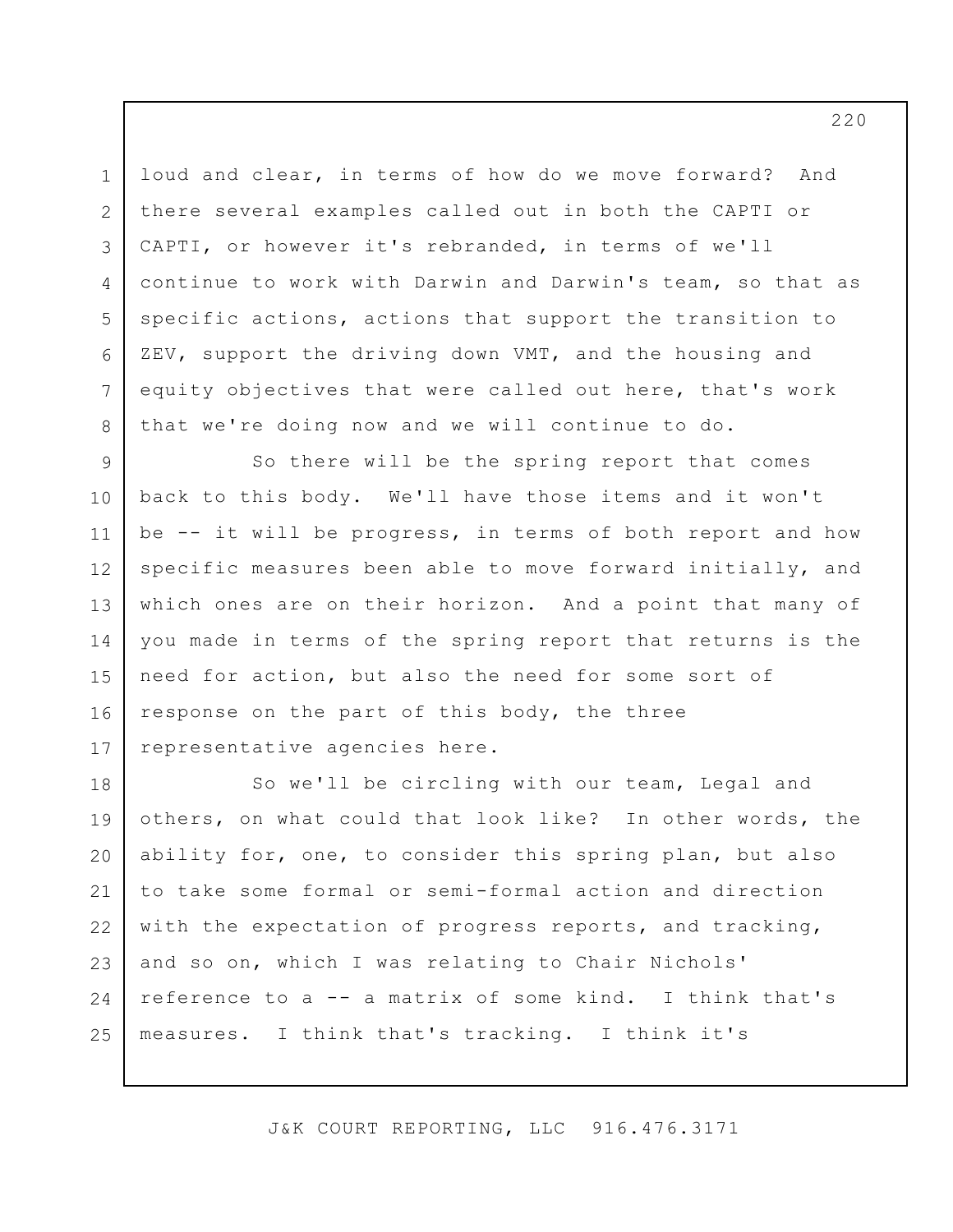1 2 3 4 reporting and a shared -- a collaboration, in other words, a matrix that includes measures and who owns them and the different agencies that have a role together and how those are proceeding, progressing.

6 So I think we have some work to do to flesh out those details. But the ability to clearly see and understand and now have to guess at where actions are or how progress -- how they're proceeding is -- that point was taken as well.

5

7

8

9

10 11 12 13 14 15 16 17 So many actions. A lot of follow up on this. But what is coming through in the observations I'm sharing is an enthusiasm, a reality of we can't meet certainly from the -- my role's point in term -- objective of clean, healthy air quality, driving down GHGs, realizing that the direct connection in terms of VMT, which is, in a sense, the bridge driving down VMT to housing, to mobility, to access, to clean healthy air, to GHG.

18 19 20 21 22 23 24 25 So it's an exciting time. And we have an opportunity here to really effectively move forward. And prior to this process starting, if you would have asked me who are our partners at the CTC or even to a degree CalSTA or HCD, I probably wouldn't even have been able to name key people in the organizations. I can now. And I can tell you we are -- staff are directly working, and talking, and working together each week, which I really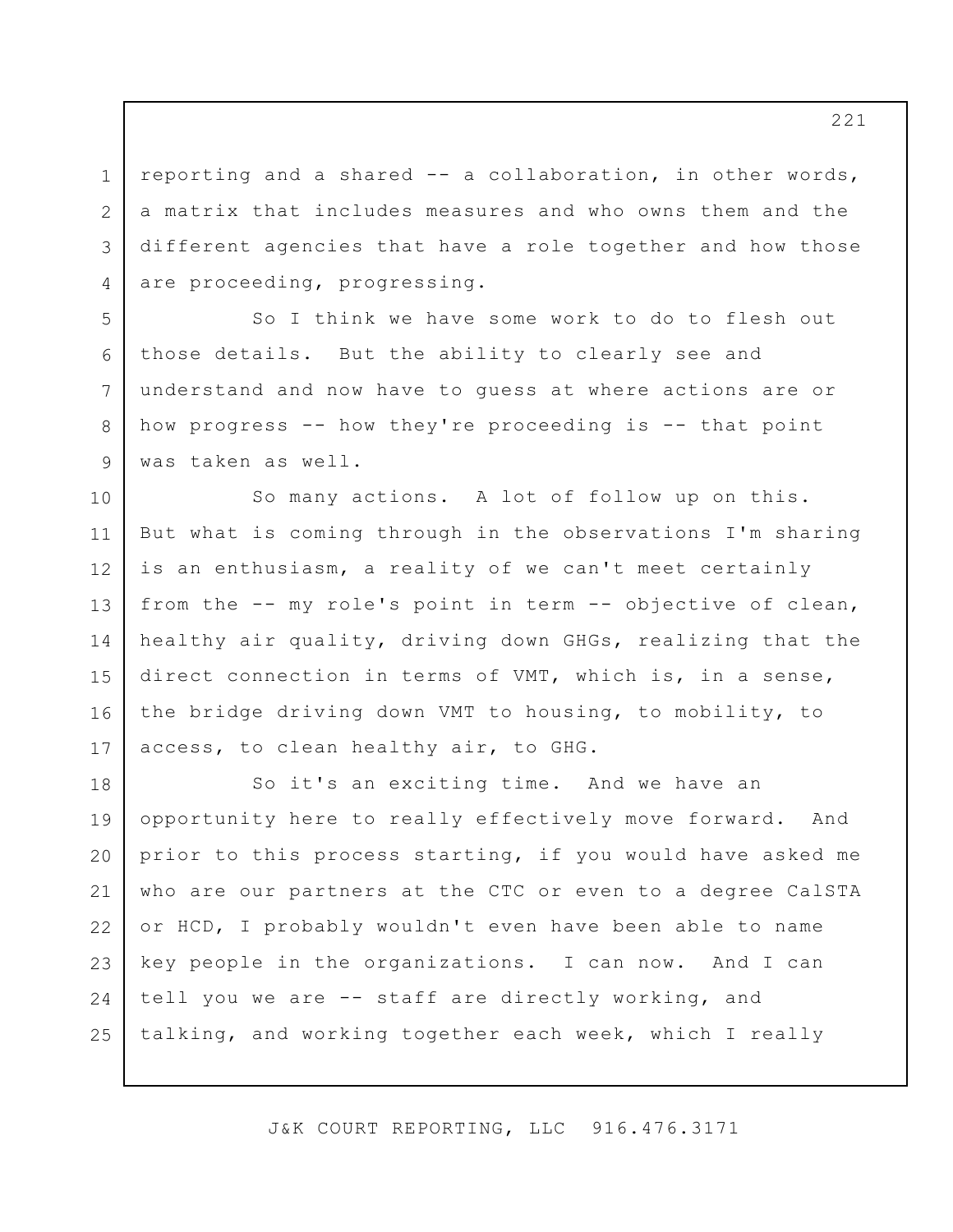1 2

3

4

5

think was the wisdom embedded in that legislation.

And it's just exciting to see this emerge at a time it's not a moment too soon here that we're moving forward. So really exciting.

So on that Chair, I'll punt back to you.

6 7 8 9 10 11 12 13 14 15 16 17 CARB CHAIR NICHOLS: Well, thank you. That's - that's terrific. I want to add one other thing to your summary before we go to closing remarks, and that is to suggest that even though we as administrative agencies are not free to go around proposing legislation, I think it would be appropriate for the staff to look at areas where targeted legislation could remove obstacles to our working together or produce a better, a more streamlined process. After all, these meetings wouldn't be happening if it hadn't been for legislation that clearly arose from many different stakeholders feeling like there wasn't enough conversation going on.

18 19 20 21 22 And now I think it's -- we've seen that, although it took awhile, and, you know, took some time, and some - clearly, you know, individuals being in position who were ready and willing to do it, we could be thinking about - about other changes in the way we do things as well.

23 24 25 So I hope that you'll at least give some thought to that in your staff level working groups. And, you know, if you surface ideas that seem to be plausible,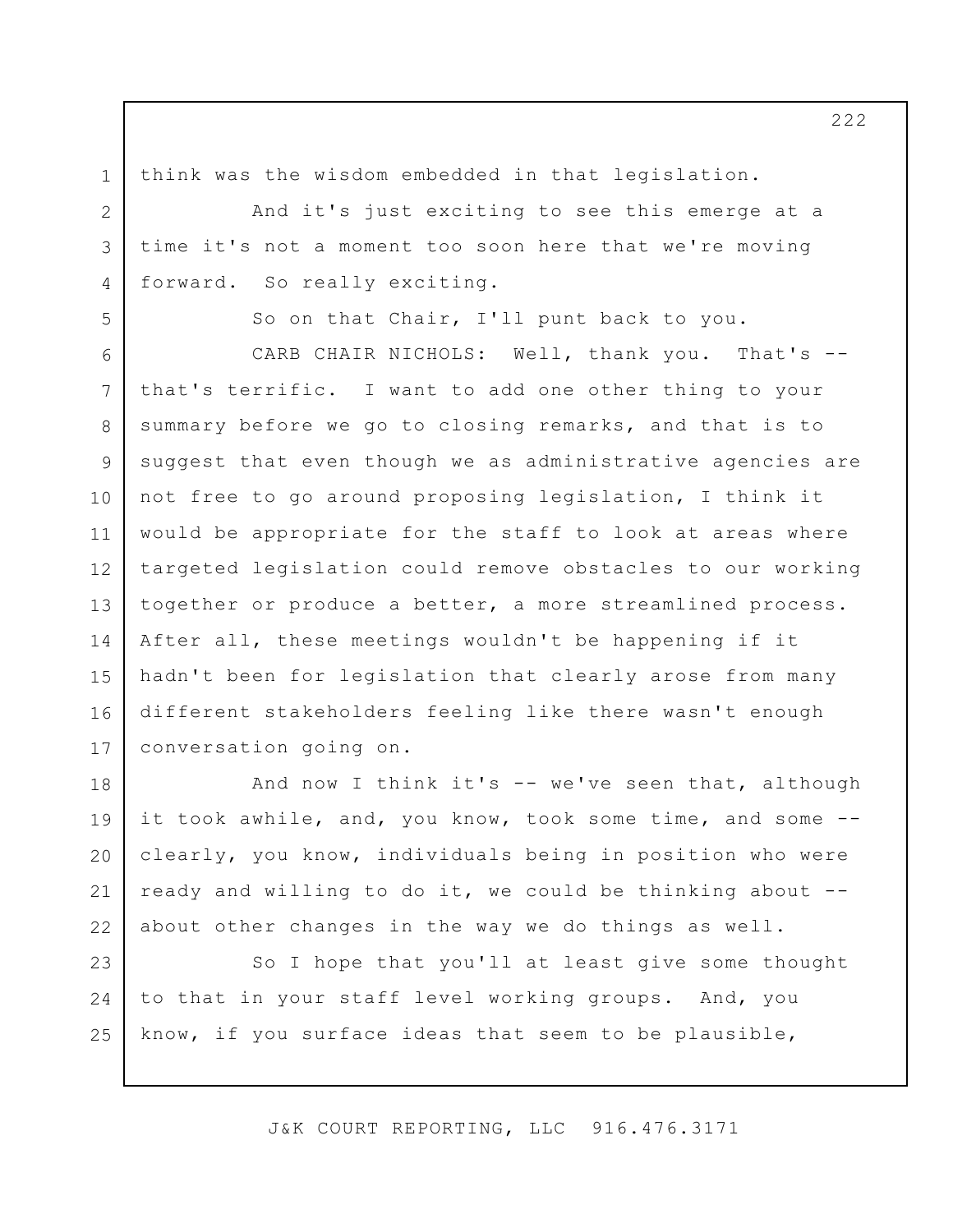there is a process for elevating these things and potentially at least getting them, you know, looked at. So I'd like to put that on your radar screen as well.

1

2

3

4

5

And with that, I think I should turn to Chair Norton and ask her for any closing remarks.

6 7 8 9 10 11 12 13 14 15 16 17 18 19 20 21 22 CTC CHAIR NORTON: Well, thank you very much Chairwoman Nichols. And I just wanted to say how exciting this is that we are truly fulfilling the goals of collaborating and thinking together. I think that has been very existing. And I felt like today, more than ever before, the participation from the public was also very collaborative, that you could clearly see Nailah, Chanell, James Corless, others that we are listening, that this is part of an intense opportunity for us to get it right together. I also think that we are just coming back from these RTP SCS plans where we've had to think holistically region by region. And I think the point about how we do that, how we then incorporate our equity roundtables and equity listening sessions to really come back in our next meeting in April to talk about how the -- those silos have been broken down and what we -- what we can achieve together in these mutual ways is very, very exciting.

23 24 25 And so I just wanted to say that this is one of the meetings, and the last couple have been really working along a progressive path where we're seeing like if we are

J&K COURT REPORTING, LLC 916.476.3171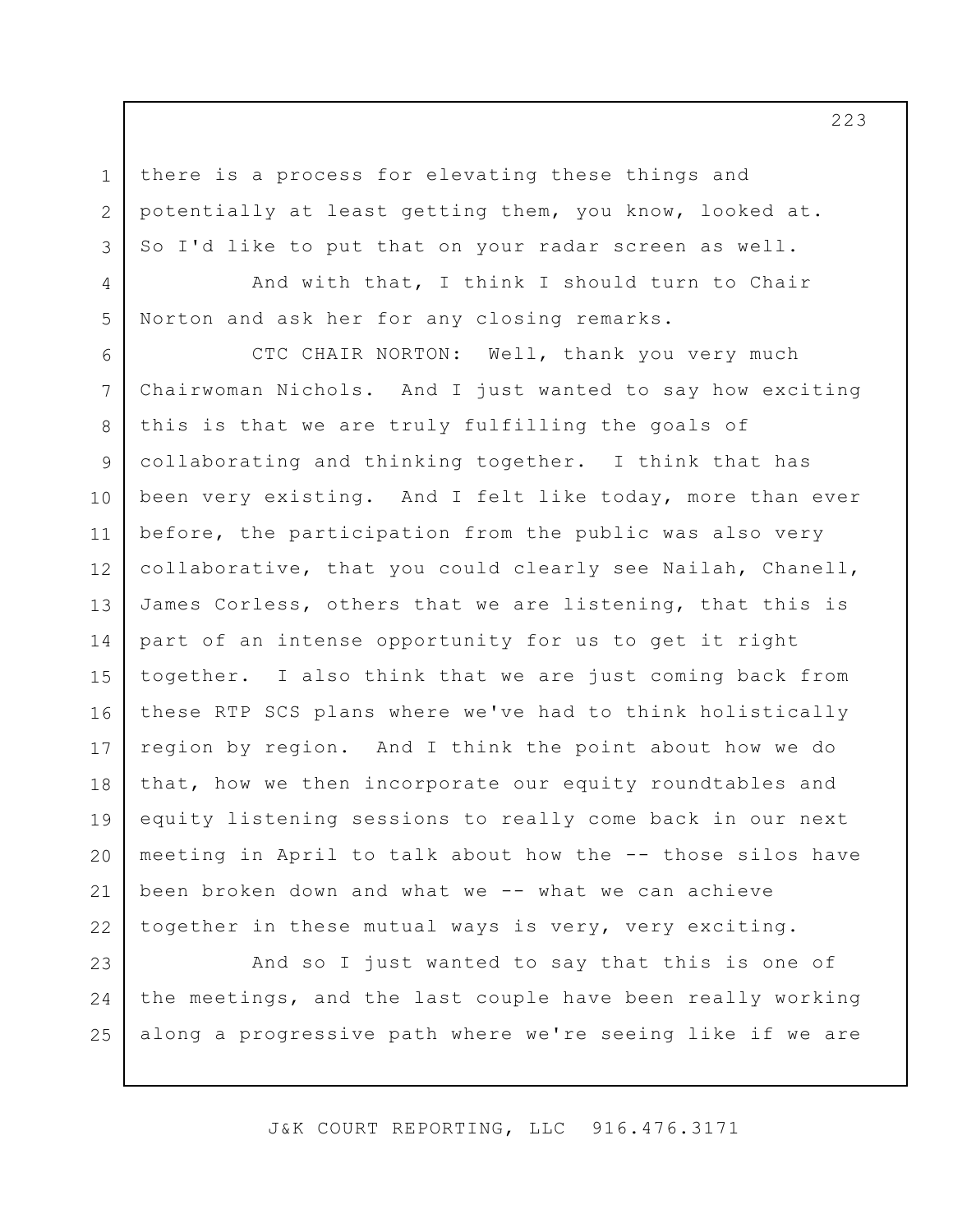1 2 going to recover as we need to be, we must continue to be doing it hand-in-hand.

3 4 5 6 7 And I'm just very grateful to be working with colleagues like you all that that hand-in-hand thought is seen as a joy and not work, and that collaborative approach is seen as the way to get it done right, and really have our economy, and our environment, and our housing plus transportation costs work for everyone.

And so I want to thank you all for a wonderful day, full of lots of possibilities as we move forward together. And thank you very much Chairwoman Nichols.

8

9

10

11

12

CARB CHAIR NICHOLS: Okay. Thank you.

13 14 And I think we should also then call on Director Velasquez for any final words.

15 16 17 18 19 20 21 HCD DIRECTOR VELASQUEZ: Not much to add, Madam Chair. Just thank you for the opportunity to continue sharing our thoughts about how to align the strategies and objectives. I should have said this in my previous remarks, but HCD stands ready to continue to support - supporting the action plan -- the CAPTI action plan. And so we look forward to continue working on that.

22 23 24 25 I think for the next meeting we'd love to bring back a conversation about RHNA reform and the intersection with the Sustainable Communities Strategies. I think that has to be something that in this group we need to talk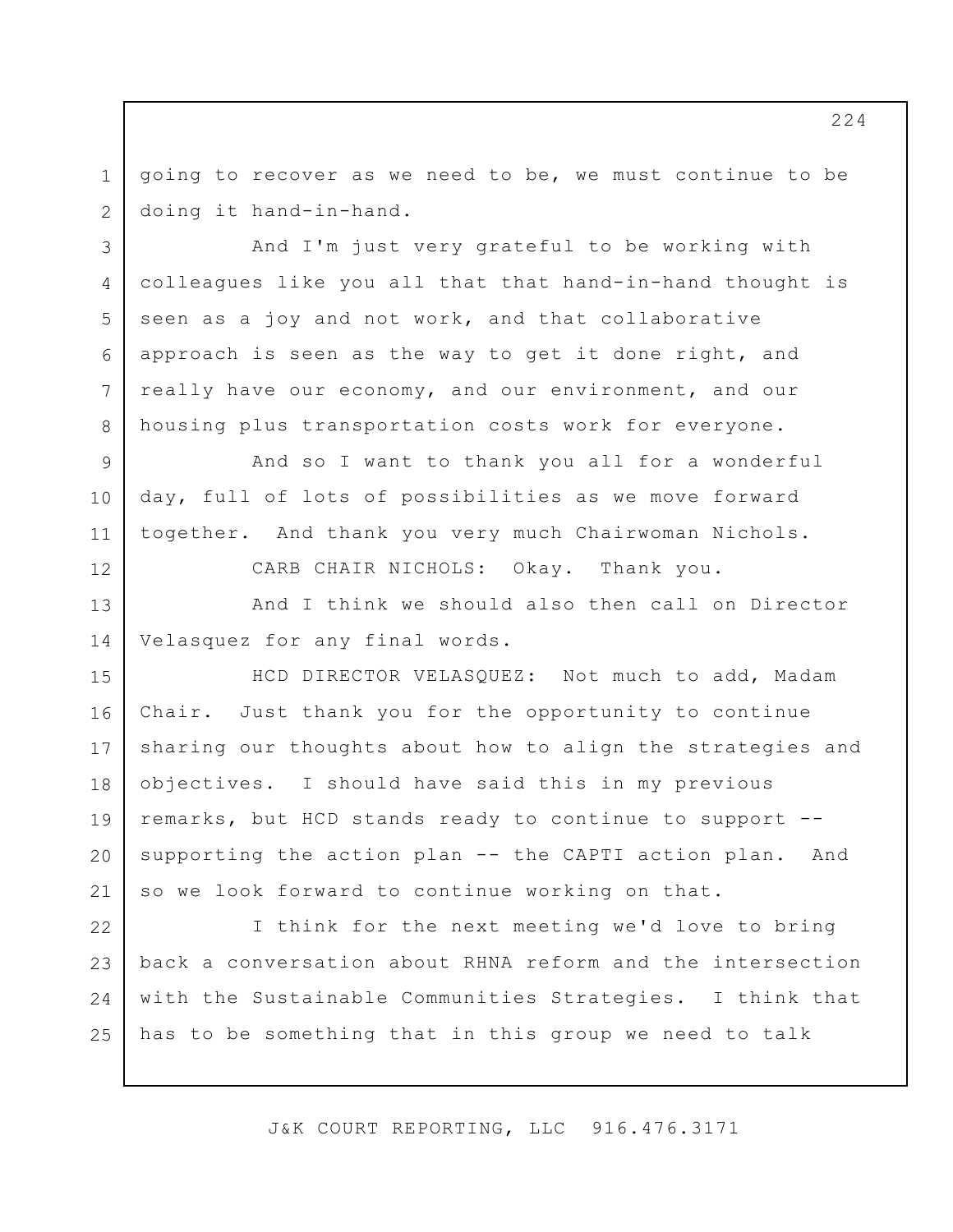1 2 3 4 5 6 more about. I would -- I would encourage you to consider that for the next meeting. But all in all, thank you for the opportunity. We're very happy to be part of this joint meeting and always thankful for Assembly Member Grayson and others for allowing us to come together and discuss important issues.

7 8 9 10 11 12 CARB CHAIR NICHOLS: Yes. Thank you for that. Well, I'm going to take advantage of the fact, as a number of you mentioned, that this is my last meeting of this group as Chair of CARB to make a couple of additional sort of overarching comments to close out -- close out the day.

13 14 15 16 17 18 19 20 21 22 23 I think today's discussion was really remarkable. And it may be that in smaller, less complicated states they can do stuff like this more easily. But we are a very big state, and each of our programs is huge. We also are a very diverse state, both in terms of our rich diversity of ethnic and racial groups, but also very diverse in terms of the wealth gap, and the urban versus rural divides, and we have many layers of government, sometimes seeming like they're working at cross-purposes, even though we all have the same general set of directions.

24 25 So I think it's important to acknowledge that Governor Newsom has really made it clear in his Executive

J&K COURT REPORTING, LLC 916.476.3171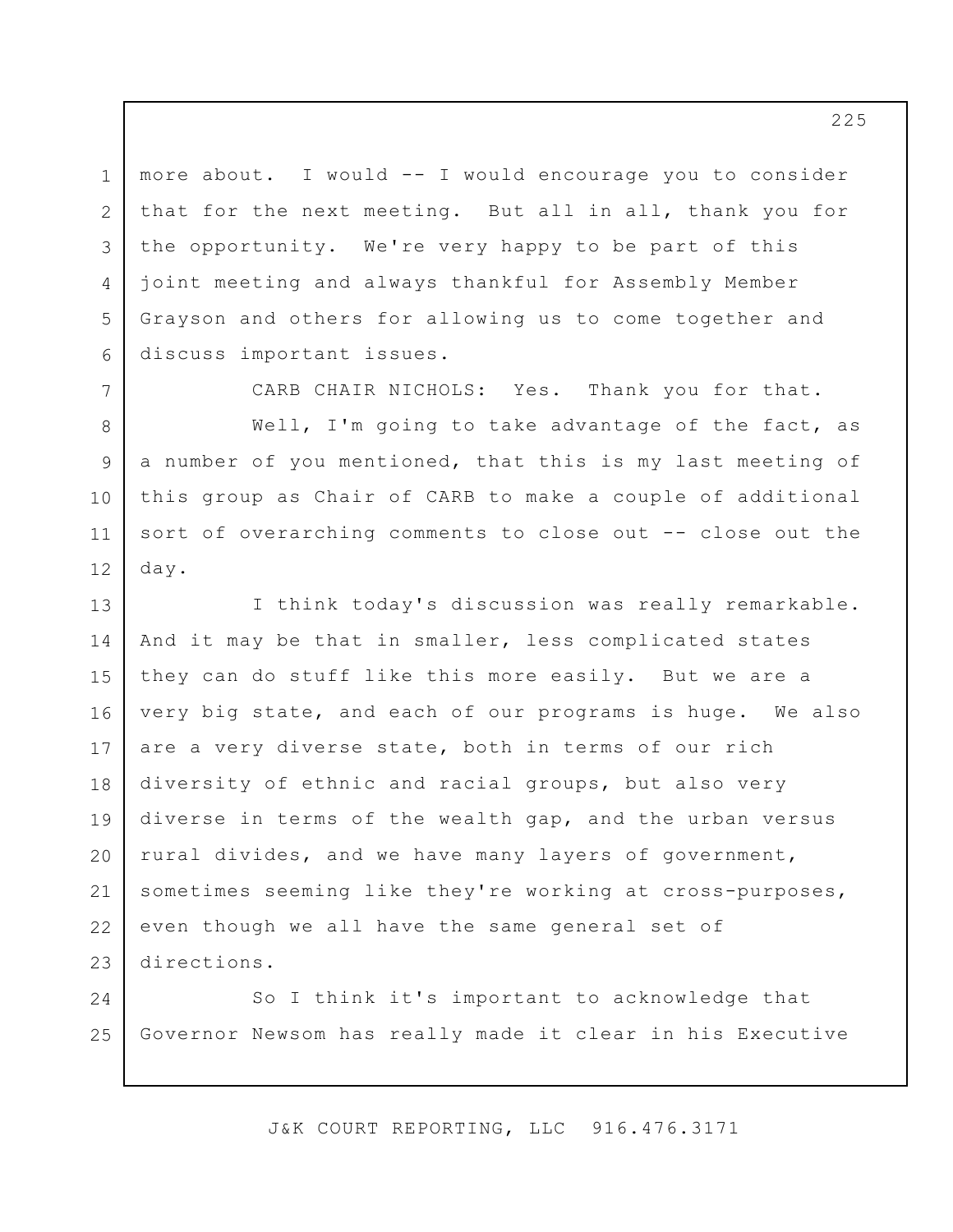1 2 3 4 5 6 7 8 Orders, as well as his appointments, frankly -- and I say this in acknowledgement of my colleagues here from HCD, and CTC, and CalSTA that he wants us to be working together to accomplish this mix of goals, and make them come together in ways that are mutually reinforcing, so that we can have the kind of cleaner, more sustainable, more equitable society as a state that we all would like to enjoy and have here available for our children as well.

9 10 11 12 13 14 15 16 17 18 19 20 21 We are also, as we have acknowledged, going through a very bad time in our country, for our states and our cities. The economic collapse due to the COVID-19 pandemic has not left us, and we're going to have to find ways to restart the economy. It does appear that we will have a new President in January. I think that now seems pretty clear, but probably not fundamental changes in the Senate or the House, which means, you know, continued divisiveness, but obvious necessity to infuse more federal funding into -- into states and local governments, if we're going to be able to address any of these issues that we're talking about and put people back to work in our economy.

22 23 24 25 So I feel like California is now in a position where we can put forth some really creative and powerful suggestions for how to do that kind of stimulus and economic recovery in a way that accomplishes all of our

J&K COURT REPORTING, LLC 916.476.3171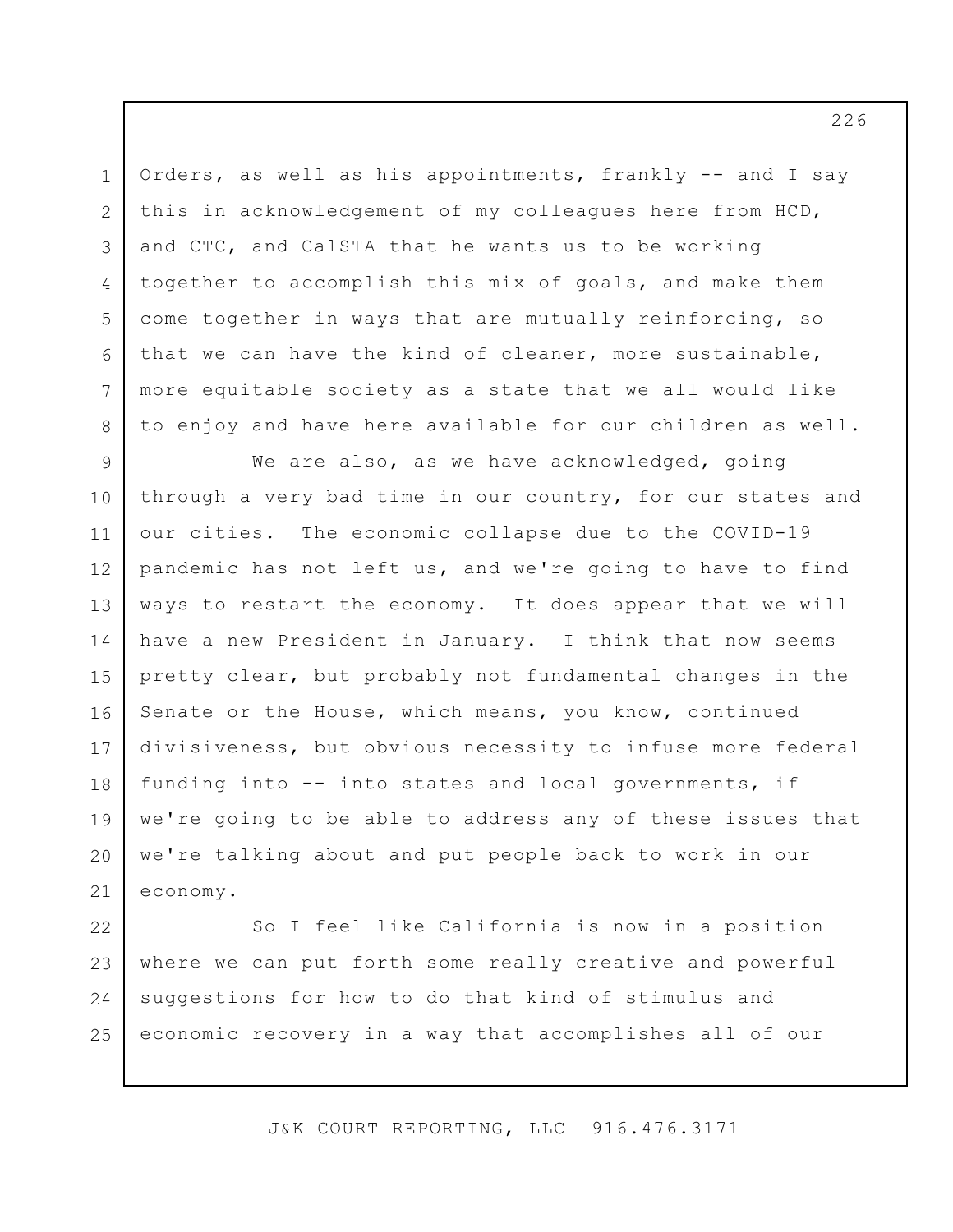1 2 3 4 5 6 7 8 9 10 11 12 13 14 15 16 17 18 19 20 21 22 23 24 25 goals as well. And I am very confident that this group of people is going to be able to succeed. So it's been a real pleasure for me to work with you on these issues over the past few years and from wherever I am after January, I will look forward to continuing to keep an eye on you. And with that, I want to thank you and close this meeting. We'll see you -- or you will all be reconvening as a group, but staff will be working in between times until -- until this group meets again in 2021. So thanks to all who participated. Thanks to all the Boards, Commission members and all the members of the public who have chosen to spend a very good chunk of their day with us. It's much appreciated. Bye-bye. SECRETARY KIM: Thank you, Mary. (Thereupon the California Air Resources Board, California Transportation Commission and California Department of Housing and Community Development meeting adjourned at 3:08 p.m.)